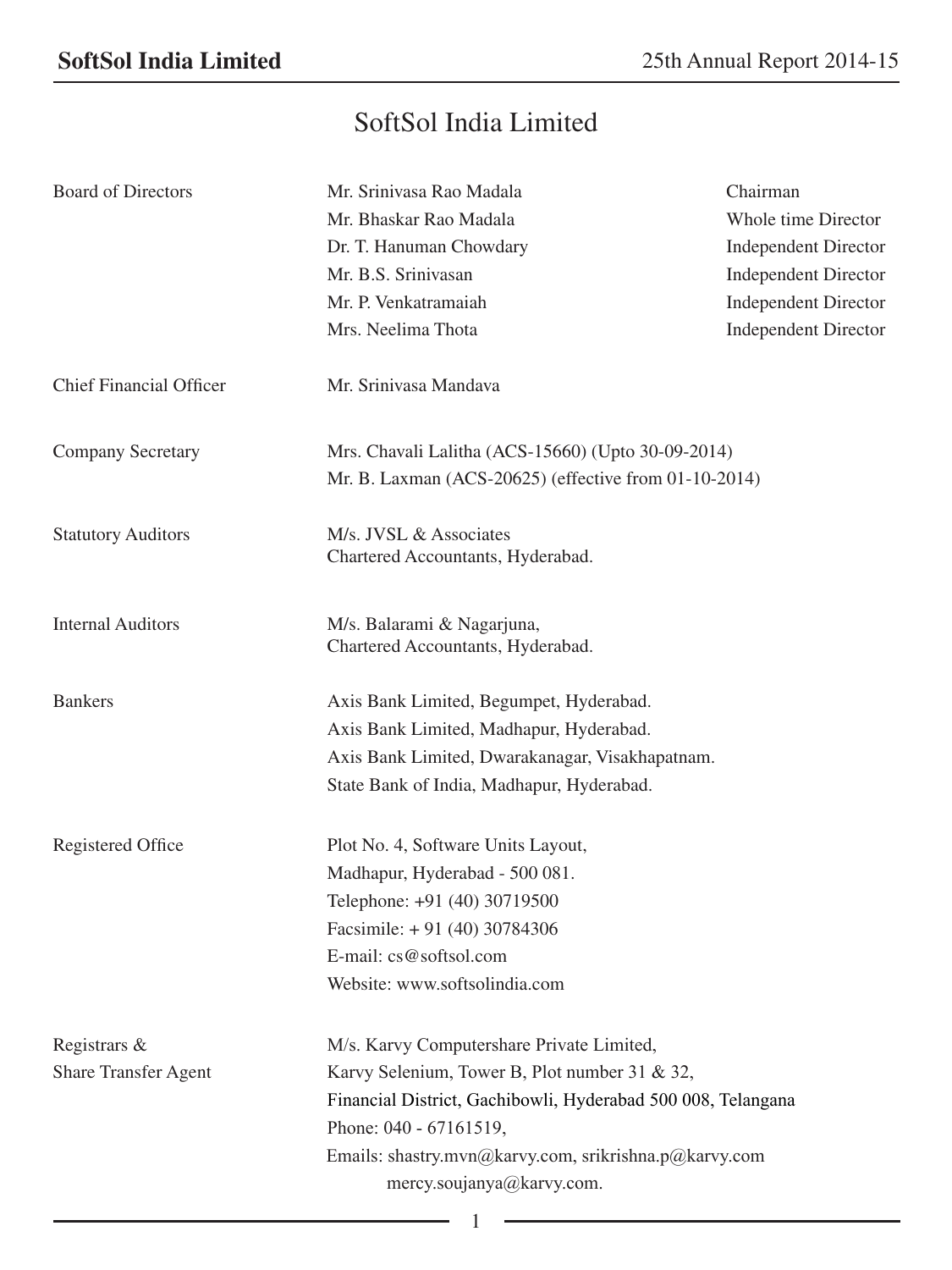| <b>Contents</b>                                   | Page Nos.         |
|---------------------------------------------------|-------------------|
| Letter to Shareholders                            | 3                 |
| Notice of 25 <sup>th</sup> Annual General Meeting | 4                 |
| Director's Report                                 | 9                 |
| Corporate Governance Report                       | 16                |
| Secretarial Audit Report                          | 29                |
| Management Discussion and Analysis Report         | 31                |
| Extract of Annual Return (Form MGT-9)             | 34                |
| Auditor's Report                                  | 42                |
| <b>Balance Sheet</b>                              | 46                |
| Profit and Loss Account                           | 47                |
| <b>Cash Flow Statement</b>                        | 48                |
| Schedules forming part of the Accounts            | 49                |
| Notes to Accounts                                 | 57                |
| <b>Subsidiary Company</b>                         |                   |
| Director's Report                                 | 65                |
| Auditor's Report                                  | 66                |
| <b>Balance Sheet</b>                              | 67                |
| Statement of Income                               | 68                |
| Schedules to Accounts                             | 69                |
| <b>Cash Flow Statement</b>                        | 71                |
| <b>Notes to Financial Statements</b>              | 72                |
| <b>Consolidated Financial Statements</b>          |                   |
| Auditor's Report                                  | 77                |
| <b>Balance Sheet</b>                              | 81                |
| Profit and Loss Account                           | 82                |
| <b>Cash Flow Statement</b>                        | 83                |
| Schedules to Accounts                             | 84                |
| Notes to Accounts                                 | 93                |
| Attendance Slip & Proxy Form                      | <b>Last Pages</b> |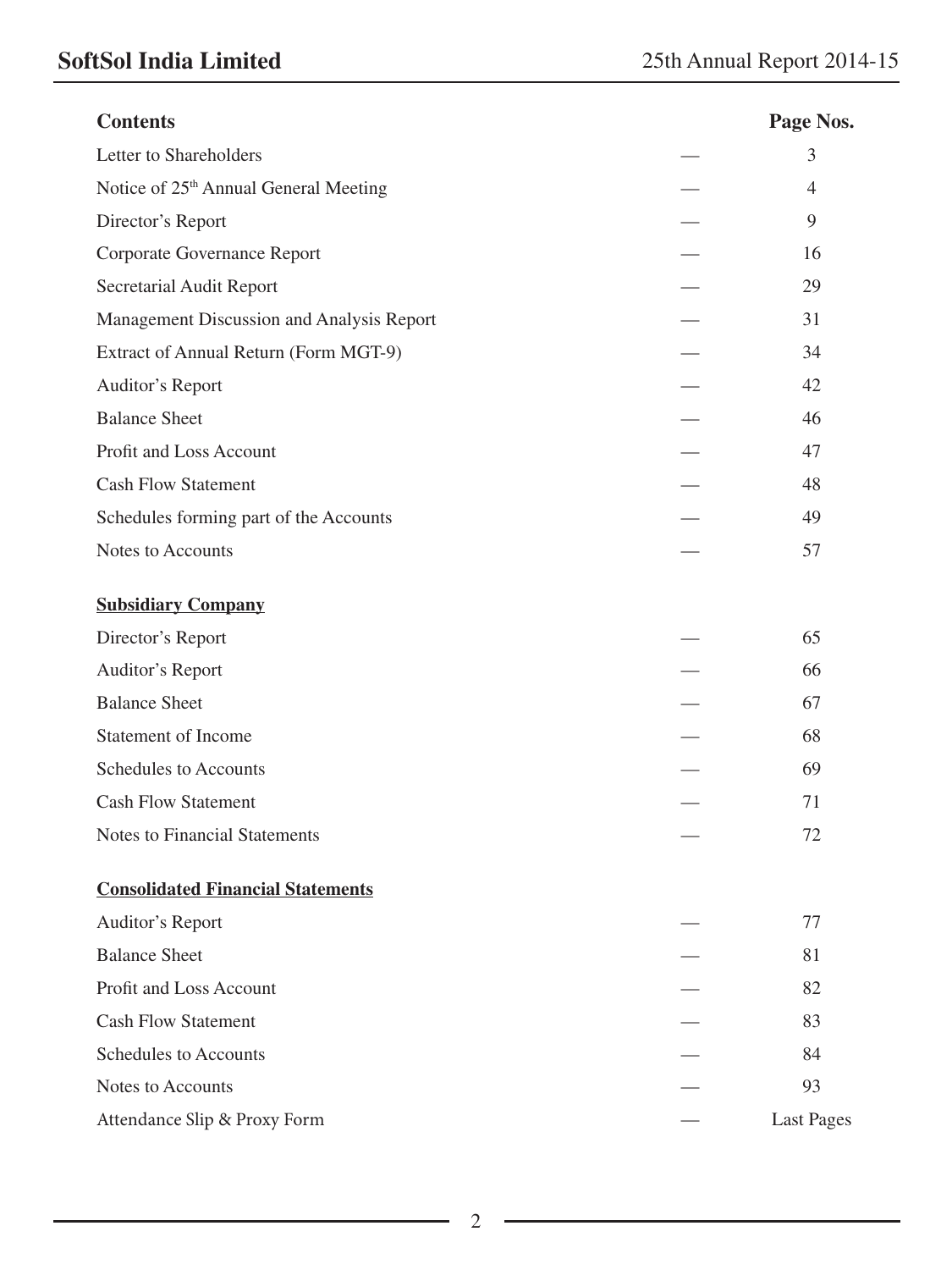# **Letter to Shareholders**



Dear members

I take pleasure in presenting the Twenty Fifth Annual Report of your Company. I use this opportunity to present the past year performance and what we hope to do in the future.

During the year under review, your Company recorded consolidated revenues of Rs. 65.77 crores and achieved net profit of Rs. 1.76 crores for the year.

We hope to review the company situation and determine the best course of action to continue to find ways to improve our financial performance and offer liquidity to our shareholders. We will make conscious efforts to focus on IT market in India and also other opportunities available.

I am confident that our company will do well in the coming years.

Sincerely Yours

**Srinivasa Rao Madala Chairman**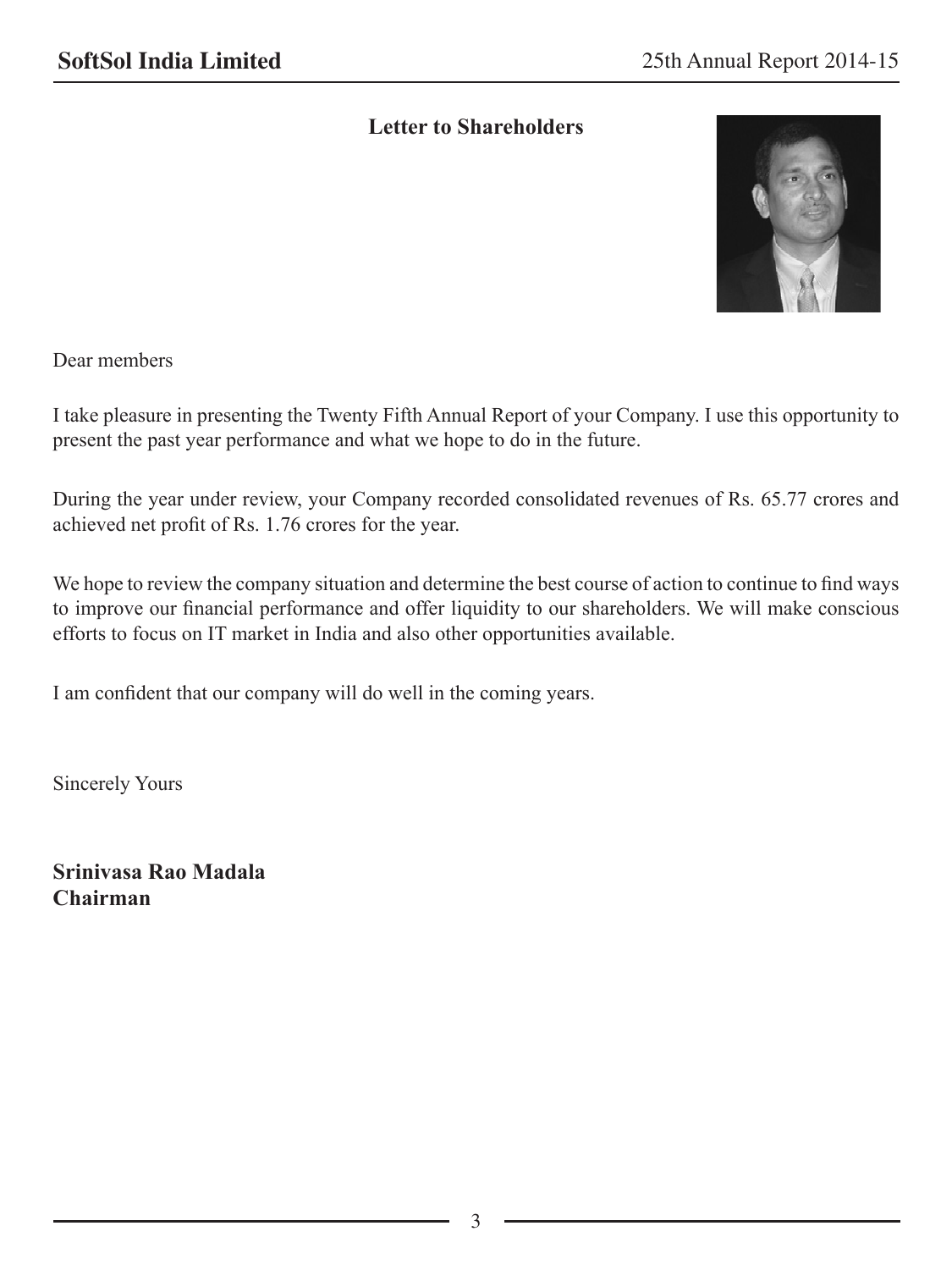## **Notice of the 25th Annual General Meeting**

Notice is hereby given that the Twenty Fifth Annual General Meeting of the members of SoftSol India Limited (CIN: L7220TG1990PLC011771) will be held on Wednesday, the 30th day of September, 2015 at 10.00 a.m., at the registered office of the Company situated at Plot No. 4, Software Units Layout, Madhapur, Hyderabad - 500 081, Telangana to transact the following business:

- 1. To receive and adopt the Audited Financial Statements of the Company (both standalone and consolidated basis) for the year ended March 31, 2015 and together with the Report of the Directors and the Auditors thereon.
- 2. To appoint a Director in place of Mr. Srinivasa Rao Madala (DIN 01180342), who retires by rotation and being eligible, offers himself for re-appointment.
- 3. To consider and if thought fit to pass with or without modifications(s), the following resolution as ordinary resolution.

"RESOLVED THAT pursuant to the provisions of sections 139 and 142 and other applicable provisions, if any, of the Companies Act, 2013, read with the Companies (Audit and Auditors) Rules 2014, the appointment of M/s. JVSL & Associates, Chartered Accountants, Hyderabad (FRN: 015002S) for continuance as Auditors for financial year 2015 – 16 be and hereby ratified by the members of the Company at such remuneration as may be determined by the Board of Directors of the Company."

On behalf of the Board of Directors

## **Bhaskar Rao Madala**

Whole time Director

Place: Hyderabad Date: 13-08-2015

Registered Office: Plot No. 4, Software Units Layout, Madhapur, Hyderabad - 500 081 Bhaskara.Madala@softsol.net, www.softsolindia.com

## **Notes:**

1) A SHAREHOLDER ENTITLED TO ATTEND AND VOTE AT THE ANNUAL GENERAL MEETING (AGM) IS ENTITLED TO APPOINT A PROXY TO ATTEND AND VOTE ON A POLL ON BEHALF OF HIM AND THE PROXY NEED NOT BE A MEMBER. THE PROXY FORM (AVAILABLE ELSEWHERE IN THE ANNUAL REPORT) SHOULD BE DEPOSITED AT THE REGISTERED OFFICE OF THE COMPANY NOT LESS THAN 48 HOURS BEFORE THE COMMENCEMENT OF THE AGM. A person can act as proxy on behalf of shareholders not exceeding fifty (50) and holding in the aggregate not more than 10% of the total share capital of the company. In case a proxy is proposed to be appointed by a shareholder holding more than 10% of the total share capital of the company carrying voting rights, then such proxy shall not act as a proxy for any other person or shareholder.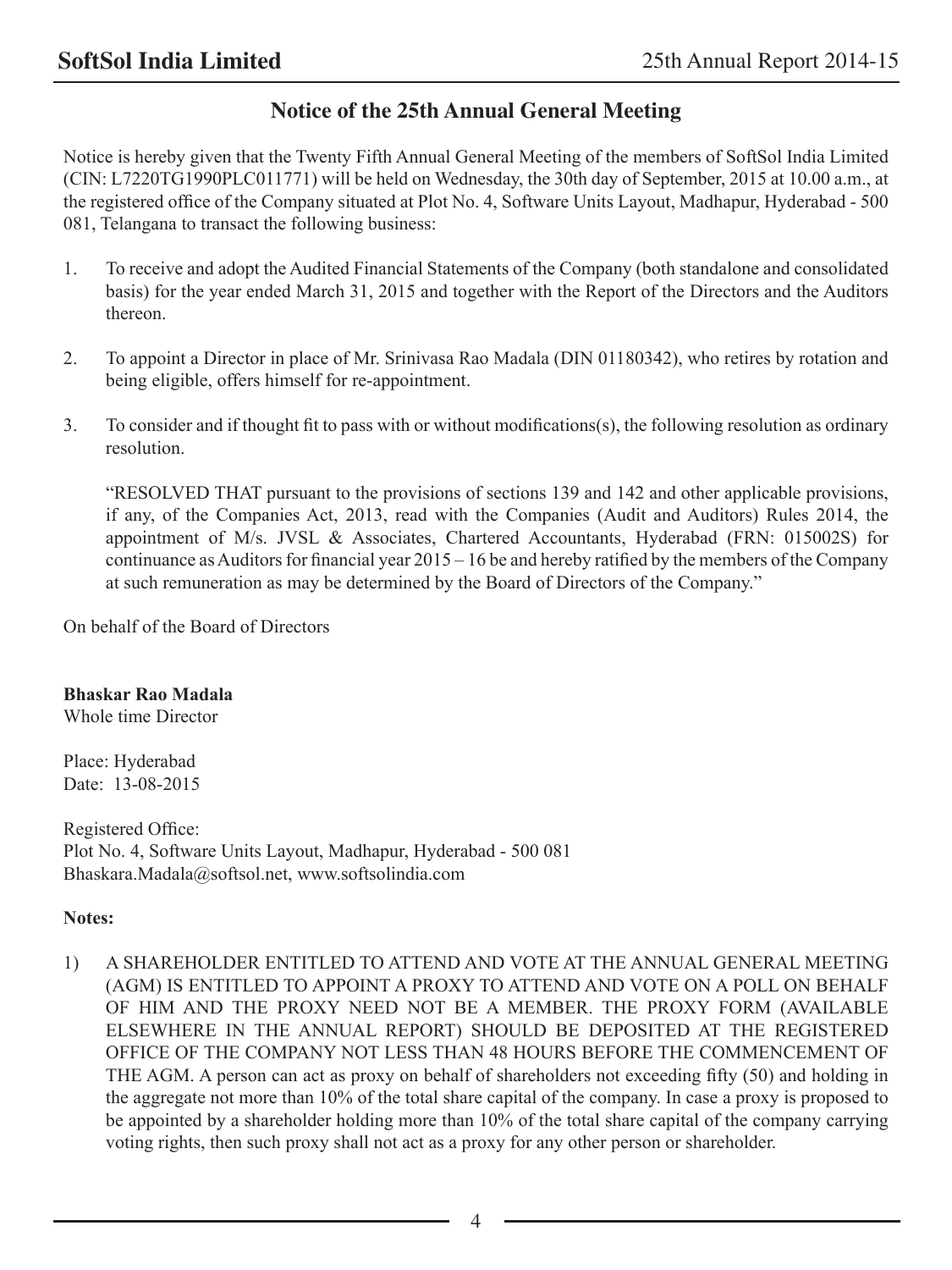- 2) The Register of Members and the Share Transfer Books of the company will be closed from 24 September 2015 to 30 September 2015 (both days inclusive) in connection with the AGM.
- 3) Shareholders/proxies are requested to bring their copies of the Annual Report to the AGM and the attendance slip duly filled in for attending the AGM. Copies of the Annual Report will not be provided at the AGM.
- 4) M/s. Karvy Computershare Private Limited, Karvy Selenium, Tower B, Plot number 31 & 32, Financial District, Gachibowli, Hyderabad 500 008, Telangana is the Registrar and Share Transfer Agent (RTA) for the physical shares of the Company and also the depository interface of the Company with both NSDL and CDSL. Share Transfer documents and all correspondence relating thereto, should be addressed to the RTA.
- 5) Members desiring any information as regards the Accounts are requested to write to the Company at an early date so as to enable the Management to keep the information ready at the meeting.
- 6) SEBI has made it mandatory for every participant in the securities/capital market to furnish details of Income Tax Permanent Account Number (PAN). Accordingly, all members holding shares in physical form are requested to submit their details of PAN, along with a photocopy of the PAN Card, to the R&T agents of the Company.
- 7) The Ministry of Corporate Affairs (vide circular nos. 17/2011 and 18/2011 dated April 21, 2011 and April 29, 2011 respectively), has undertaken a "Green Initiative in Corporate Governance" and allowed companies to share documents with its members in the electronic mode. A recent amendment to the Listing Agreement with the Stock Exchanges permits companies to send soft copies of the Annual Report to all those shareholders who have registered their e-mail address for the said purpose. Members are requested to support this green initiative by registering/ updating their e-mail addresses for receiving electronic communications.
- 8) In compliance with the provisions of section 108 of the Companies Act, 2013, the Companies (Management and Administration) Rules, 2014 and Clause 35B of the listing agreement, shareholders are provided with the facility to cast their vote electronically, through the e-voting services provided by Karvy Computershare Private Limited, in respect of all resolutions set forth in this Notice. Mr. M. Vijaya Bhaskara Rao, (Membership No. FCS 6273) has been appointed as the Scrutinizer to scrutinize the e-voting process in a fair and transparent manner.

The procedure and instructions for e-voting are as follows:

- 1) The Company has engaged the services of Karvy Computershare Private Limited (Karvy) for facilitating remote e-voting for AGM. The instructions for remote e-voting are as under:
- a) In case of Members receiving an e-mail from Karvy :
	- i. Launch an internet browser and open https://evoting.karvy.com
	- ii. Enter the login credentials (i.e. User ID and password). The Event No.+ Folio No. or DP ID- Client ID will be your User ID. However, if you are already registered with Karvy for e-voting, you can use your existing User ID and password for casting your vote.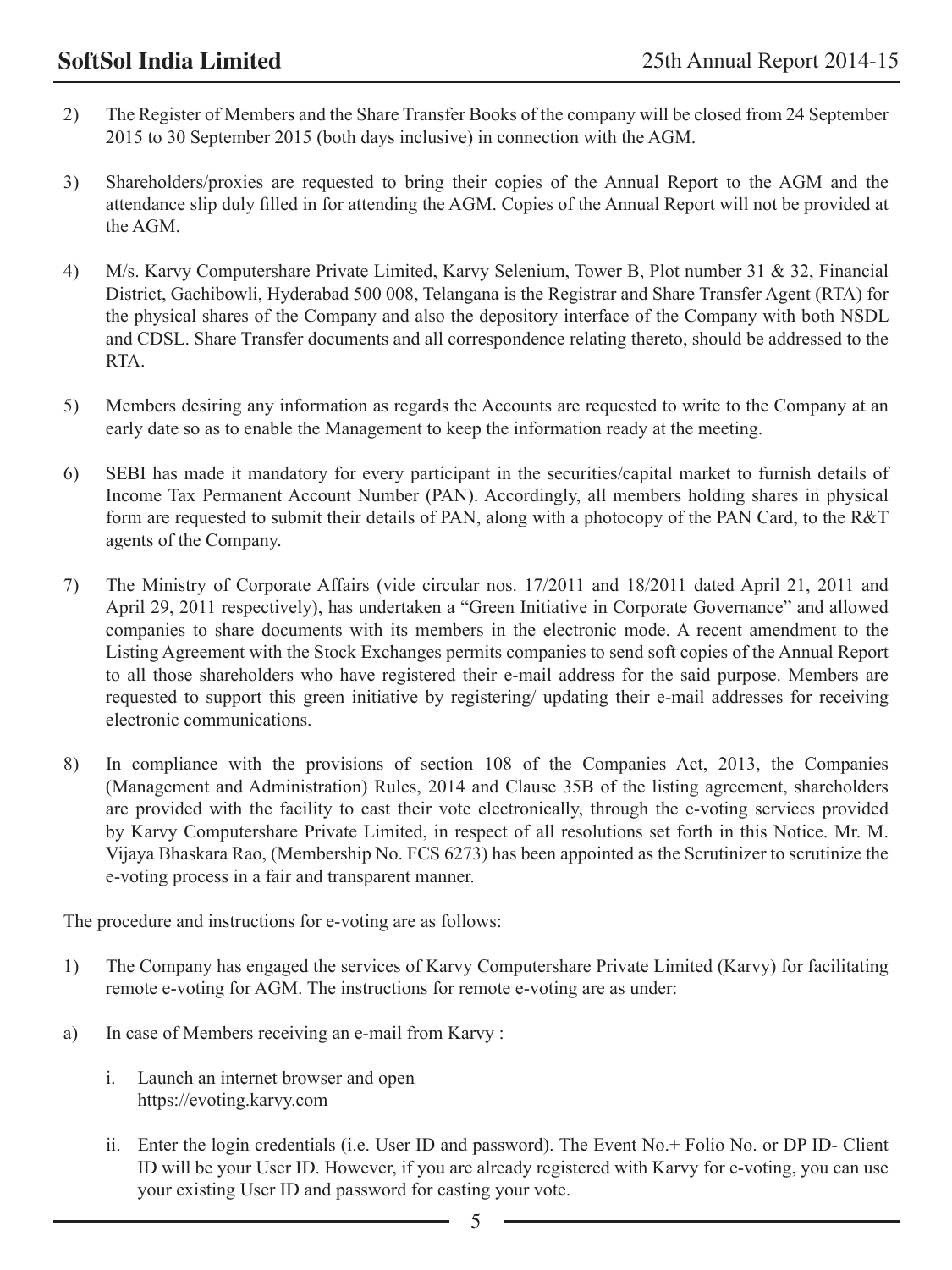- iii. After entering the above details Click on Login.
- iv. Password change menu will appear. Change the Password with a new Password of your choice. The new password shall comprise minimum 8 characters with at least one upper case (A-Z), one lower case (a-z), one numeric (0-9) and a special character ( $\mathcal{O},\mathcal{H},\mathcal{S},\text{etc.}$ ) The system will also prompt you to update your contact details like mobile number, email ID, etc. on first login. You may also enter a secret question and answer of your choice to retrieve your password in case you forget it. It is strongly recommended that you do not share your password with any other person and that you take utmost care to keep your password confidential. You need to login again with the new credentials.
- v. On successful login, the system will prompt you to select the E-Voting Event
- vi. Select the EVENT of SOFTSOL INDIA LIMITED and click on Submit.
- vii. Now you are ready for e-voting as 'Cast Vote' page opens.

viii.Cast your vote by selecting appropriate option and click on 'Submit'. Click on 'OK' when prompted.

- ix. Upon confirmation, the message 'Vote cast successfully' will be displayed.
- x. Once you have voted on the resolution, you will not be allowed to modify your vote.
- xi. Institutional shareholders (i.e. other than individuals, HUF, NRI, etc.) are required to send scanned copy (PDF/JPG Format) of the relevant Board Resolution/ Authority Letter, along with attested specimen signature of the duly authorised signatory(ies) who are authorised to vote, to the Scrutinizer by an e-mail at vbmraoassociates@gmail.com. They may also upload the same in the e-voting module in their login. The scanned image of the above mentioned documents should be in the naming format "Corporate Name\_EVENT NO."
- b) In case of Shareholders receiving physical copy of the Notice of AGM and Attendance Slip
	- i. INITIAL PASSWORD IS PROVIDED, AS FOLLOWS, AT THE BOTTOM OF THE ATTENDANCE SLIP.

| EVEN (E-Voting Event Number) | ISER ID | <b>PASSWORD</b> |
|------------------------------|---------|-----------------|
|                              |         |                 |

- ii. Please follow all steps from Sr. No. (i) to Sr. No. (xi) above, to cast vote.
- 2) In case of any queries, you may refer to the 'Frequently Asked Questions' (FAQs) and 'e-voting user manual' available in the downloads section of Karvy's e-voting website https://evoting.karvy.com.
- 3) If you are already registered with Karvy for e-voting then you can use your existing User ID and Password for casting vote.
- 4) The voting rights shall be as per the number of equity share held by the Member(s) as on wednesday, 23rd September 2015. Members are eligible to cast vote electronically only if they are holding shares as on that date.
- 5) The Companies (Management and Administration) Amendment Rules, 2015 provides that the electronic voting period shall close at 5.00 p.m. on the date preceding the date of AGM. Accordingly, the voting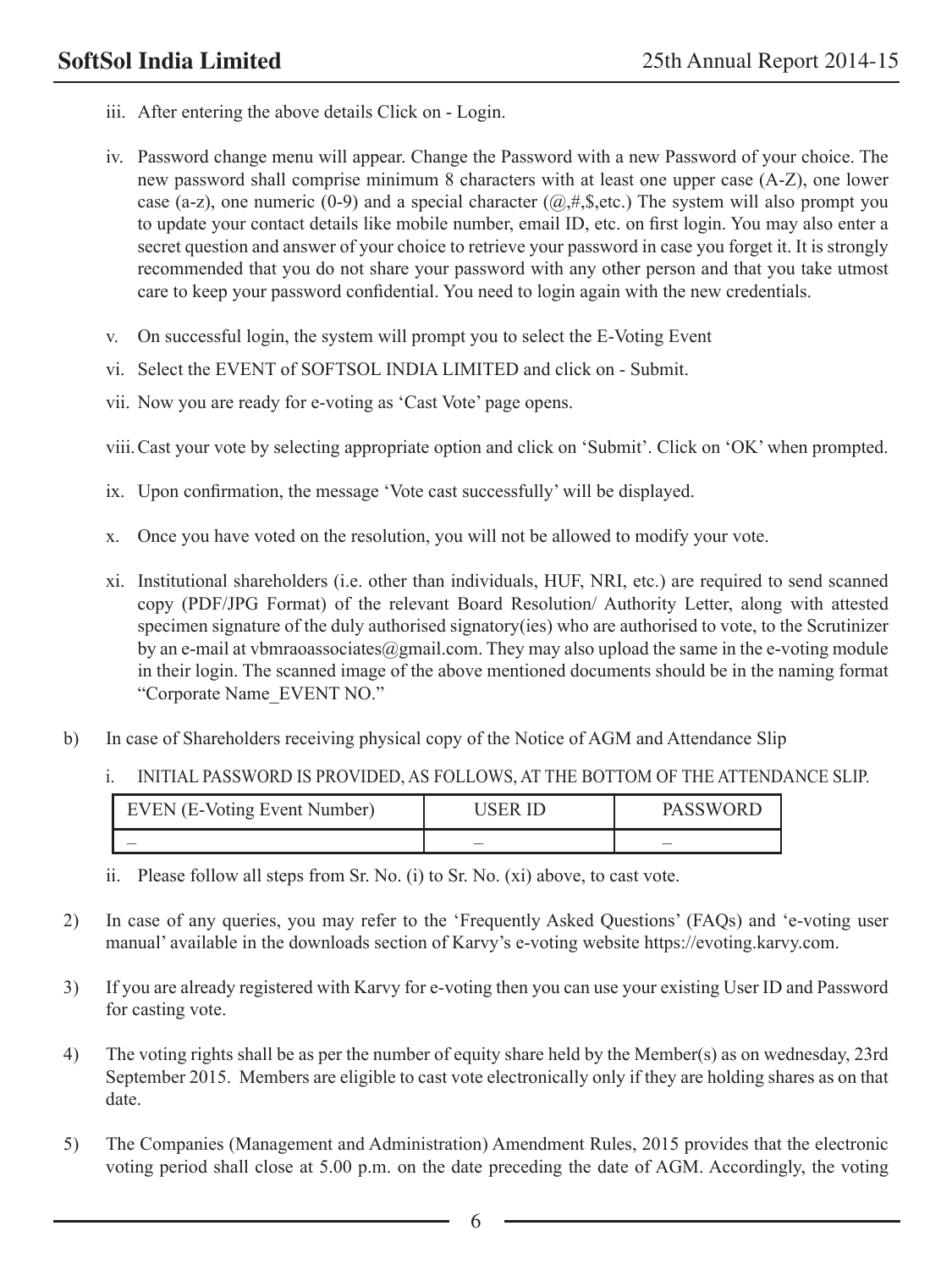period shall commence at 9.00 a.m. on Friday, 25th September, 2015 and will end at 5.00 p.m. on Monday, 28th September, 2015. The e-voting module shall be disabled by Karvy at 5.00 p.m. on the same day.

- 6) Once the vote on a resolution is cast by a member, the member shall not be allowed to change it subsequently.
- 7) The members who have cast their vote by remote e-voting may also attend the meeting but shall not be entitled to cast their vote again.
- 8) Members who have acquired shares after the despatch of the Annual Report and before the book closure may obtain the user ID approach the Company for issuance of the User ID and Password for exercising their right to vote by electronic means.
	- a) If the mobile number of the member is registered against Folio No. / DP ID Client ID, the member may send SMS : MYEPWD <space> Event number+Folio No. or DP ID Client ID to 9212993399

 Example for NSDL : MYEPWD <SPACE> IN12345612345678 Example for CDSL : MYEPWD <SPACE> 1402345612345678 Example for Physical : MYEPWD <SPACE> XXX1234567

- b) If e-mail or mobile number of the member is registered against Folio No. / DP ID Client ID, then on the home page of https://evoting.karvy.com, the member may click "forgot password" and enter Folio No. or DP ID Client ID and PAN to generate a password.
- c) Member may call Karvy's toll free number 1-800-3454-001
- d) Member may send an e-mail request to evoting@karvy.com
- 9) The results shall be declared on or after the AGM. The results along with the Scrutinizer's Report, shall also be placed on the website of the Company.

## **BRIEF PROFILE OF DIRECTOR SEEKING RE-APPOINTMENT**

## **Item No. 2: Brief Profile of Directors seeking re-appointment at this Annual General Meeting:**

| a)           | Name:                                                     | Mr. Srinivasa Rao Madala |
|--------------|-----------------------------------------------------------|--------------------------|
| $\mathbf{b}$ | DIN:                                                      | 01180342                 |
| c)           | Date of Birth:                                            | $01-06-1961$             |
| d)           | Date of Appointment:                                      | 27-12-1998               |
| e)           | Designation:                                              | Director (Chairman)      |
| f            | Number of Shares held in the Company:                     | 840000                   |
| g)           | Directorships & Committee memberships in other companies: | NIL                      |

Srini Madala is the Founder of SoftSol Inc. and the SoftSol group of companies. He served as the Chairman and CEO until early 2012, and is currently Chairman of the Board of the SoftSol group of companies. With more than 20 years of experience in the information technology industry, he developed SoftSol's global presence by successfully executing large mission-critical IT projects of well-known corporations and government organizations within and outside the United States.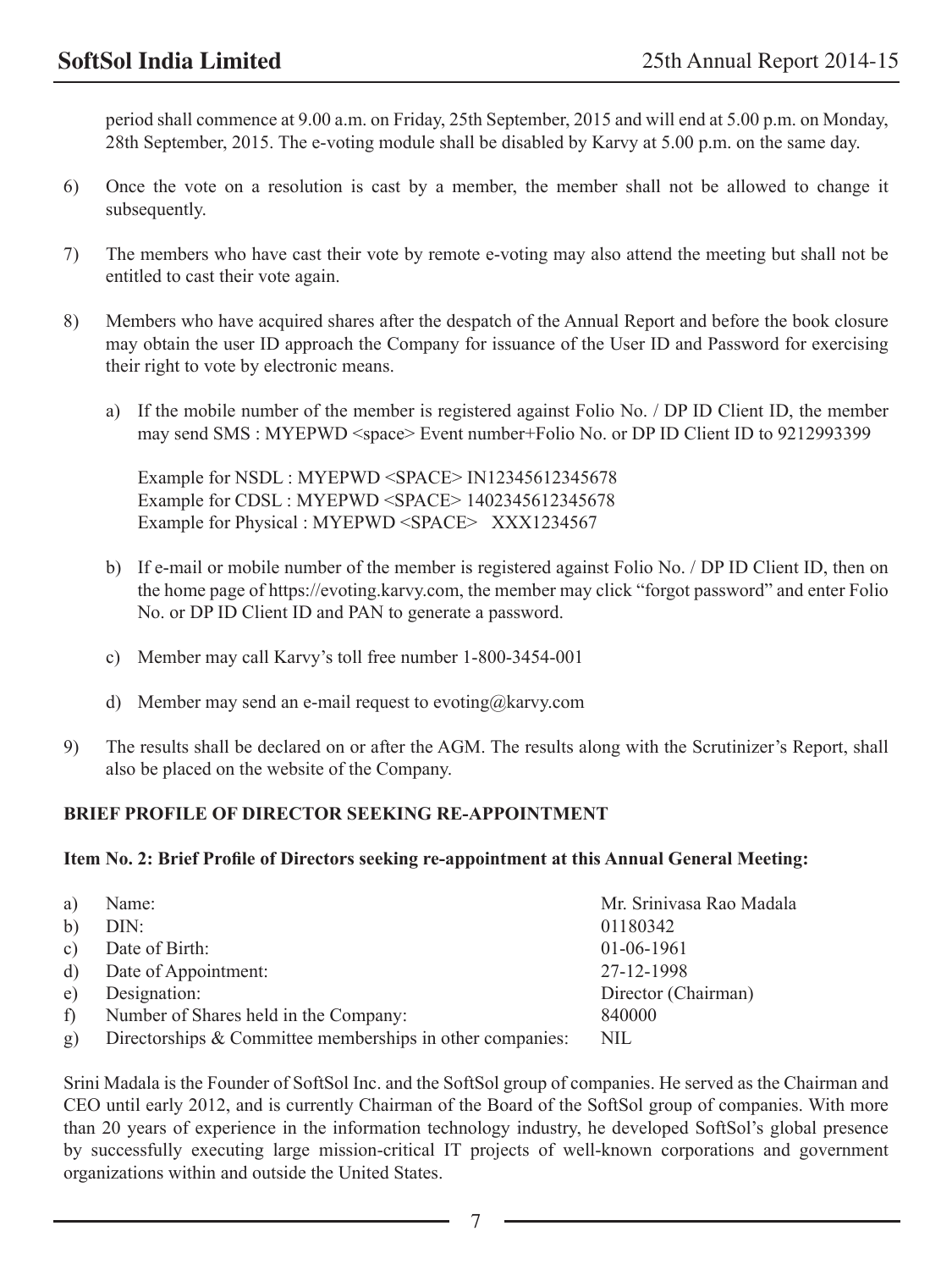Srini served on the Board of Directors at KQED, a nonprofit public media organization in San Francisco, and has also served the city of Monte Sereno in the capacity of Site and Architecture Commissioner. Srini is involved in multiple charitable activities, including personal contributions for nonprofits in health, education, and entrepreneurship. Srini has conceived and helped create Center for Community Development (www. madala.org), at Varni, Nizamabad District, Telangana, a rural town in India to act as a catalyst for integrated development targeting a population of 500,000 in a 300 sq. mile area. As a Charter Member of TiE Silicon Valley, he assisted and mentored aspiring entrepreneurs.

An alumnus of the Stanford Graduate School of Business, Srini received his graduate diploma in Industrial Engineering from the National Institute of Industrial Engineering, Mumbai, and a Bachelor's degree in Mechanical Engineering from the National Institute of Technology, Warangal. He now resides in Monte Sereno with his wife and their two children.

On behalf of the Board of Directors

**Bhaskar Rao Madala** Whole time Director

Place: Hyderabad Date: 13-08-2015

Registered Office: Plot No. 4, Software Units Layout, Madhapur, Hyderabad - 500 081 Bhaskara.Madala@softsol.net, www.softsolindia.com

8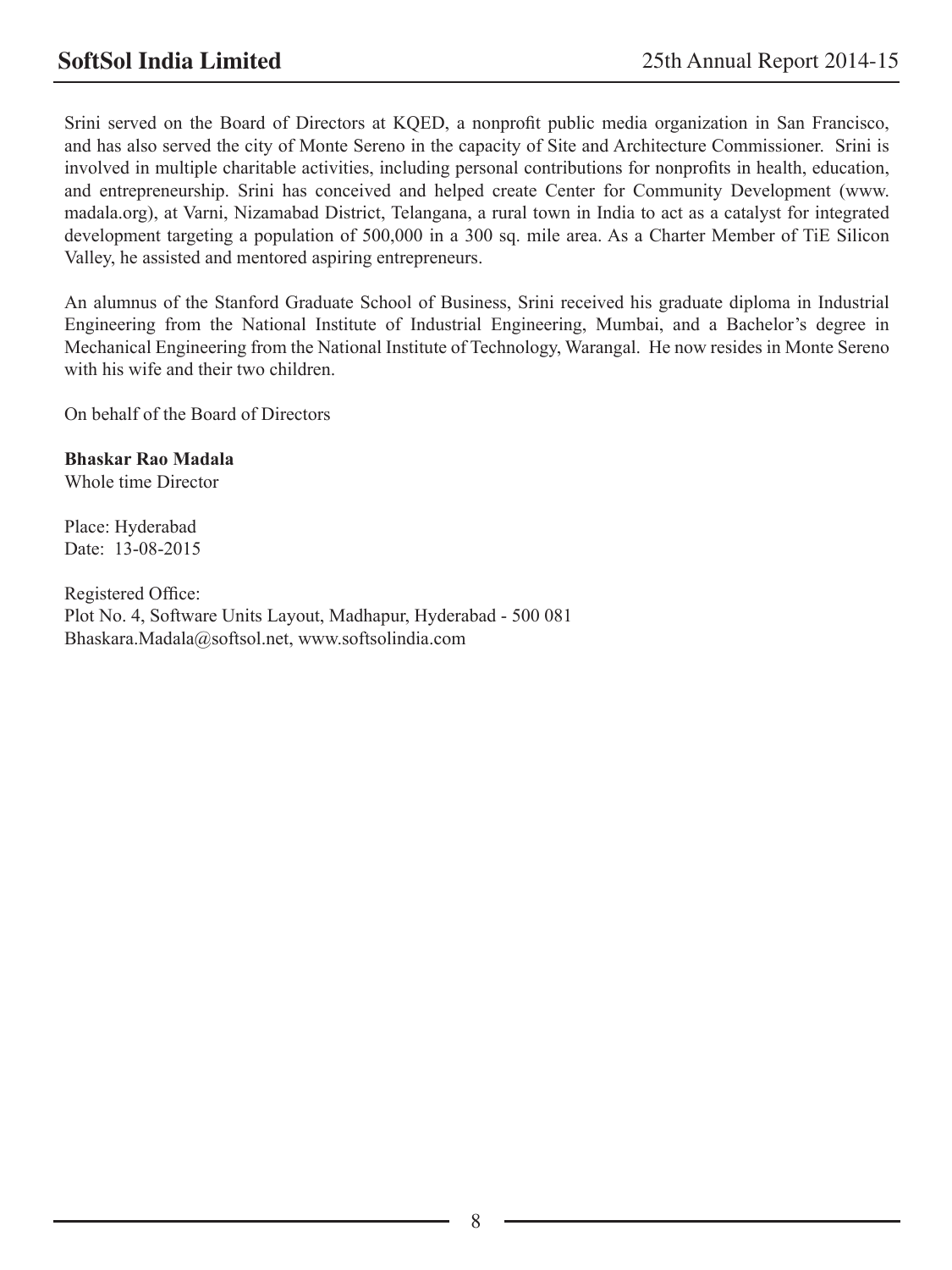## **DIRECTORS' REPORT**

Dear Members,

The Directors have pleasure in presenting the 25th Directors' Report on the business and operations of your Company, for the year ended March 31, 2015.

## **Financial Highlights**

(Amount in Rs. Lakhs)

|                                             | <b>Stand Alone</b> |            | <b>Consolidated</b> |            |
|---------------------------------------------|--------------------|------------|---------------------|------------|
|                                             | 31-03-2015         | 31-03-2014 | 31-03-2015          | 31-03-2014 |
| Revenue from Operations                     | 498.41             | 563.99     | 6,577.03            | 5,766.75   |
| Other Income                                | 1,029.11           | 1,102.16   | 1,064.37            | 1,141.69   |
| <b>Total Revenue</b>                        | 1,527.52           | 1,661.15   | 7,641.40            | 6,908.44   |
| <b>Profit before Interest, Depreciation</b> |                    |            |                     |            |
| & Tax (Before Exceptional Items)            | 478.88             | 789.62     | 729.15              | 828.72     |
| Depreciation                                | 312.03             | 460.26     | 470.84              | 313.43     |
| Finance Costs                               |                    |            | 10.02               |            |
| <b>Profit before Tax</b>                    |                    |            |                     |            |
| (Before Exceptional Items)                  | 166.85             | 329.36     | 248.29              | 515.29     |
| <b>Exceptional Items</b>                    |                    |            |                     |            |
| <b>Current Tax</b>                          | 34.00              | 66.00      | 61.19               | 140.36     |
| Deferred Tax                                | 11.57              | 85.12      | 11.57               | 85.12      |
| <b>Profit after Tax</b>                     | 121.28             | 178.24     | 175.53              | 289.81     |
| Dividend Proposed                           |                    |            |                     |            |
| <b>General Reserve</b>                      | 696.90             | 696.90     | 696.90              | 696.90     |
| EPS (Basic & Diluted) (in Rs.)              | 0.72               | 1.06       | 1.04                | 1.72       |

## **Review of Operations**

During the year under review, your Company recorded income of Rs. 498.41 from export of software in comparison with previous year's income of Rs. 563.99 Lakhs. Your company achieved net profit of Rs. 121.28 Lakhs for the year in comparison with the previous year's net profit of Rs. 178.24 Lakhs.

## **Review of operations of Wholly owned subsidiary**

SoftSol Resources Inc., (SRI) a wholly owned subsidiary of your Company, recorded total revenue of US\$ 10.2 Millions for the year 2014 in comparison with the previous year's revenue of US\$ 9.37 Millions. SRI recoded net profit of US\$ 88,422 for the year 2014 in comparison with the previous year's net profit of US\$ 1,94,874.

## **Outlook and Business:**

Softsol India Limited is an IT services company that focuses on enabling businesses to achieve their strategic objectives.

The tech industry is being reshaped in numerous ways. Disruption is evident in software and services delivery, business models, the vast amount of money being poured into startups of all stripes, the cloud, big data,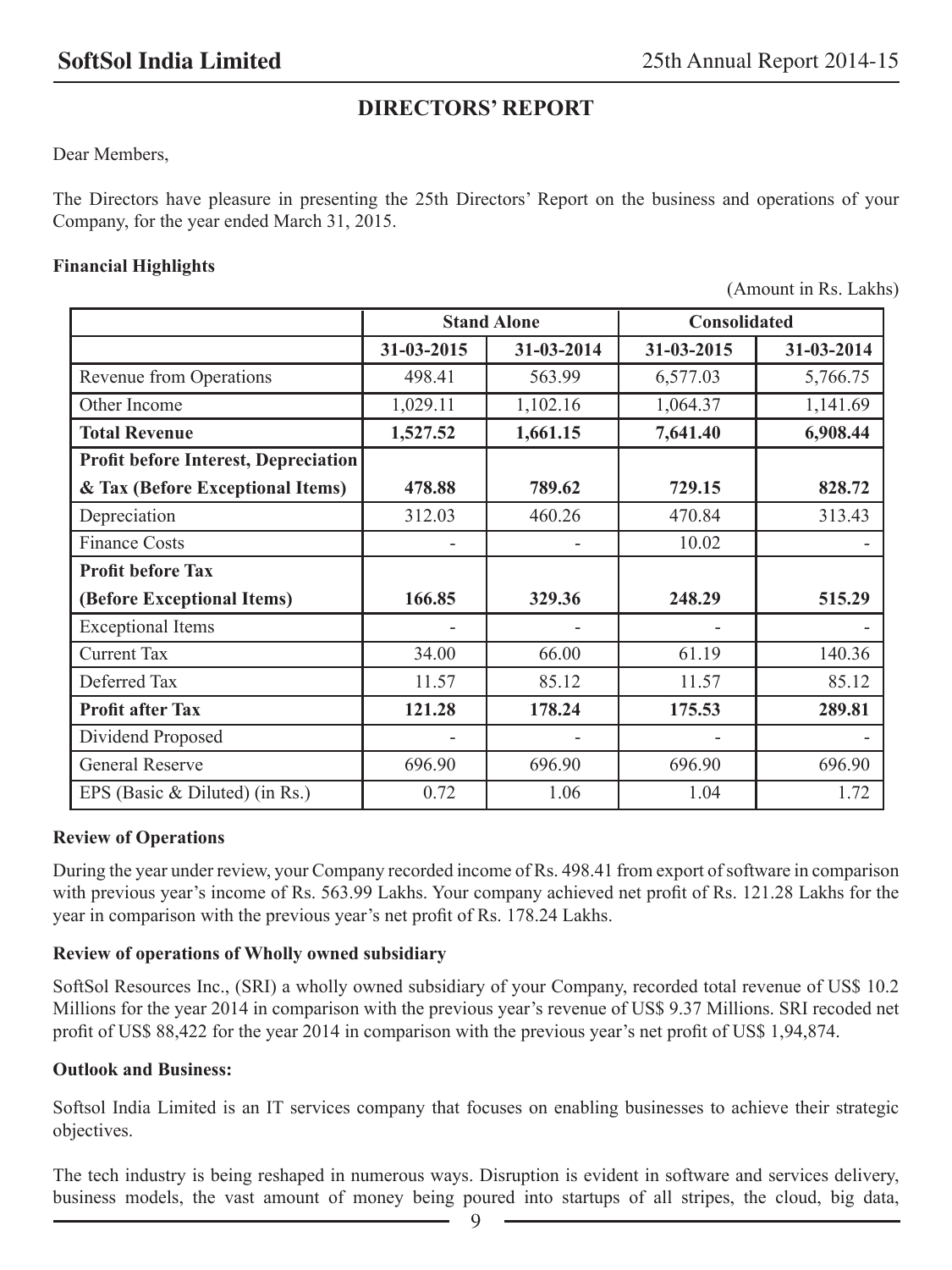entrepreneurialism, and constant innovation. Against that backdrop, companies can no longer rely on one-note value strategies. Analysts indicate which immediate path holds the most chance for short-term success, but over time, both improving margins and finding new revenue streams are critical for success.

The Company is taking planned steps to diversify its revenue sources by changing its strategic growth plan to move to a hybrid outsourcing model with a focus on products and platforms in addition to services offerings. This strategy enables the Company to capitalize onthe opportunities as the world transitions to digital commerce. This transition is prone to challenges as well opportunities which bring potential volatility with it. Fortunately, the Company with its 20+ years of experience has demonstrated success in navigating volatility and achieving managed transition to strengthen its long-term foundation. The Company is committed to use this opportunity to diversify its business and expand its reach to geographies beyond North America.

The Company's approach to focus on strategic accounts, continue to differentiate its service offerings within its focus area, attracting & retaining top talent, focus towards enhancing operational efficiency and scale-up towards building a delivery capability & excellence has established the Company as a preferred partner for its clients within its focused verticals. The client's response towards its solution offering was encouraging. The Company shall continue to propel further in its area of strength through alliances, developing customer center of excellence and by readying its clients to be prepared for digital age. The Company believes that its efforts in becoming a reliable partner to its clients will make it a leader in digital solution provider in the years to come.

The Company will enhance its cutting-edge proposition to address new customers, strengthening its emphasis on marketing to small and medium-sized firms.

## **Management Discussions and Analysis Report**

Management Discussions and Analysis Report, as required under the Listing Agreement with the Stock Exchanges is forms part of the Report.

## **Dividend**

In view of the financial performance of your Company during the year 2014-15, your Directors have not recommended any dividend for this financial year.

## **Amounts transferred to Reserves:**

During the year under review the Board carried Rs. 5792794/- to the Reserves.

## **Extract of the Annual Return**

The details forming part of the extract of the Annual Return in form MGT 9 is annexed to this report.

## **Directors:**

None of the directors of the company is disqualified under the provisions of the Companies Act, 2013 or under the Listing Agreement with the BSE.

As per the provisions of the Companies Act, 2013 read with Articles of Association of the Company, Mr. Srinivasa Rao Madala, retire by rotation and being eligible offer himself for re-appointment at this Annual General Meeting.

The existing composition of the Company's board is fully in conformity with the applicable provisions of the Act 2013 and Clause 49 of the Listing Agreement having the following directors as non-executive Independent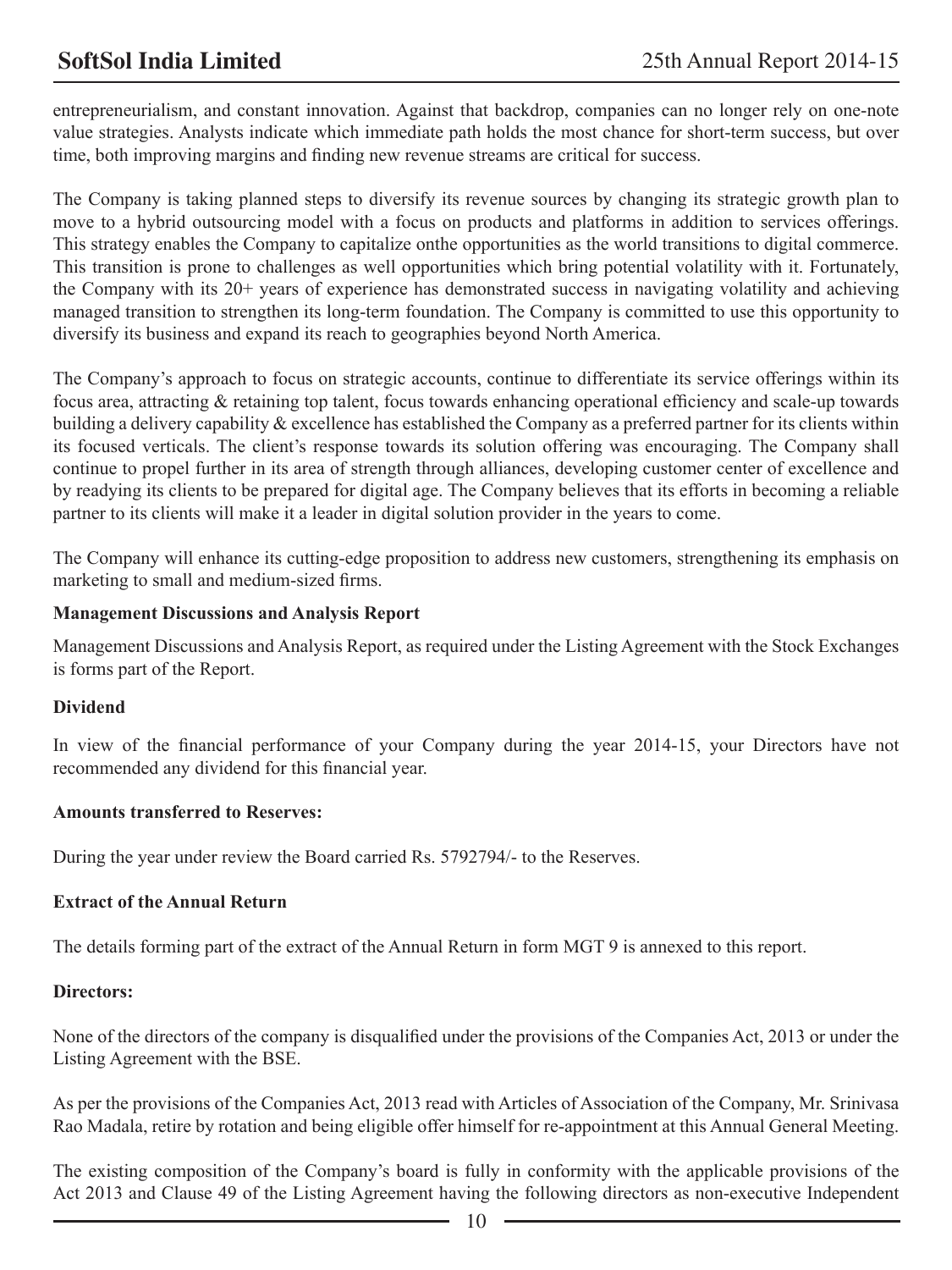Director's, namely Dr T. Hanuman Chowdhary, Mr. B. S. Srinivasan, Mr. P. Venkatramaiah and Mrs. Thota Neelima.

## **Number of meetings of the Board**

During the year Four Board Meetings and Four Audit Committee Meetings were convened and held. The details of these are given in the Corporate Governance Report. The intervening gap between the Meetings was within the period prescribed under the Companies Act, 2013.

## **Board Committees:**

Details regarding the composition, terms and references, number of meetings and attendance of respective members of the various committees of board are provided separately in the Corporate Governance Report.

## **Statement on declaration given by Independent Directors**

All Independent Directors have given declarations that they meet the criteria of independence as laid down under Section 149(6) of the Companies Act, 2013 and Clause 49 of the Listing Agreement.

## **Company's policy on Directors' appointment and remuneration**

The Board has, on the recommendation of the Nomination & Remuneration Committee framed a policy for selection and appointment of Directors, Senior Management and their remuneration including criteria for determining qualifications, positive attributes, independence of a Director and other matters provided under sub-section (3) of section 178 of the Companies Act, 2013 relating to the remuneration for the Directors, key managerial personnel, and other employees.

## **Explanations or comments by the Board on every qualification, reservation or adverse remark**

There is no qualification, reservation or adverse remark or disclaimer made –

- (i) by the auditor in his report; and
- (ii) by the Company Secretary in practice in her secretarial audit report.

## **Particulars of Loans, Guarantees or Investment**

There are no loans given, guarantees issued or investments made to which provisions of Section 186 of the Companies Act, 2013 are applicable to the Company.

## **Corporate Governance:**

The Company will continue to uphold the true spirit of Corporate Governance and implement the best governance practices. A report on Corporate Governance pursuant to the provisions of Clause 49 of the Listing Agreement forms part of the Annual Report. As required under Clause 49 of the Listing Agreement, the Certificate regarding compliance of conditions of corporate governance is enclosed to the Report.

## **WTD and CFO Certification**

In accordance with the provisions of the Clause 49 of the Listing Agreement, the Whole time Director and Chief Financial Officer of the Company have submitted a certificate for the year ended 31st March, 2015, to the Board of Directors.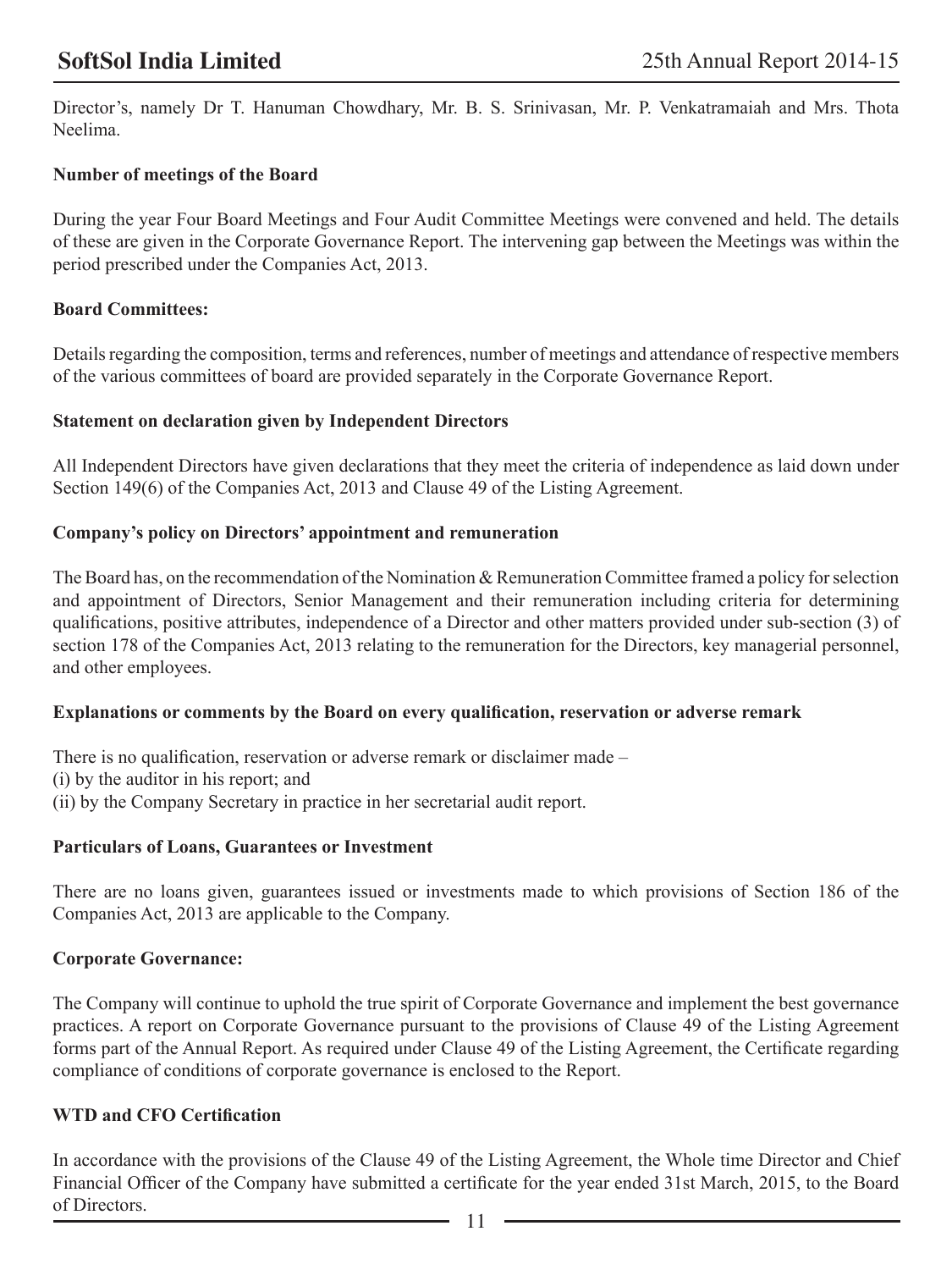## **Listing at Stock Exchange:**

The Equity Shares of the Company continue to be listed on Bombay Stock Exchange Limited and the annual listing fees for the year 2015-16 have been paid to the Exchange.

## **Auditors:**

In accordance with the provisions of Section 139 of the Companies Act, 2013 and the transition period mentioned therein, M/s. JVSL & Associates, Chartered Accountants, Hyderabad were appointed as Statutory Auditors of the Company for a period of three years at the 24th Annual General Meeting of the Company held on 30th September 2014 and they will continue in office upto the conclusion of the 27th Annual General Meeting.

However, in accordance with the provisions of Section 139 of the Companies Act, 2013, their continuance of office as Auditors shall be subject to ratification of members at the forthcoming Annual General Meeting.

The Company has obtained necessary certificate under Section 141 of the Companies Act, 2013 from the Auditors conveying their eligibility for the above appointment. The Audit Committee and Board reviewed their eligibility criteria, as laid down in Section 141 of the Companies Act, 2013 and recommended their appointment as auditors for the aforesaid period.

## **Secretarial Auditors**

During the year under review the Board of Directors had appointed M/s VBM Rao & Associates, Company Secretaries, Hyderabad for conducting secretarial audit in accordance with the provisions of Companies Act, 2013 and the rules framed there under. The Secretarial Audit Report is annexed and forms part of this report.

## **Fixed Deposits**

During the year the Company has not accepted any deposit under Section 73 of the Companies Act, 2013 and The Companies (Acceptance of Deposits) Rules, 2014. As on 31st March, 2015, there are no unclaimed deposits with the Company. Further the Company has not defaulted in repayment of deposits or payment of interest thereon.

#### **Particulars of contracts or arrangements with Related Parties**

All related party transactions that were entered into during the financial year were on an arm's length basis and were in the ordinary course of business. There are no materially significant related party transactions made by the Company with Promoters, Directors, Key Managerial Personnel or other designated persons who may have a potential conflict with the interest of the Company at large. None of the Directors has any pecuniary relationships or transactions vis-à-vis the Company.

## **Conservation of energy, technology absorption, foreign exchange earnings and outgo:**

- A. Conservation of energy:
	- a) The Company continues to work on reducing carbon footprint in all its areas of operations through initiatives like (a) green infrastructure, (b) green IT (data centers, laptops and servers etc, (c) operational energy efficiency.
	- b) The steps taken by the Company for utilising alternate sources of energy: NIL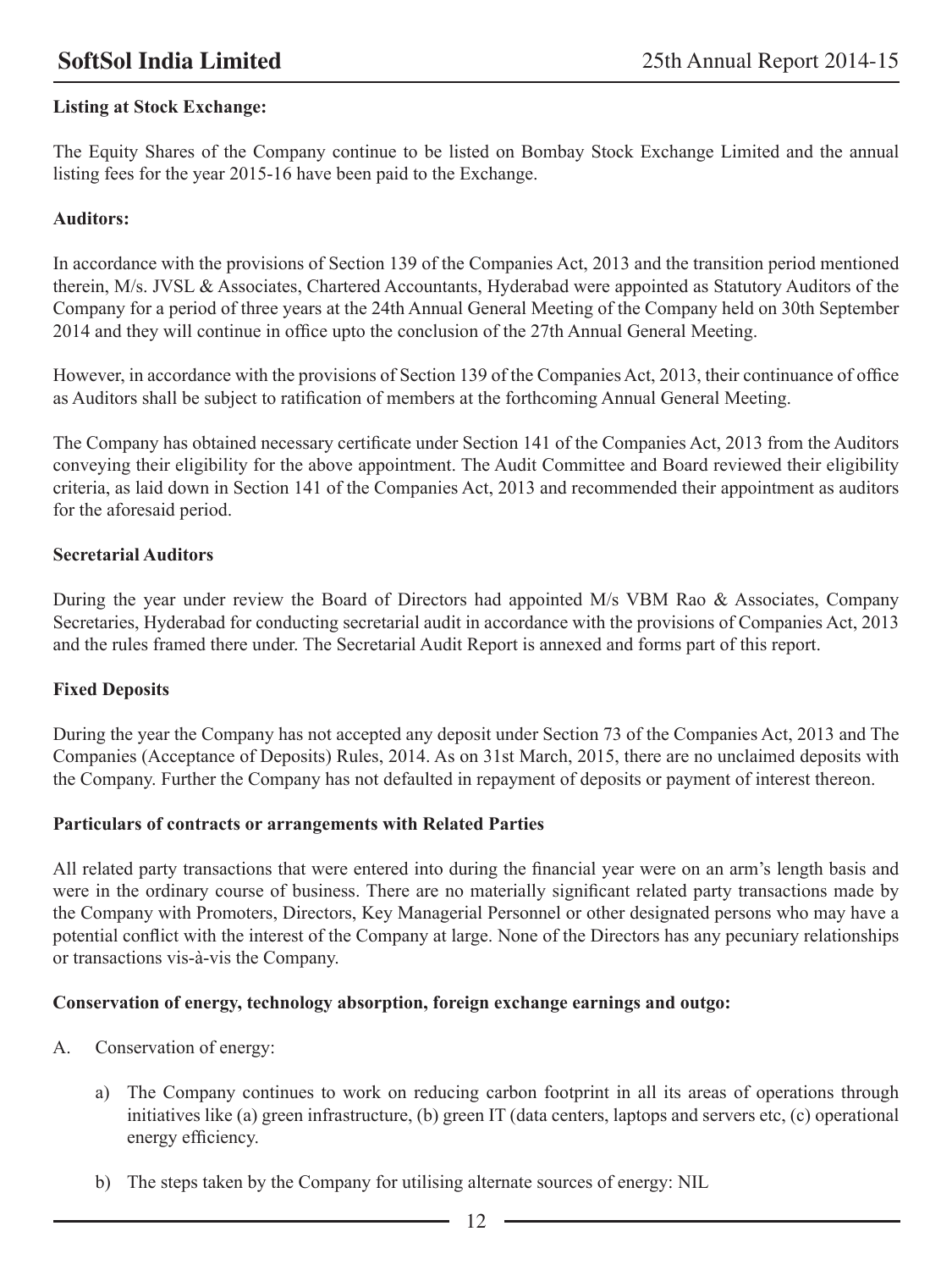c) The capital investment on energy conservation equipments: NIL

## **B. Technology absorption:**

- a) The Company continues to use the latest technologies for improving the productivity and quality of its services and products. The Company's operations do not require significant import of technology.
- b) The efforts made towards technology absorption: A continuous interaction and exchange of information in the industry is being maintained with a view to absorbing, adapting and innovating new methods that may be possible.
- (ii) The expenditure incurred on Research and Development: Nil.
- C. Foreign Exchange earnings and outgo: Total foreign exchange earnings during the year were Rs. 444.91 Lakhs (Previous year Rs. 181.20 Lakhs) and foreign exchange outgo was: NIL (previous year: NIL).

## **Report on Risk Management Policy**

The Company has formed the Risk Management Committee with its members as Mr. T. Hanuman Chowdhary, Mr. B. S. Srinivasan and Mr. P. Venkatramaiah and the committee will perform its activities according to the Risk Policy finalized by the Board indicating the development and implementation of Risk Management.

## **Corporate Social Responsibility (CSR) Initiatives**

Pursuant to Section 135 Companies Act, 2013 read with Rules and General Circular No. 21/2014 dated 18th June 2014 issued by MCA Corporate Social Responsibility is not applicable to the Company for the financial year 2014-15.

## **Particulars of Employees**

The information required pursuant to Section 197 of the copanies Act, 2013 read with Rule, 5 of The Companies (Appointment and Remuneration of Managerial Personnel) Rules, 2014 in respect of employees of the Company, will be provided upon request. In terms of Section 136 of the Act, the Report and Accounts are being sent to the Members and others entitled thereto, excluding the information on employees' particulars which is available for inspection by the Members at the Registered Office of the Company during business hours on working days of the Company up to the date of the ensuing Annual General Meeting. If any Member is interested in obtaining a copy thereof, such Member may write to the Company Secretary in this regard.

## **Annual Evaluation by the Board of its Own Performance**

Pursuant to the provisions of the Companies Act, 2013 and Clause 49 of the Listing Agreement, the Board has carried out an annual performance evaluation of its own performance, the directors individually as well as the evaluation of the working of its Audit, Nomination & Remuneration Committee.

## **Transfer of Unpaid/Unclaimed amounts to IEPF**

Pursuant to the provisions of Section 125 of Companies Act, 2013 the Unclaimed Dividend and interest thereon which remained unpaid/unclaimed for a period of 7 years have been transferred by the Company to the Investor Education and Protection Fund (IEPF) established by the Central Government pursuant to Section 125 of the Companies Act, 2013.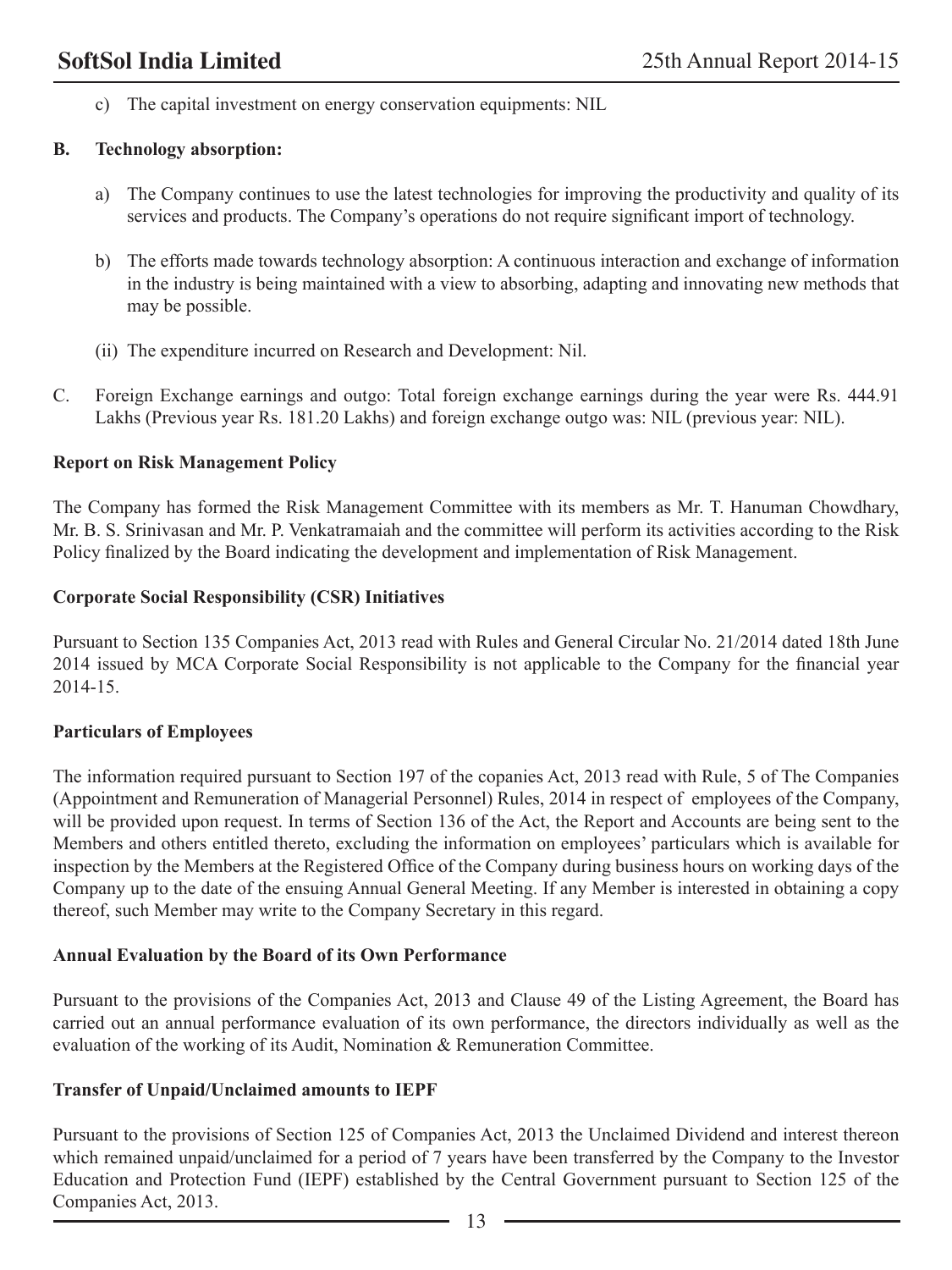## **Directors' Responsibility Statement:**

Pursuant to the requirement under Section 134(3)(c) of the Companies Act, 2013, with respect to Directors' Responsibility Statement, it is hereby confirmed that:

- a) in the preparation of the annual accounts for the year ended March 31, 2015, the applicable accounting standards had been followed along with proper explanation relating to material departures;
- b) the directors had selected such accounting policies and applied them consistently and made judgments and estimates that are reasonable and prudent so as to give a true and fair view of the state of affairs of the company as at March 31, 2015 and of the profit and loss of the company for that period;
- c) the directors had taken proper and sufficient care for the maintenance of adequate accounting records in accordance with the provisions of this Act for safeguarding the assets of the company and for preventing and detecting fraud and other irregularities;
- d) the directors had prepared the annual accounts on a going concern basis;
- e) the directors had laid down internal financial controls to be followed by the Company and that such internal financial controls are adequate and were operating effectively;

"Internal Financial Controls" means the policies and procedures adopted by the Company for ensuring the orderly and efficient conduct of its business, including the adherence to company's policies, the safeguarding of its assets, the prevention and detection of frauds and errors, the accuracy and completeness of the accounting records and the timely preparation of reliable financial information;

f) the directors had devised proper systems to ensure compliances with the provisions of the applicable laws and that such systems were adequate and operating effectively.

## **Vigil Mechanism / Whistle Blower Policy**

The Company has a vigil mechanism to deal with instance of fraud and mismanagement, if any. The details of the Whistle Blower Policy is explained in the Corporate Governance Report and also posted on the website of the Company.

## **Subsidiaries, Joint Venture or Associate Companies**

Your company has prepared the consolidated financial statements in accordance with the relevant accounting standards and the provisions of the Companies Act, 2013 (Act). Pursuant to the provisions of the Act, documents in respect of the subsidiary company M/s. SoftSol Resources Inc., USA viz., Directors' Report, Auditor's Report, Balance Sheet and Profit and Loss Account, are attached the Annual Report.

## **Details of Significant and Material Orders passed by the Regulators**

There are no significant and material orders passed by the regulators or courts or tribunals impacting the going concern status and Company's operations in future.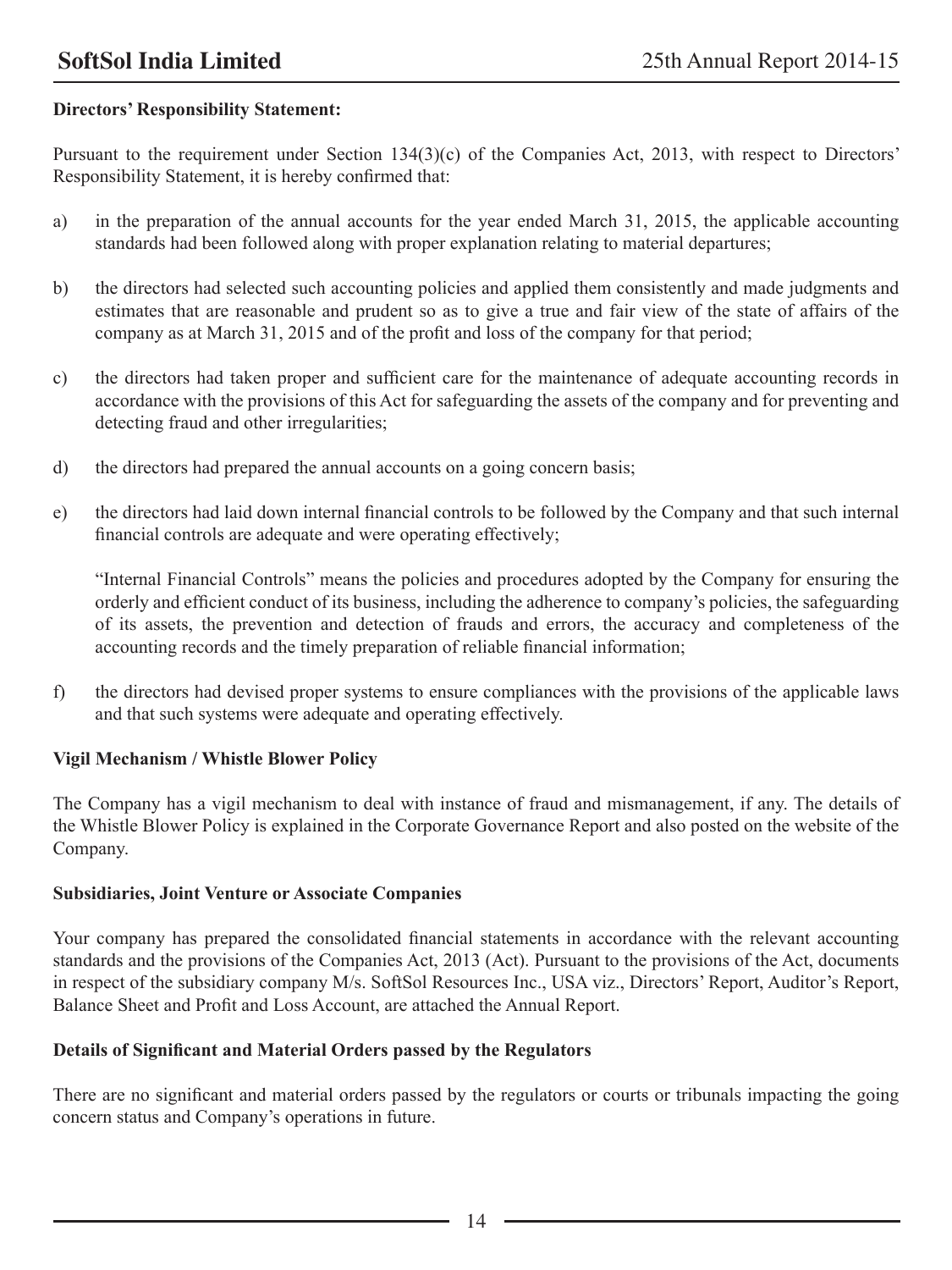## **Details in respect of Adequacy of Internal Controls**

The Company has an Internal Control System, commensurate with the size, scale and complexity of its operations. The scope and authority of the Internal Audit (IA) function is defined in the Internal Audit Charter. To maintain its objectivity and independence, the Internal Audit function reports to the Chairman of the Audit Committee of the Board. The Internal Audit Department monitors and evaluates the efficacy and adequacy of internal control system in the Company, its compliance with operating systems, accounting procedures and policies at all locations of the Company. Based on the report of internal audit function, process owners undertake corrective action in their respective areas and thereby strengthen the controls. Significant audit observations and corrective actions thereon are presented to the Audit Committee of the Board.

## **Disclosure under the Sexual Harassment of Women at Workplace (Prevention, Prohibition and Redressal) Act, 2013.**

The Company has put in place a Prevention, Prohibition and Redressal of Sexual Harassment at Workplace in accordance with the requirement of the 'Sexual Harassment of Women at Workplace (Prevention, Prohibition and Redressal) Act, 2013'. All employees of the Company are covered under the aforementioned Policy.

The summary of complaints received and disposed off upto 31st March 2015 were as under: Number of complaints received: Nil Number of complaints disposed off: Not Applicable

## **Acknowledgements:**

Your Directors take this opportunity to thank all investors, business partners, clients, banks, regulatory and governmental authorities, stock exchanges and employees for their continued support.

On behalf of the Board of Directors

**Bhaskar Rao Madala** Whole time Director

Place: Hyderabad Date: 13-08-2015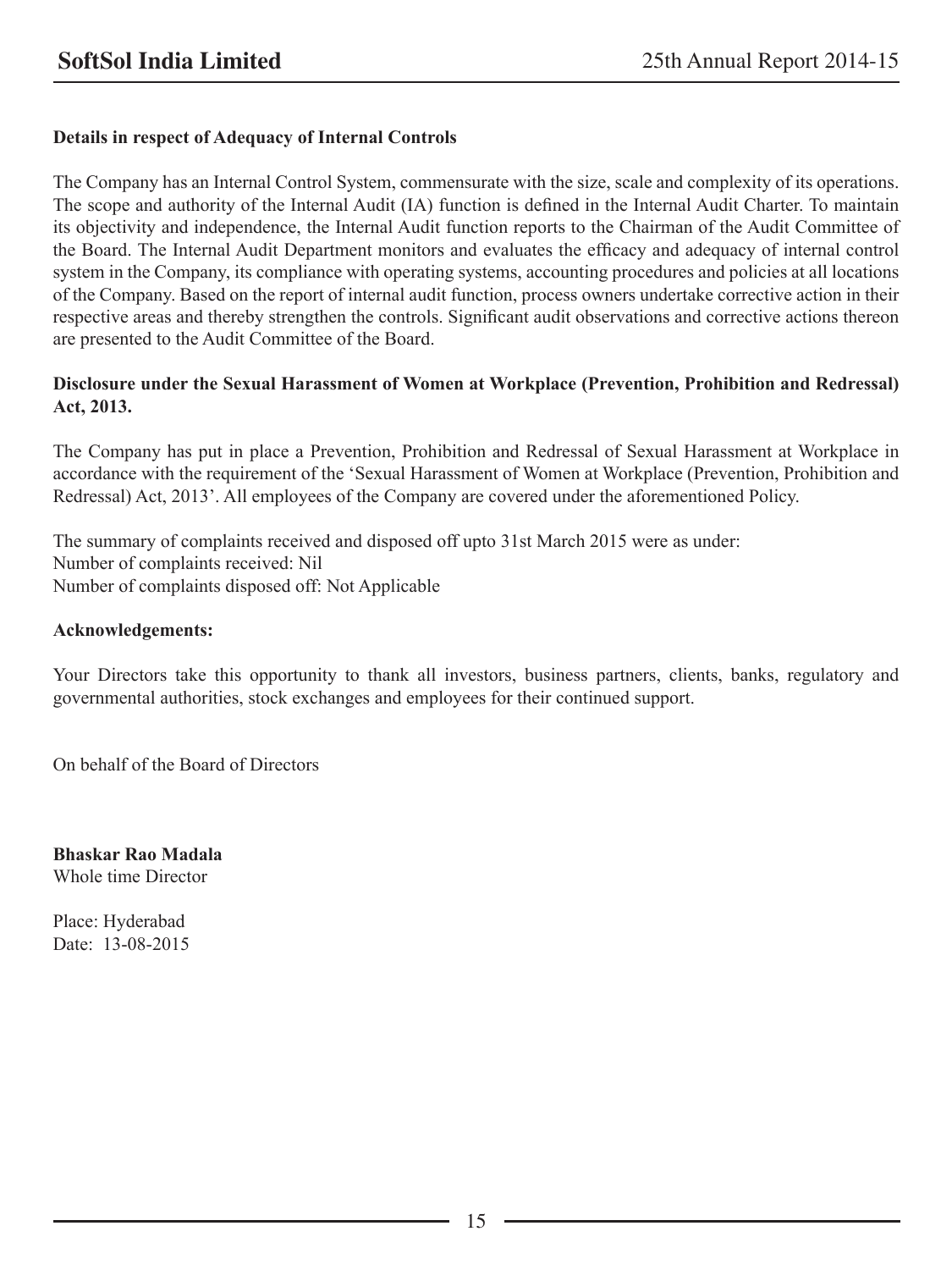# **REPORT ON CORPORATE GOVERNANCE**

## **1. Company's Philosophy on Corporate Governance**

The Company's philosophy on Corporate Governance lays strong emphasis on transparency, accountability and integrity. SoftSol has complied with the requirements of the Corporate Governance Code in terms of Clause 49 of the Listing Agreement with the Stock Exchange as disclosed here in below:

SoftSol continues to follow procedures and practices in conformity with the Code of Corporate Governance as stipulated by the Securities & Exchange Board of India (SEBI).

## **2. Board of Directors**

## **Composition of the Board:**

The Company has an optimum combination of Executive and Non-Executive Directors. The Chairman is a Non-Executive Director. The number of Independent Non-Executive Directors is more than half of the Board's total strength. All Independent Non-Executive Directors comply with the legal requirements of being "Independent."

The composition of the Board of Directors and their attendance at Board Meetings during year and at the last Annual General Meeting are given below:

| Name of the<br><b>Director</b> | <b>Director</b><br><b>Identification</b><br><b>Number</b> | Category                                 | <b>Designation</b>     | <b>Board</b><br><b>Meetings</b><br>held | <b>Board</b><br><b>Meetings</b><br>attended | <b>Last AGM</b> |
|--------------------------------|-----------------------------------------------------------|------------------------------------------|------------------------|-----------------------------------------|---------------------------------------------|-----------------|
| Mr. Sriniyasa Rao Madala       | 01180342                                                  | Promoter<br>Non-Executive<br>Director    | Chairman               | 4                                       |                                             | No              |
| Mr. Bhaskara Rao Madala        | 00474589                                                  | Promoter<br>Director                     | Whole time<br>Director | 4                                       | 4                                           | Yes             |
| Dr. T. Hanuman Chowdary        | 00107006                                                  | Independent<br>Non-Executive<br>Director | Director               | 4                                       | 4                                           | Yes             |
| Mr. B.S. Srinivasan            | 00482513                                                  | Independent<br>Non-Executive<br>Director | Director               | $\overline{4}$                          | 4                                           | Yes             |
| Mr. P. Venkatramaiah           | 00030102                                                  | Independent<br>Non-Executive<br>Director | Director               | 4                                       | 4                                           | Yes             |
| Mrs. Neelima Thota             | 06938559                                                  | Independent<br>Non-Executive<br>Director | Director               | 3                                       | 3                                           | N <sub>0</sub>  |

\* Mrs. Neelima Thota was appointed as Independent Director (Woman Director) with effect from 14th August 2014.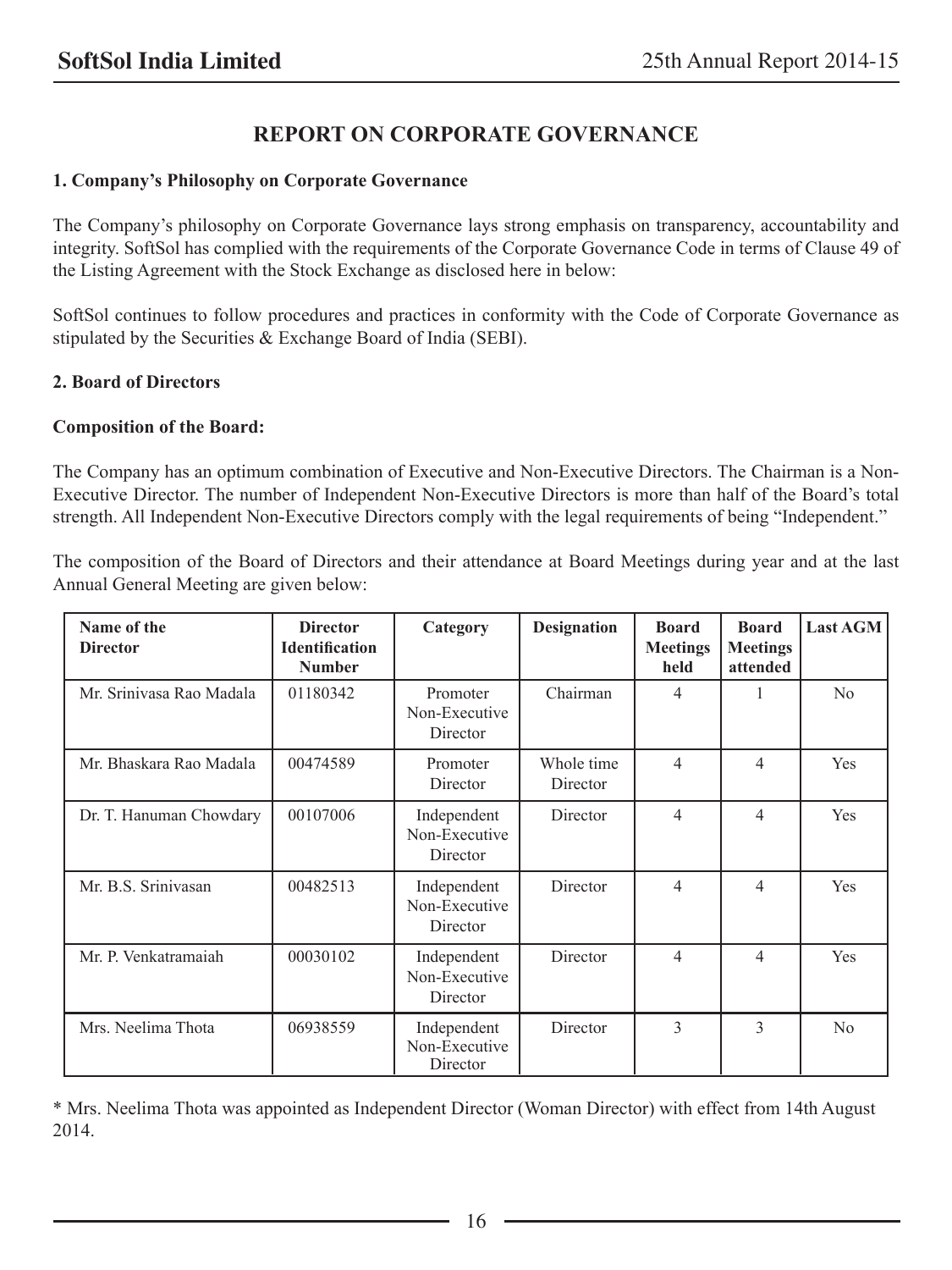| <b>Name of the Director</b> | <b>Board</b> |               | <b>Committee</b> |               |
|-----------------------------|--------------|---------------|------------------|---------------|
|                             | Chairman     | <b>Member</b> | Chairman         | <b>Member</b> |
| Mr. Srinivasa Rao Madala    | Nil          | Nil           | Nil              | Nil           |
| Mr. Bhaskara Rao Madala     | Nil          | Nil           | Nil              | Nil           |
| Dr. T. Hanuman Chowdary     | Nil          |               |                  |               |
| Mr. B. S. Srinivasan        | Nil          | 2             | Nil              |               |
| Mr. P. Venkatramaiah        | Nil          | Nil           | Nil              | Nil           |
| Mrs. Neelima Thota          | Nil          | Nil           | Nil              |               |

Details of number of Directorships and Committee Memberships held by Directors in other Companies:

## **Board Procedure:**

The calendar of meetings of the Board of Directors is determined well in advance and Notices of the Meetings of the Board are issued by the Company Secretary on the advice and guidance of the Whole time Director. The agenda and notes thereon are finalised by the Whole time Director and circulated sufficiently in advance by the Company Secretary.

During the financial year, Board of Directors of the Company met four times on 21-05-2014, 14-08-2014, 14-11- 2014 and 13-02-2015.

Elaborate and meticulous deliberations take place at the meetings of the Board; all relevant information is put up to the Board and comprehensive presentations are made to it to facilitate considered and informed decision making. Heads of the business verticals also attend the meetings of the Board as invitees to provide a better perspective on the operations. The time gap between two meetings of the Board did not exceed four months.

## **Code of Conduct:**

In pursuance of the amended Clause 49 of the Listing Agreement, the Board has suitably modified the 'Code of Conduct for Board of Directors and Senior Management' and same has been circulated and posted on the Company's website. The directors and senior management personnel have given their declarations confirming compliance of provisions of above Code of Conduct.

## **Declaration**

As provided under Clause 49 of the Listing Agreements with the stock exchanges, it is hereby declared that all board members and senior management personnel of the Company have affirmed the compliance of the Code of Conduct for the year ended 31st March, 2015

## **Bhaskar Rao Madala**

Whole-time Director

Place: Hyderabad Date: 13-08-2015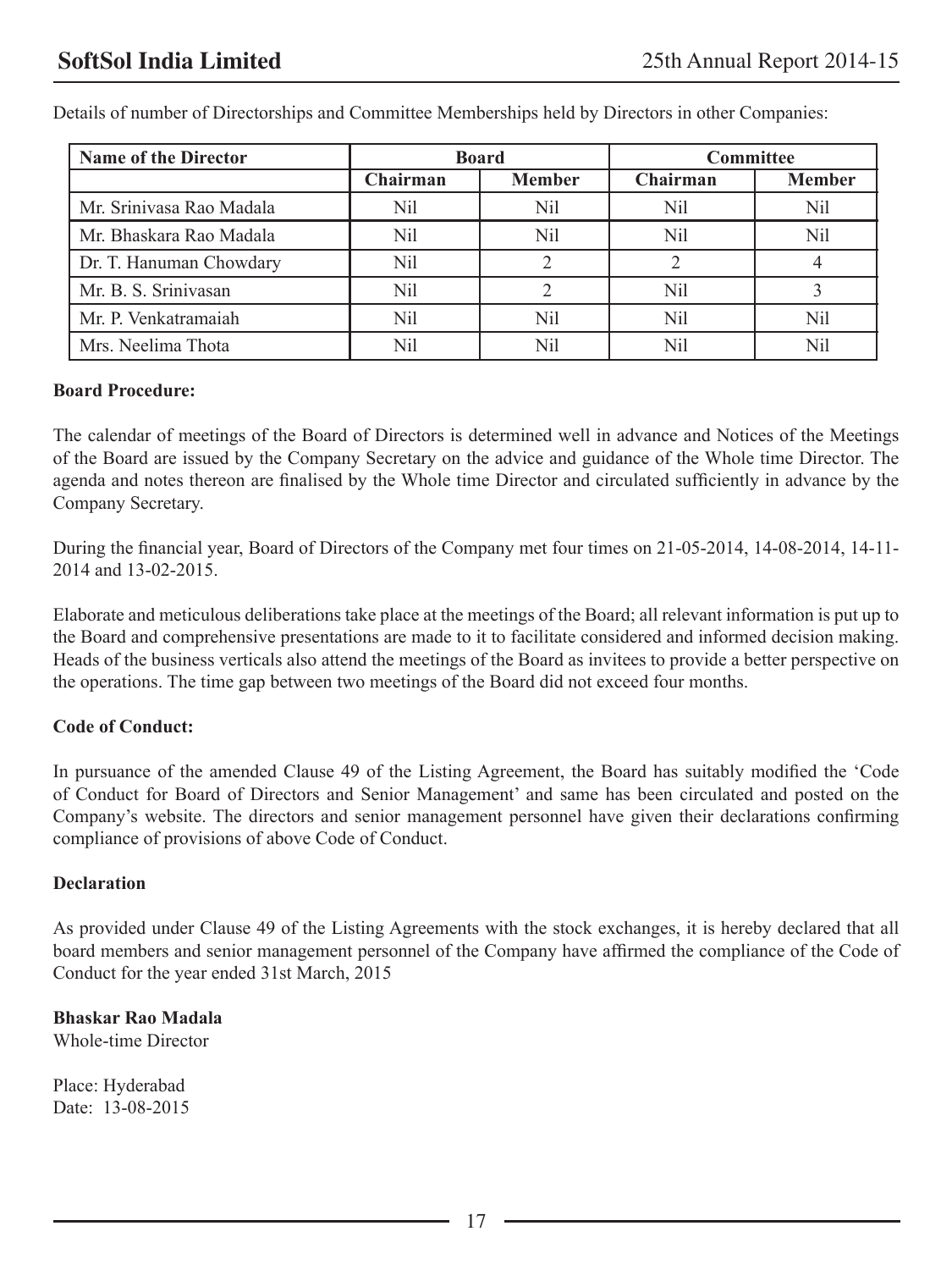## **3. Audit Committee**

The Audit Committee of the Company is constituted in line with the provisions of Clause 49 of the Listing Agreement read with Section 177 of the Companies Act, 2013. The terms of reference includes:

- a) the recommendation for appointment, remuneration and terms of appointment of auditors of the company;
- b) review and monitor the auditor's independence and performance, and effectiveness of audit process;
- c) examination of the financial statement and the auditors' report thereon;
- d) approval or any subsequent modification of transactions of the company with related parties;
- e) scrutiny of inter-corporate loans and investments;
- f) valuation of undertakings or assets of the company, wherever it is necessary;
- g) evaluation of internal financial controls and risk management systems;
- h) monitoring the end use of funds raised through public offers and related matters.

## **Composition and Attendance:**

Audit Committee consists of three independent Non-executive Directors and one Executive Director. Members are Dr. T.Hanuman Chowdary, Mr. B.S.Srinivasan, Mr. P. Venkatramaiah and Mr. Bhaskar Rao Madala. Dr. T.Hanuman Chowdary is the Chairman of the Committee. The Company Secretary Mr. Baddam Laxman (ACS – 20625) acts as the Secretary to the Committee. Members of the Committee are well versed in finance, accounts, company law and general business practices.

During the financial year 2014-15 Audit Committee of the Board of Directors met four times on 21-05-2014, 14- 08-2014, 14-11-2014 and 13-02-2015. All the members of the Committee attended all the meetings.

The Chairman of the Audit Committee was present at the 24th Annual General Meeting (AGM). Representatives of the statutory and internal auditors attended the meetings of the audit committee. The chief financial officer is present at the meetings of the committee.

## **4. Nomination and Remuneration Committee**

The Nomination and Remuneration Committee comprises of three non-executive independent directors Dr. T.Hanuman Chowdary, Mr. B.S.Srinivasan and Mr. P. Venkatramaiah. Dr. T. Hanuman Chowdary is the Chairman of the Committee. The Committee met once on 14-08-2014 during the financial year and all members present at the meeting.

The Company Secretary Mr. Baddam Laxman (ACS – 20625) acts as the Secretary to the Committee.

## **The role of Nomination and Remuneration Committee is –**

- a) Formulation of the criteria for determining qualifications, positive attributes and independence of a director and recommend to the Board a policy, relating to the remuneration of the directors, key managerial personnel and other employees;
- b) Formulation of criteria for evaluation of Independent Directors and the Board;
- c) Devising a policy on Board diversity;
- d) Identifying persons who are qualified to become directors and who may be appointed in senior management in accordance with the criteria laid down, and recommend to the Board their appointment and removal. The company shall disclose the remuneration policy and the evaluation criteria in its Annual Report.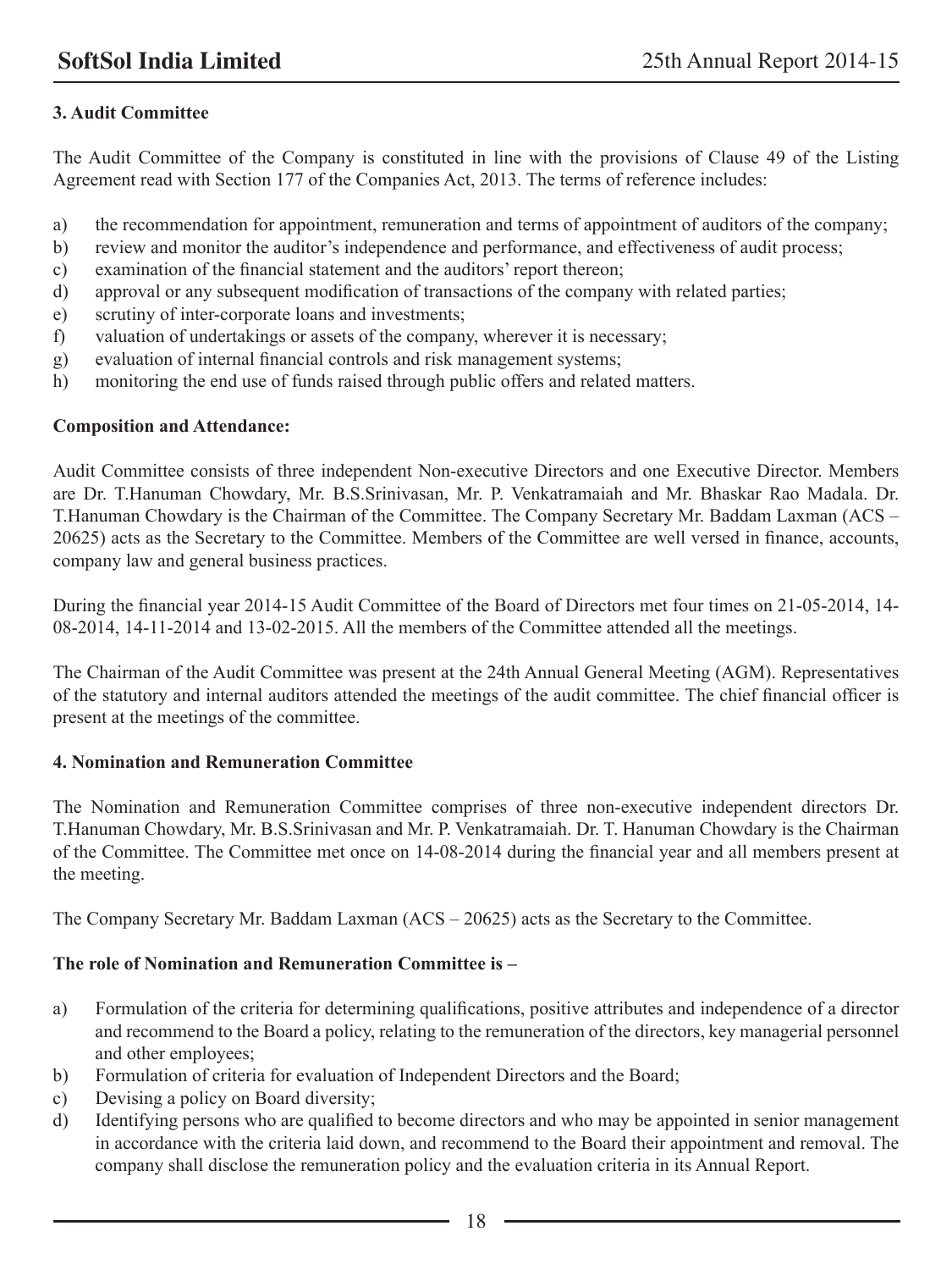## **Remuneration Policy:**

The Committee has the mandate to review and recommend compensation payable to the Whole-time Director and Senior Executives of the Company. No director other than Mr. Bhaskar Rao Madala is drawing remuneration from Company. Mr. Bhaskar Rao Madala is drawing remuneration for the services rendered in the capacity of Whole-time Director of the Company. A sitting fee of Rs. 10,000 (Rupees Ten thousand only) is being paid to nonexecutive directors for attending each board meeting.

The details of remuneration and sitting fees paid or provided to each of the Directors during the year 2014-15 are as follows:

|                             |                    |                          |                   |                        | (In Rs.)       |
|-----------------------------|--------------------|--------------------------|-------------------|------------------------|----------------|
| <b>Name of the Director</b> | <b>Designation</b> | Salary &<br><b>Perks</b> | <b>Commission</b> | <b>Sitting</b><br>Fees | <b>Total</b>   |
| Mr. Sriniyasa Rao Madala    | Director           | Nil                      | Nil               | Nil                    | Nil            |
| Mr. Bhaskara Rao Madala     | Whole-time         | 13,17,600                | Nil               | Nil                    | N <sub>i</sub> |
|                             | Director           |                          |                   |                        |                |
| Dr. T. Hanuman Chowdary     | Director           | Nil                      | Nil               | 30,000                 | 30,000         |
| Mr. B. S. Srinivasan        | Director           | Nil                      | <b>Nil</b>        | 30,000                 | 30,000         |
| Mr. P. Venkatramaiah        | Director           | Nil                      | Nil               | 30,000                 | 30,000         |

No other benefits, bonuses, stock options, pensions or performance-linked incentives are paid to directors except as mentioned above and there are no pecuniary relationships or transactions by the non-executive directors during the financial year.

## **Shareholding of the Directors in the Company as on 31 March 2015:**

Mr. Srinivasa Rao Madala holds 8,40,000 Equity Shares and Mr. Bhaskar Rao Madala, Whole time Director, holds 2,49,966 equity shares in the Company. No other director holds any shares, convertible instruments or stock options in the company.

## **5. Stakeholders Relationship Committee**

The Stakeholders Relationship Committee comprises of three non-executive independent directors and one executive director. Mr. Bhaskar Rao Madala, Mr. B. S. Srinivasan, Mr. P. Venkatramaiah and Dr. T. Hanuman Chowdary (Chairman).

The Company Secretary Mr. Baddam Laxman (ACS – 20625) acts as the Secretary to the Committee.

## **The role of the committee**

The role includes considering and resolving of grievances of stakeholders and speedy disposal of requests received from security holders. During the year, the Committee met 4 times to review status and redressal of shareholders' / investors' complaints.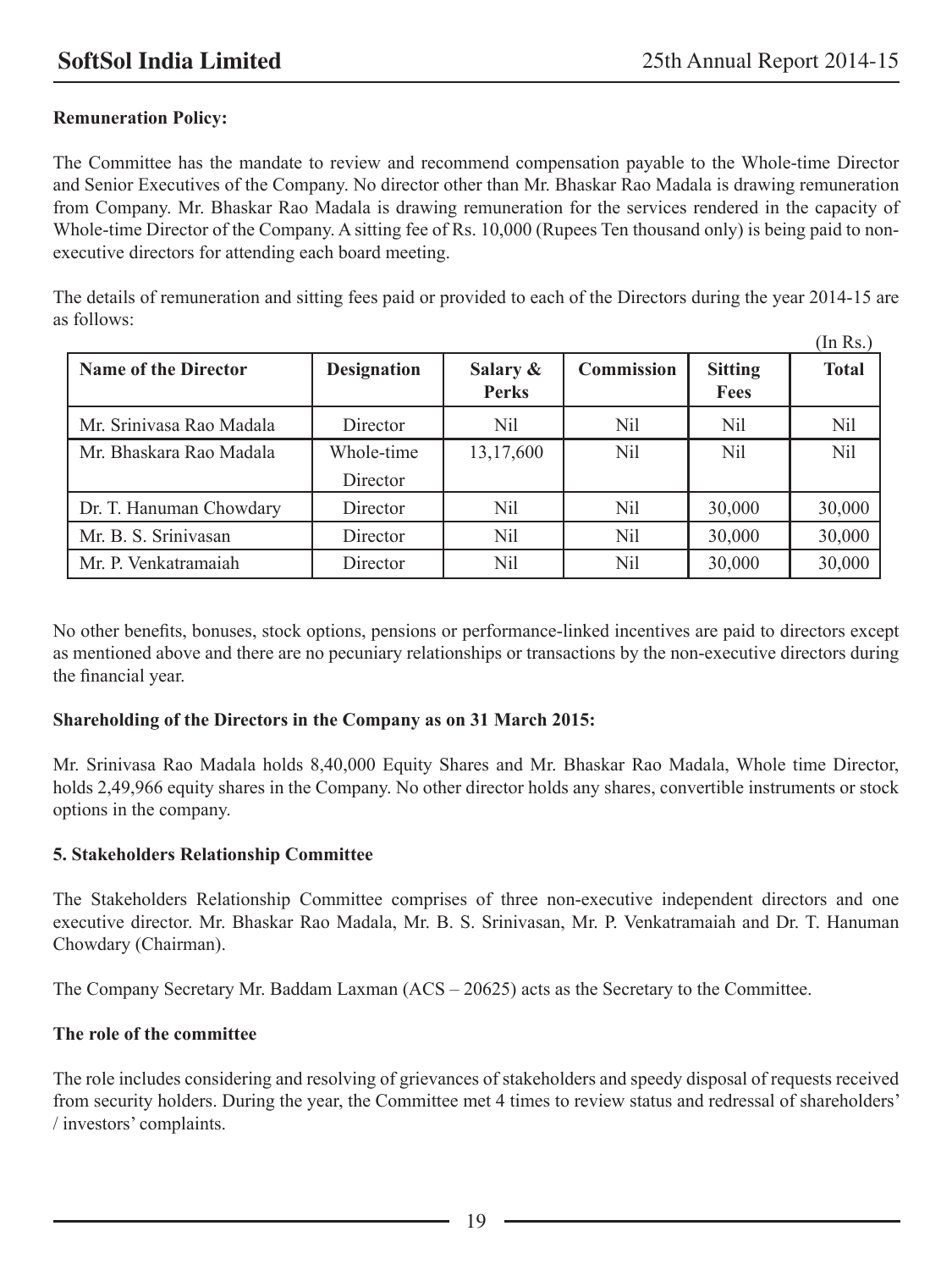## **Status of complaints of shareholders/investors is as under:**

| Complaints pending as on 1st April, 2014                         | NIL. |
|------------------------------------------------------------------|------|
| Number of complaints received during year ended 31st March, 2015 | NIL. |
| Number of complaints attended to/resolved during the year        | NIL. |
| Complaints pending as on 31st March, 2015                        | NIL. |

The share transfers are processed on behalf of the Company by the Registrar and Transfer Agents viz. Karvy Computershare Private Limited and are placed for approval by the Commitee which are noted and ratified in subsequent board meeting.

| Number of share transfers pending for approval as on 31st March, 2015 | NIL |
|-----------------------------------------------------------------------|-----|
|                                                                       |     |

Compliance Officer: Mr. Baddam Laxman, Company Secretary Plot No. 4, Software Units Layout, Madhapur, Hyderabad – 500 081 Telephone: + 91 (40) 30719500, Facsimile: + 91 (40) 30784306 E-mail: cs@softsol.com, Website: www.softsol.com

## **6. General Body Meetings**

Details of the last three Annual General Meetings (AGM) are as follows:

| <b>Year/Period</b> | Day, Date and Time                            | Location                                                                                                          |
|--------------------|-----------------------------------------------|-------------------------------------------------------------------------------------------------------------------|
| 2011-2012          | Saturday, 29th September, 2012 at 10.00 a.m., | At the Registered office of the Company<br>at Plot No.4, Software Units Layout,<br>Madhapur, Hyderabad - 500 081. |
| 2012-2013          | Monday, 30th September, 2013 at 10.00 a.m.,   | At the Registered office of the Company<br>at Plot No.4, Software Units Layout,<br>Madhapur, Hyderabad - 500 081. |
| 2013-2014          | Tuesday, 30th September 2014 at 10.00 a.m.,   | At the Registered office of the Company<br>at Plot No.4, Software Units Layout,<br>Madhapur, Hyderabad - 500 081. |

- a) Whether any special resolutions passed in the previous AGMs: NO.
- b) Whether any special resolution passed last year through postal ballot: NO.
- c) Whether any special resolution is proposed to be conducted through postal ballot: NO.
- d) Procedure for postal ballot: N.A.

## **7. Disclosures:**

## **a) Details of Related Party Transactions:**

SoftSol Technologies Inc.,USA (STI) holds 52.76% of the total shareholding of SoftSol India Limited. SoftSol India Limited (SIL) holds 100% shareholding of SoftSol Resources Inc., USA (SRI) and hence SRI is a wholly owned subsidiary of SIL. The transactions details of the Company with the STI & SRI as of 31.03.2015 are: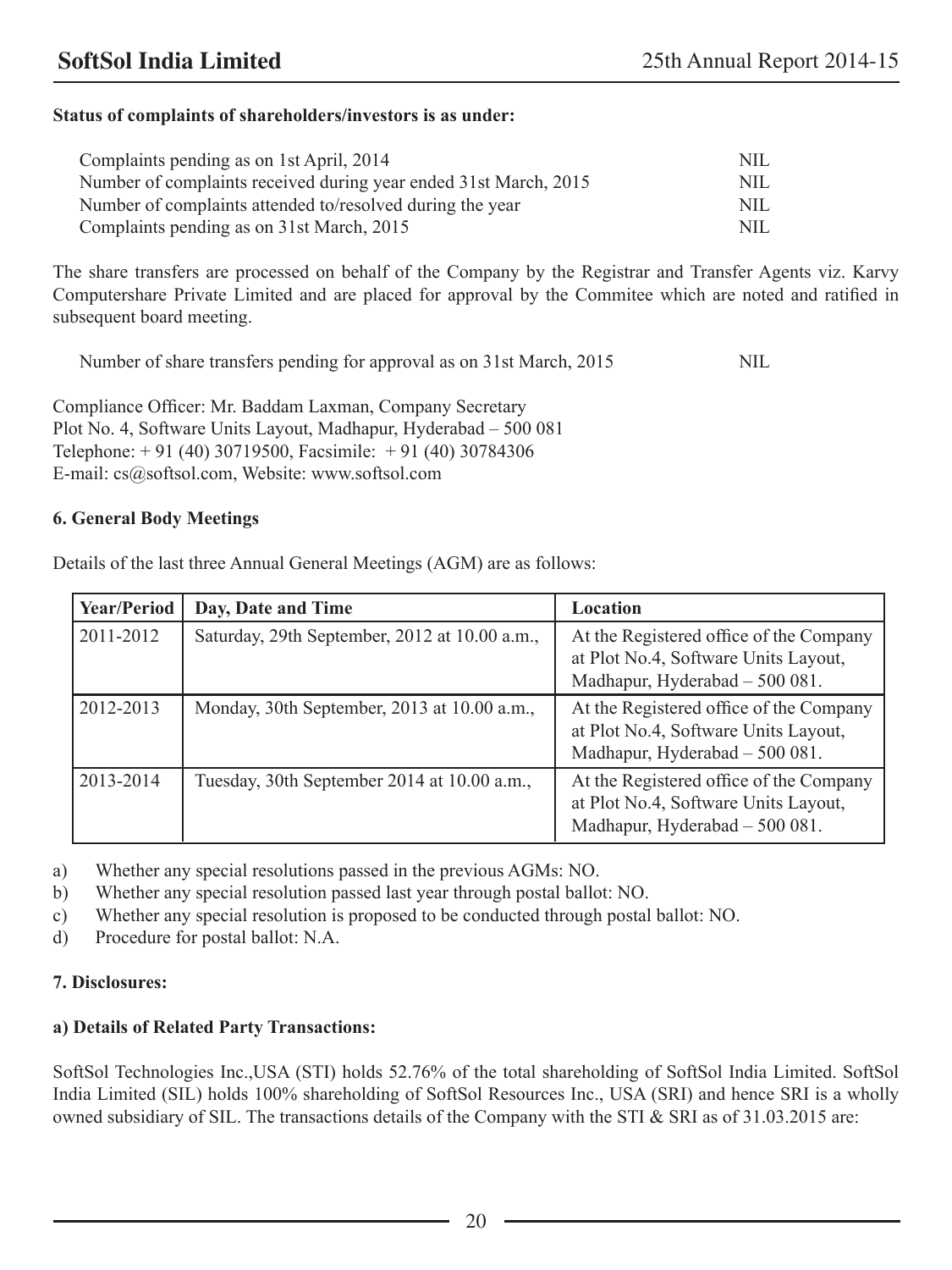| Details      | <b>Party Name</b>         | $31-03-2015$ (in Rs.) | $31-03-2014$ (in Rs.) |
|--------------|---------------------------|-----------------------|-----------------------|
| <b>Sales</b> | SoftSol Technologies Inc. | 2,35,09,095           | Nil                   |
|              | SoftSol Resources Inc.    | 2,09,81,461           | 1,81,20,238           |
| Investment   | SoftSol Resources Inc.    |                       | 95, 34, 04, 053       |

No Loans and Advances to Subsidiary Company have been made in the financial year 2014-15. But the Company has issued guarantees / securities to the Bank for the loans granted to the Subsidiary Company. There is no pecuniary relationship or transactions with non-executive director's vis-à-vis the Company, which has potential conflict with the interests of the Company at large.

- b) There were no materially significant related party transactions (i.e. transactions of the Company of material nature), in potential conflict with interests of the Company at large. Transactions with related parties are disclosed in Notes to the Accounts in Annual Report.
- c) There were no strictures or penalties imposed by either SEBI or Stock Exchanges or any statutory authority for non-compliance of any matter relating to Capital Market during last three years.
- d) During the year under review, the Vigil Mechanism and Whistle Blower Policy was adopted by the board of directors to provide a framework to promote responsible and secure reporting of undesirable activities. During the year there was no reporting of any undesirable activity by any person.
- e) All mandatory requirements have been appropriately complied with and non-mandatory requirements are dealt with at the end of the Report.
- f) Management Discussion and Analysis is annexed to the Directors' Report to shareholders and forms part of Annual Report.
- g) As per disclosures received from senior management personnel, they have not entered into any financial or commercial transactions which may have a potential conflict with interests of the Company at large.

The Company has complied with all the applicable mandatory requirements of the Clause 49 (Corporate Governance) of the Listing Agreement.

## **Prohibition of Insider Trading:**

In compliance with the SEBI Regulations on Prevention of Insider Trading, the Company has framed a Code of Conduct for insider trading regulations which is applicable to all the directors, officers and such employee's of the Company who are expected to have access to the unpublished price sensitive information relating to the Company. The Code lays down guidelines, which advices them on procedure to be followed and disclosures to be made, while dealing with the shares of the Company.

## **Compliance Report:**

A Compliance report of all applicable Laws and Regulations as certified by the Whole time Director are placed at periodic intervals for review by the Board. The Board reviews the compliance of all the applicable Laws and gives appropriate directions wherever necessary. The Board considers materially important Show Cause/Demand Notices received from Statutory Authorities and the steps/action taken by the Company in this regard.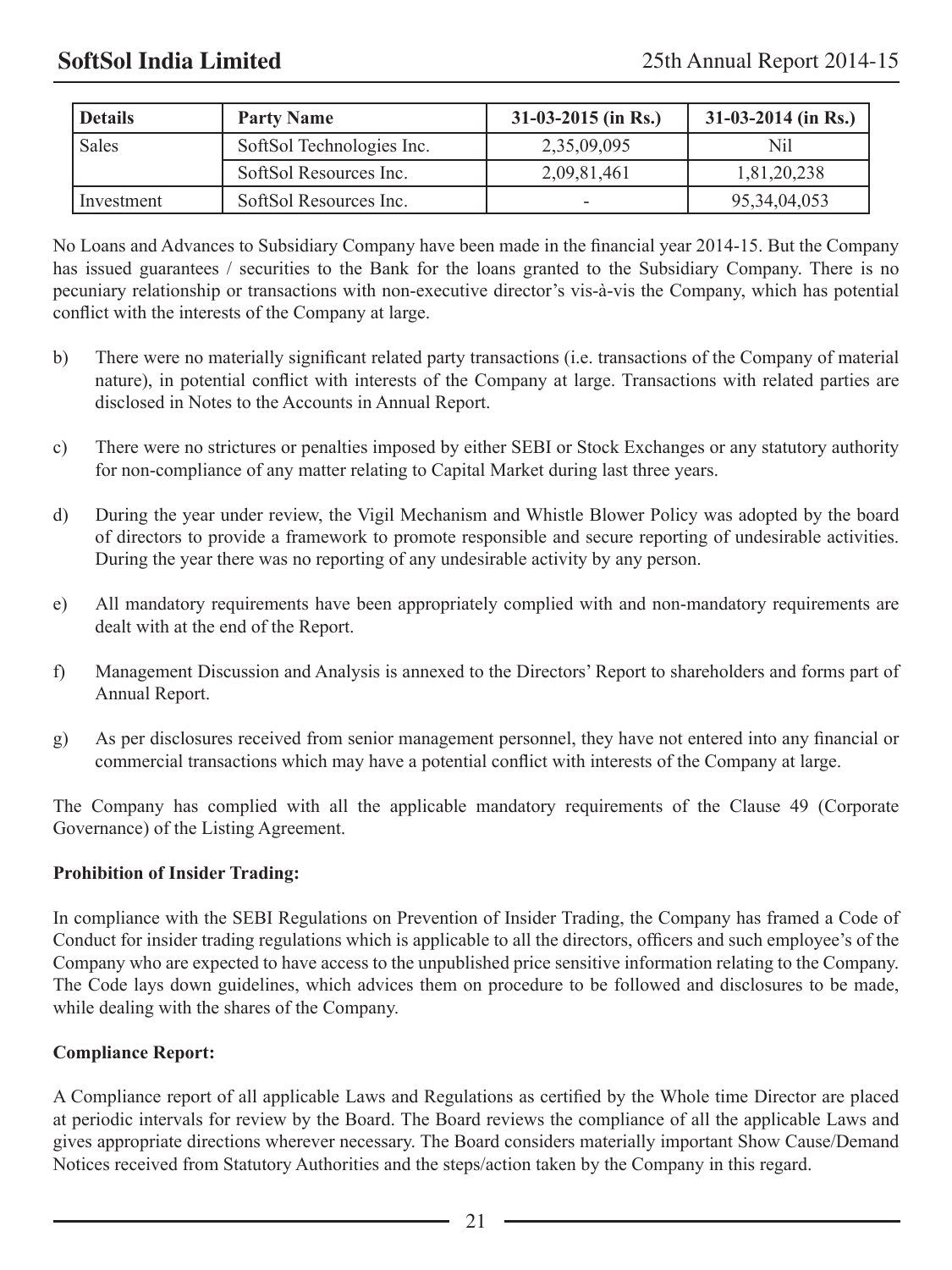A status report of material legal cases pending before the various courts is also put up to the Board on a quarterly basis.

The Board regularly discusses the significant business risks identified by the management and the mitigation process being taken up.

## **8. Means of Communication**

- a) In compliance with Clause 41 of Listing Agreement, the Company regularly intimates un-audited quarterly and audited annual financial results to Stock Exchanges immediately after they are taken on record by Board.
- b) The financial results were published in National English and vernacular daily newspapers viz. Business Standard/Indian Express (English) and Andhra Bhumi/Andhra Prabha/Andhra Jyothi (Telugu).
- c) The financial results and official press releases are posted on the Company's website www.softsolindia.com.
- d) The official news releases and the presentation made to the investors/ analysts are also displayed on the Company's website.

Management Discussion and Analysis Report forms part of the Report of the Directors.

## **9. CEO/CFO Certification:**

The requisite certification from the Whole time Director and Chief Financial Officer required to be given under Clause-49 was placed before the Board of Directors of the Company.

## **10. General Shareholders Information:**

## **a) Registered Office & address for Correspondence**

Plot No. 4, Software Units Layout, Madhapur, Hyderabad – 500 081 Telephone: + 91 (40) 30719500, Facsimile: + 91 (40) 30784306 E-mail: cs@softsol.com, Website: www.softsol.com

## **b) Annual General Meeting: (Date, Time and Venue)**

Wednesday, the 30th day of September 2015 at 10.00 A.M. at the Registered Office of the Company.

## **c) Financial Calendar**

The Company follows April-March as its financial year. The results for every quarter beginning from April are declared in the month following the quarter.

## **d) Book Closure**

From September 24, 2015 to September 30, 2015 (both days inclusive)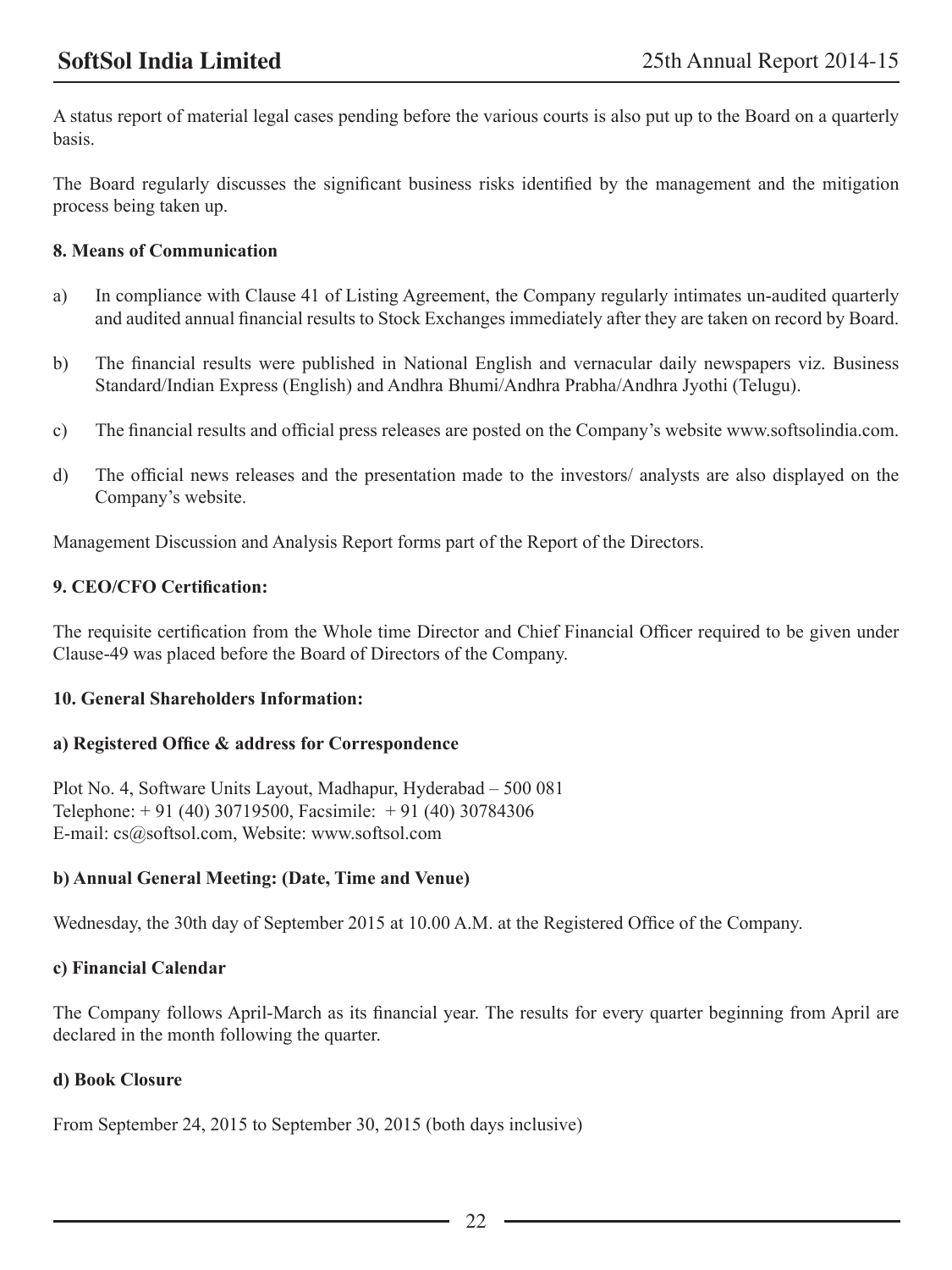## **e) Listing of Shares**

The Company shares are listed on The Bombay Stock Exchange Limited and the Company has paid listing fees for the financial year 2015-16 to the Stock Exchange.

## **f) Stock Code/Symbol**

The Bombay Stock Exchange Limited - 532344

## **g) Share Transfer Agent**

M/s. Karvy Computershare Private Limited, Karvy Selenium, Tower B, Plot number 31 & 32, Financial District, Gachibowli, Hyderabad 500 008, Telangana

Contact Persons: Mr. MVN Shastry, Mr. P. Srikrishna and Ms. Mercy Sowjanya Phone: 040 - 67161519, Emails: shastry.mvn@karvy.com, srikrishna.p@karvy.com mercy.soujanya@karvy.com.

## **h) Share Transfer System**

Equity Shares lodged for transfer in physical mode are normally registered within 15 days from the date of receipt. The Share Transfer Agent is handling all the Share Transfers and related transactions. As on March 31, 2015, no share transfer or complaints were pending.

Shares held in the dematerialised form are electronically traded in the Depository and the Registrars and Share Transfer Agents of the Company periodically receive from the Depository the beneficiary holdings so as to enable them to update their records.

Physical shares received for dematerialization are processed and completed within a period of 21 days from the date of receipt, provided they are in order in every respect. Bad deliveries are immediately returned to Depository Participants under advice to the shareholders.

## **i) Dematerialization of shares and liquidity**

## **Dematerialisation of shares:**

| <b>Mode of Holding</b> | <b>Number of Shares</b> | Percentage of holding |
|------------------------|-------------------------|-----------------------|
| <b>NSDL</b>            | 16509156                | 98.14                 |
| <b>CDSL</b>            | 101086                  | 0.60                  |
| Physical               | 212271                  | 1.26                  |
| Total                  | 16822513                | 100.00                |

Liquidity: The Company's Equity shares are traded on BSE Limited. International Securities Identification Number: INE002B01016.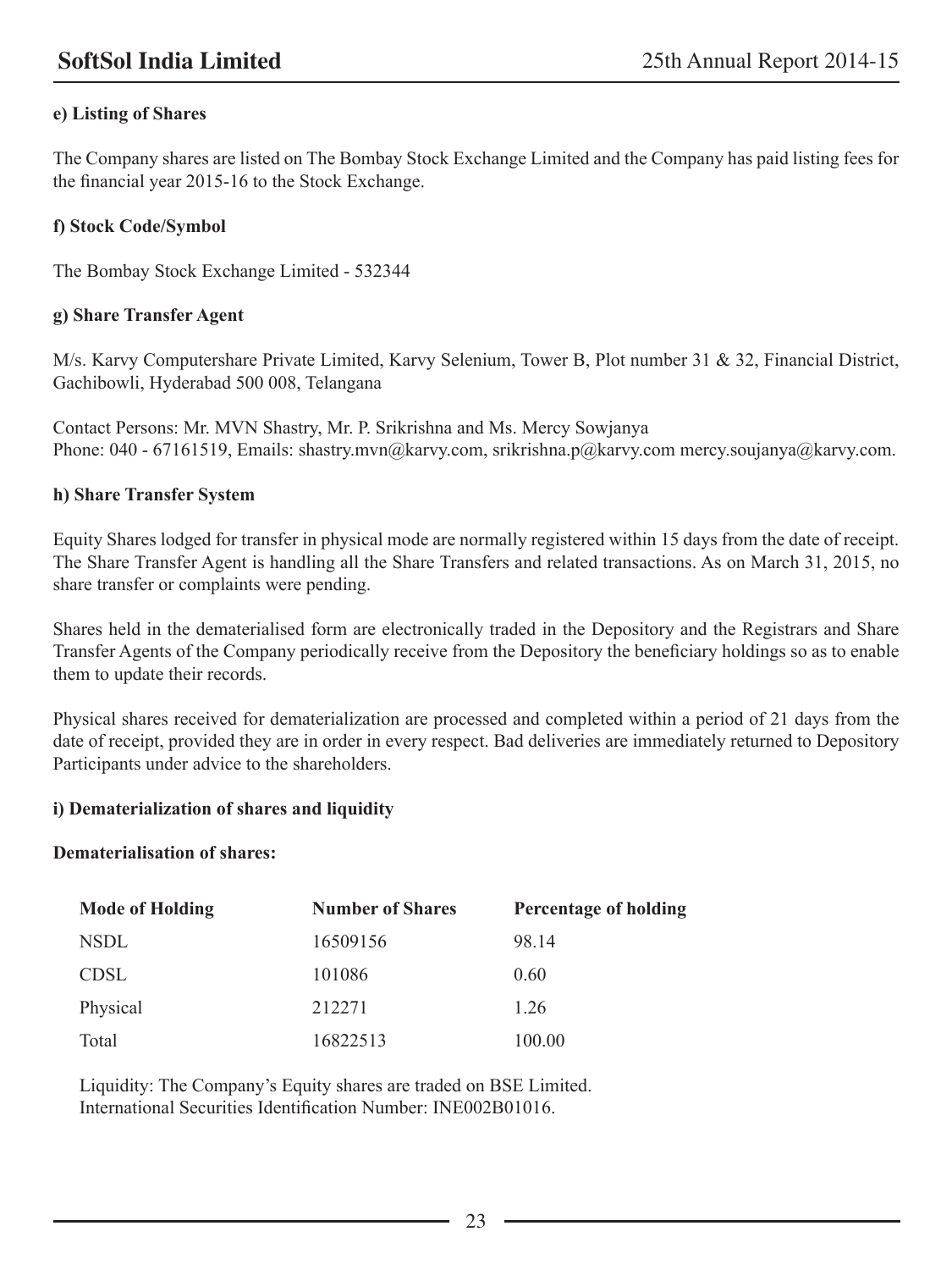**j) Category wise Shareholding as at March 31, 2015.**

| Category                                              | Number of<br><b>Shareholders</b> | No. of<br><b>Shares held</b> | Percentage of<br>Shareholding $(\% )$ |  |  |
|-------------------------------------------------------|----------------------------------|------------------------------|---------------------------------------|--|--|
| Promoters (Both Indian & Foreign)                     | 9                                | 11657229                     | 69.30                                 |  |  |
| Mutual Funds and UTI                                  | $\theta$                         | Nil                          | Nil                                   |  |  |
| Banks, Financial Institutions,<br>Insurance Companies | $\theta$                         | Nil                          | Nil                                   |  |  |
| <b>FIIs</b>                                           | $\Omega$                         | Nil                          | Nil                                   |  |  |
| Private Corporate Bodies                              | 38                               | 24306                        | 0.14                                  |  |  |
| <b>Indian Public</b>                                  | 1798                             | 590873                       | 3.51                                  |  |  |
| Non-Resident Indians                                  | 8                                | 2654044                      | 15.78                                 |  |  |
| Overseas Body Corporates                              | $\overline{2}$                   | 1896061                      | 11.27                                 |  |  |
| Total                                                 | 1855                             | 16822513                     | 100                                   |  |  |

## **k) Shareholders holding more than 1% of the Shares:**

| <b>Name of the Shareholder</b>                 | Number of shares held | Percentage |
|------------------------------------------------|-----------------------|------------|
| Promoters:                                     |                       |            |
| SoftSol Technologies Inc                       | 8875444               | 52.76      |
| Sambasiya Rao Madala                           | 904715                | 5.38       |
| Sriniyasa Rao Madala                           | 840000                | 4.99       |
| Durga VLK Madala                               | 681964                | 4.05       |
| Bhaskar Rao Madala                             | 249966                | 1.49       |
| Public:                                        |                       |            |
| <b>Adalat Corporation</b>                      | 1755370               | 10.43      |
| Radha Krishna Ghanta                           | 1250000               | 7.43       |
| (Trustee of AAM Trust)                         |                       |            |
|                                                |                       |            |
| Radha Krishna Ghanta<br>(Trustee of SSM Trust) | 1250000               | 7.43       |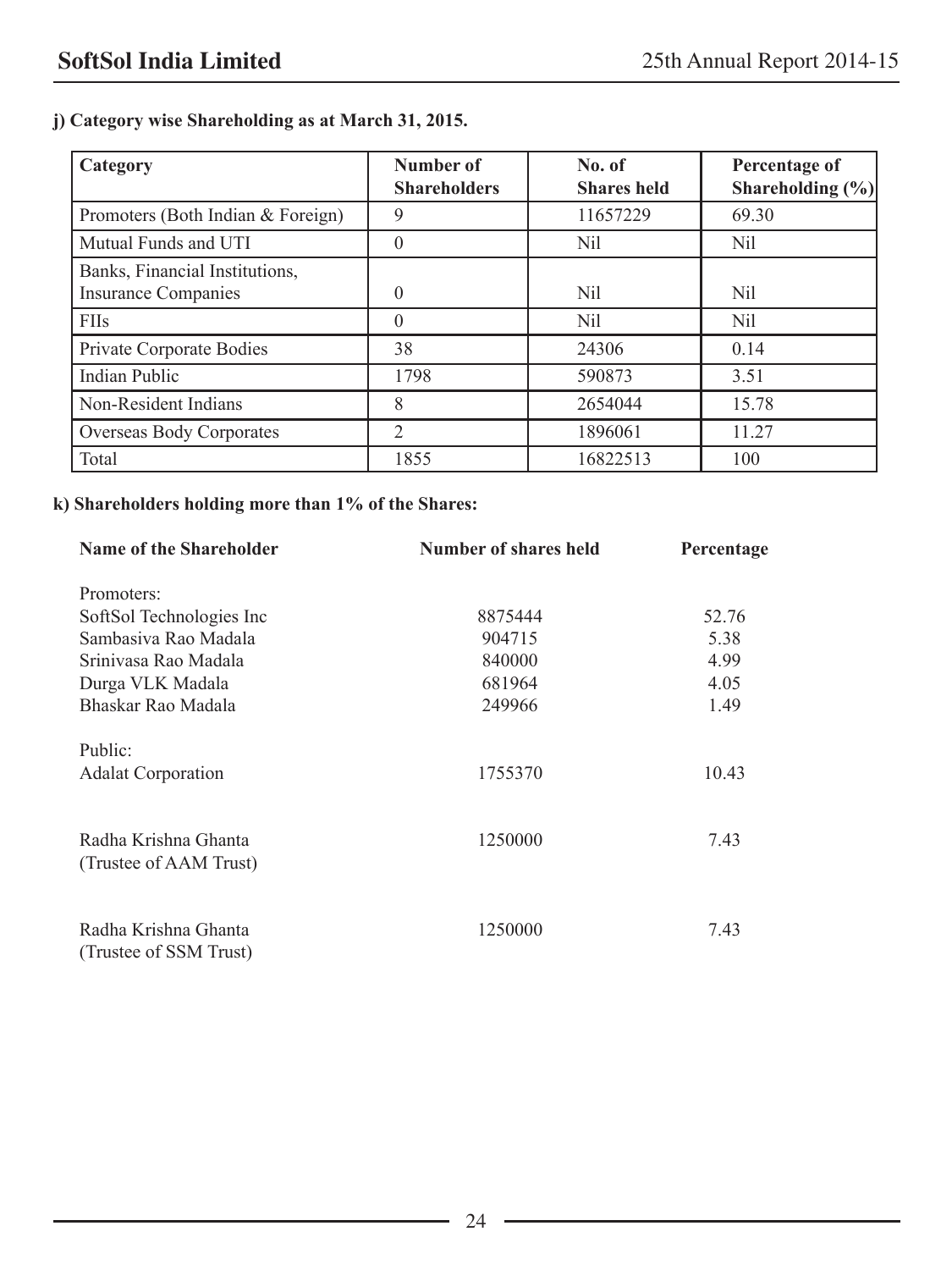## **l) Market Price Data:**

The monthly high and low quotations of shares traded on The Bombay Stock Exchange Limited during each month in last financial year are as follows:

| <b>Month</b>     | $BSE-$<br><b>High</b> | $BSE-$<br>Low | <b>Volume</b><br>(number of<br>Shares) | <b>Month</b>  | $BSE-$<br><b>High</b> | $BSE-$ | <b>Volume</b><br>(number of<br>shares) |  |
|------------------|-----------------------|---------------|----------------------------------------|---------------|-----------------------|--------|----------------------------------------|--|
| April 2014       | 50.00                 | 40.60         | 7,528                                  | October 2014  | 58.00                 | 45.00  | 8,519                                  |  |
| May 2014         | 54.60                 | 38.55         | 10,020                                 | November 2014 | 64.00                 | 43.55  | 20,330                                 |  |
| June 2014        | 53.90                 | 43.15         | 11,059                                 | December 2014 | 53.00                 | 43.60  | 6,189                                  |  |
| <b>July 2014</b> | 55.65                 | 41.45         | 36,468                                 | January 2015  | 62.85                 | 44.10  | 11,531                                 |  |
| August 2014      | 56.70                 | 40.35         | 28,823                                 | February 2015 | 65.00                 | 45.70  | 16,549                                 |  |
| September 2014   | 56.00                 | 41.50         | 31,477                                 | March 2015    | 52.00                 | 43.50  | 3,430                                  |  |

**m) Distribution of Shareholding as at March 31, 2015.**

| <b>Number of Equity</b><br><b>Shares held</b> | <b>Shareholders</b><br>(Numbers) | <b>Shareholders</b><br>(Percentage) | <b>Shares</b><br>(Numbers) | <b>Shares</b><br>(Percentage) |
|-----------------------------------------------|----------------------------------|-------------------------------------|----------------------------|-------------------------------|
| $1 - 5000$                                    | 1635                             | 88.09                               | 2730490.00                 | 1.63                          |
| $5001 - 10000$                                | 136                              | 7.33                                | 1158880.00                 | 0.69                          |
| $10001 - 20000$                               | 37                               | 1.99                                | 560770.00                  | 0.33                          |
| $20001 - 30000$                               | 18                               | 0.97                                | 473960.00                  | 0.28                          |
| $30001 - 40000$                               | 3                                | 0.16                                | 112000.00                  | 0.07                          |
| $40001 - 50000$                               | $\overline{2}$                   | 0.11                                | 90980.00                   | 0.05                          |
| $50001 - 100000$                              | 4                                | 0.22                                | 233330.00                  | 0.14                          |
| 100001 & above                                | 20                               | 1.13                                | 162864720.00               | 96.81                         |
| Total                                         | 1855                             | 100.00                              | 168225130.00               | 100.00                        |

Compliance Officer: Mr. Baddam Laxman, Company Secretary Plot No. 4, Software Units Layout, Madhapur, Hyderabad – 500 081 Telephone: + 91 (40) 30719500, Facsimile: + 91 (40) 30784306 E-mail: cs@softsol.com, Website: www.softsol.com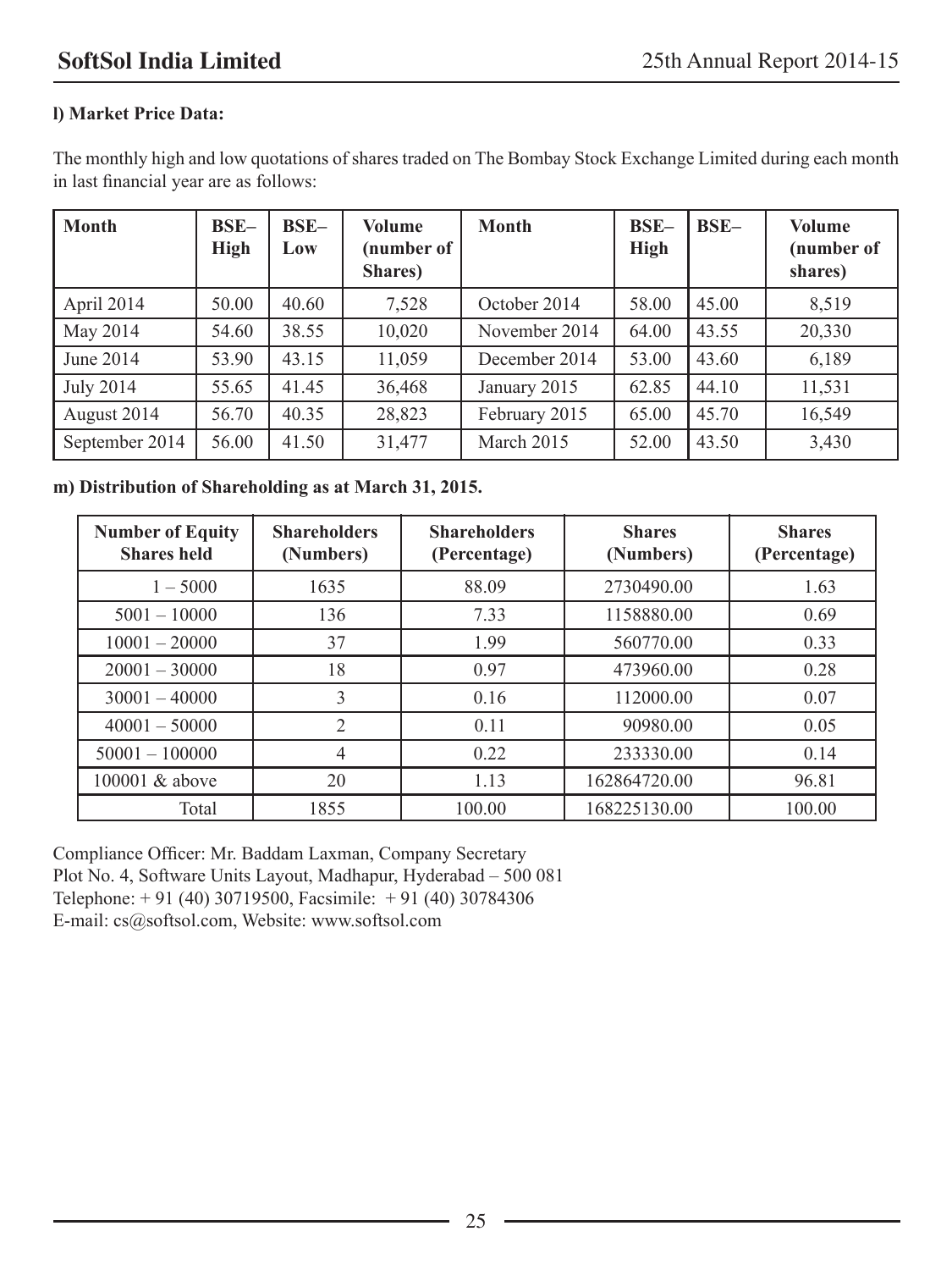# **Certificate pursuant to Clause 49(V) of the Listing Agreement**

To The Board of Directors of SoftSol India Limited Hyderabad.

This is to certify that:

a) We have reviewed financial statements and the cash flow statement for the year ended March 31, 2015 and that to the best of their knowledge and belief:

i. These statements do not contain any materially untrue statement or omit any material fact or contain statements that might be misleading;

ii. These statements together present a true and fair view of the company's affairs and are in compliance with existing accounting standards, applicable laws and regulations.

b) There are, to the best of our knowledge and belief, no transactions entered into by the company during the year which are fraudulent, illegal or violative of the company's code of conduct.

c) We accept responsibility for establishing and maintaining internal controls for financial reporting and that we have evaluated the effectiveness of internal control systems of the company pertaining to financial reporting and we have disclosed to the auditors and the Audit Committee, deficiencies in the design or operation of such internal controls, if any, of which we are aware and the steps they have taken or propose to take to rectify these deficiencies.

d) We have indicated to the auditors and the Audit committee

i. There are no significant changes in internal control over financial reporting during the year;

ii. There has not been any significant changes in accounting policies during the year and that the same have been disclosed in the notes to the financial statements; and

iii. There are no instances of significant fraud of which they have become aware and the involvement therein, if any, of the management or an employee having a significant role in the company's internal control system over financial reporting.

**Bhaskar Rao Madala Srinivas Mandava** Whole-time Director **Chief Financial Officer** 

Place: Hyderabad Date: 13-08-2015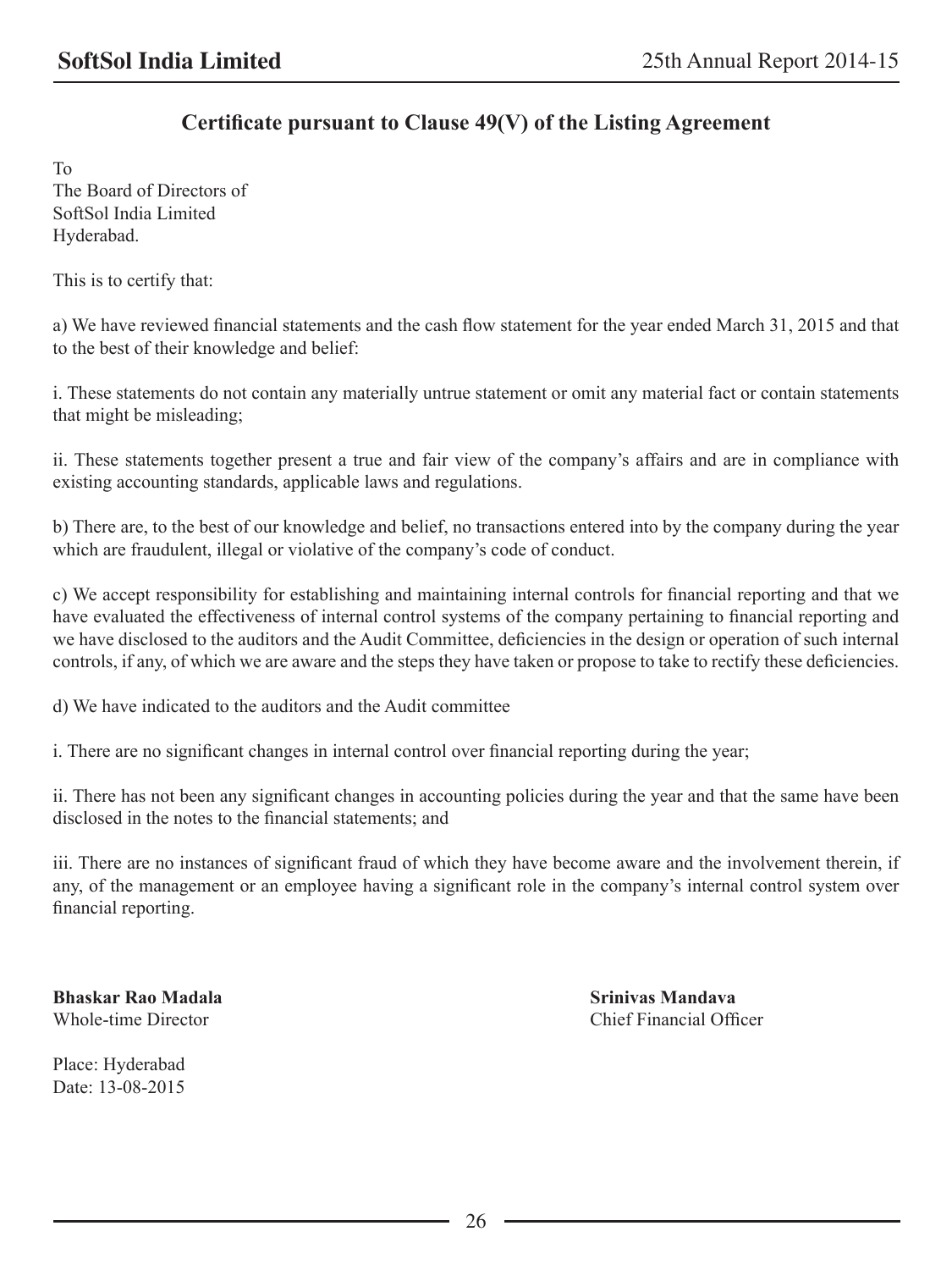# **Certificate of Compliance with the conditions of Corporate Governance under Clause 49 of the Listing Agreement**

The members of SoftSol India Limited

- 1. We have examined the compliance of conditions of Corporate Governance by SoftSol India Limited (the Company) the year ended March 31, 2015 as stipulated in clause 49 of the listing agreement of the said Company with the stock exchanges in India.
- 2. The compliance of conditions of Corporate Governance is the responsibility of the Management. Our examination was limited to procedures and implementation thereof, adopted by the Company for ensuring the compliance of the conditions of Corporate Governance. It is neither an audit nor an expression of opinion on the financial statements of the Company.
- 3. In our opinion and to the best of our information and explanations given to us, we certify that the Company has complied with the conditions of Corporate Governance as stipulated in the above-mentioned listing agreement.
- 4. We further state that such compliance is neither an assurance as to the future viability of the Company nor the efficiency or effectiveness with which the Management has conducted the affairs of the Company.

**M. Vijaya Bhaskara Rao** Company Secretary in Practice Certificate of Practice No. 5237

Place: Hyderabad Date: 13-08-2015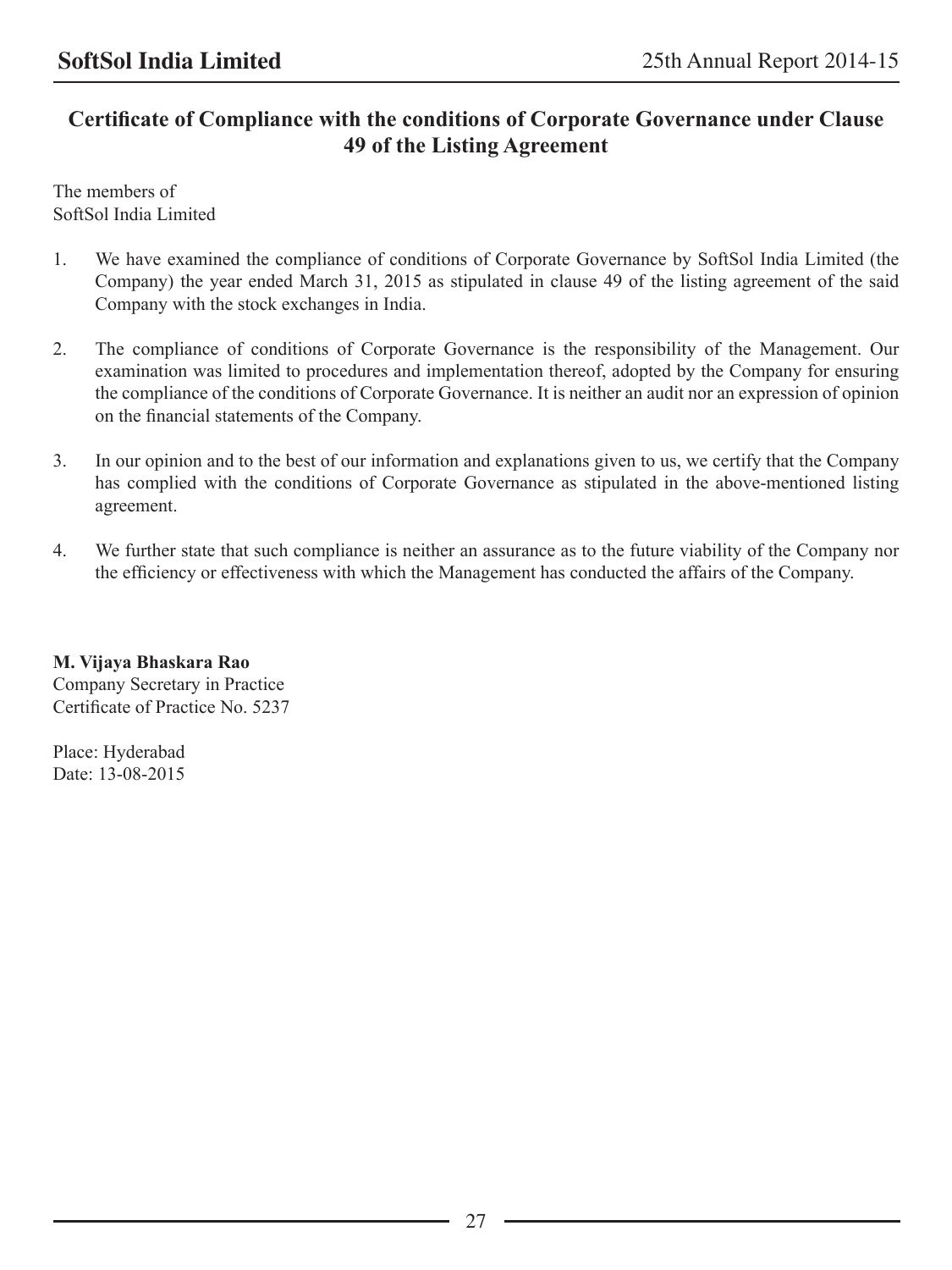## **Form AOC-1**

**(Pursuant to first proviso to sub-section (3) of Section 129 read with Rule 5 of Companies (Accounts) Rules, 2014**

**Statement containing salient features of the financial statement of Subsidiaries/Associate Companies/Joint Ventures**

## **Part "A": Subsidiaries**

|                | S. No.                                                                                                                            | 01                                    |
|----------------|-----------------------------------------------------------------------------------------------------------------------------------|---------------------------------------|
| 2              | Name of the Subsidiary                                                                                                            | SOFTSOL RESOURCES INC, USA            |
| 3              | Reporting period for the subsidiary concerned,<br>if different from the holding company's reporting period                        | 31-12-2014                            |
| $\overline{4}$ | Reporting currency and Exchange rate as on the last date<br>of the relevant financial year in the case of foreign<br>subsidiaries | <b>USD</b>                            |
| 5              | Share capital                                                                                                                     | 13120 Ordinary Shares of USD 100 each |
| 6              | Reserves & surplus                                                                                                                |                                       |
| 7              | Total assets                                                                                                                      | USD 42,94,156                         |
| 8              | <b>Total Liabilities</b>                                                                                                          | USD 42,94,156                         |
| 9              | Investments                                                                                                                       | $\Omega$                              |
| 10             | Turnover                                                                                                                          | USD 1,02,50,105                       |
| 11             | Profit before taxation                                                                                                            | USD 1,32,748                          |
| 12             | Provision for taxation                                                                                                            | <b>USD 44,326</b>                     |
| 13             | Profit after taxation                                                                                                             | <b>USD 88,422</b>                     |
| 14             | Proposed Dividend                                                                                                                 | $\theta$                              |
| 15             | % of shareholding                                                                                                                 | 100%                                  |

1. Names of subsidiaries which are yet to commence operation: NIL

2. Names of subsidiaries which have been liquidated or sold during the year: NIL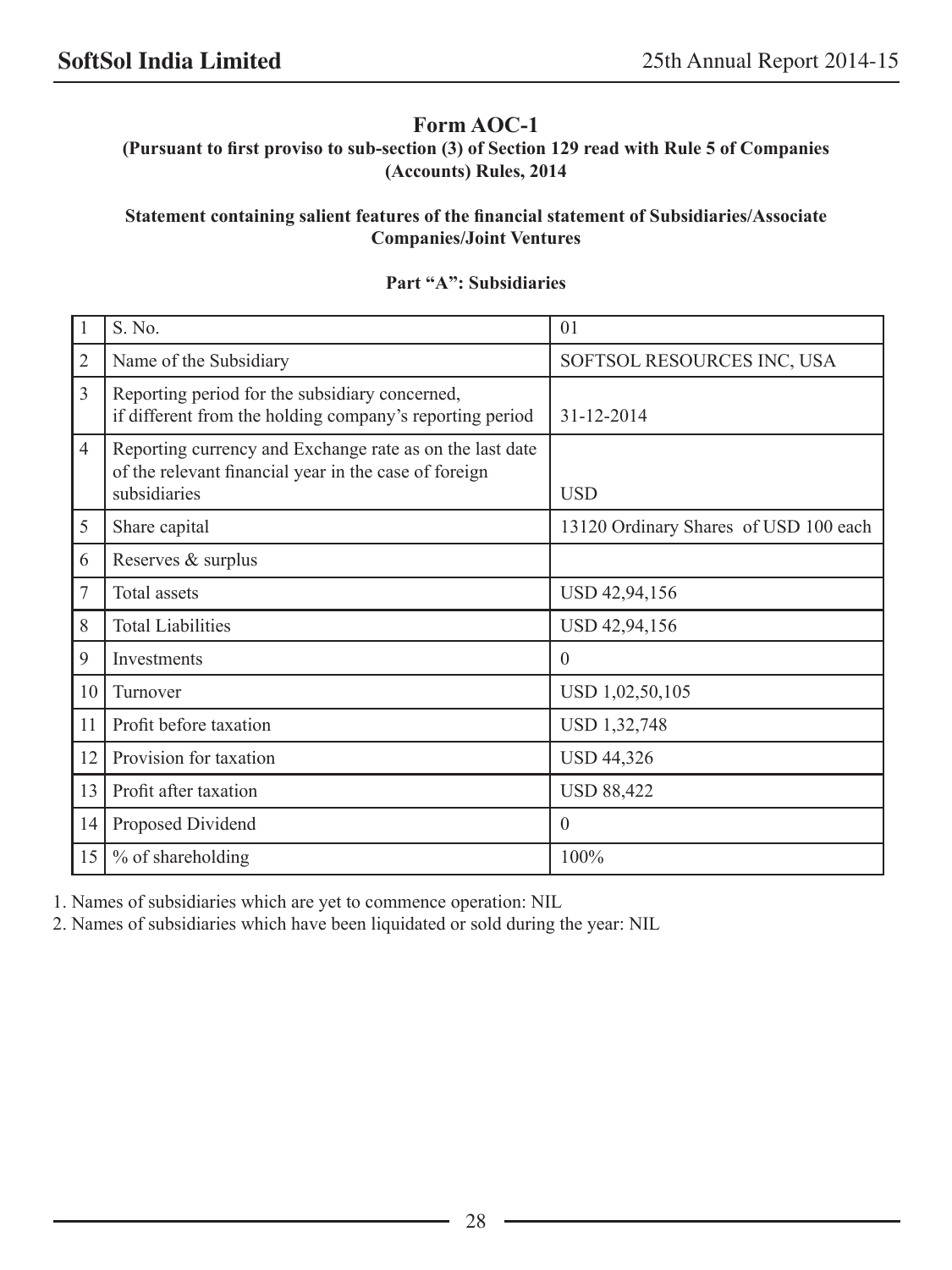## **SECRETARIAL AUDIT REPORT**

**Form No. MR-3**

 [Pursuant to section 204(1) of the Companies Act, 2013 and rule No.9 of the Companies (Appointment and Remuneration Personnel) Rules, 2014] FOR THE FINANCIAL YEAR ENDED 31-03-2015

To, The Members, SoftSol India Limited (CIN: L72200TG1990PLC011771) Plot No. 4, Software Units Layout, Madhapur Hyderabad - 500 081, Telangana

I have conducted the secretarial audit of the compliance of applicable statutory provisions and the adherence to good corporate practices by SoftSol India Limited (hereinafter called the company). Secretarial Audit was conducted in a manner that provided me a reasonable basis for evaluating the corporate conducts/statutory compliances and expressing my opinion thereon.

Based on my verification of the SoftSol India Limited books, papers, minute books, forms and returns filed and other records maintained by the company and also the information provided by the Company, its officers, agents and authorized representatives during the conduct of secretarial audit, I hereby report that in my opinion, the company has, during the audit period covering the financial year ended on 31-03-2015 complied with the statutory provisions listed hereunder and also that the Company has proper Board-processes and compliance-mechanism in place to the extent, in the manner and subject to the reporting made hereinafter:

I have examined the books, papers, minute books, forms and returns filed and other records maintained by the Company for the financial year ended on 31-03-2015 according to the provisions of:

- 1) The Companies Act, 2013 (the Act) and the rules made thereunder;
- 2) The Securities Contracts (Regulation) Act, 1956 ('SCRA') and the rules made thereunder;
- 3) The Depositories Act, 1996 and the Regulations and Bye-laws framed thereunder;
- 4) Foreign Exchange Management Act, 1999 and the rules and regulations made thereunder;
- 5) The following Regulations and Guidelines prescribed under the Securities and Exchange Board of India Act, 1992 ('SEBI Act'):
	- a) The Securities and Exchange Board of India (Substantial Acquisition of Shares and Takeovers) Regulations, 2011;
	- b) The Securities and Exchange Board of India (Prohibition of Insider Trading) Regulations, 1992;
	- c) The Securities and Exchange Board of India (Issue of Capital and Disclosure Requirements) Regulations, 2009 (not applicable during the audit period);
	- d) The Securities and Exchange Board of India (Employee Stock Option Scheme and Employee Stock Purchase Scheme) Guidelines, 1999 (not applicable during the audit period);
	- e) The Securities and Exchange Board of India (Issue and Listing of Debt Securities) Regulations, 2008 (not applicable during the audit period);
	- f) The Securities and Exchange Board of India (Registrars to an Issue and Share Transfer Agents) Regulations, 1993 regarding the Companies Act and dealing with client;
	- g) The Securities and Exchange Board of India (Delisting of Equity Shares) Regulations, 2009 (not applicable during the audit period); and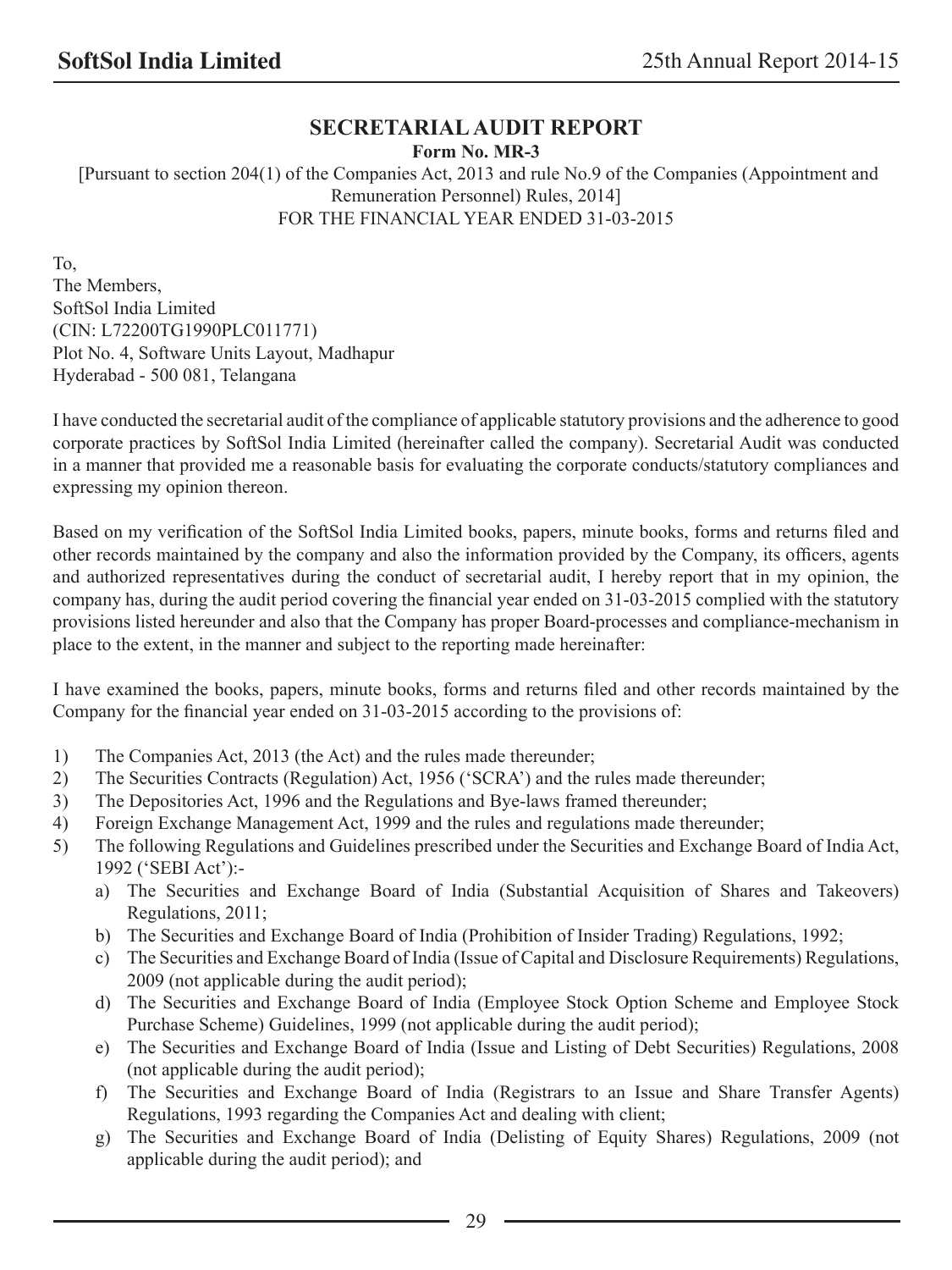- h) The Securities and Exchange Board of India (Buyback of Securities) Regulations, 1998 (not applicable during the audit period);
- 6) and other laws generally applicable to the company.

## **I have also examined compliance with the applicable clauses of the following:**

- a) Secretarial Standards issued by the Institute of Company Secretaries of India. (Not applicable during the audit period 2014-15)
- b) The Listing Agreement entered into by the Company with BSE Limited (BSE);

To the best of our knowledge and understanding, we are of the view that during the period under review the Company has complied with the provisions of the Act, Rules, Regulations, Guidelines, Standards, etc., as referred above.

## **I further report that**

The Board of Directors of the Company is duly constituted with proper balance of Executive Directors, Non-Executive Directors and Independent Directors. The changes in the composition of the Board of Directors that took place during the period under review were generally carried out in compliance with the provisions of the Act.

Adequate notice is given to all directors to schedule the Board Meetings, agenda and detailed notes on agenda were sent at least seven days in advance, and a system exists for seeking and obtaining further information and clarifications on the agenda items before the meeting and for meaningful participation at the meeting.

All the decisions at Board Meetings and Committee Meetings are carried through and recorded as part of the minutes.

I further report that there are adequate systems and processes in the company commensurate with the size and operations of the company to monitor and ensure compliance with applicable laws, rules, regulations and guidelines.

I further report that during the audit period, there were no instances of:

- i. Public/Right/Preferential issue of shares / debentures/sweat equity, etc.
- ii. Redemption / buy-back of securities.
- iii. Major decisions taken by the members in pursuance to section 180 of the Companies Act, 2013.
- iv. Merger / amalgamation / reconstruction, etc.
- v. Foreign technical collaborations.

For VBM Rao & Associates Company Secretaries

## **M. Vijaya Bhaskara Rao**

Company Secretary in Practice FCS No. 6273, CP No. 5237

Place: Hyderabad Date: 13-08-2015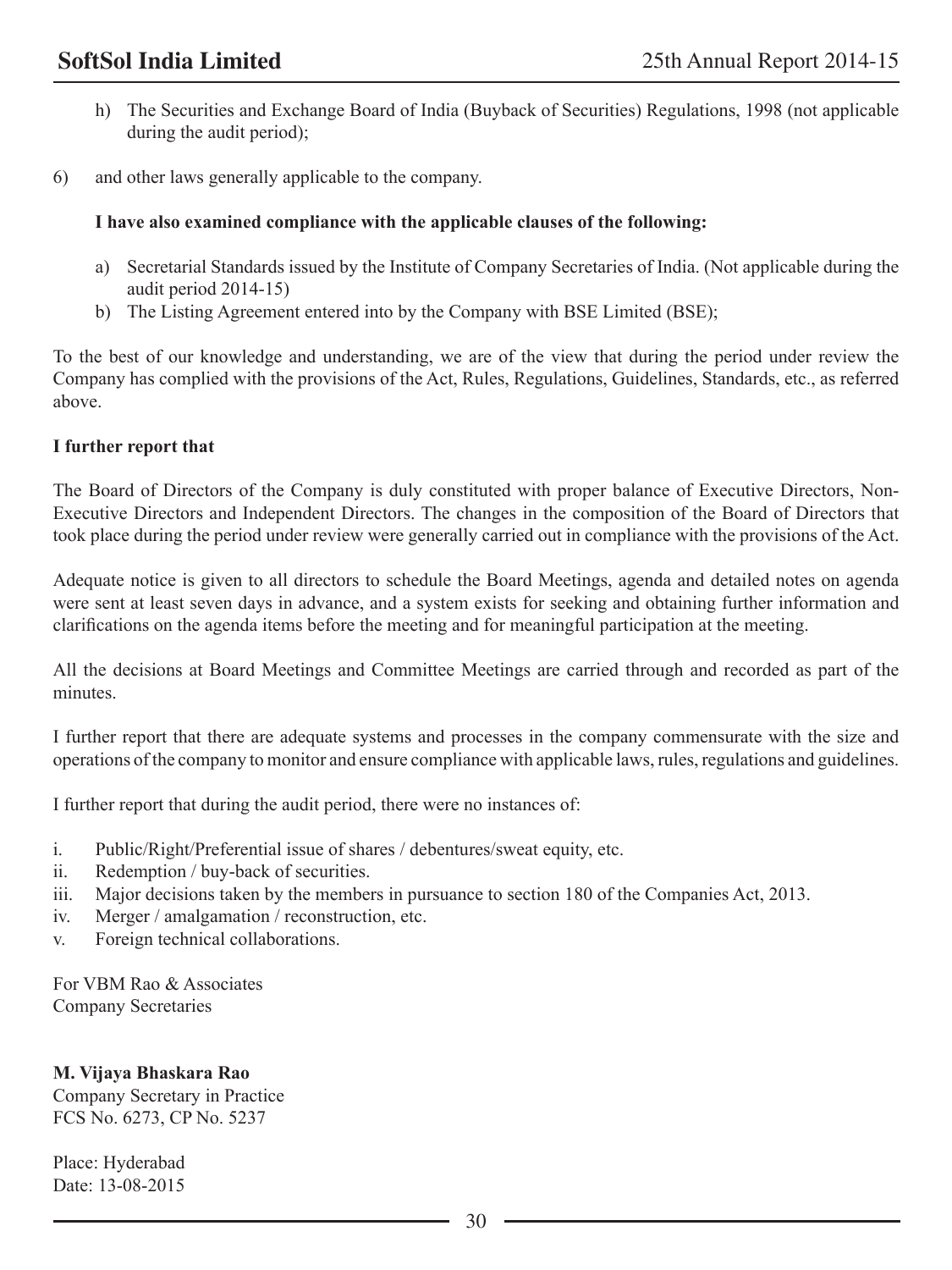## **Management's Discussion and Analysis**

## **Overview**

The financial statements have been prepared in compliance with the requirements of the Companies Act, 2013, guidelines issued by the Securities and Exchange Board of India (SEBI) and the Generally Accepted Accounting Principles (GAAP) in India. Our Management accepts responsibility for the integrity and objectivity of these financial statements, as well as for the various estimates and judgments used therein. The estimates and judgments relating to the financial statements have been made on a prudent and reasonable basis, so that the financial statements reflect in a true and fair manner the form and substance of transactions, and reasonably present our state of affairs, profits and cash flows for the year.

## **A. Industry structure and developments**

Changing economic and business conditions and rapid technological innovation are creating an increasingly competitive market environment that is driving corporations to transform their operations. Consumers of products and services are increasingly demanding accelerated delivery times and lower prices. Companies are focusing on their core competencies and are using outsourced technology service providers to adequately address these needs. The role of technology has evolved from supporting corporations to transforming them. There is an increasing need for highly skilled technology professionals in the markets in which we operate. At the same time, corporations are reluctant to expand their internal IT departments and increase costs. Corporations are increasingly turning to offshore service providers for higher quality, cost competitive technology solutions. As a result, offshore service providers have become critical to the operations of many enterprises and they continue to grow in recognition and sophistication. In view of this, the addressable market for offshore technology services has expanded.

## **India IT Industry**

The IT Industry in India continues to grow in double digit and as per NASSCOM is estimated to have reached USD 146 billion in FY15, a growth of around 13% over FY14. Of the total industry the IT Services segment which is the largest contributor to the industry is estimated to have reach USD 68.6 billion in FY15, a growth of 12.1% over FY14. The IT services segment in India has fast evolved from being an application development and management to now a full service provider. The IT outsourcing market prospects in India are very strong and are driven by increased spends in Infrastructure Service Outsourcing (ISO), Software Testing, Custom Application Development and Management (CADM) and SPA / web service segments. With increased digitalization the CADM segment is fast growing driven by mobility, social, cloud and analytics.

Further the nature of technology outsourcing is changing. Historically enterprise either outsourced their technology requirement entirely or on a standalone, project-project basis. In an environment of rapid technological change, globalization and regulatory changes, the complete outsourcing model is often perceived to limit a company's operational flexibility and not fully deliver potential cost savings and efficiency benefits. Similarly, project-byproject out sourcing is also perceived to result in increased operational risk and coordination costs and is failing to leverage technology service provider's full range of capabilities. To address these issues, companies are looking at outsourcing approaches that require their technology service providers to develop specialized systems, processes and solutions along with cost-effective delivery capabilities.

## **B. Opportunities and threats of Global IT services and Products**

These are challenging times for the Indian IT Industry given the current global financial crisis. All companies are under threat given the uncertainties in the market today. India is no longer decoupled from the global economy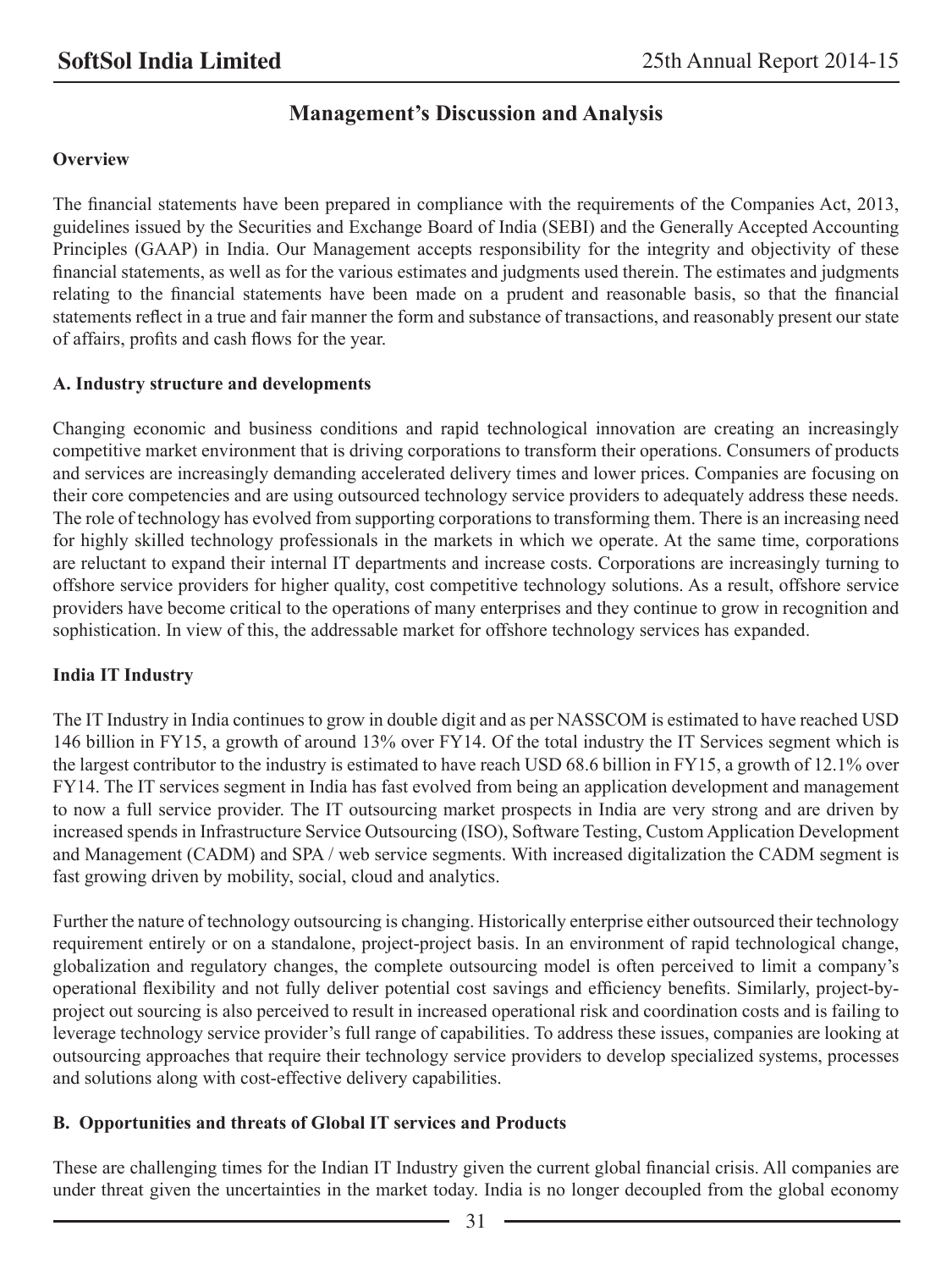and all sectors, whether it is IT or BPO which are directly linked to the fortunes of global business or retail, manufacturing and real estate which depend on the prosperity of the citizens to succeed will need to prepare themselves for a period of uncertainty and start building strategies and new capabilities for success in the future.

Every crisis creates new opportunities and there are new possibilities emerging in every segment. Service firms have the opportunity to build wider and deeper relationships with their clients, challenging the assumptions on what work can be done in near shore and offshore locations and identifying new areas to partner to meet the customer's need to preserve profits in difficult times.

Companies in the knowledge services business will need to be watchful and avoid excessive cost or capacity build up at a time when demand will be weak at least for the next few quarters. Product and IP creating firms can identify niche areas that emerge through the periods of instability and education and training firms can address the task of re-skilling both the existing workforce and job seekers to make them more suitable for the new challenges.

The main risks causing concern to the IT Industry and your Company as well are ability to attract and retain talent, withdrawal of Tax benefits, Currency Exchange risks, etc.

Our revenues and expenses are difficult to predict and can vary significantly from period to period, which could cause our share Price to decline. We may not be able to sustain our previous profit margins or levels of profitability. The economic environment, pricing pressure and decreased employee utilization rates could negatively impact our revenues and operating results.

Your Company has a Risk Assessment and minimization process, which is monitored on a periodic basis. Various risks that are closely monitored are Business risks i.e. Client concentration risk, geographical risk, competition risk and financial risk mainly in the area of foreign currency fluctuations.

We have a well-defined business contingency plan and disaster recovery plan to address these unforeseen events and minimize the impact on services delivered from our development centre

With solid management practices driven by a stable leadership team, a well diversified service portfolio aligned to market needs, a wide geographic presence, increased levels of productivity through efficiency frameworks and a proven track record through its Innovation, the Company is confident of increased success in the years to come.

## **C. Outlook**

We have made very good progress in deepening the relationship with existing customers. As we are entering in to the domestic business, we expect to achieve higher growth rates in income and profits during the coming year.

With the economic uncertainties, we are exploring the domestic market as well as Asia Pacific region for driving the growth and mitigating risk in the developed world. This growth is largely driven by increased acceptance of IT within the country as a major growth enabler and a competitive tool for Indian corporations to compete in an increasingly globalized environment.

## **D. Internal Control Systems and their adequacies**

The company strictly adheres to the internal control systems proven to be effective over the years. The internal audit team carries out extensive audit on all operations at regular intervals. The company implements the policies and procedures so as to safeguard the assets and interests of the company.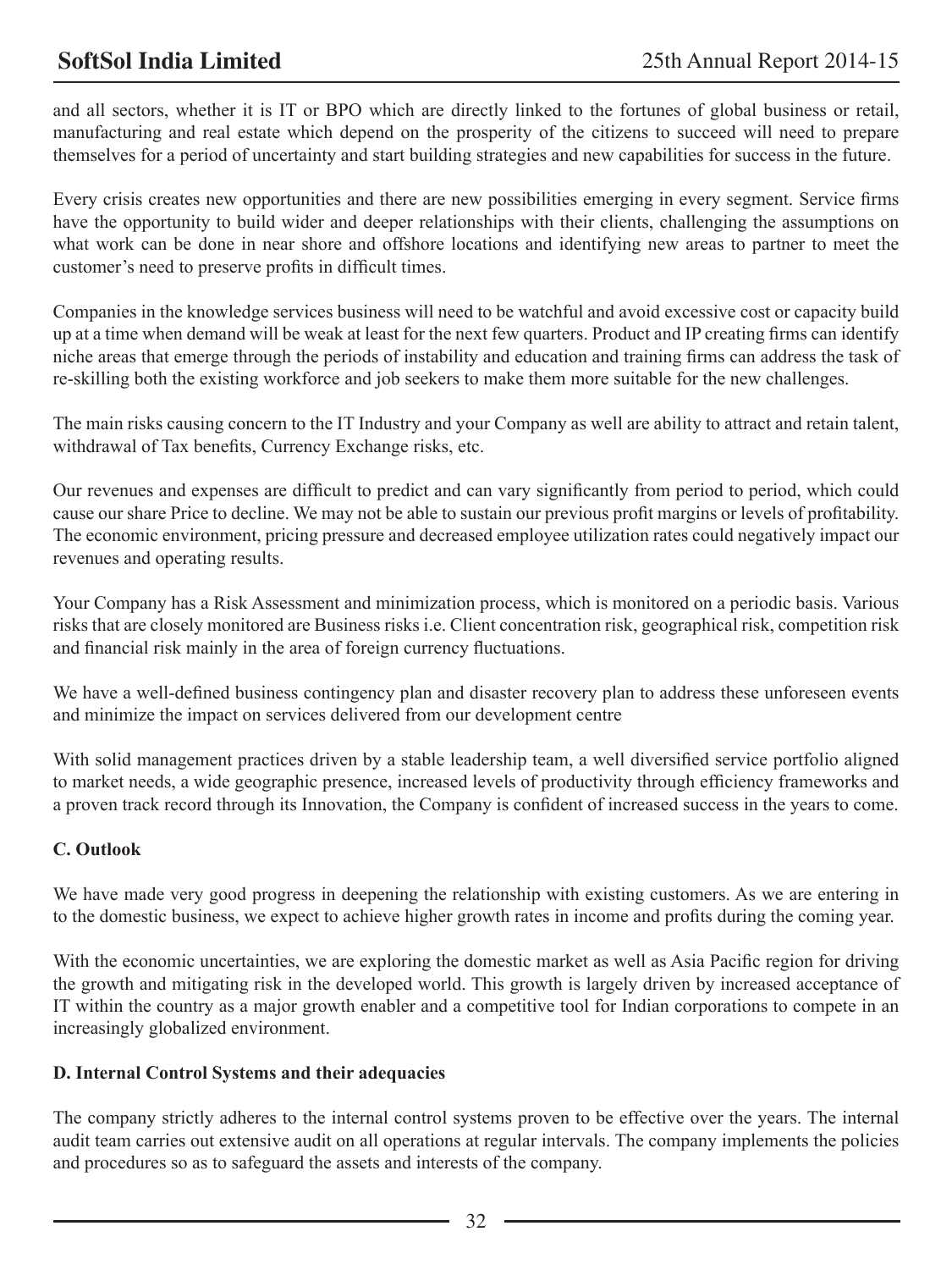The internal control systems are implemented with a view to achieve good ethical culture within the organization. The internal control systems would ensure that any vulnerability in the achievement of company's objectives caused by risk factors whether internal or external, existing or emerging, is detected and reported in a timely manner and is meted out with appropriate corrective action. Strong internal controls minimize the risk of frauds by introducing effective checks and balances into the financial system.

The company has quarterly internal audit, an independent appraisal function, to evaluate the effectiveness of the company's internal control system. The findings of internal audit are periodically placed before the Audit committee and the Board of Directors of the company.

## **E. Financial Performance of the company**

Your company had recorded consolidated revenues of Rs. 65.77 crores and achieved net profit of Rs. 1.76 crores in the current year. We expect to achieve significant growth in revenue and net income in the coming year.

## **F. Human Resources**

Our focus is to develop individual and team competencies and capabilities for driving operational excellence and building a high performance organization. Hence our Talent Management program is focused on Talent Acquisition, Development and Retention.

We have our employees undergo certification programs each year to develop the skills relevant for their roles. We have also adopted a performance-linked compensation program that links compensation to individual performance, as well as meeting organisational goals.

We have initiated various measures from time to time to maintain a competitive, healthy and harmonious work environment at all levels.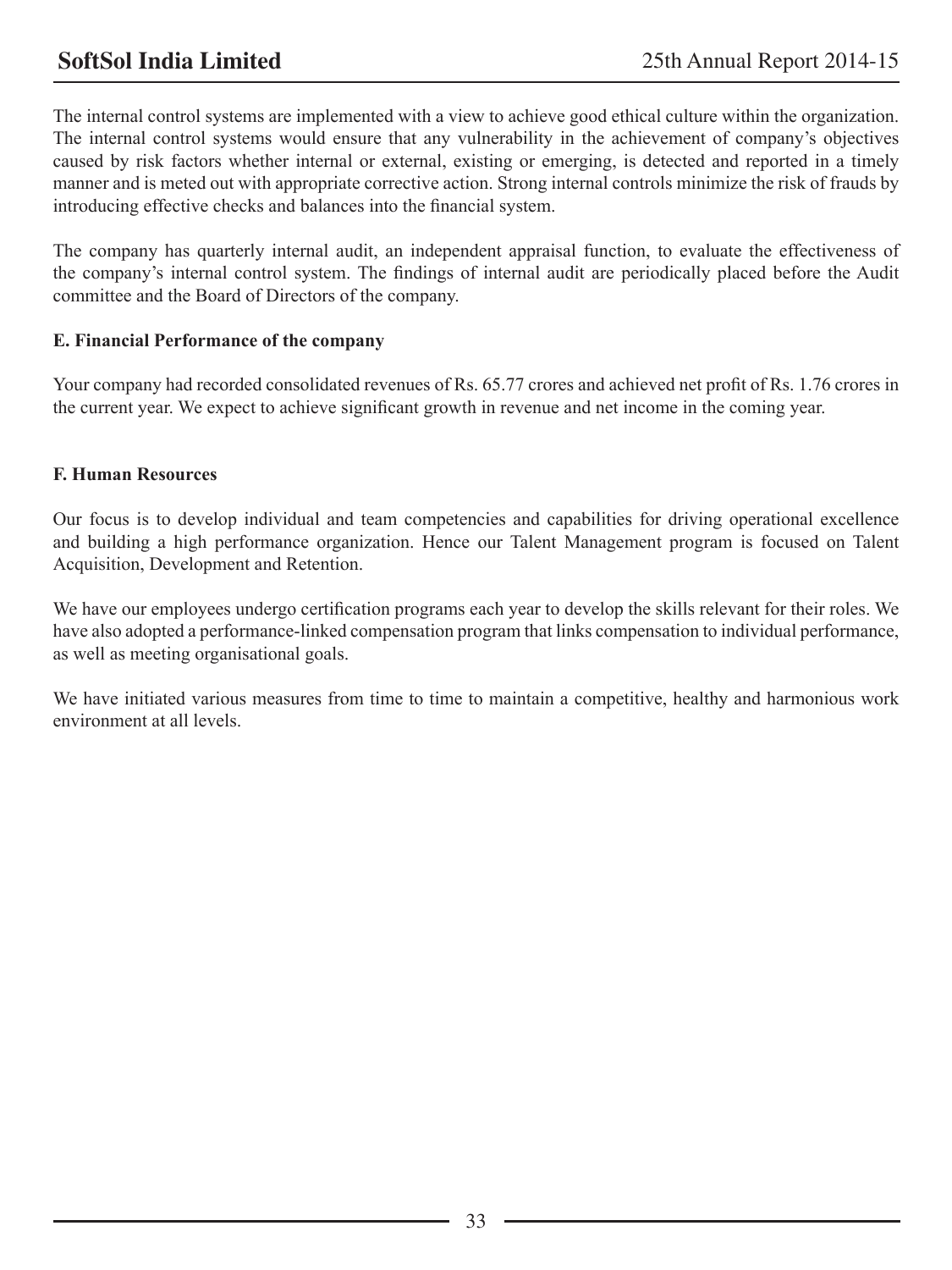# **EXTRACT OF ANNUAL RETURN FORM NO. MGT-9**

**As on the financial year ended on 31/03/2015**

**[Pursuant to section 92(3) of the Companies Act, 2013 and rule 12(1) of the Companies Management and Administration) Rules, 2014]**

## **I. REGISTRATION AND OTHER DETAILS:**

| A             | <b>CIN</b>                                                                   | L72200TG1990PLC011771                                                                                                                                                                                                                                                                                                                                           |
|---------------|------------------------------------------------------------------------------|-----------------------------------------------------------------------------------------------------------------------------------------------------------------------------------------------------------------------------------------------------------------------------------------------------------------------------------------------------------------|
| B             | <b>Registration Date</b>                                                     | 20th September 1990                                                                                                                                                                                                                                                                                                                                             |
| $\mathcal{C}$ | Name of the Company                                                          | <b>SOFTSOL INDIA LIMITED</b>                                                                                                                                                                                                                                                                                                                                    |
| D             | Category/Sub-Category of the Company                                         | Indian Non-Government Company                                                                                                                                                                                                                                                                                                                                   |
| E             | Address of the Registered office and contact details                         | Plot No. 4, Software Units Layout,<br>Madhapur, Hyderabad - 500 081, Telangana<br>Compliance Officer : Mr. Baddam Laxman,<br>Company Secretary, Tel: +91 (40) 30719500<br>Facsimile: +91 (40) 30784306<br>Email: cs@softsol.com, Website: www.softsol.com                                                                                                       |
| F             | Whether listed company Yes/No                                                | Yes, Listed with BSE Limited                                                                                                                                                                                                                                                                                                                                    |
| G             | Name, Address and Contact<br>details of Registrar and Transfer Agent, if any | M/s. Karvy Computershare Private Limited,<br>Karvy Selenium, Tower B, Plot number 31 & 32,<br>Financial District, Gachibowli,<br>Hyderabad 500008, Telangana<br>Contact Persons: Mr. MVN Shastry,<br>Mr. P. Srikrishna and Ms. Mercy Sowjanya<br>Phone: 040 - 67161519,<br>Emails: shastry.mvn@karvy.com,<br>srikrishna.p@karvy.com<br>mercy.soujanya@karvy.com |

## **II. PRINCIPAL BUSINESS ACTIVITIES OF THE COMPANY:**

All the business activities contributing 10 % or more of the total turnover of the company shall be stated:-

| S.No | <b>Name and Description of</b>                              | <b>NIC Code of the</b> | % to total turnover of |
|------|-------------------------------------------------------------|------------------------|------------------------|
|      | main products / services                                    | <b>Product/service</b> | the company            |
|      | Computer programming,<br>consultancy and related activities | $62 - 620$             | 100                    |

## **III. PARTICULARS OF HOLDING, SUBSIDIARY AND ASSOCIATE COMPANIES :**

| S. No | Name and address of<br>the company                                                                    | CIN/GLN        | Holding/<br>Subsidiary/<br>Associate | $%$ of<br>shares held<br>held | Applicable<br>Section |
|-------|-------------------------------------------------------------------------------------------------------|----------------|--------------------------------------|-------------------------------|-----------------------|
|       | <b>SOFTSOL</b><br><b>RESOURCES INC</b><br>46755, Frement Blvd,<br>Fremont.<br>California – 94538, USA | Not applicable | <b>SUBSIDIARY</b>                    | 100                           | 2(87)                 |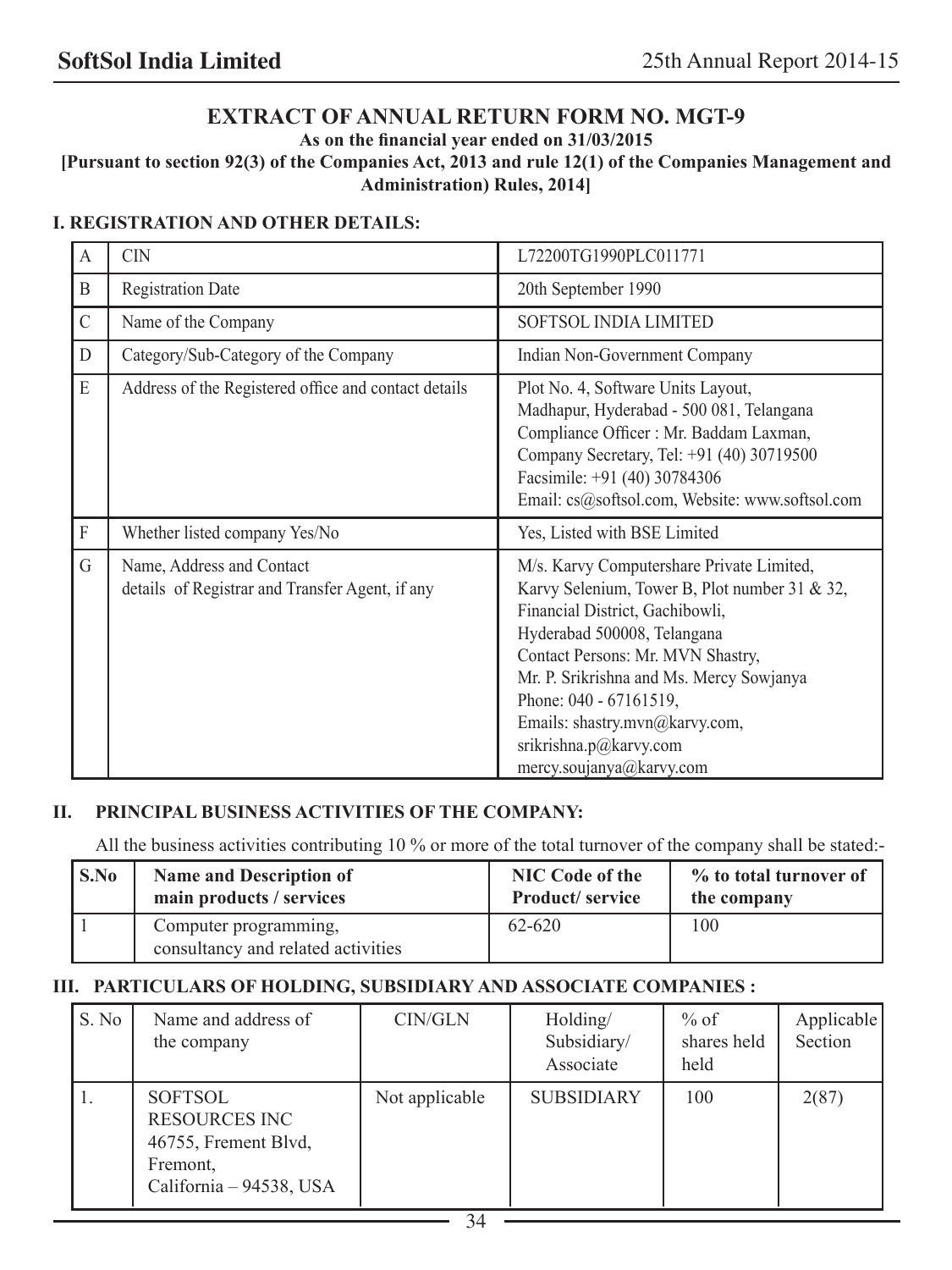## **IV.SHARE HOLDING PATTERN (Equity Share Capital Breakup as percentage of Total Equity) i) Category-wise Share Holding:**

|                             |                                                  |                          | No. of Shares held at<br>the beginning of the year |                          |                                         | No. of Shares held at<br>the end of the year |                          |              |                                         |                                           |
|-----------------------------|--------------------------------------------------|--------------------------|----------------------------------------------------|--------------------------|-----------------------------------------|----------------------------------------------|--------------------------|--------------|-----------------------------------------|-------------------------------------------|
|                             | Category<br><sub>of</sub><br><b>Shareholders</b> | <b>Demat</b>             | Physical                                           | <b>Total</b>             | $%$ of<br><b>Total</b><br><b>Shares</b> | Demat                                        | <b>Physical</b>          | <b>Total</b> | $%$ of<br><b>Total</b><br><b>Shares</b> | $%$ of<br>Change<br>during<br>the<br>year |
| (A)<br>(1)                  | <b>Promoters</b><br>Indian                       |                          |                                                    |                          |                                         |                                              |                          |              |                                         |                                           |
| (a)                         | Individual/HUF                                   | 1234521                  | $\boldsymbol{0}$                                   | 1234521                  | 7.34                                    | 1234521                                      | $\boldsymbol{0}$         | 1234521      | 7.34                                    | $\boldsymbol{0}$                          |
| (b)                         | Central Govt                                     | ÷.                       | $\overline{a}$                                     | $\overline{a}$           | $\overline{a}$                          |                                              | $\frac{1}{2}$            |              |                                         |                                           |
| (c)                         | State Govt (s)                                   | $\overline{a}$           | $\overline{a}$                                     | $\overline{a}$           | $\overline{a}$                          | $\blacksquare$                               | $\overline{a}$           |              |                                         |                                           |
| (d)                         | Bodies Corp.                                     | ٠                        | $\overline{a}$                                     | $\overline{\phantom{a}}$ | $\overline{\phantom{a}}$                | $\blacksquare$                               | $\overline{\phantom{a}}$ |              |                                         |                                           |
| (e)                         | Banks / FI                                       | $\overline{a}$           | $\overline{a}$                                     | $\overline{a}$           | $\overline{a}$                          | $\overline{a}$                               | $\overline{\phantom{0}}$ |              |                                         |                                           |
| (f)                         | Any Other                                        | $\overline{\phantom{0}}$ | $\blacksquare$                                     |                          | $\blacksquare$                          | $\overline{a}$                               | $\overline{\phantom{a}}$ |              |                                         | $\overline{\phantom{a}}$                  |
|                             | Sub-Total $(A)$ $(1)$                            | 1234521                  | $\bf{0}$                                           | 1234521                  | 7.34                                    | 1234521                                      | $\bf{0}$                 | 1234521      | 7.34                                    | $\bf{0}$                                  |
| (2)                         | Foreign                                          |                          |                                                    |                          |                                         |                                              |                          |              |                                         |                                           |
| (a)                         | NRIs-<br>Individuals                             | 707264                   | $\boldsymbol{0}$                                   | 707264                   | 4.20                                    | 1547264                                      | $\theta$                 | 1547264      | 9.20                                    | $5\%$                                     |
| (b)                         | Other-<br>Individuals                            |                          | $\blacksquare$                                     |                          |                                         |                                              | $\overline{\phantom{a}}$ |              |                                         |                                           |
| (c)                         | Bodies Corp.                                     | 8875444                  | $\boldsymbol{0}$                                   | 8875444                  | 52.76                                   | 8875444                                      | $\overline{a}$           | 8875444      | 52.76                                   | $\boldsymbol{0}$                          |
| (d)                         | Banks / FI                                       | $\overline{a}$           | $\blacksquare$                                     |                          | $\overline{\phantom{a}}$                |                                              | $\overline{\phantom{0}}$ |              |                                         |                                           |
| (e)                         | Any Other                                        | $\overline{a}$           | $\overline{a}$                                     |                          | $\overline{a}$                          |                                              | $\overline{\phantom{a}}$ |              |                                         |                                           |
|                             | Sub-Total $(A)$ $(2)$                            | 9582708                  | $\bf{0}$                                           | 9582708                  | 56.96                                   | 10422708                                     | $\pmb{0}$                | 10422708     | 61.96                                   | $5\%$                                     |
| <b>Total</b><br>$(A)$ $(2)$ | Shareholding<br>of Promoter<br>$(A)=(A) (1) +$   | 10817229                 | $\bf{0}$                                           | 10817229                 | 64.30                                   | 11657229                                     | $\bf{0}$                 | 11657229     | 69.30                                   | $5\%$                                     |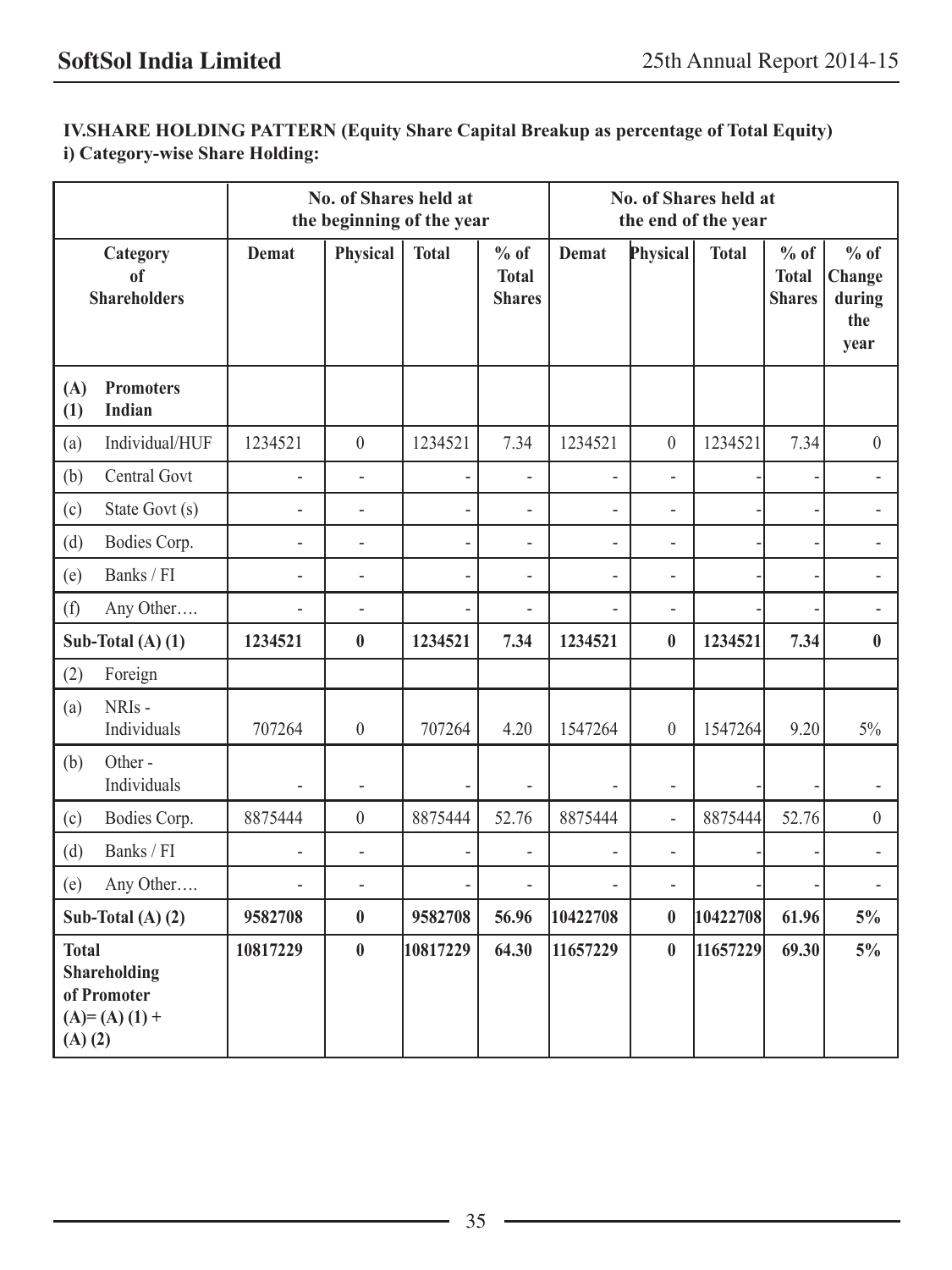|                          |                                                                                              | No. of Shares held at<br>the beginning of the year |                              |                              |                                         | No. of Shares held at<br>the end of the year |                    |                   |                                         |                                         |
|--------------------------|----------------------------------------------------------------------------------------------|----------------------------------------------------|------------------------------|------------------------------|-----------------------------------------|----------------------------------------------|--------------------|-------------------|-----------------------------------------|-----------------------------------------|
|                          | Category<br><sub>of</sub><br><b>Shareholders</b>                                             | Demat                                              | Physical                     | <b>Total</b>                 | $%$ of<br><b>Total</b><br><b>Shares</b> | Demat                                        | Physical           | <b>Total</b>      | $%$ of<br><b>Total</b><br><b>Shares</b> | % of<br>Change<br>during<br>the<br>year |
| (B)                      | <b>Public</b><br>Shareholding                                                                |                                                    |                              |                              |                                         |                                              |                    |                   |                                         |                                         |
| (1)                      | <b>Institutions</b>                                                                          |                                                    |                              |                              |                                         |                                              |                    |                   |                                         |                                         |
| (a)                      | <b>Mutual Funds</b>                                                                          | $\overline{\phantom{0}}$                           | ٠                            |                              | $\overline{\phantom{a}}$                | -                                            |                    |                   |                                         |                                         |
| $\overline{(b)}$         | Banks/FI                                                                                     | $\overline{\phantom{a}}$                           | ÷,                           | $\qquad \qquad \blacksquare$ | $\overline{\phantom{a}}$                | $\blacksquare$                               |                    |                   |                                         |                                         |
| $\overline{c}$           | Central Govt                                                                                 | $\blacksquare$                                     | $\blacksquare$               | $\overline{\phantom{a}}$     | $\blacksquare$                          | ÷.                                           |                    |                   |                                         | $\blacksquare$                          |
| (d)                      | State Govt (s)                                                                               | $\blacksquare$                                     |                              |                              |                                         |                                              |                    |                   |                                         |                                         |
|                          | Venture                                                                                      |                                                    | ÷,                           | ÷,                           | $\overline{\phantom{a}}$                | $\overline{\phantom{0}}$                     |                    |                   |                                         | $\overline{\phantom{a}}$                |
| (e)                      | Capital funds                                                                                |                                                    |                              |                              |                                         |                                              |                    |                   |                                         |                                         |
|                          | Insurance                                                                                    | $\overline{\phantom{a}}$                           | $\qquad \qquad \blacksquare$ | $\overline{\phantom{a}}$     | $\overline{\phantom{a}}$                | $\qquad \qquad \blacksquare$                 |                    |                   |                                         | $\overline{\phantom{a}}$                |
| (f)                      |                                                                                              |                                                    |                              |                              |                                         |                                              |                    |                   |                                         |                                         |
|                          | Companies                                                                                    |                                                    | $\overline{\phantom{0}}$     | -                            | $\overline{\phantom{0}}$                | $\overline{\phantom{0}}$                     |                    |                   |                                         |                                         |
| (g)                      | FIIs                                                                                         |                                                    | ÷.                           |                              |                                         |                                              |                    |                   |                                         |                                         |
| (h)                      | Foreign Venture                                                                              |                                                    |                              |                              |                                         |                                              |                    |                   |                                         |                                         |
|                          | Capital Funds                                                                                |                                                    | L,                           |                              | $\overline{\phantom{a}}$                |                                              |                    |                   |                                         |                                         |
| $\overline{(\text{i})}$  | Others (Specify)                                                                             |                                                    | L,                           | $\overline{\phantom{a}}$     | $\overline{\phantom{a}}$                |                                              |                    |                   |                                         | $\overline{\phantom{a}}$                |
|                          | Sub-Total $(B)(1)$                                                                           | $\overline{\phantom{0}}$                           | L,                           |                              | $\overline{\phantom{a}}$                | ÷,                                           |                    |                   |                                         |                                         |
| (2)                      | Non-Institutions                                                                             |                                                    |                              |                              |                                         |                                              |                    |                   |                                         |                                         |
| $\overline{a}$           | <b>Bodies Corp</b>                                                                           |                                                    |                              |                              |                                         |                                              |                    |                   |                                         |                                         |
| i.                       | Indian                                                                                       | 23407                                              | $\theta$                     | 23407                        | 0.14                                    | 24306                                        | $\mathbf{0}$       | 24306             | 0.14                                    | $\overline{0}$                          |
| $\overline{\text{ii}}$ . | Overseas                                                                                     |                                                    |                              |                              |                                         |                                              |                    |                   |                                         |                                         |
| (b)                      | individuals                                                                                  |                                                    |                              |                              |                                         |                                              |                    |                   |                                         |                                         |
| $\overline{i}$ .         | Individual<br>shareholders<br>holding nominal<br>share capital up<br>to Rs. 1 lakh           | 443428                                             | 75826                        | 519254                       | 3.09                                    | 439655                                       | 71526              | 511181            | 3.04                                    | $-0.5\%$                                |
| $\overline{ii}$ .        | Individual<br>shareholders<br>holding nominal<br>share capital in<br>excess of Rs 1 lakh     | 69161                                              | $\theta$                     | 69161                        | 0.41                                    | 79692                                        | $\theta$           | 79692             | 0.47                                    | 0.6%                                    |
| (C)                      | Others (Specify)                                                                             |                                                    |                              |                              |                                         |                                              |                    |                   |                                         |                                         |
|                          | NRI's<br>Foreign Bodies                                                                      | 2654890<br>2595370                                 | 54                           | 2654944                      | 15.78                                   | 2653990                                      | 54                 | 2654044           | 15.78                                   | $\theta$                                |
|                          | OCB                                                                                          | $\theta$                                           | $\theta$<br>140691           | 2595370<br>140691            | 15.43<br>0.84                           | 1755370<br>$\theta$                          | $\theta$<br>140691 | 1755370<br>140691 | 10.43<br>0.84                           | $-5\%$<br>$\theta$                      |
|                          | <b>Clearing Members</b>                                                                      | 2457                                               | $\theta$                     | 2457                         | 0.01                                    | $\theta$                                     | $\theta$           | $\theta$          | $\overline{0}$                          | $-0.1\%$                                |
|                          | Sub-Total $(B)(2)$                                                                           | 5788713                                            | 216571                       | 6005284                      | 35.70                                   | 4953013                                      | 212271             | 5165284           | 30.70                                   | $-5\%$                                  |
|                          | <b>Total Public</b>                                                                          | 5788713                                            | 216571                       | 6005284                      | 35.70                                   | 4953013                                      | 212271             | 5165284           | 30.70                                   | $-5\%$                                  |
|                          | Shareholding                                                                                 |                                                    |                              |                              |                                         |                                              |                    |                   |                                         |                                         |
|                          | $= (B) (1) + (B) (2)$                                                                        | 5788767                                            | 216517                       | 6005284                      | 35.70                                   | 4953067                                      | 212217             | 5165284           | 30.70                                   | $-5\%$                                  |
| C.                       | Shares held by<br>custodian for<br><b>GDRs &amp; ADRs</b><br><b>Grand Total</b><br>$(A+B+C)$ | 16605942                                           | 216571                       | 16822513                     | 100                                     | 16610242                                     | 212271             | 16822513          | 100                                     | $\mathbf{0}$                            |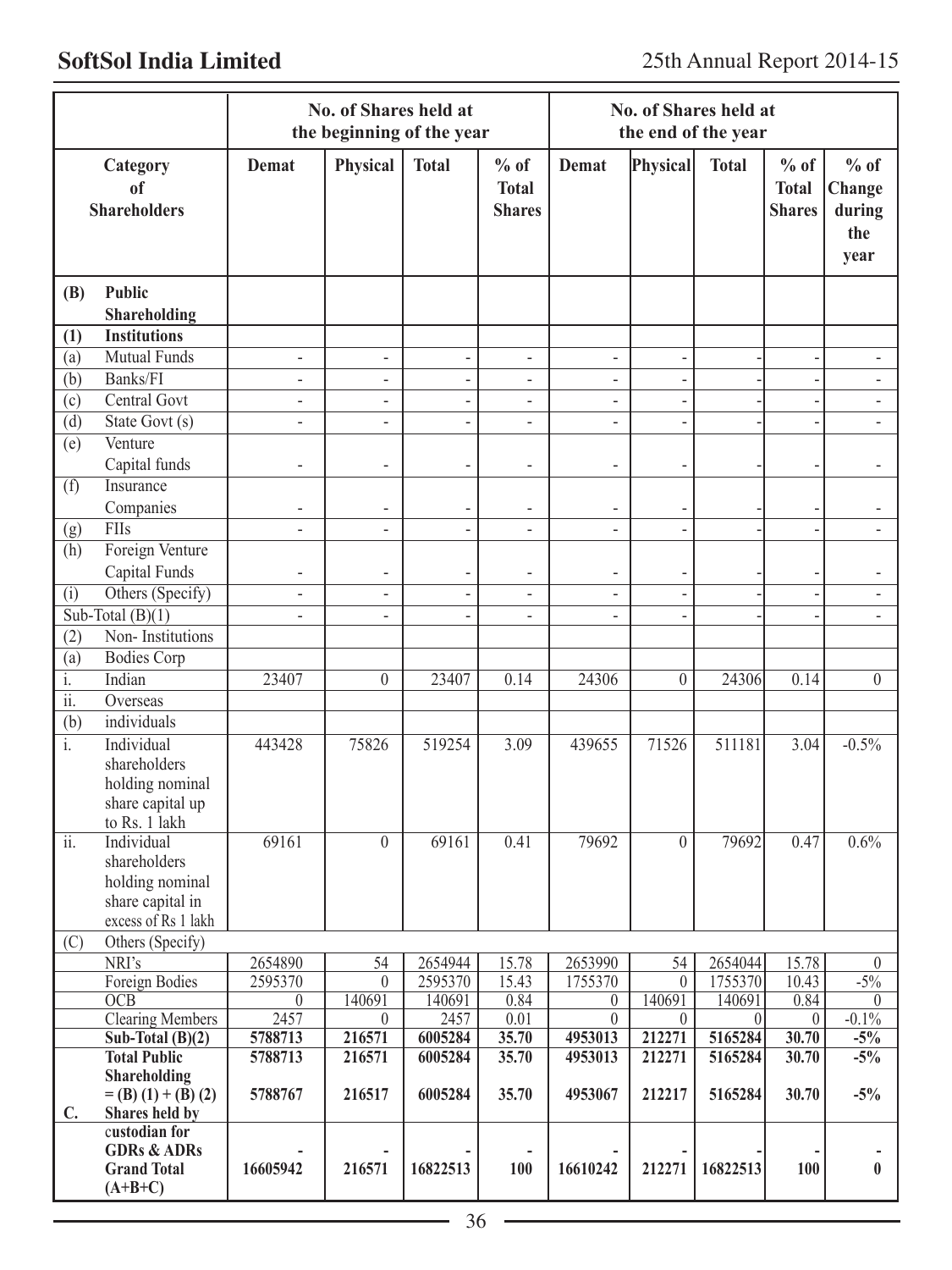### **(ii) Shareholding of Promoters:**

|                      | Shareholding at the<br>beginning of the year |                         |                                                       |                                                                    |                         |                                                       | <b>Shareholding at</b><br>the end of the year                      |                                           |
|----------------------|----------------------------------------------|-------------------------|-------------------------------------------------------|--------------------------------------------------------------------|-------------------------|-------------------------------------------------------|--------------------------------------------------------------------|-------------------------------------------|
| S.<br>N <sub>0</sub> | <b>Shareholders</b><br><b>Name</b>           | No. of<br><b>Shares</b> | $%$ of<br>total<br><b>Shares</b><br>of the<br>company | <b>%of Shares</b><br>Pledged /<br>encumbered<br>to total<br>shares | No. of<br><b>Shares</b> | $%$ of<br>total<br><b>Shares</b><br>of the<br>company | <b>%of Shares</b><br>Pledged /<br>encumbered<br>to total<br>shares | $%$ of<br>Change<br>during<br>the<br>Year |
| 1                    | <b>SOFTSOL</b><br><b>TECHNOLOGIES INC</b>    | 8875444                 | 52.76                                                 | $\theta$                                                           | 8875444                 | 52.76                                                 | $\theta$                                                           | Nil                                       |
| $\overline{2}$       | SAMBASIVARAO MADALA                          | 904715                  | 5.38                                                  | $\theta$                                                           | 904715                  | 5.38                                                  | $\theta$                                                           | Nil                                       |
| 3                    | DURGA V L K MADALA                           | 681964                  | 4.05                                                  | $\theta$                                                           | 681964                  | 4.05                                                  | $\theta$                                                           | Nil                                       |
| 4                    | <b>M BHASKARA RAO</b>                        | 249966                  | 1.49                                                  | $\theta$                                                           | 249966                  | 1.49                                                  | $\theta$                                                           | Nil                                       |
| 5                    | <b>M SRIDEVI</b>                             | 46355                   | 0.28                                                  | $\mathbf{0}$                                                       | 46355                   | 0.28                                                  | $\theta$                                                           | Nil                                       |
| 6                    | RAJA RAO BOYAPATI                            | 25300                   | 0.15                                                  | $\theta$                                                           | 25300                   | 0.15                                                  | $\theta$                                                           | Nil                                       |
| $\overline{7}$       | <b>B ANURADHA</b>                            | 19800                   | 0.12                                                  | $\theta$                                                           | 19800                   | 0.12                                                  | $\theta$                                                           | Nil                                       |
| 8                    | VIJAYA LAKSHMI K                             | 13685                   | 0.08                                                  | $\theta$                                                           | 13685                   | 0.08                                                  | $\theta$                                                           | Nil                                       |
| 9                    | MADALA SRINIVASA RAO                         | Nil                     | Nil                                                   | $\theta$                                                           | 840000                  | 4.99                                                  | $\theta$                                                           | $+5\%$                                    |
|                      | <b>Total</b>                                 | 10817229                | 64.30                                                 | $\mathbf{0}$                                                       | 11657229                | 69.30                                                 | $\mathbf{0}$                                                       | $+5%$                                     |

**(iii) Change in Promoters' Shareholding (please specify, if there is no change): Mr. Srinivasa Rao Madala**

|           |                               | Shareholding at the<br>beginning of the year |                                        | <b>Cumulative Shareholding</b><br>during the year |                                        |  |
|-----------|-------------------------------|----------------------------------------------|----------------------------------------|---------------------------------------------------|----------------------------------------|--|
| S.<br>No. | <b>Particulars</b>            | No. of shares                                | % of total<br>shares of the<br>company | No. of shares                                     | % of total<br>shares of the<br>company |  |
|           | At the beginning of the year  | $\theta$                                     | $\Omega$                               | 840000                                            | $5\%$                                  |  |
|           | Date wise Increase /          | Transfer of                                  |                                        |                                                   |                                        |  |
|           | Decrease in Promoters         | Shares on                                    |                                        |                                                   |                                        |  |
|           | Share holding during the year | $16-03-2015$                                 |                                        |                                                   |                                        |  |
|           | specifying the reasons for    | (Promoter)                                   |                                        |                                                   |                                        |  |
|           | increase / decrease (e.g.     | acquired                                     |                                        |                                                   |                                        |  |
|           | allotment / transfer /        | 840000                                       |                                        |                                                   |                                        |  |
|           | bonus/ sweat equity etc):     | Shares)                                      |                                        |                                                   |                                        |  |
|           | At the End of the year        |                                              |                                        | 840000                                            | $5\%$                                  |  |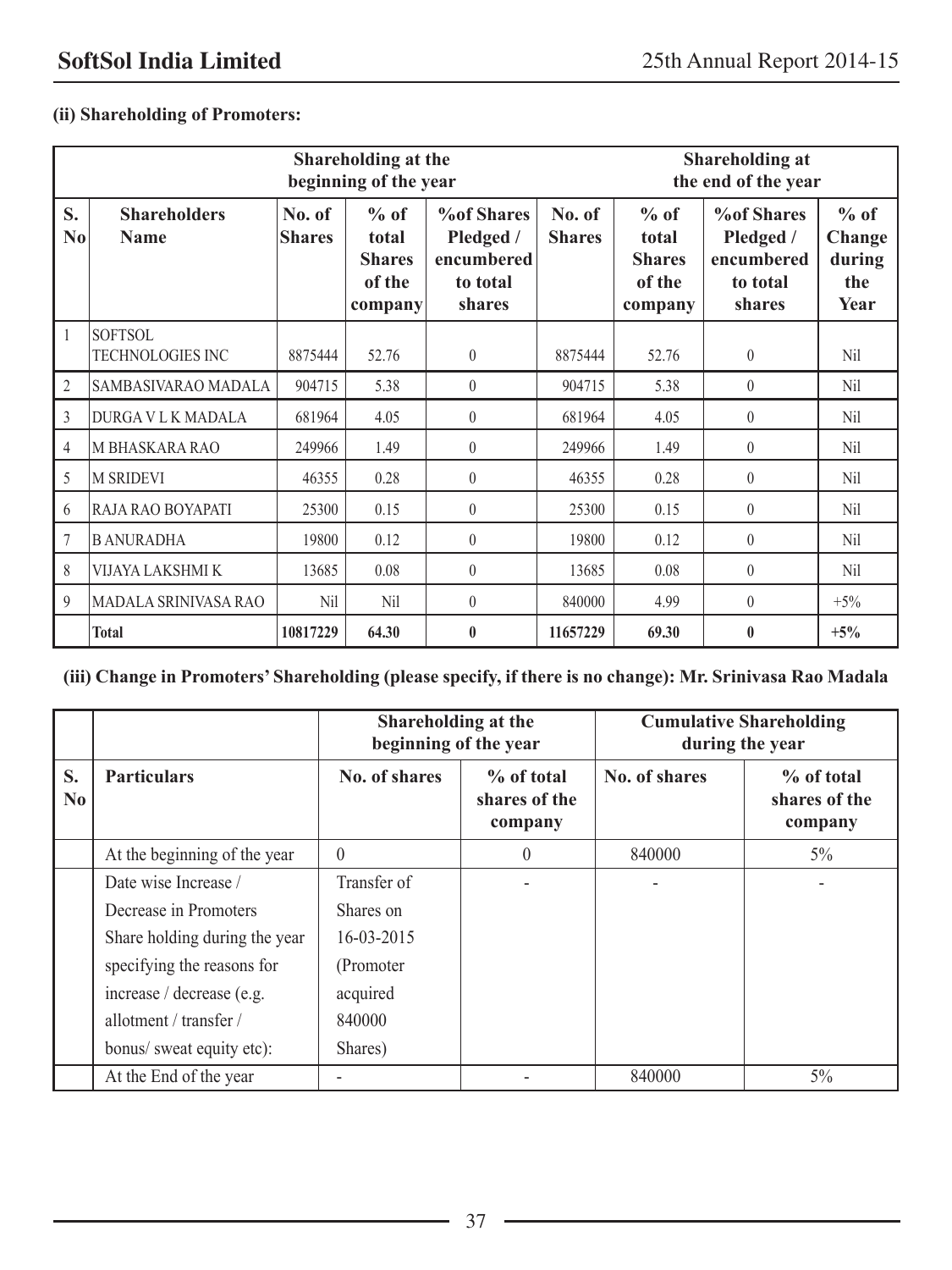### **(iv) Shareholding Pattern of top ten Shareholders (other than Directors, Promoters and Holders of GDRs and ADRs):**

|                  |                                               | Shareholding at the beginning<br>of the year  |                                                    | <b>Cumulative Shareholding</b><br>during the year |                                                    |  |
|------------------|-----------------------------------------------|-----------------------------------------------|----------------------------------------------------|---------------------------------------------------|----------------------------------------------------|--|
| S.No             | For Each of the Top 10<br><b>Shareholders</b> | No. of shares                                 | $\frac{9}{6}$ of total<br>shares of the<br>company | No. of shares                                     | $\frac{9}{6}$ of total<br>shares of the<br>company |  |
| 1.               | <b>Adalat Corporation</b>                     |                                               |                                                    |                                                   |                                                    |  |
|                  | At the beginning of the year                  | 2595370                                       | 15.43                                              |                                                   |                                                    |  |
|                  | Changes during the year                       | Transfer of<br>840000 shares<br>on 16-03-2015 | 5.00                                               |                                                   |                                                    |  |
|                  | At the End of the year                        | 1755370                                       | 10.43                                              |                                                   |                                                    |  |
| $\overline{2.}$  | <b>AAM Trust</b>                              |                                               |                                                    |                                                   |                                                    |  |
|                  | At the beginning of the year                  | 1250000                                       | 7.43                                               |                                                   |                                                    |  |
|                  | Changes during the year                       | $\overline{0}$                                | $\overline{0}$                                     |                                                   |                                                    |  |
|                  | At the End of the year                        | 1250000                                       | 7.43                                               |                                                   |                                                    |  |
| 3.               | <b>SSM Trust</b>                              |                                               |                                                    |                                                   |                                                    |  |
|                  | At the beginning of the year                  | 1250000                                       | 7.43                                               |                                                   |                                                    |  |
|                  | Changes during the year                       | $\Omega$                                      | $\theta$                                           |                                                   |                                                    |  |
|                  | At the End of the year                        | 1250000                                       | 7.43                                               |                                                   |                                                    |  |
| $\overline{4}$ . | <b>National Heritage Foundation</b>           |                                               |                                                    |                                                   |                                                    |  |
|                  | At the beginning of the year                  | 140691                                        | 0.84                                               |                                                   |                                                    |  |
|                  | Changes during the year                       | $\theta$                                      | $\theta$                                           |                                                   |                                                    |  |
|                  | At the End of the year                        | 140691                                        | 0.84                                               |                                                   |                                                    |  |
| 5.               | <b>B.</b> Prameela                            |                                               |                                                    |                                                   |                                                    |  |
|                  | At the beginning of the year                  | 95369                                         | 0.57                                               |                                                   |                                                    |  |
|                  | Changes during the year                       | $\theta$                                      | $\theta$                                           |                                                   |                                                    |  |
|                  | At the End of the year                        | 95369                                         | 0.57                                               |                                                   |                                                    |  |
| 6.               | N. Chandrashekaran Murthy                     |                                               |                                                    |                                                   |                                                    |  |
|                  | At the beginning of the year                  | 58121                                         | 0.35                                               |                                                   |                                                    |  |
|                  | Changes during the year                       | $\theta$                                      | $\theta$                                           |                                                   |                                                    |  |
|                  | At the End of the year                        | 58121                                         | 0.35                                               |                                                   |                                                    |  |
| 7.               | <b>Ramesh Premchand Mehta</b>                 |                                               |                                                    |                                                   |                                                    |  |
|                  | At the beginning of the year                  | 25000                                         | 0.15                                               |                                                   |                                                    |  |
|                  | Changes during the year                       | $\theta$                                      | $\theta$                                           |                                                   |                                                    |  |
|                  | At the End of the year                        | 25000                                         | 0.15                                               |                                                   |                                                    |  |
| 8.               | Dr. K. Vasundhara                             |                                               |                                                    |                                                   |                                                    |  |
|                  | At the beginning of the year                  | 20000                                         | 0.12                                               |                                                   |                                                    |  |
|                  | Changes during the year                       | $\boldsymbol{0}$                              | $\bf{0}$                                           |                                                   |                                                    |  |
|                  | At the End of the year                        | 20000                                         | 0.12                                               |                                                   |                                                    |  |
| 9.               | D. Venkateshwar Rao                           |                                               |                                                    |                                                   |                                                    |  |
|                  | At the beginning of the year                  | 13391                                         | 0.08                                               |                                                   |                                                    |  |
|                  | Changes during the year                       | $\overline{0}$                                | $\boldsymbol{0}$                                   |                                                   |                                                    |  |
|                  | At the End of the year                        | 13391                                         | 0.08                                               |                                                   |                                                    |  |
| 10.              | Vatsala Gandhi                                |                                               |                                                    |                                                   |                                                    |  |
|                  | At the beginning of the year                  | 10770                                         | 0.06                                               |                                                   |                                                    |  |
|                  | Changes during the year                       | $\boldsymbol{0}$                              | $\overline{0}$                                     |                                                   |                                                    |  |
|                  | At the End of the year                        | 10770                                         | 0.06                                               |                                                   |                                                    |  |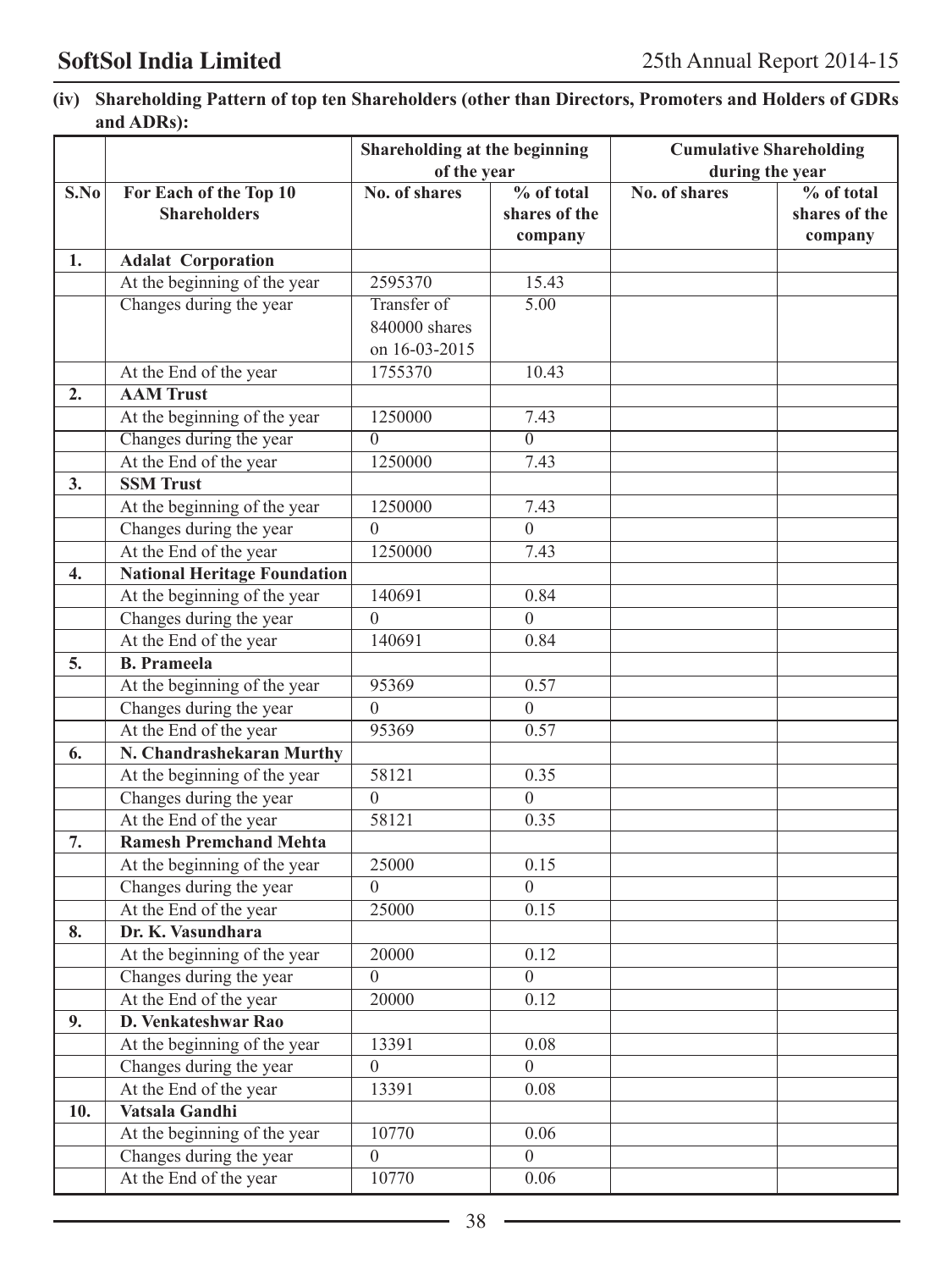## **(v) Shareholding of Directors and Key Managerial Personnel:**

|                      |                               | Shareholding at the<br>beginning of the year |                                          | <b>Cumulative Shareholding</b><br>during the year |                                          |  |
|----------------------|-------------------------------|----------------------------------------------|------------------------------------------|---------------------------------------------------|------------------------------------------|--|
| S.<br>N <sub>0</sub> | <b>Particulars</b>            | No. of shares                                | $%$ of total<br>shares of the<br>company | No. of shares                                     | $%$ of total<br>shares of the<br>company |  |
|                      | At the beginning of the year  | 249966                                       | 1.49                                     | 840000                                            | $5\%$                                    |  |
|                      | Date wise Increase /          | Transfer of                                  |                                          |                                                   |                                          |  |
|                      | Decrease in Promoters         | Shares on                                    |                                          |                                                   |                                          |  |
|                      | Share holding during the year | $16 - 03 - 2015$                             |                                          |                                                   |                                          |  |
|                      | specifying the reasons for    | (Promoter)                                   |                                          |                                                   |                                          |  |
|                      | increase / decrease (e.g.     | acquired                                     |                                          |                                                   |                                          |  |
|                      | allotment / transfer /        | 840000                                       |                                          |                                                   |                                          |  |
|                      | bonus/ sweat equity etc):     | Shares)                                      |                                          |                                                   |                                          |  |
|                      | At the End of the year        |                                              |                                          | 1089966                                           | 6.49%                                    |  |

### **V. INDEBTEDNESS:**

## **Indebtedness of the Company including interest outstanding/accrued but not due for payment**

|                                                     | <b>Secured Loans</b><br>excluding<br>deposits | <b>Unsecured</b><br>Loans | <b>Deposits</b> | <b>Total</b><br><b>Indebtedness</b> |
|-----------------------------------------------------|-----------------------------------------------|---------------------------|-----------------|-------------------------------------|
| Indebtedness at the beginning of the financial year |                                               |                           |                 |                                     |
| i) Principal Amount                                 |                                               |                           |                 |                                     |
| ii) Interest due but not paid                       |                                               |                           |                 |                                     |
| iii) Interest accrued but not due                   |                                               |                           |                 |                                     |
| Total (i+ii+iii)                                    |                                               |                           |                 |                                     |
| Change in Indebtedness during the financial year    |                                               |                           |                 |                                     |
| Addition                                            |                                               |                           |                 |                                     |
| Reduction                                           |                                               |                           |                 |                                     |
| Net Change                                          |                                               |                           |                 |                                     |
| Indebtedness at the end of the financial year       |                                               |                           |                 |                                     |
| i) Principal Amount                                 |                                               |                           |                 |                                     |
| ii) Interest due but not paid                       |                                               |                           |                 |                                     |
| iii) Interest accrued but not due                   |                                               |                           |                 |                                     |
| Total (i+ii+iii)                                    |                                               |                           |                 |                                     |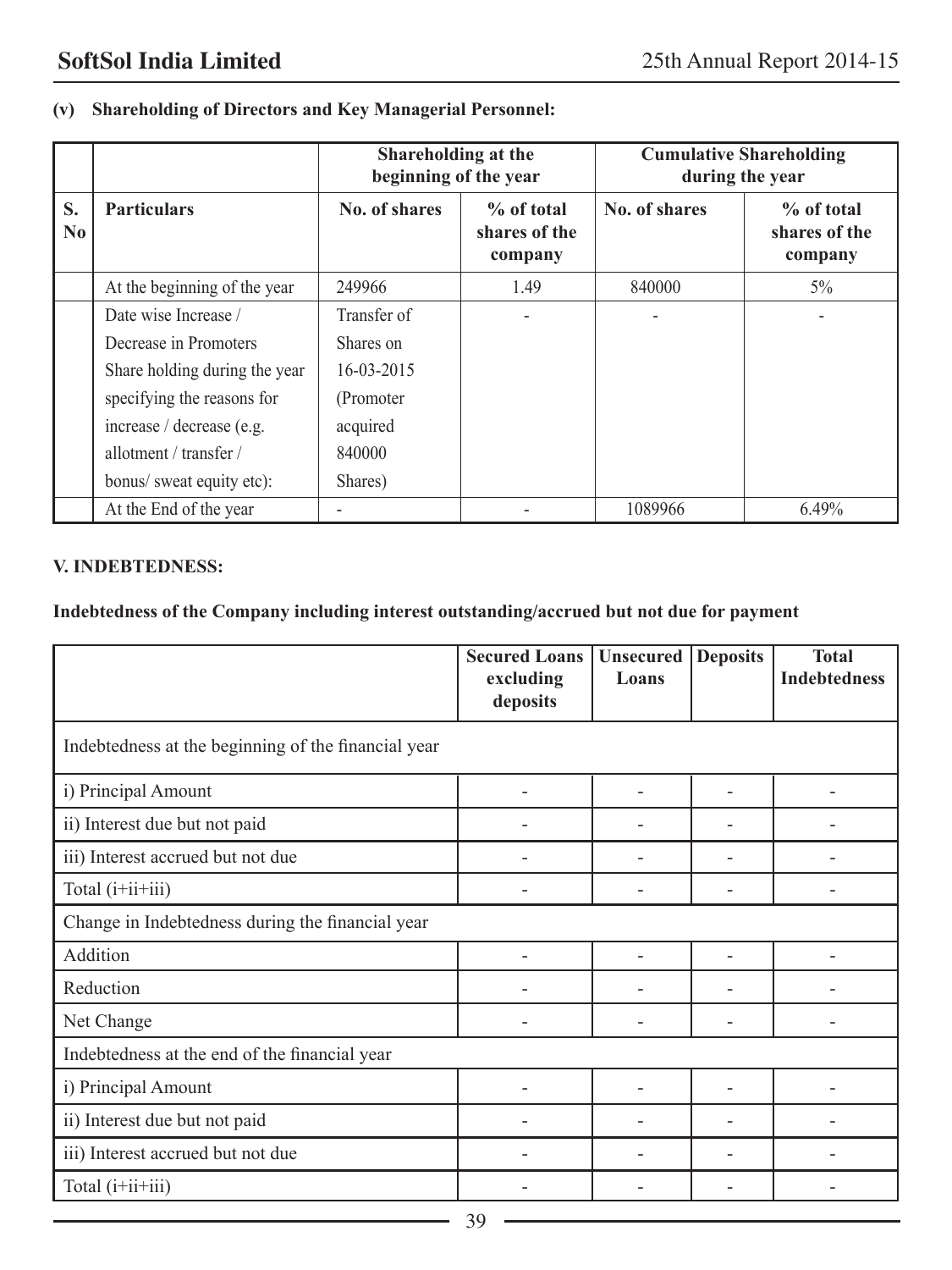## **VI. REMUNERATION OF DIRECTORS AND KEY MANAGERIAL PERSONNEL:**

**A. Remuneration to Managing Director, Whole-time Directors and/or Manager:**

|                |                                                                                                         |                                   | Name of MD/WTD/Manager |   |                        |
|----------------|---------------------------------------------------------------------------------------------------------|-----------------------------------|------------------------|---|------------------------|
| S. No          | <b>Particulars of Remuneration</b>                                                                      | Mr. Bhaskara Rao<br><b>Madala</b> |                        |   | <b>Total</b><br>Amount |
| 1<br>(a)       | Gross salary<br>Salary as per provisions contained<br>in section $17(1)$ of the Income-tax<br>Act, 1961 | 13,17,600                         |                        |   | 13,17,600              |
| (b)            | Value of perquisites<br>$u/s$ 17(2) Income-tax Act, 1961                                                |                                   |                        |   |                        |
| (c)            | Profits in lieu of salary<br>under section $17(3)$<br>Income-tax Act, 1961                              |                                   |                        |   |                        |
| 2              | <b>Stock Option</b>                                                                                     |                                   |                        |   |                        |
| 3              | <b>Sweat Equity</b>                                                                                     |                                   |                        |   |                        |
| $\overline{4}$ | Commission - as % of profit<br>- others, specify                                                        |                                   |                        |   |                        |
| 5              | Others, please specify                                                                                  |                                   |                        |   |                        |
| Total $(A)$    |                                                                                                         | 13,17,600                         |                        | - |                        |
|                | Ceiling as per the Act                                                                                  | 60,00,000                         |                        |   |                        |

#### **B. Remuneration to other Directors:**

|             |                                       | <b>Name of Directors</b> |                      |                      |               |  |  |
|-------------|---------------------------------------|--------------------------|----------------------|----------------------|---------------|--|--|
| S.          | <b>Particulars of</b>                 | Dr. T. H. Chowdhary      | Mr. B. S. Srinivasan | Mr. P. Venkatramaiah | <b>Total</b>  |  |  |
| $\bf No$    | <b>Remuneration</b>                   |                          |                      |                      | <b>Amount</b> |  |  |
|             | 3. Independent Directors              | 30,000                   | 30,000               | 30,000               | 90,000        |  |  |
|             | • Fee for attending board /           |                          |                      |                      |               |  |  |
|             | committee meetings                    |                          |                      |                      |               |  |  |
|             | • Commission                          |                          |                      |                      |               |  |  |
|             | • Others, please specify              |                          |                      |                      |               |  |  |
| Total $(1)$ |                                       |                          |                      |                      |               |  |  |
|             | 4. Other Non-Executive                |                          |                      |                      |               |  |  |
|             | <b>Directors</b>                      |                          |                      |                      |               |  |  |
|             | • Fee for attending board /           |                          |                      |                      |               |  |  |
|             | committee meetings                    |                          |                      |                      |               |  |  |
|             | • Commission                          |                          |                      |                      |               |  |  |
|             | • Others, please specify              |                          |                      |                      |               |  |  |
| Total $(2)$ |                                       | 30,000                   | 30,000               | 30,000               | 90,000        |  |  |
|             | Total (B) = $(1)+(2)$                 |                          |                      |                      | 14,07,600     |  |  |
|             | <b>Total Managerial Remuneration</b>  |                          |                      |                      | 14,07,600     |  |  |
|             | <b>Overall Ceiling as per the Act</b> |                          |                      |                      | 19,30,821     |  |  |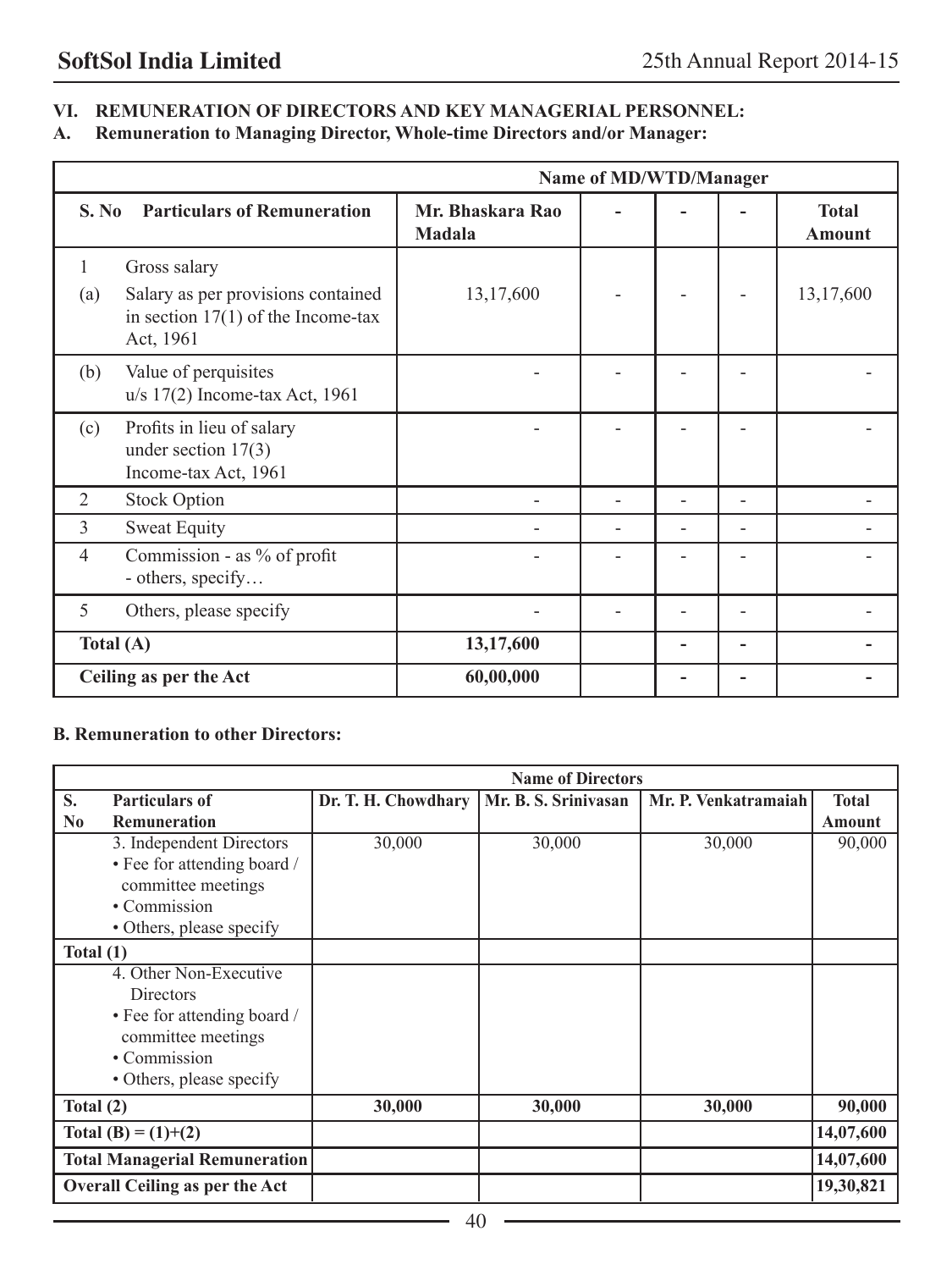|                |                                                                                      | <b>Key Managerial Personnel</b> |               |            |                 |
|----------------|--------------------------------------------------------------------------------------|---------------------------------|---------------|------------|-----------------|
| S. No          | <b>Particulars of Remuneration</b>                                                   | <b>CEO</b>                      | $\mathbf{CS}$ | <b>CFO</b> | <b>Total</b>    |
| (a)            | Salary as per provisions contained in section<br>$17(1)$ of the Income-tax Act, 1961 |                                 | 615000        |            | 1485000 2100000 |
| (b)            | Value of perquisites $u/s$ 17(2)<br>Income-tax Act, 1961                             |                                 |               |            |                 |
| (c)            | Profits in lieu of salary under section $17(3)$<br>Income-tax Act, 1961              |                                 |               |            |                 |
| $\overline{2}$ | <b>Stock Option</b>                                                                  |                                 |               |            |                 |
| 3              | <b>Sweat Equity</b>                                                                  |                                 |               |            |                 |
| 4              | Commission<br>- as % of profit<br>- others, specify                                  |                                 |               |            |                 |
| 5              | Others, please specify                                                               |                                 |               |            |                 |
| Total (A)      |                                                                                      |                                 | 615000        |            | 1485000 2100000 |

## **C. Remuneration to other Directors key managerial personnel other than MD/MANAGER/WTD:**

#### **VII. PENALTIES / PUNISHMENT/ COMPOUNDING OF OFFENCES:**

| <b>Type</b>                  | <b>Section of</b><br>the companies<br>Act | <b>Brief</b><br><b>Description</b> | Details of<br>Penalty<br>Punishment/<br>Compounding<br>fees imposed | <b>Authority</b><br>[RD/NCLT/<br><b>COURT</b> | <b>Appeal</b><br>Made if any<br>(give Details) |
|------------------------------|-------------------------------------------|------------------------------------|---------------------------------------------------------------------|-----------------------------------------------|------------------------------------------------|
| Penalty                      |                                           |                                    |                                                                     |                                               |                                                |
| Punishment                   |                                           |                                    |                                                                     |                                               |                                                |
| Compounding                  |                                           |                                    |                                                                     |                                               |                                                |
| C. OTHER OFFICERS IN DEFAULT |                                           |                                    |                                                                     |                                               |                                                |
| Penalty                      |                                           |                                    |                                                                     |                                               |                                                |
| Punishment                   |                                           |                                    |                                                                     |                                               |                                                |
| Compounding                  |                                           |                                    |                                                                     |                                               |                                                |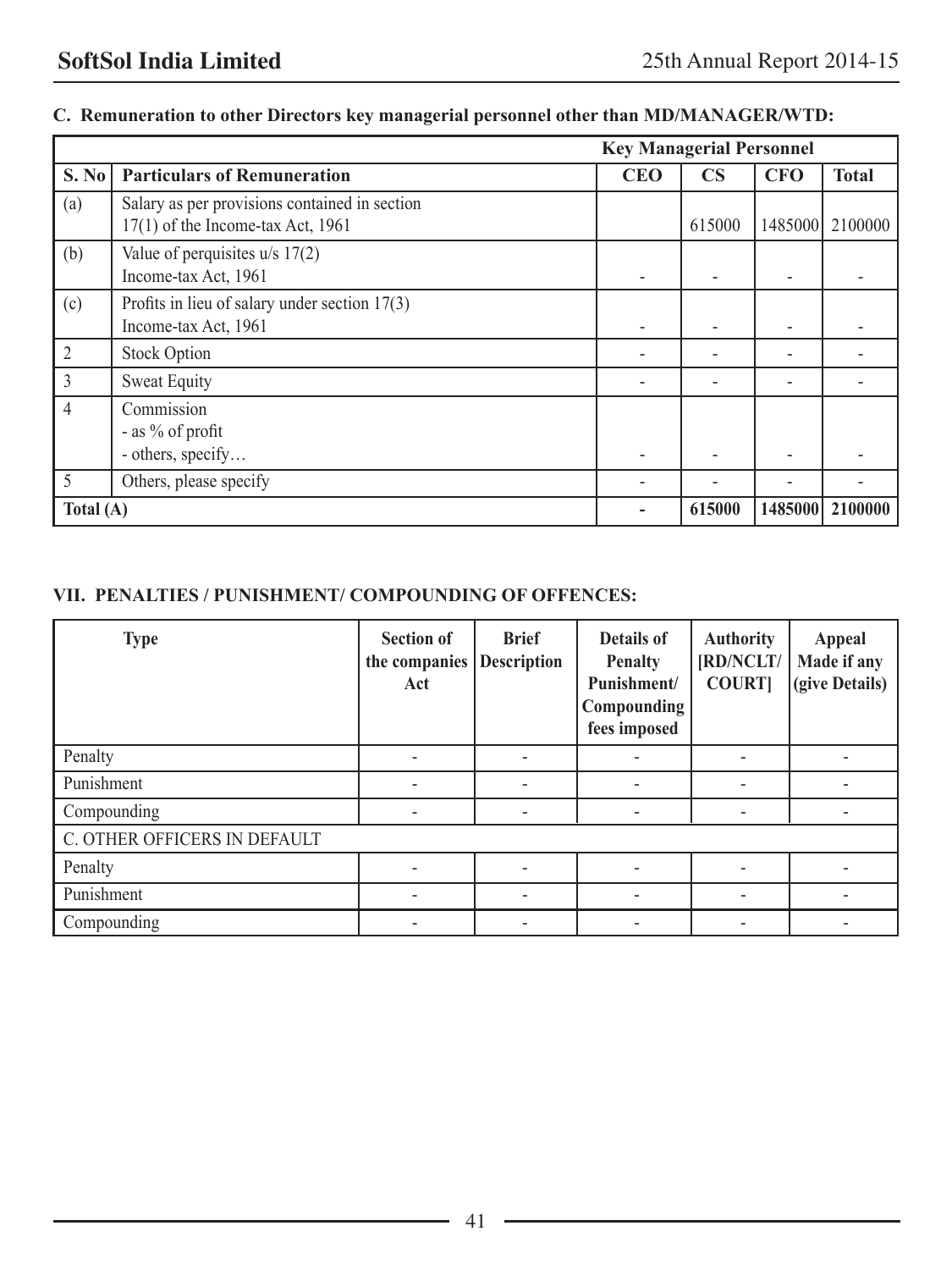## **Independent Auditor's Report**

To The Members of SOFTSOL INDIA LIMITED

#### **Report on the Financial Statements**

We have audited the accompanying standalone financial statements of SOFTSOL INDIA LIMITED ("the Company"), which comprise the Balance Sheet as at 31st March, 2015, the Statement of Profit and Loss, the Cash Flow Statement for the year then ended, and a summary of the significant accounting policies and other explanatory information.

#### **Management's Responsibility for the Financial Statements**

The Company's Board of Directors is responsible for the matters stated in Section 134(5) of the Companies Act, 2013 ("the Act") with respect to the preparation of these standalone financial statements that give a true and fair view of the financial position, financial performance and cash flows of the Company in accordance with the accounting principles generally accepted in India, including the Accounting Standards specified under Section 133 of the Act, read with Rule 7 of the Companies (Accounts) Rules, 2014. This responsibility also includes maintenance of adequate accounting records in accordance with the provisions of the Act for safeguarding of the assets of the Company and for preventing and detecting frauds and other irregularities; selection and application of appropriate accounting policies; making judgments and estimates that are reasonable and prudent; and design, implementation and maintenance of adequate internal financial controls, that were operating effectively for ensuring the accuracy and completeness of the accounting records, relevant to the preparation and presentation of the financial statements that give a true and fair view and are free from material misstatement, whether due to fraud or error.

#### **Auditor's Responsibility**

Our responsibility is to express an opinion on these standalone financial statements based on our audit. We have taken into account the provisions of the Act, the accounting and auditing standards and matters which are required to be included in the audit report under the provisions of the Act and the Rules made thereunder.

We conducted our audit in accordance with the Standards on Auditing specified under Section 143(10) of the Act. Those Standards require that we comply with ethical requirements and plan and perform the audit to obtain reasonable assurance about whether the standalone financial statements are free from material misstatement.

An audit involves performing procedures to obtain audit evidence about the amounts and the disclosures in the standalone financial statements. The procedures selected depend on the auditor's judgment, including the assessment of the risks of material misstatement of the financial statements, whether due to fraud or error. In making those risk assessments, the auditor considers internal financial control relevant to the Company's preparation of the financial statements that give a true and fair view in order to design audit procedures that are appropriate in the circumstances, but not for the purpose of expressing an opinion on whether the company has in place an adequate internal financial controls system over financial reporting and the operating effectiveness of such controls. An audit also includes evaluating the appropriateness of the accounting policies used and the reasonableness of the accounting estimates made by the Company's Directors, as well as evaluating the overall presentation of the financial statements.

We believe that the audit evidence we have obtained is sufficient and appropriate to provide a basis for our audit opinion on the standalone financial statements.

#### **Opinion**

In our opinion and to the best of our information and according to the explanations given to us, the aforesaid standalone financial statements give the information required by the Act in the manner so required and give a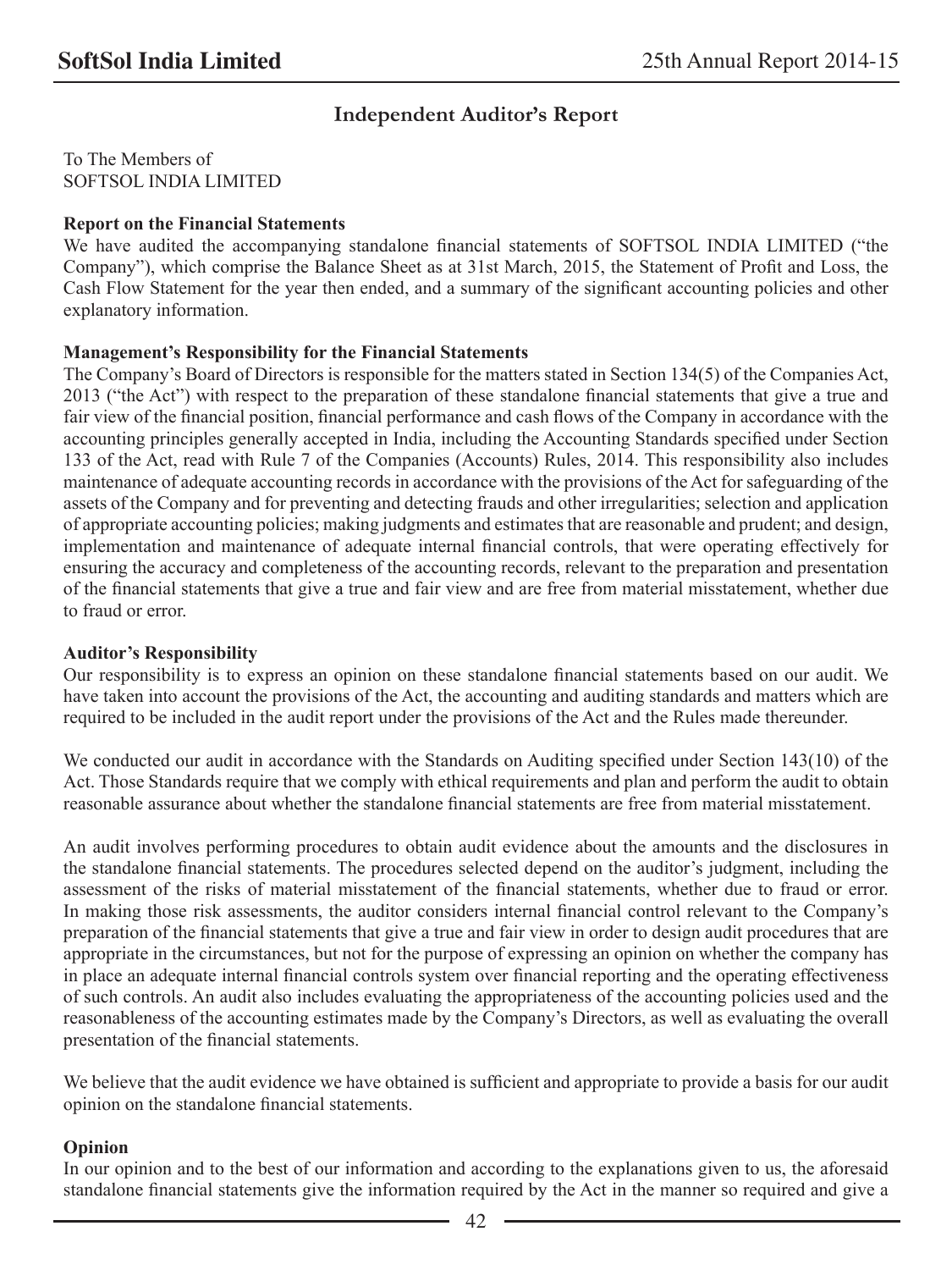true and fair view in conformity with the accounting principles generally accepted in India, of the state of affairs of the Company as at 31st March, 2015 and its profit and its cash flows for the year ended on that date.

### **Report on Other Legal and Regulatory Requirements**

- 1) As required by the Companies (Auditor's Report) Order, 2015 ("the Order") issued by the Central Government of India in terms of Sub-section (11) of Section-143 of the Act, we give in the Annexure a statement on the matters specified in the paragraph 3 and 4 of the Order, to the extent applicable.
- 2) As required by Section 143 (3) of the Act, we report that:
- (a) we have sought and obtained all the information and explanations which to the best of our knowledge and belief were necessary for the purposes of our audit.
- (b) in our opinion, proper books of account as required by law have been kept by the Company so far as it appears from our examination of those books.
- (c) the Company had no branch offices during the year under audit.
- (d) the balance sheet, the statement of profit and loss and the Cash Flow Statement dealt with by this Report are in agreement with the books of account.
- (e) in our opinion, the aforesaid standalone financial statements comply with the Accounting Standards specified under Section 133 of the Act, read with Rule 7 of the Companies (Accounts) Rules, 2014.
- (f) on the basis of the written representations received from the directors as on 31st March, 2015 taken on record by the Board of Directors, none of the directors is disqualified as on 31st March, 2015 from being appointed as a director in terms of Section 164 (2) of the Act; and
- (g) with respect to the other matters to be included in the Auditor's Report in accordance with Rule 11 of the Companies (Audit and Auditors) Rules, 2014, in our opinion and to the best of our information and according to the explanations given to us:
	- i) The Company does not have any pending litigations which would impact its financial position.
	- ii) The Company has no long-term contracts including derivative contracts on which provision is required to be made under the applicable law or accounting standards for any material foreseeable losses.
	- iii) There were no amounts which were required to be transferred to the Investor Education and Protection Fund by the Company.

For J V S L & ASSOCIATES Chartered Accountants (Firm Regn No. 15002S)

Place: Hyderabad Date: 26.05.2015

> J. VENKATESWARLU Partner ICAI Ms. No. 022481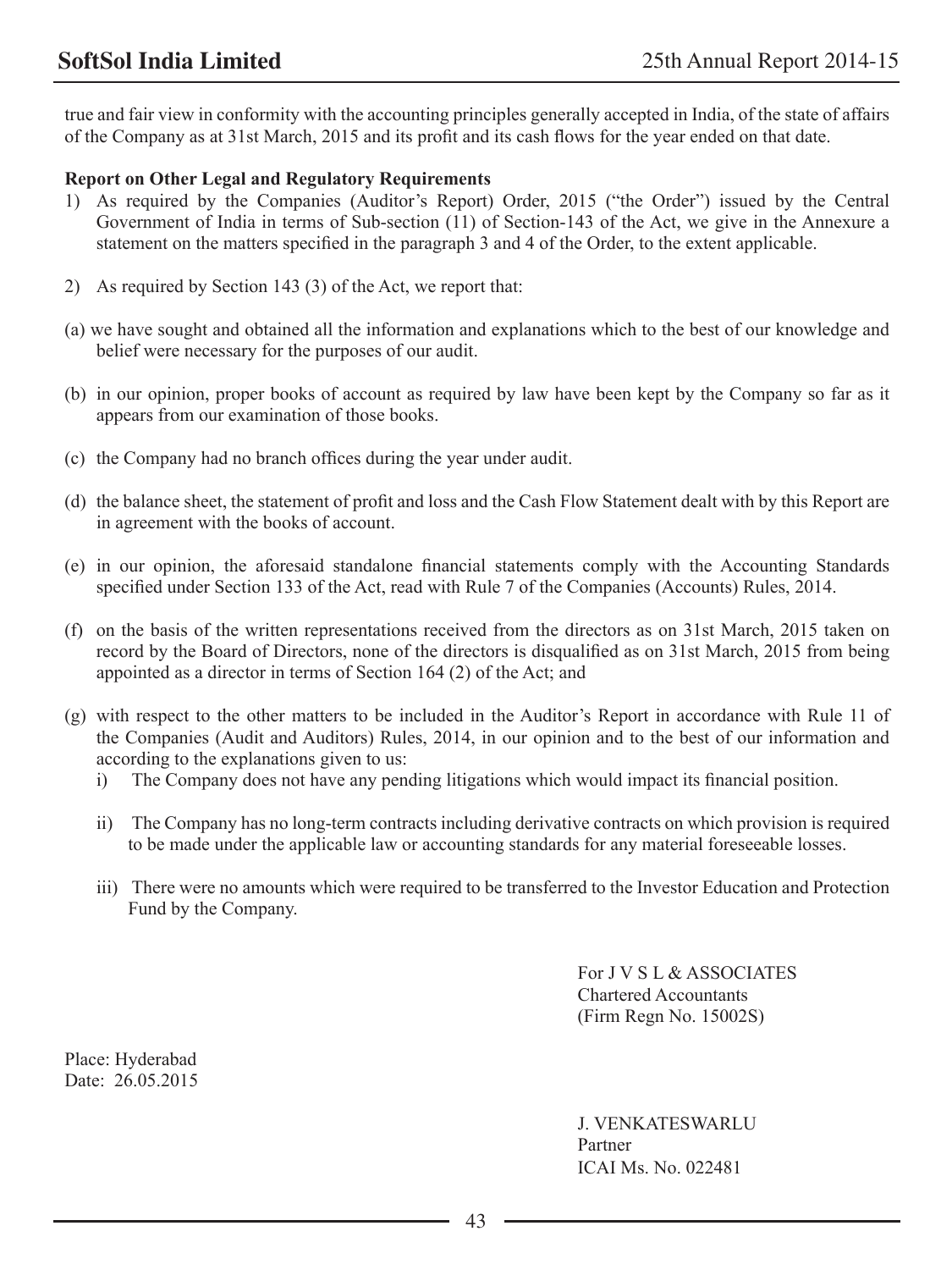## **Annexure to Independent Auditors' Report dated 26.05.2015 issued to the Members of SoftSol India Limited on the standalone financial statements for the year ended 31st March,2015**

## **Statement on the matters specified in Paragraphs 3 and 4 of the Companies (Auditor's Report) Order, 2015**

- i) (a) The company has maintained proper records showing full particulars, including quantitative details and situation of its fixed assets.
	- (b) The company's fixed assets have been physically verified by the management at reasonable intervals as per a regular programme of verification which, in our opinion, is reasonable having regard to the size of the Company and the nature of its assets. No material discrepancies were noticed on such verification.
- ii) (a) The company has not acquired / handled / dealt in / held any inventory. Hence, Clause (ii) of paragraph 3 of the CARO'15 is not applicable to the company for the year under report.
- iii) The Company has not granted any loans, secured or unsecured to companies, firms or other parties covered in the register maintained U/s.189 of the Act. Hence, our comments on clauses (iii)(a)and (b) of paragraph 3 of the order are Nil.
- iv) In our opinion and according to the information and explanations given to us, there is an adequate internal control system commensurate with the size of the Company and the nature of its business, for the purchase of inventory and fixed assets and for the sale of goods and services. During the course of our audit, we have not observed any continuing failure to correct major weaknesses in internal control system of the company nor have we been informed of any such continuing failures.
- v) The Company has not accepted any deposits from the public. Therefore, provisions of clause (v) of the CARO'15 are not applicable to the company for the year under audit.
- vi) According to the information and explanations furnished to us, the Central Government has not prescribed maintenance of cost records U/s.148(1)(d) of the Companies Act, 2013 to this company.
- vii) (a) The company is regular in depositing undisputed statutory dues including Provident Fund, employees' state insurance, income tax, Sales-Tax, Wealth-Tax, Service Tax, Duty of Customs, Duty of Excise, Value added tax, Cess and other material statutory dues applicable to it. According to the information and explanations given to us, no undisputed amounts in respect of Provident Fund, employees' state insurance, income tax, Sales-Tax, Wealth-Tax, Service Tax, Duty of Customs, Duty of Excise, Value added tax, Cess and other material statutory dues were in arrears as at 31/03/2015 for a period of more than six months from the date they became payable.
	- (b) According to the information and explanations given to us, there are no material dues of Income Tax, Sales Tax, Wealth Tax, Duty of Customs, Duty of Excise, Value Added tax and Cess which have not been deposited on account of any dispute. However, according to the information and explanations given to us, the following Service tax amounts have not been deposited on account of disputes.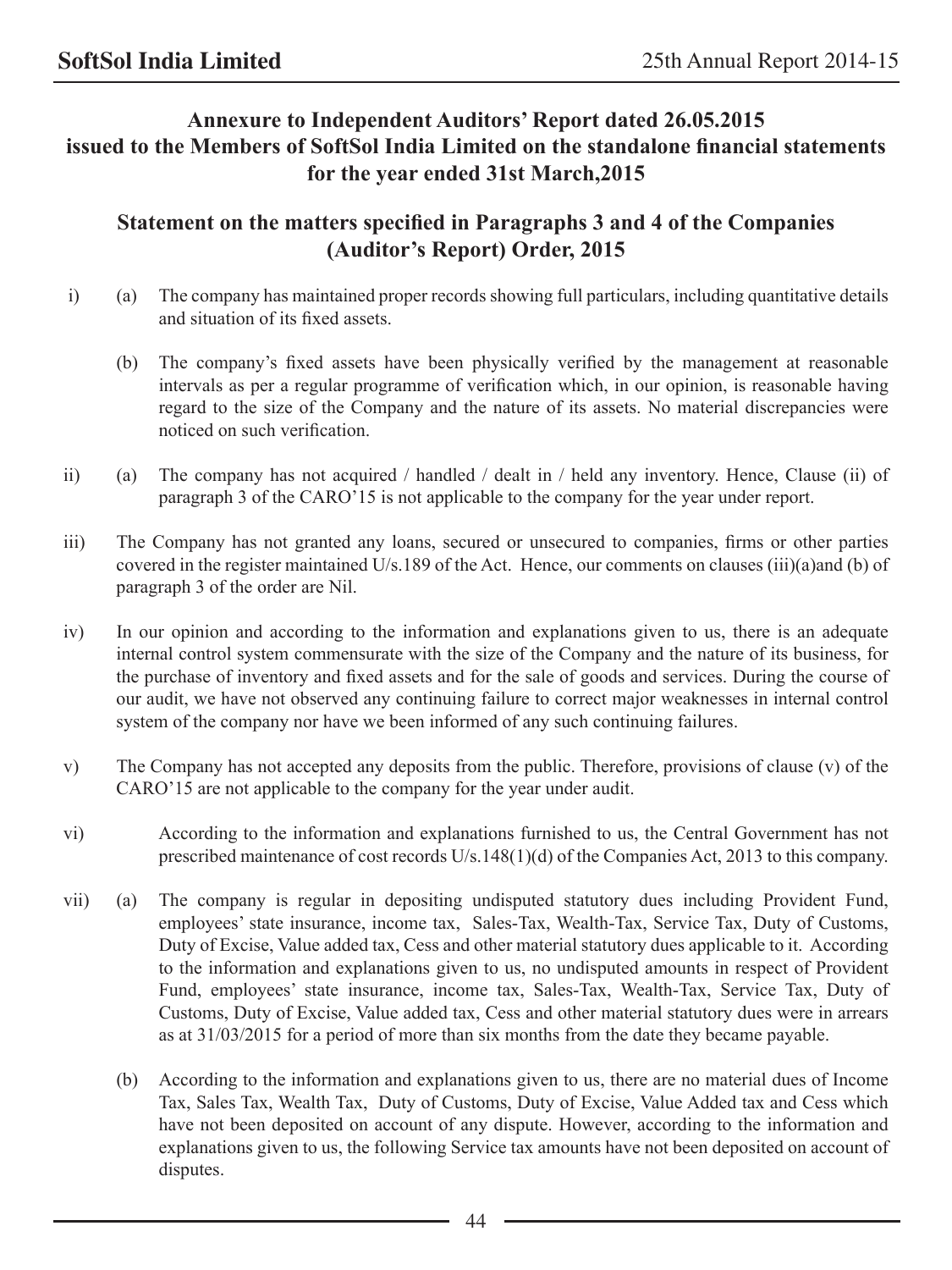| Name of the<br>Statute                            | Nature of<br>the dues | Amount of<br>demand $(\xi)$ | Period to which<br>the amount<br>relates | Forum where<br>dispute is<br>pending | Amount<br>deposited |
|---------------------------------------------------|-----------------------|-----------------------------|------------------------------------------|--------------------------------------|---------------------|
| Finance Act.<br>1994 (Service)<br>tax Provisions) | Service tax           | $6,18,962/-$                | $2007 - 08$ to<br>$2011 - 12$            | CESTAT,<br>Banglore                  | 2,23,544/           |

- (c) According to the information and explanations given to us no amounts were required to be transferred to the investor education and protection fund in accordance with the relevant provisions of the Companies Act, 2013 and rules there under. Hence, clause vii (c) paragraph 3 of CARO'15 is not applicable to the company.
- viii) The company has no accumulated losses as at the end of the financial year under audit and it has not incurred cash losses during the financial year covered by our audit and in the immediately preceding financial year.
- ix) In our opinion and according to the information and explanations given to us, the Company has not defaulted in repayment of dues to any financial institution or bank. The company has not issued debentures.
- x) According to the information and explanations given to us, during the period covered under our audit, the Company has given a guarantee and lien on its investments in units of mutual funds, whose aggregate face value is Rs.10,90,00,000/- to Citi Bank NA, India for issuing a standby letter of credit (SBLC) on behalf of SoftSol Resources Inc., the wholly owned subsidiary of the company, enabling it to avail working capital limits of USD 15,00,000 (INR 9,00,00,000) from Citi Bank NA USA. The terms and conditions on which the company has given the guarantee and lien on its investments are not prejudicial to the interest of the company..
- xi) According to the information and explanations given to us and as per the books of account audited by us, during the period covered under our audit, the company has not availed any term loans.
- xii) According to the information and explanations given to us, during the year covered under our audit, no material fraud on or by the company has been noticed or reported to us.

For J V S L & ASSOCIATES Chartered Accountants (Firm Regn No. 15002S)

Place: Hyderabad Date: 26.05.2015

> J. VENKATESWARLU Partner ICAI Ms. No. 022481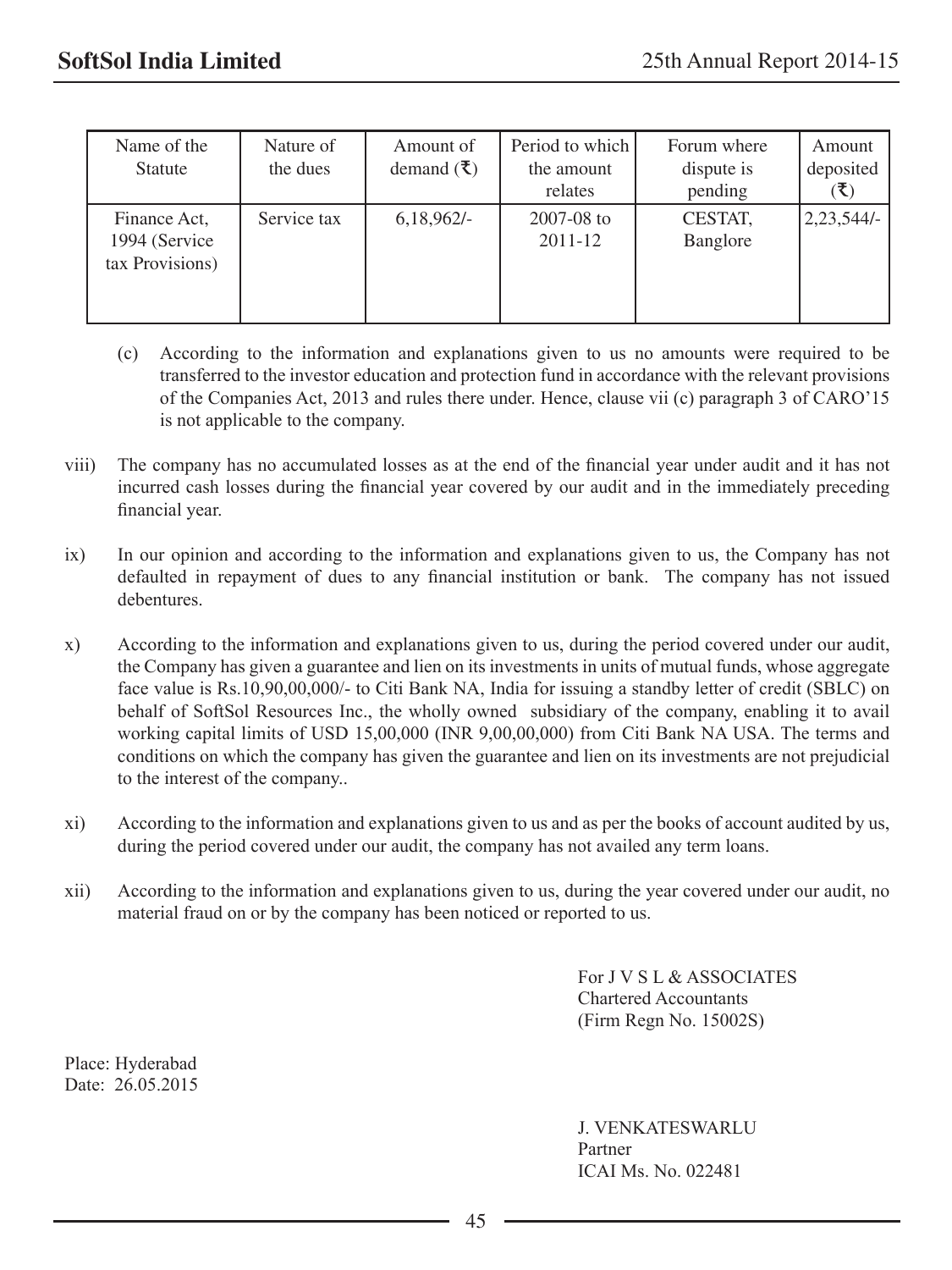## 46 **Particulars Note No As at 31-03-2015 As at 31-03-2014**  र र र **I.EQUITY AND LIABILITIES (1) Shareholders' funds** (a) Share capital 01 172,365,240 172,365,240 (b) Reserves and surplus 02 1,661,434,984 1,655,642,190 **1,833,800,224 1,828,007,430 (2) Non-current liabilities** (a) Other Long term liabilities  $\begin{array}{ccc} 03 & 33,747,224 & 33,020,588 \\ 01 \text{ Long-term provisions} & 04 & 2,323,019 & 1,304,803 \end{array}$ (b) Long-term provisions  $04 \t 2,323,019 \t 36,070,243 \t 1,304,803$ **36,070,243 34,325,391 (3) Current liabilities** (a) Trade Payables 05 2,880,248 28,124,005<br>
(b) Other current liabilities 06 7,785,967 5,349,815 (b) Other current liabilities (c) Short term Provisions  $07 \quad \underline{\hspace{1cm} 729,330}$   $11,395,545 \quad \underline{\hspace{1cm} 680,479}$ **11,395,545** 34,154,299 **Total 1,881,266,012 1,896,487,120 II.ASSETS (1) Non-current assets** (a) Fixed assets 08 (i)Tangible assets 340,158,130 337,183,666 (ii)Intangible assets  $50,014$  401,943<br>(iii)Capital work-in-progress  $52,153,767$ (iii)Capital work-in-progress<br>Non-current investments (09) (b) Non-current investments 09 1,139,538,105 1,062,406,915 (c) Long-term loans and advances  $10$  17,806,312 21,792,020<br>
(d) Other non-current assets  $11$  1,405,872 1,661,332  $(d)$  Other non-current assets 1,498,958,433 1,475,599,643 **(2) Current assets** (a) Current Investments 12 298,256,344 91,500,000 (b) Trade receivables 13 45,306,101 45,180,651<br>
(c) Cash and Bank Balances 14 17,480,517 254,407,969 (c) Cash and Bank Balances 14 17,480,517 254,407,969<br>
(d) Short-term loans and advances 15 10.506.625 2.588.868 (d) Short-term loans and advances 15 10,506,625 2,588,868 2 2,588,868 (e) Other current assets 16 10,757,992 27,209,989 (e) Other current assets  $16 \frac{10,757,992}{282,307,579}$ **382,307,579** 420,887,477 **Total 1,881,266,012 1,896,487,120** Significant accounting policies and notes on financial statements 21 Per our report of even date For and on behalf of Board of Directors for JVSL & Associates Chartered Accountants (Firm Reg.No.15002S) J. Venkateswarlu Bhaskara Rao Madala Dr. T. Hanuman Chowdary Partner **Contract Contract Contract Contract Contract Contract Contract Contract Contract Contract Contract Contract Contract Contract Contract Contract Contract Contract Contract Contract Contract Contract Contract Contra** ICAI Ms.No.022481 Place: Hyderabad B.S.Srinivasan B. Laxman Srinivas Mandava Date: 26.05.2015 Director Company Secretary Chief Financial Officer

#### **BALANCE SHEET AS AT 31st MARCH 2015**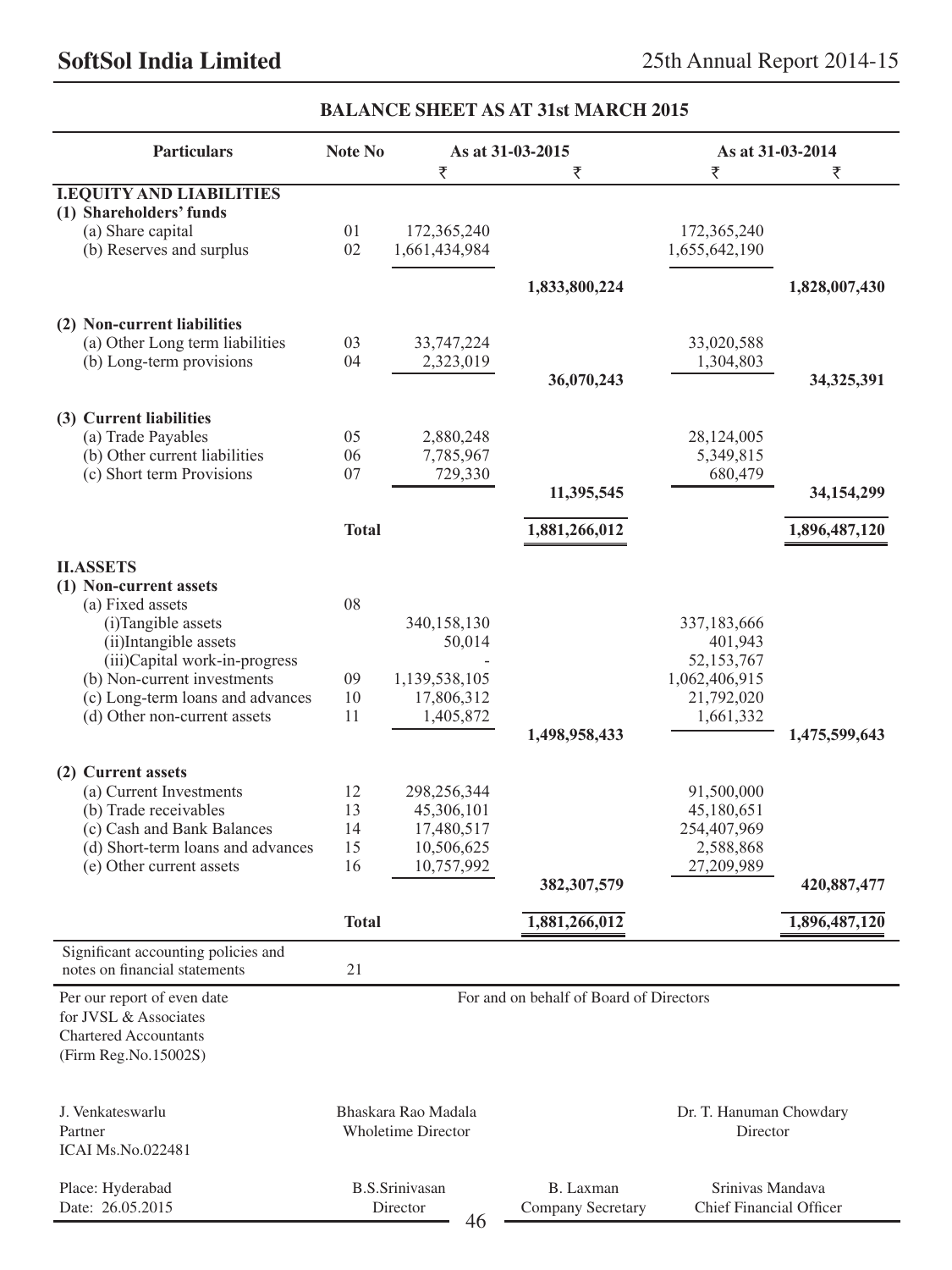## **STATEMENT OF PROFIT AND LOSS FOR THE YEAR ENDED 31.03.2015**

| <b>Particulars</b>                                                   | Note No                                          | <b>Year Ended</b><br>31.03.2015         | <b>Year Ended</b><br>31.03.2014             |
|----------------------------------------------------------------------|--------------------------------------------------|-----------------------------------------|---------------------------------------------|
|                                                                      |                                                  | ₹                                       | ₹                                           |
| <b>INCOME:</b>                                                       |                                                  |                                         |                                             |
| Revenue from operations                                              | 17                                               | 49,841,013                              | 56,399,034                                  |
| Other income                                                         | 18                                               | 102,911,353                             | 110,216,821                                 |
| <b>Total Revenue</b>                                                 |                                                  | 152,752,366                             | 166,615,855                                 |
| <b>EXPENSES</b>                                                      |                                                  |                                         |                                             |
| Purchse of Traded goods & Support Services                           |                                                  |                                         | 24,219,500                                  |
| Employee benefits expense                                            | 19                                               | 59,009,012                              | 33,450,636                                  |
| Depreciation and amortization expense                                | 08                                               | 45,854,084                              | 29,983,275                                  |
| Other expenses                                                       | 20                                               | 31,203,713                              | 46,026,027                                  |
| <b>Total expenses</b>                                                |                                                  | 136,066,809                             | 133,679,438                                 |
| Profit before exceptional and extraordinary items and tax            |                                                  | 16,685,557                              | 32,936,417                                  |
| Exceptional items<br>Profit before extraordinary items and tax       |                                                  | 16,685,557                              | 32,936,417                                  |
| Extraordinary Items<br>Profit before tax                             |                                                  | 16,685,557                              | 32,936,417                                  |
| Tax expense:<br><b>Current Tax</b>                                   |                                                  | 3,400,000                               | 6,600,000                                   |
| Prior Period Taxes                                                   |                                                  | 1,157,323                               | 8,511,981                                   |
| Profit after tax for the year                                        |                                                  | 12,128,234                              | 17,824,436                                  |
|                                                                      |                                                  |                                         |                                             |
| Earnings per equity share                                            |                                                  |                                         |                                             |
| i) Basic                                                             |                                                  | 0.72                                    | 1.06                                        |
| ii) Diluted                                                          |                                                  | 0.72                                    | 1.06                                        |
|                                                                      |                                                  |                                         |                                             |
| Significant accounting policies and<br>notes on financial statements | 21                                               |                                         |                                             |
| Per our report of even date<br>for JVSL & Associates                 |                                                  | For and on behalf of Board of Directors |                                             |
| <b>Chartered Accountants</b><br>(Firm Reg.No.15002S)                 |                                                  |                                         |                                             |
| J. Venkateswarlu<br>Partner                                          | Bhaskara Rao Madala<br><b>Wholetime Director</b> |                                         | Dr. T. Hanuman Chowdary<br>Director         |
| <b>ICAI Ms.No.022481</b>                                             |                                                  |                                         |                                             |
| Place: Hyderabad<br>Date: 26.05.2015                                 | <b>B.S.Srinivasan</b><br>Director                | B. Laxman<br>Company Secretary          | Srinivas Mandava<br>Chief Financial Officer |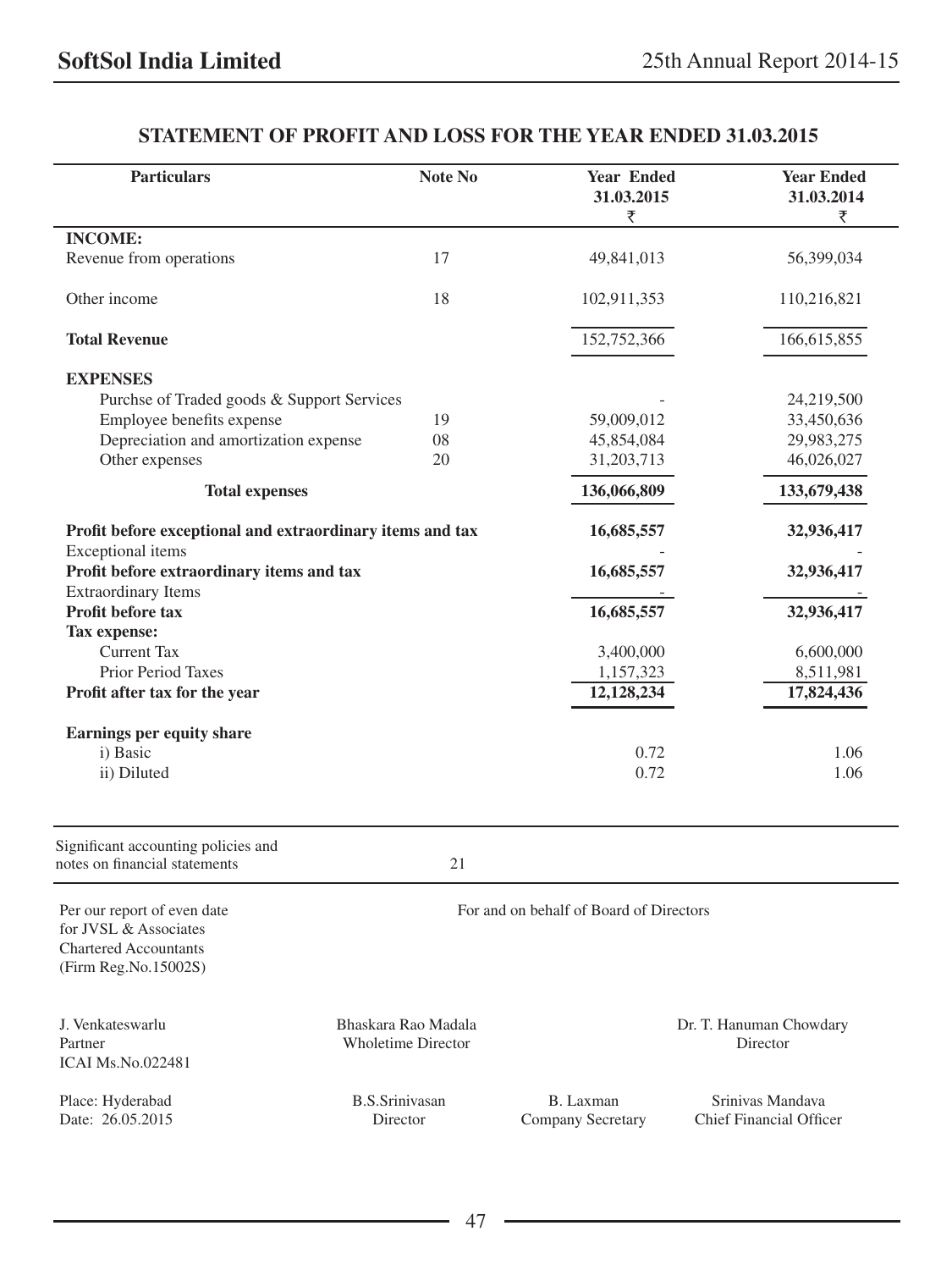|                                                        | <b>Year ended</b><br>31-03-2015 | <b>Year ended</b><br>31-03-2014 |
|--------------------------------------------------------|---------------------------------|---------------------------------|
|                                                        | ₹                               | ₹                               |
| A CASH FLOW FROM OPERATIANG ACTIVITIES:                |                                 |                                 |
| Net Profit before Tax and Extraordinary Items          | 16,685,557                      | 32,936,417                      |
| <b>Adjustments for:</b>                                |                                 |                                 |
| Depreciation                                           | 45,854,084                      | 29,983,275                      |
| Interest (Net)                                         | (7,600,145)                     | (36,618,342)                    |
| Provision for Leave Encashment                         | (7,052)                         | (179, 635)                      |
| Provision for Gratuity                                 | (1,146,665)                     | (541, 383)                      |
| Profit on sale of assets                               |                                 | (27, 193)                       |
| Gain on redemption of units of Mutual funds            | (8,580,763)                     |                                 |
| <b>Excess Provision/Credit Balnces Written back</b>    | (86,650)                        | (15,001)                        |
| Dividend Received                                      | (134, 052)                      | (2,862)                         |
| <b>Operating Profit before Working Capital changes</b> | 44,984,314                      | 25,535,276                      |
| <b>Adjustments for Working Capital:</b>                |                                 |                                 |
| (Increase)/Decrease in trade payables                  | (25, 243, 756)                  | 26,384,168                      |
| (Increase)/Decrease in other Current liabilities       | 6,993,476                       | (8,885,593)                     |
| (Increase)/Decrease in short term provisions           | 1,289,218                       | 1,287,690                       |
| (Increase)/Decrease in Other Long term Liabilities     | 726,636                         | (6,757,910)                     |
| (Increase)/Decrease in Long term provisions            | 1,018,216                       | 169,347                         |
| Increase/(Decrease) in trade receivables               | (125, 450)                      | (31, 116, 161)                  |
| Increase/(Decrease) in Short-term loans and advances   | (7,917,757)                     | (216, 537)                      |
| Increase/(Decrease) in Other current assets            | 417,761                         | (857,053)                       |
| Increase/(Decrease) in Loans and advances              | (571, 615)                      | 16,170,097                      |
| Increase/(Decrease) in Other non-current assets        | 255,460                         |                                 |
| Net Cash generated from operations                     | 21,826,503                      | 21,713,324                      |
| Direct Taxes Paid                                      | (4,557,323)                     | (15, 111, 981)                  |
| Net Cash from operating activities(A)                  | 17,269,180                      | 6,601,343                       |
| <b>B CASH FLOW FROM INVESTING ACTIVITIES :</b>         |                                 |                                 |
| Interest received                                      | 23,634,381                      | 45,460,916                      |
| <b>Purchase of Fixed Assets</b>                        | (2,658,294)                     | (15,008,355)                    |
| Purchase of Investments                                | (402, 804, 784)                 | (200, 502, 862)                 |
| Sale of Investments                                    | 118,917,250                     | 115,000                         |
| Gain on redemption of units of Mutual funds            | 8,580,763                       |                                 |
| Dividend Received                                      | 134,052                         | 2,862                           |
| Net Cash flow from Investing Activities(B)             | (254, 196, 632)                 | (169, 932, 439)                 |
| Net Increase in Cash and Cash Equivalents (A+B+C)      | (236,927,452)                   | (163,331,096)                   |
| Cash and cash Equivalants as at beginning of the year  | 254,407,969                     | 417,739,065                     |
|                                                        |                                 |                                 |

Per our report of even date For and on behalf of Board of Directors The above cash flow statement has been prepared using indirect method, in accordance with AS-3, Cash flow statements. Previous year figures have been restated wherever necessary to conform to this year's classification.

Cash and cash Equivalants as at end of the year **17,480,517** 254,407,969

for JVSL & Associates Chartered Accountants (Firm Reg.No.15002S)

ICAI Ms.No.022481

Partner **Microsoft Contact Contact Contact Contact Contact Contact Contact Contact Contact Contact Contact Director** 

J. Venkateswarlu Bhaskara Rao Madala Dr. T. Hanuman Chowdary

Place: Hyderabad B.S.Srinivasan B. Laxman Srinivas Mandava Date: 26.05.2015 Director Company Secretary Chief Financial Officer

48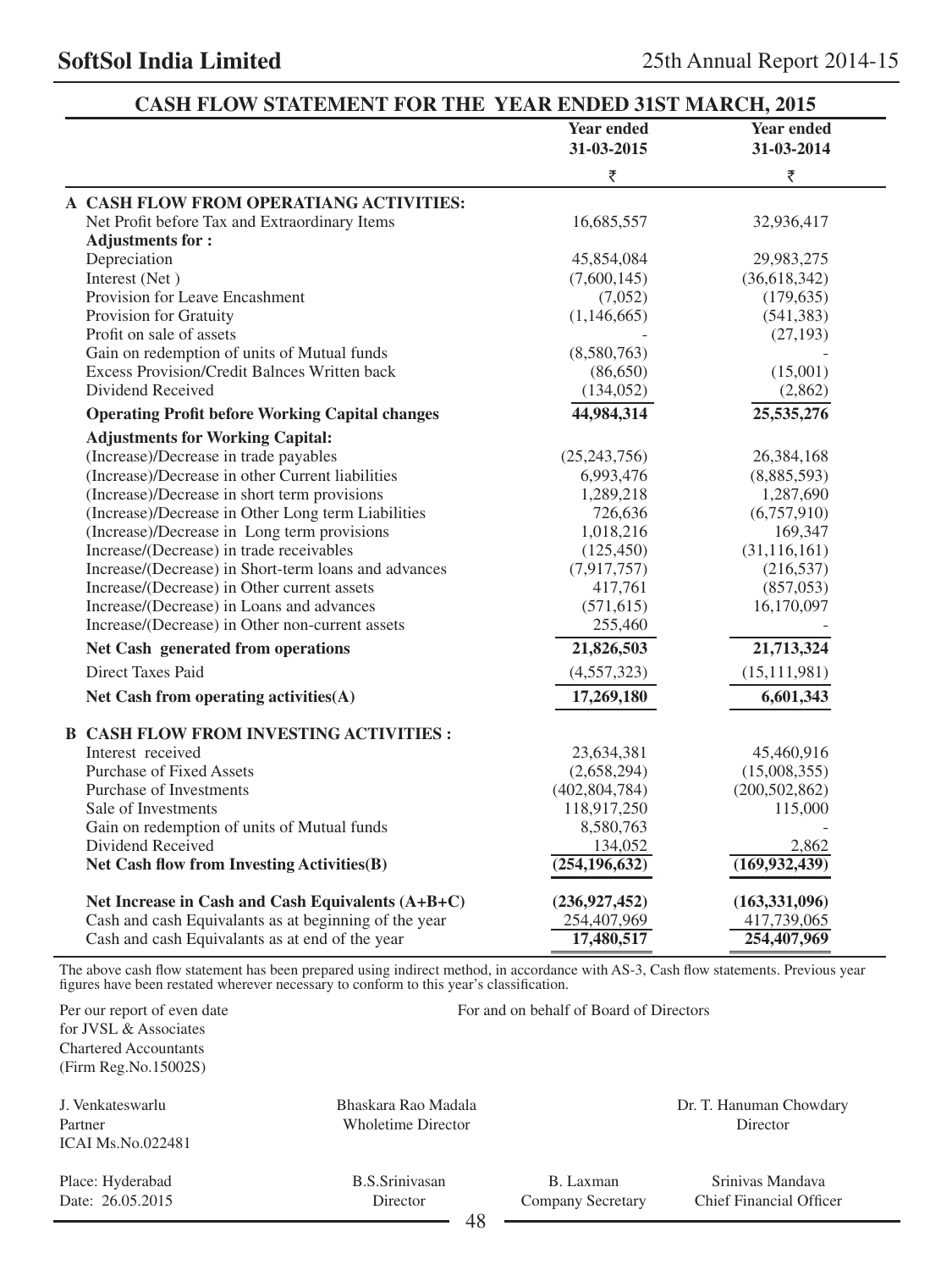|                                             | As at 31-03-2015 |             |               | As at 31-03-2014 |
|---------------------------------------------|------------------|-------------|---------------|------------------|
| <b>Particulars</b>                          | <b>Number</b>    | Amount      | <b>Number</b> | Amount           |
|                                             | of shares        | ₹           | of shares     | ₹                |
| <b>1.Share Capital</b>                      |                  |             |               |                  |
| Authorised:                                 |                  |             |               |                  |
| Equity Shares of Rs 10/- each.              | 50,000,000       | 500,000,000 | 50,000,000    | 500,000,000      |
| Issued, subscribed and paid up:             |                  |             |               |                  |
| Equity Shares of Rs 10/- each fully paid up | 16.822.513       | 168,225,130 | 16.822.513    | 168,225,130      |
| Add:                                        |                  |             |               |                  |
| Equity Shares of Rs.10/-each, Rs.5/-Paid up | 28,200           | 141,000     | 28,200        | 141,000          |
| Forfeited shares (amount originally paidup) | 799,822          | 3,999,110   | 799,822       | 3,999,110        |
| <b>Closing Balance</b>                      | 17,650,535       | 172,365,240 | 17,650,535    | 172,365,240      |

#### **(a) Details of share holders holding more than 5% of total number of shares**

| Name of the Share Holder                   | As at 31-03-2015   |             |                    | As at 31-03-2014 |
|--------------------------------------------|--------------------|-------------|--------------------|------------------|
|                                            | Number of          | $%$ to paid | Number of          | $%$ to paid      |
|                                            | <b>Shares held</b> | up capital  | <b>Shares held</b> | up capital       |
| Softsol Technologies Inc.                  | 8,875,444          | 52.76%      | 8,875,444          | 52.76%           |
| Sambasiya Rao Madala                       | 904.715            | 5.38%       | 904,715            | 5.38%            |
| <b>Adalat Corporation</b>                  | 1.755.370          | $10.43\%$   | 2,595,370          | 15.43%           |
| Radhakrishna Ghanta (Trustee of AAM Trust) | 1.250,000          | 7.43%       | 1,250,000          | 7.43%            |
| Radhakrishna Ghanta (Trustee of SSM Trust) | 1,250,000          | 7.43%       | 1.250,000          | 7.43%            |
| Sriniyasa Rao Madala                       | 840,000            | 4.99%       |                    |                  |
| <b>Total</b>                               | 14,875,529         | 88.43%      | 14,875,529         | 88.43%           |

#### **(b) Reconciliation of Number of Shares (fully paid up):**

| <b>Particulars</b>                         | As at 31-03-2015            |             |                             | As at 31-03-2014 |
|--------------------------------------------|-----------------------------|-------------|-----------------------------|------------------|
|                                            | <b>No. of Equity Shares</b> |             | <b>No. of Equity Shares</b> |                  |
|                                            | $Rs. 10/- each$             |             | $Rs. 10/- each$             |                  |
| Shares of fully paid up outstanding at the |                             |             |                             |                  |
| beginning of the year                      | 16.822.513                  | 168,225,130 | 16.822.513                  | 168,225,130      |
| Add: Shares Issued during the year         |                             |             | $\overline{\phantom{0}}$    |                  |
| Shares outstanding at the end of the year  | 16,822,513                  | 168,225,130 | 16,822,513                  | 168,225,130      |

### **(c) Calls unpaid on equity shares:**

| <b>Particulars</b>                         | As at 31-03-2015                  |         | As at 31-03-2014                  |         |
|--------------------------------------------|-----------------------------------|---------|-----------------------------------|---------|
|                                            | Number of<br><b>Equity Shares</b> |         | Number of<br><b>Equity Shares</b> |         |
| (i) Calls unpaid by Directors and Officers |                                   |         | $\overline{\phantom{0}}$          |         |
| $(ii)$ Others (@Rs.5/- per share)          | 28,200                            | 141,000 | 28,200                            | 141,000 |
| <b>Total</b>                               | 28,200                            | 141,000 | 28,200                            | 141,000 |

## **(d) Forfeited Shares (Amount originally paid up):**

| <b>Particulars</b>                     | As at 31-03-2015     |           | As at 31-03-2014     |           |
|----------------------------------------|----------------------|-----------|----------------------|-----------|
|                                        | Number of            |           | Number of            |           |
|                                        | <b>Equity Shares</b> |           | <b>Equity Shares</b> |           |
| Equity shares of partly paid Forfeited |                      |           |                      |           |
| in earlier Years                       | 799,822              | 3.999.110 | 799,822              | 3,999,110 |
| Total                                  | 799,822              | 3,999,110 | 799,822              | 3,999,110 |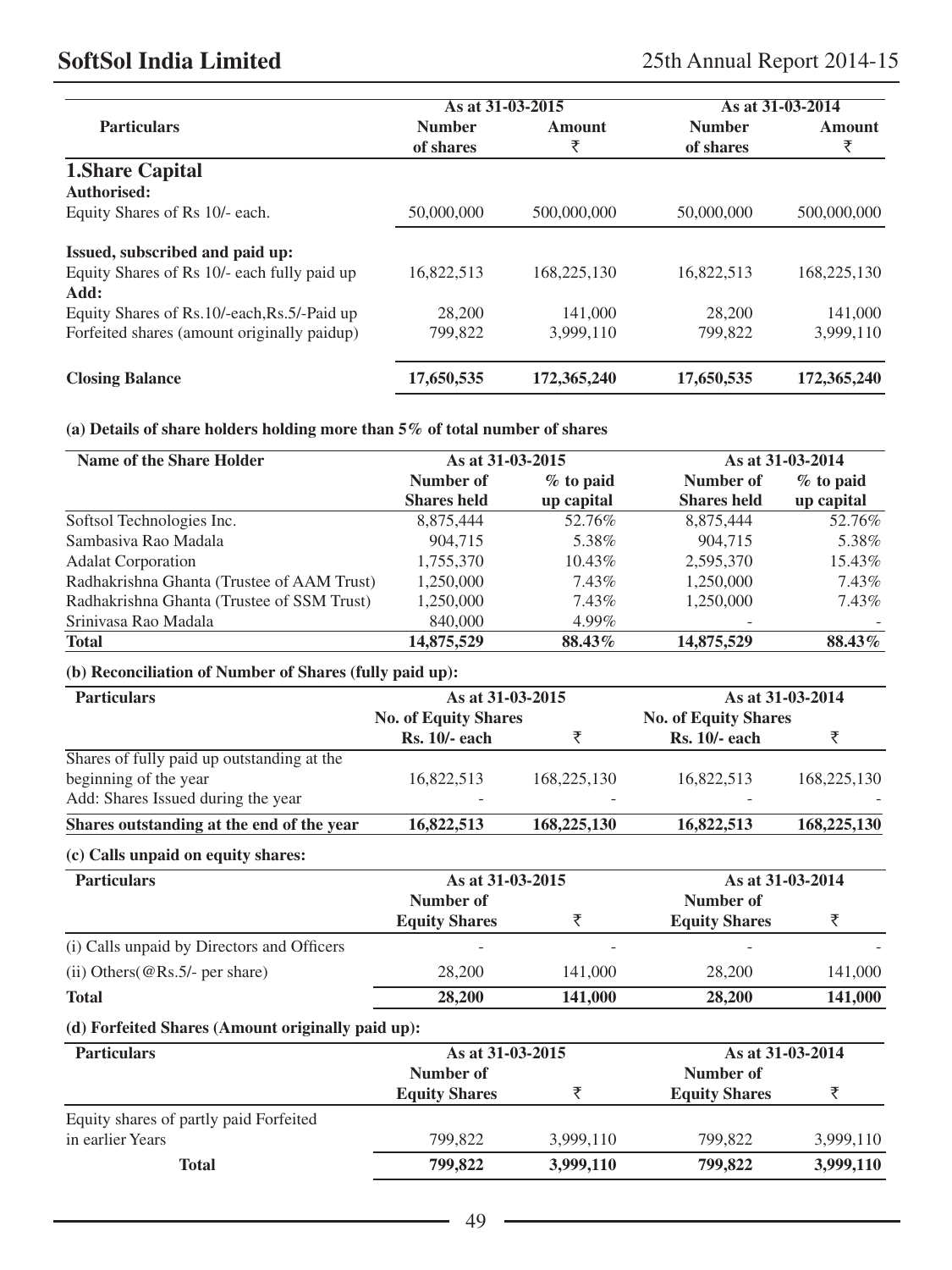| <b>Particulars</b>                                        | As at<br>31-03-2015<br>₹ | As at<br>31-03-2014<br>₹ |
|-----------------------------------------------------------|--------------------------|--------------------------|
| 2. Reserves and Surplus                                   |                          |                          |
| (a) Capital Redemption Reserve                            |                          |                          |
| Balance as per last Balance sheet                         | 18,050,950               | 18,050,950               |
| <b>Closing Balance(a)</b>                                 | 18,050,950               | 18,050,950               |
| (b) Securities Premium Reserve                            |                          |                          |
| Balance as per last Balance sheet                         | 670,113,578              | 670,113,578              |
| <b>Closing Balance(b)</b>                                 | 670,113,578              | 670,113,578              |
| (c) General Reserve                                       |                          |                          |
| Balance as per last Balance sheet                         | 69,690,129               | 69,690,129               |
| <b>Closing Balance(c)</b>                                 | 69,690,129               | 69,690,129               |
| (d) Surplus in Statement of Profit and Loss               |                          |                          |
| Balance as per last Balance sheet                         | 897,787,533              | 879,963,097              |
| Add: Profit for the year                                  | 12,128,234               | 17,824,436               |
| Less: Depreciation on assets whose useful life is expired | 6,335,440                |                          |
| <b>Closing Balance(d)</b>                                 | 903,580,327              | 897,787,533              |
| Total $(a+b+c+d)$                                         | 1,661,434,984            | 1,655,642,190            |
| 3. Other Long Term Liabilities                            |                          |                          |
| Deposits                                                  | 33,718,844               | 32,992,208               |
| Liabilities for Capital Goods                             | 28,380                   | 28,380                   |
| <b>Total</b>                                              | 33,747,224               | 33,020,588               |
| 4. Long-term provisions                                   |                          |                          |
| <b>Provision for Employee benefits:</b>                   |                          |                          |
| Gratuity<br>Leave Encashment                              | 2,164,841<br>158,178     | 1,067,027<br>237,776     |
| <b>Total</b>                                              | 2,323,019                | 1,304,803                |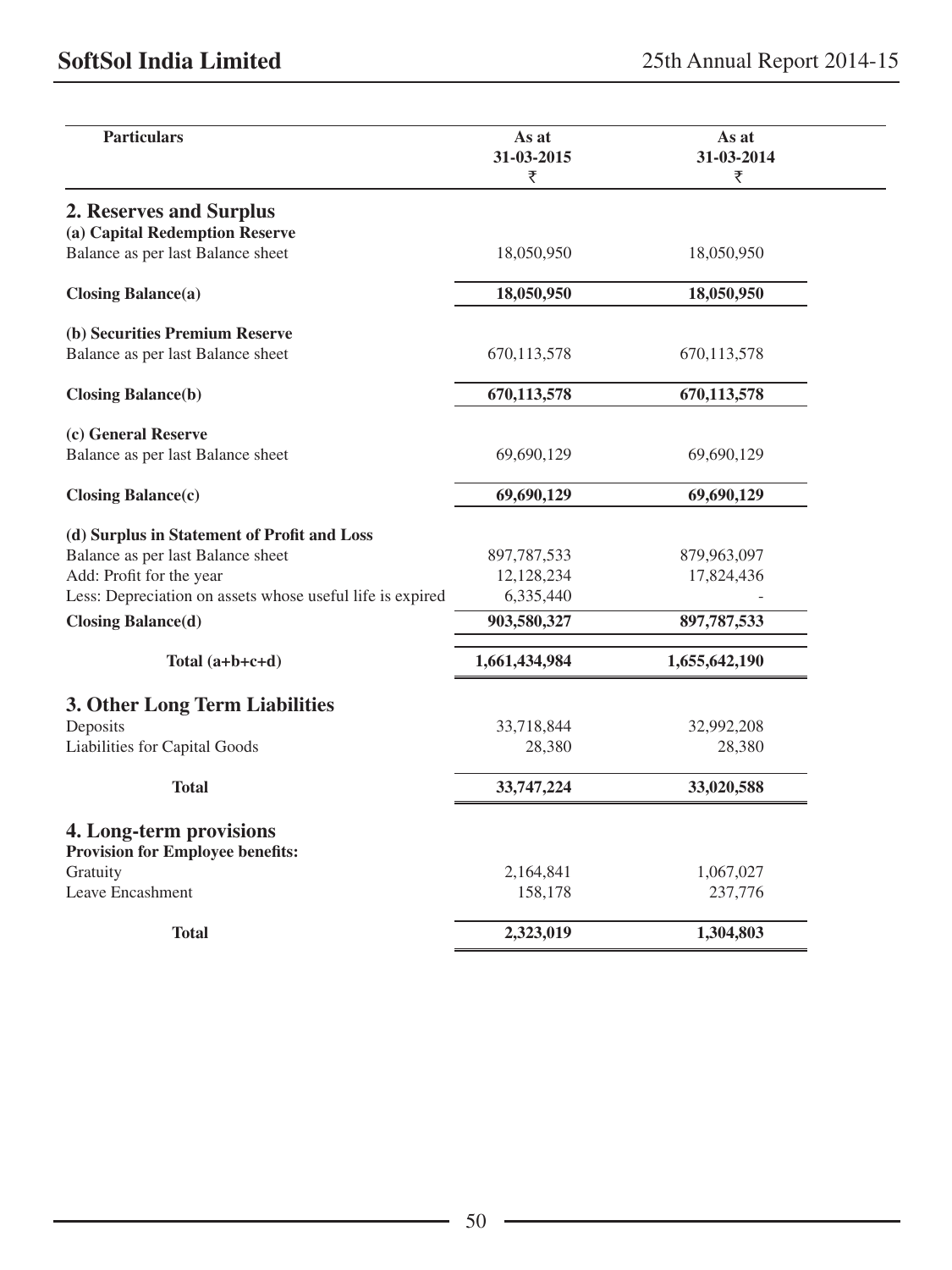|            | <b>Particulars</b>                                                                                                                                                                                                                                                                                                                                                                                                                     | As at<br>31-03-2015<br>₹          | As at<br>31-03-2014<br>₹        |
|------------|----------------------------------------------------------------------------------------------------------------------------------------------------------------------------------------------------------------------------------------------------------------------------------------------------------------------------------------------------------------------------------------------------------------------------------------|-----------------------------------|---------------------------------|
| (b) Others | <b>5. Trade Payables</b><br><b>Trade Payables-Unsecured</b><br>(a) Due to Micro, Small and Medium enterprises<br>(Refer sub-note(i) below)                                                                                                                                                                                                                                                                                             | 2,880,248                         | 28,124,005                      |
| (i)        | There are no defaults as on the balance sheet<br>date in repayment of the trade payables.                                                                                                                                                                                                                                                                                                                                              |                                   |                                 |
| (ii)       | Micor, Small and Medium Enterprises as defined<br>in the Micro, Small and Medium Enterprise<br>Development Act, 2006 have been determined to<br>the extent such parties have been identified on the<br>basis of information available with the company                                                                                                                                                                                 |                                   |                                 |
| (iii)      | Disclosure relating to Micro, Small<br>and Medium Enterprises are as under<br>Principal amount due and remaining unpaid<br>Interest due on above and the unpaid interest<br><b>Interest Paid</b><br>Payments made beyond the appointment day during the year<br>Interest due and payable for the period of delay<br>Interest accrued and remaining unpaid<br>Amount of further interest remaining due $\&$ payable in succeeding years |                                   |                                 |
|            | <b>Total</b>                                                                                                                                                                                                                                                                                                                                                                                                                           | 2,880,248                         | 28,124,005                      |
|            | <b>6. Other current liabilities</b><br><b>Other Payables:</b><br><b>Expenses Payable</b><br>Liabilities for Capital Goods<br>Liabilities for other Finance<br>Amount received against claims receivable                                                                                                                                                                                                                                | 4,646,117<br>639,850<br>2,500,000 | 4,273,022<br>406,264<br>670,529 |
|            | <b>Total</b>                                                                                                                                                                                                                                                                                                                                                                                                                           | 7,785,967                         | 5,349,815                       |
| Gratuity   | 7. Short-term provisions<br>Provision for employee benefits:<br>Leave Encashment                                                                                                                                                                                                                                                                                                                                                       | 690,808<br>38,522                 | 641,957<br>38,522               |
|            | <b>Total</b>                                                                                                                                                                                                                                                                                                                                                                                                                           | 729,330                           | 680,479                         |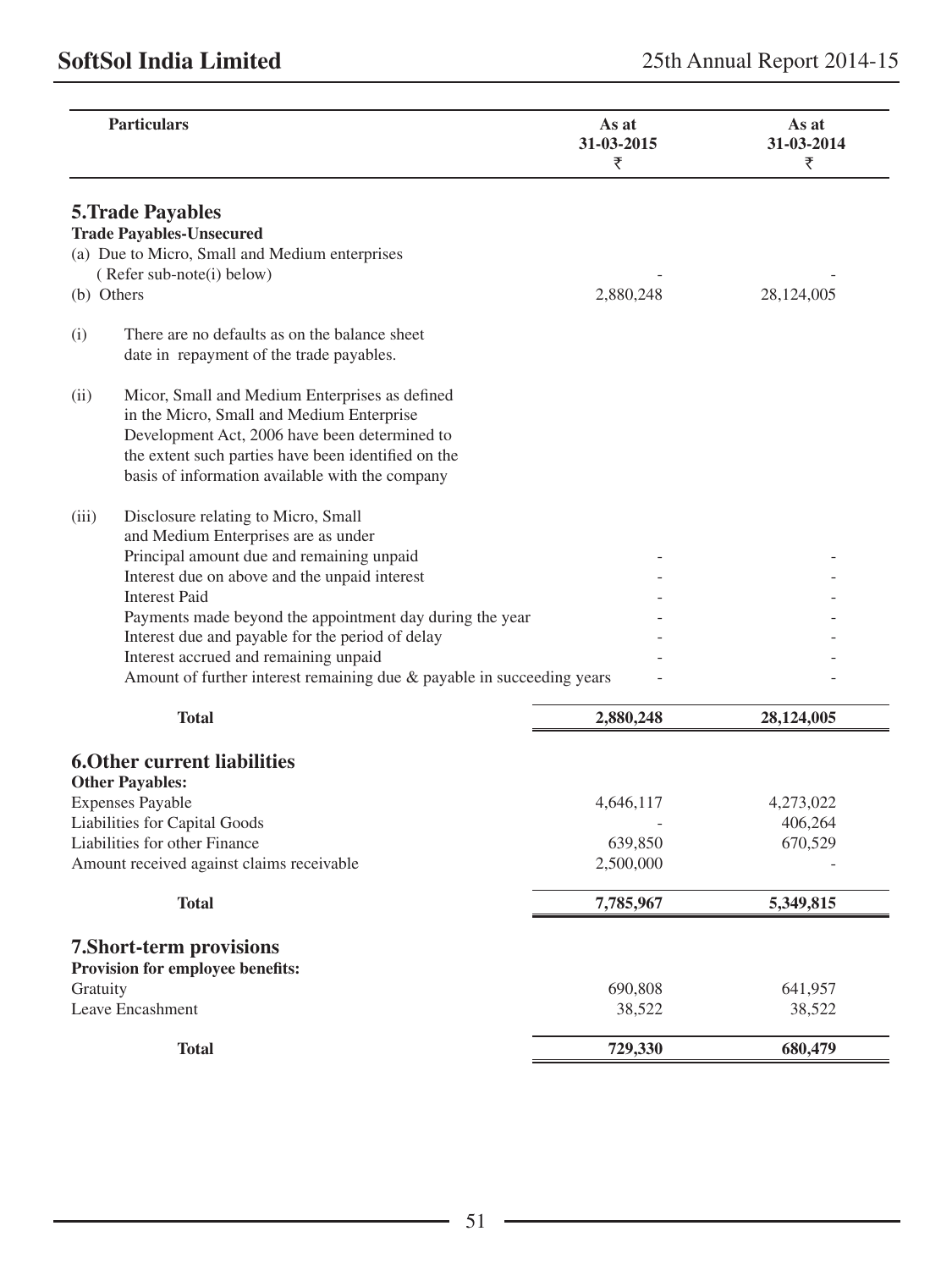|                                | 8. FIXED ASSETS                         |                                                                                   |                       |                       | <b>GROSS BLOCK</b> |                           |                  | <b>DEPRECIATION</b> |                                 |                                   | NET BLOCK                                                            |                 |
|--------------------------------|-----------------------------------------|-----------------------------------------------------------------------------------|-----------------------|-----------------------|--------------------|---------------------------|------------------|---------------------|---------------------------------|-----------------------------------|----------------------------------------------------------------------|-----------------|
|                                |                                         |                                                                                   |                       |                       | AS AT              | $\frac{ASAT}{31.03.2014}$ | FOR THE          | š                   | On Assets                       | TOTAL                             | $\begin{array}{c}\n  \  \, \text{AS AT} \\  31.03.2015\n\end{array}$ | AS AT           |
| s .<br>Xo.                     | <b>PARTICULARS</b>                      | $\begin{array}{c} \text{AS AT} \\ 01.04.2014 \end{array}$<br>$\ddot{\phantom{1}}$ | <b>ADDITIONS</b><br>₩ | <b>DELETIONS</b><br>₩ | 31.03.2015<br>₩    | Ѩ                         | <b>YEAR</b><br>₩ | DEDUCTIONS<br>₩     | Whose Useful<br>Life is Expired | $\frac{\text{AS AT}}{31.03.2015}$ | ₩                                                                    | 31.03.2014<br>₩ |
| ∢                              | TANGIBLE ASSETS:                        |                                                                                   |                       |                       |                    |                           |                  |                     |                                 |                                   |                                                                      |                 |
|                                | $\ensuremath{\text{\sf Land}}$ :        |                                                                                   |                       |                       |                    |                           |                  |                     |                                 |                                   |                                                                      |                 |
|                                | $_{\rm{Own}}$                           | 13,918,307                                                                        |                       |                       | 13,918,307         |                           | $\,$             |                     | ï                               | ï                                 | 13,918,307                                                           | 13,918,307      |
|                                | Leasehold (see note no.20.9.2)          | 5,540,142                                                                         |                       |                       | 5,540,142          | 335,766                   | 55,962           |                     | $\mathbf{r}$                    | 391,728                           | 5,148,414                                                            | 5,204,376       |
| $\sim$                         | Building                                | 303,609,353                                                                       | 52,153,768            |                       | 355,763,121        | 81,525,241                | 12,795,829       |                     | Î,                              | 94,321,070                        | 261,442,051                                                          | 222,084,112     |
| $\tilde{\epsilon}$             | Plant & Equipment                       |                                                                                   |                       |                       |                    |                           |                  |                     |                                 |                                   |                                                                      |                 |
|                                | a) Computers                            | 30,801,204                                                                        | 237,388               |                       | 31,038,592         | 29,927,883                | 276,117          |                     | 577,847                         | 30,781,847                        | 256,745                                                              | 873,321         |
|                                | b) Others                               | 136,350,479                                                                       | 23,26,275             |                       | 138,676,754        | 79,145,413                | 16,531,818       |                     | 1,392,753                       | 97,069,984                        | 41,606,770                                                           | 57,205,066      |
| $\overline{a}$                 | Furniture & Fixtures                    | 71,766,753                                                                        | 61,830                |                       | 71,828,583         | 40,892,579                | 13,784,228       |                     | 743,236                         | 55,420,043                        | 16,408,540                                                           | 30,874,174      |
| 5                              | Office Equipment                        | 11,935,242                                                                        | 32,800                |                       | 11,968,042         | 7,692,027                 | 579,030          |                     | 3,270,084                       | 11,541,141                        | 426,900                                                              | 4,243,215       |
| $\circ$                        | Vehicles                                | 9,664,368                                                                         |                       |                       | 9,664,368          | 6,884,643                 | 1,657,462        |                     | 171,861                         | 8,713,966                         | 950,402                                                              | 2,779,725       |
| $\overline{r}$                 | Library Books                           | 18,592                                                                            |                       |                       | 18,592             | 17,222                    | $\bar{1}$        |                     | $1.370\,$                       | 18,592                            |                                                                      | 1,370           |
|                                | TOTAL-A                                 | 583,604,440                                                                       | 54,812,061            |                       | 638,416,501        | 246,420,774               | 45,680,446       |                     | 6,157,151                       | 298,258,371                       | 340,158,129                                                          | 337,183,666     |
|                                | PREVIOUS YEAR                           | 572,764,693                                                                       | 11,493,944            | 654,197               | 583,604,440        | 217,195,838               | 59,791,326       | 566,390             |                                 | 246,420,774                       | 337,183,666                                                          | 355,568,855     |
| $\mathbf{r}$<br>$\overline{a}$ | INTANGIBLE ASSETS:<br>Computer Software | 3,109,217                                                                         |                       |                       | 3,109,217          | 2,707,274                 | 173,638          |                     | 178,291                         | 3,059,203                         | 50,014                                                               | 401,943         |
|                                | TOTAL-B                                 | 3,109,217                                                                         |                       | ×,                    | 3,109,217          | 2,707,274                 | 173,638          | ×,                  | 178,291                         | 3,059,203                         | 50,014                                                               | 401,943         |
|                                | PREVIOUS YEAR                           | 2,871,917                                                                         | 237,300               |                       | 3,109,217          | 2,515,325                 | 191,949          |                     |                                 | 2,707,274                         | 401,943                                                              | 356,592         |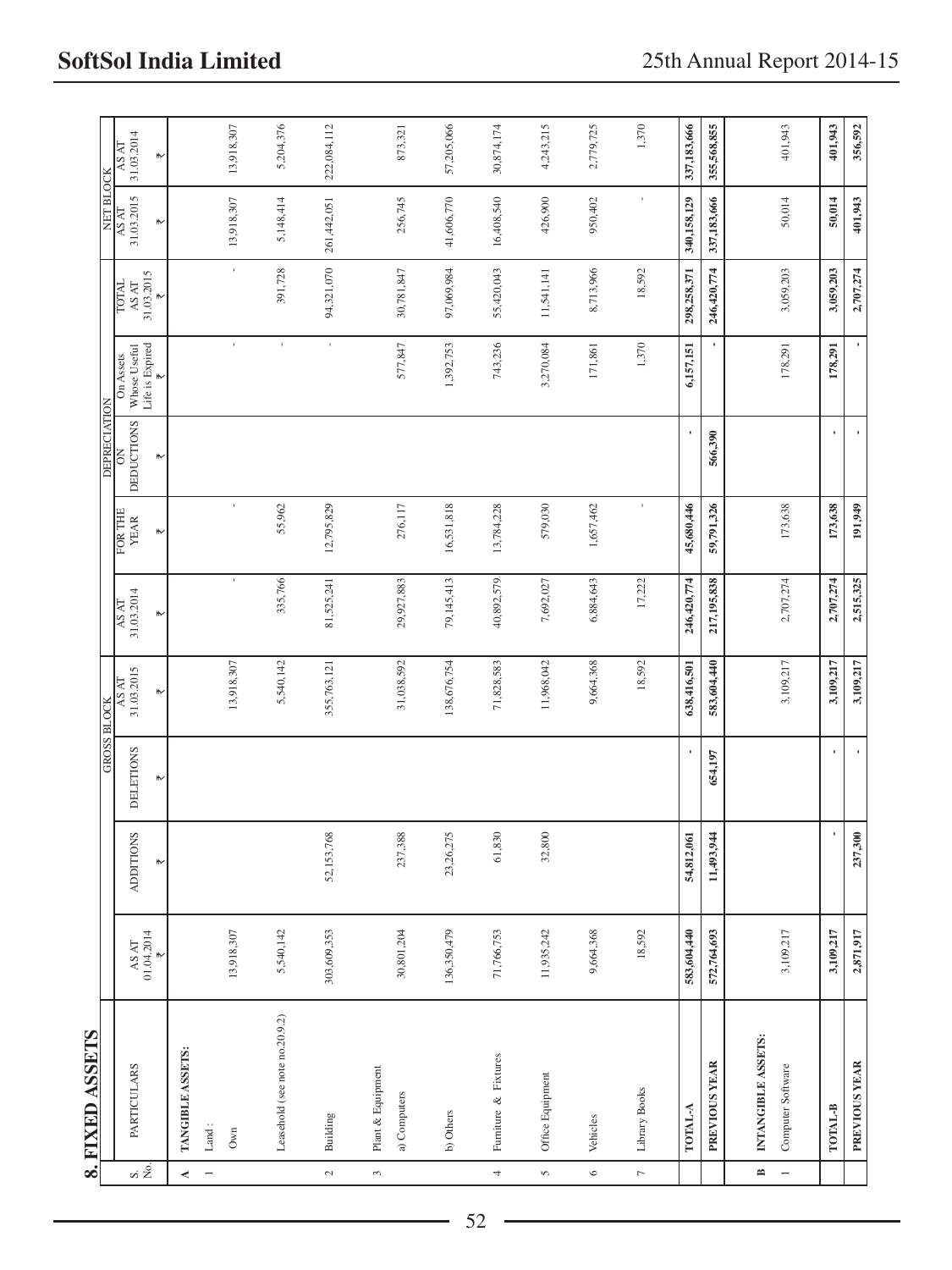| <b>Particulars</b>                                                     | As at<br>31-03-2015<br>₹ | As at<br>31-03-2014<br>₹ |
|------------------------------------------------------------------------|--------------------------|--------------------------|
| 09. Non-current investments                                            |                          |                          |
| Other Investments - (Trade - Unquoted)                                 |                          |                          |
| 13,120 Common Stock of \$100 each fully paid up in Softsol             |                          |                          |
| Resources Inc. USA, a Wholly owned subsidiary                          | 953,404,053              | 953,404,053              |
| <b>Investments in Mutual Funds- (Non trade-qouted)</b>                 |                          |                          |
| Axis Mutual Fund -6760746 Units of Rs.10/- Each                        |                          |                          |
| (Prev. year: 52,50,000 units of Rs.10/-each)                           | 67,607,460               | 52,500,000               |
| TATA Mutual Fund -Nil- (Prev. year:6,00,286.17 Units of Rs.10/- Each)  |                          | 6,002,862                |
| Reliance Mutual Fund -50,02,659.152 Units of Rs.10/- Each              |                          |                          |
| (Prev. year 5,50,000 units of Rs.10/- each)                            | 50,026,592               | 5,500,000                |
| L & T Mutual Fund -Nil-(Prev. year:45,00,000 Units of Rs.10/- Each)    |                          | 45,000,000               |
| ICICI Prudencial Mutual Fund -3034142.60 Units of Rs.20.5989 Each      | 62,500,000               |                          |
| Blume Ventures Fund IA- 600 Units of Rs.10,000/- Each                  | 6,000,000                |                          |
| (Out of the above 67,60,746 units of Axis Mutual Fund and              |                          |                          |
| 50,02,659 units of Reliance Future Funds agregating to                 |                          |                          |
| Rs.11,76,34,052/- under lien to ICICI bank agianst Bank Over draft)    |                          |                          |
|                                                                        |                          |                          |
| <b>Total</b>                                                           | 1,139,538,105            | 1,062,406,915            |
| Aggregate amount of unquoted investments                               | 953,404,053              | 953,404,053              |
| Aggregate amount of market value of quoted investments                 | 199,504,920              | 110,415,110              |
| Aggregate provision for diminution in value of investments             |                          |                          |
|                                                                        |                          |                          |
| 10. Long-term loans and advances                                       |                          |                          |
| (a) Unsecured, Considered Good                                         |                          |                          |
| Capital Advances                                                       |                          | 120,183                  |
| <b>Earnest Money Deposits</b>                                          | 10,000                   | 90,000                   |
| <b>Security Deposits</b>                                               | 4,810,115                | 4,464,970                |
| Advance Income Tax(net of provisions)                                  | 12,986,197               | 17,116,867               |
|                                                                        |                          |                          |
| <b>Total</b>                                                           | 17,806,312               | 21,792,020               |
|                                                                        |                          |                          |
| Note: Due by Directors or other officers of the company or any of them |                          |                          |
| either severally or jointly with any persons or due by firms/ private  |                          |                          |
| companies in which any director is a partner or a director or a member | <b>NIL</b>               | <b>NIL</b>               |
| <b>11.Other Non-Current Assets</b><br><b>Bank Balances</b>             |                          |                          |
|                                                                        |                          |                          |
| Fixed Deposits with Banks held as margin money for Bank                |                          |                          |
| Guarantees-maturity of more than 12 months                             | 1,405,872                | 1,661,332                |
| <b>Total</b>                                                           | 1,405,872                | 1,661,332                |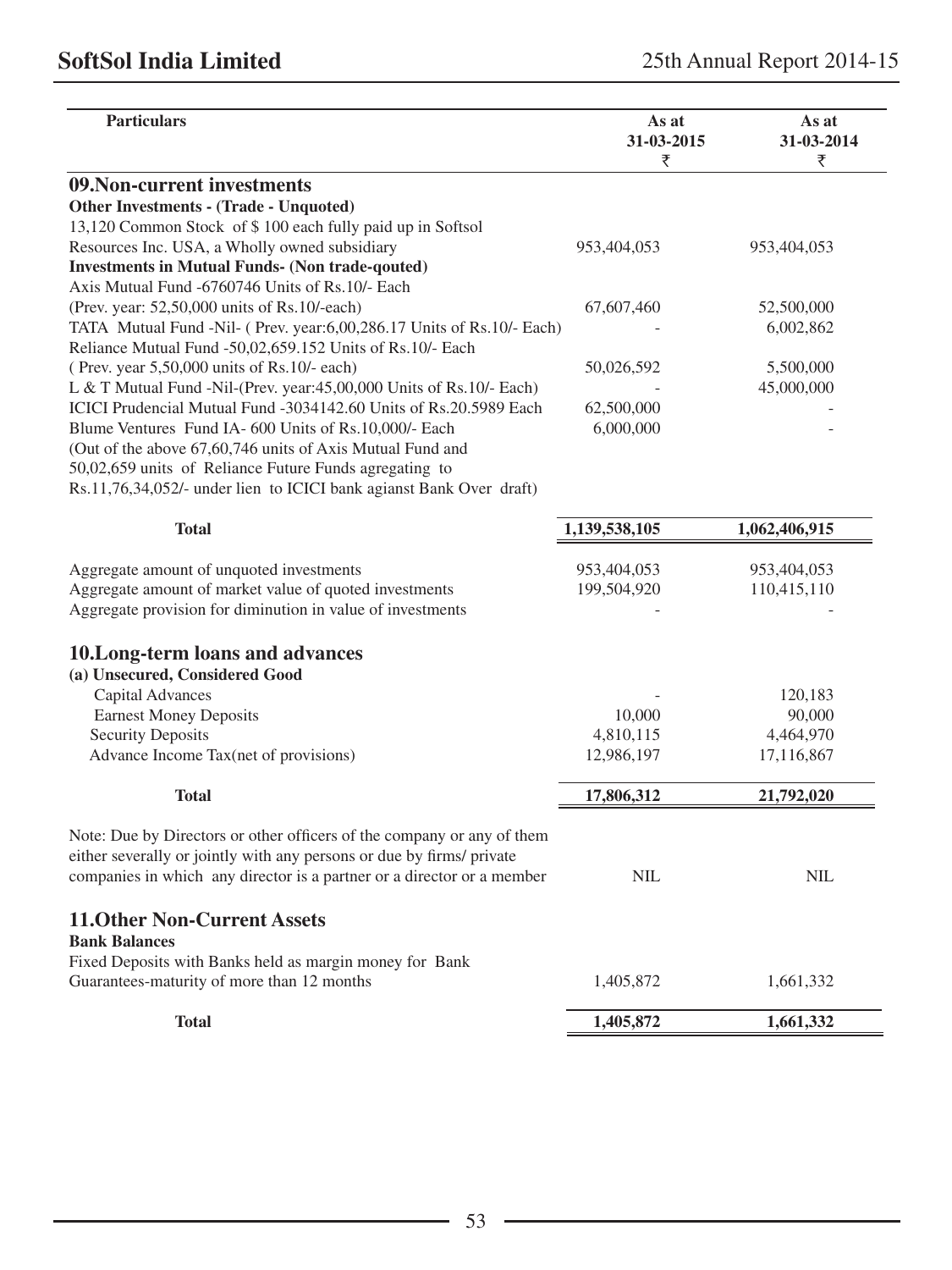| <b>Particulars</b>                                                                                                                                                     | As at<br>31-03-2015<br>₹ | As at<br>31-03-2014<br>₹   |
|------------------------------------------------------------------------------------------------------------------------------------------------------------------------|--------------------------|----------------------------|
| <b>12. Current Investments</b>                                                                                                                                         |                          |                            |
| <b>Investments in Mutual Funds: (Non trade-quoted)</b>                                                                                                                 |                          |                            |
| Axis Mutual Fund -5250000 Units of Rs.10/- Each                                                                                                                        | 52,500,000               |                            |
| TATA Mutual Fund -6,00,286.17 Units of Rs.10/- Each                                                                                                                    | 6,002,862                |                            |
| Reliance Mutual Fund -5,50,000 Units of Rs.10/- Each                                                                                                                   | 5,500,000                |                            |
| L & T Mutual Fund -1,03,91,584.808 Units of Rs.12.51 Each                                                                                                              |                          |                            |
| (Previous year 91,50,000 units of Rs.10/- each)                                                                                                                        | 130,000,000              | 91,500,000                 |
| Kotak Mutual Fund-35,99,250.624 Units of Rs.11.1134 Each                                                                                                               | 40,000,000               |                            |
| ICICI Prudencial Mutual Fund -46,11,533.264 Units of Rs.13.933                                                                                                         | 64,253,482               |                            |
| (Out of the above, 40,82,877 units of ICICI Prudencial Mutual Fund and                                                                                                 |                          |                            |
| 37,55,424 units of L & T Mutual Fund agregating to                                                                                                                     |                          |                            |
| Rs.10,90,00,000/- under lien to Citi bank agianst Bank Guarantee                                                                                                       |                          |                            |
| for arrangement of Loan to M/s Softsol Resources Inc.(Subsidiary)                                                                                                      |                          |                            |
| <b>Total</b>                                                                                                                                                           | 298,256,344              | 91,500,000                 |
| Aggregate amount market value of quoted investments                                                                                                                    | 320,582,515              | 94,263,595                 |
| Aggregate amount of unquoted investments                                                                                                                               |                          |                            |
| Aggregate provision for diminution in value of investments                                                                                                             |                          |                            |
| <b>13. Trade Receivables</b><br><b>Unsecured, Considered Good</b><br>Outstanding for a period exceeding six months<br>from the date they are due for payment<br>Others | 15,540,621<br>29,765,480 | 11, 142, 133<br>34,038,518 |
| <b>Total</b>                                                                                                                                                           | 45,306,101               | 34,038,518                 |
| <b>14. Cash and Bank Balances</b>                                                                                                                                      |                          |                            |
| (a) Cash and Cash Eauivalents                                                                                                                                          |                          |                            |
| I. Cash on hand                                                                                                                                                        | 26,931                   | 12,976                     |
| II. Balance with scheduled banks in India                                                                                                                              |                          |                            |
| (i) In Current Accounts                                                                                                                                                | 5,054,366                | 21,986,906                 |
| (ii) In Fixed Deposits maturing less than twelve months                                                                                                                | 11,143,760               | 231,152,627                |
| (b) Other Bank Balance                                                                                                                                                 |                          |                            |
| Fixed Deposits with Banks held as margin money                                                                                                                         |                          |                            |
| for Bank Guarantees-maturity of less than 12 months                                                                                                                    | 1,255,460                | 1,255,460                  |
| <b>Total</b>                                                                                                                                                           | 17,480,517               | 254,407,969                |
| 15. Short-term loans and advances<br><b>Unsecured, Considered Good</b>                                                                                                 |                          |                            |
|                                                                                                                                                                        |                          |                            |
|                                                                                                                                                                        |                          |                            |
| Advance for Expenses                                                                                                                                                   | 6,589,241                | 919,598                    |
| Prepaid Expenses<br>Advance for Capital Goods                                                                                                                          | 2,467,253<br>270,182     |                            |
| Balance with Central Government Departments-CENVAT input credit                                                                                                        | 1,179,949                | 1,669,270                  |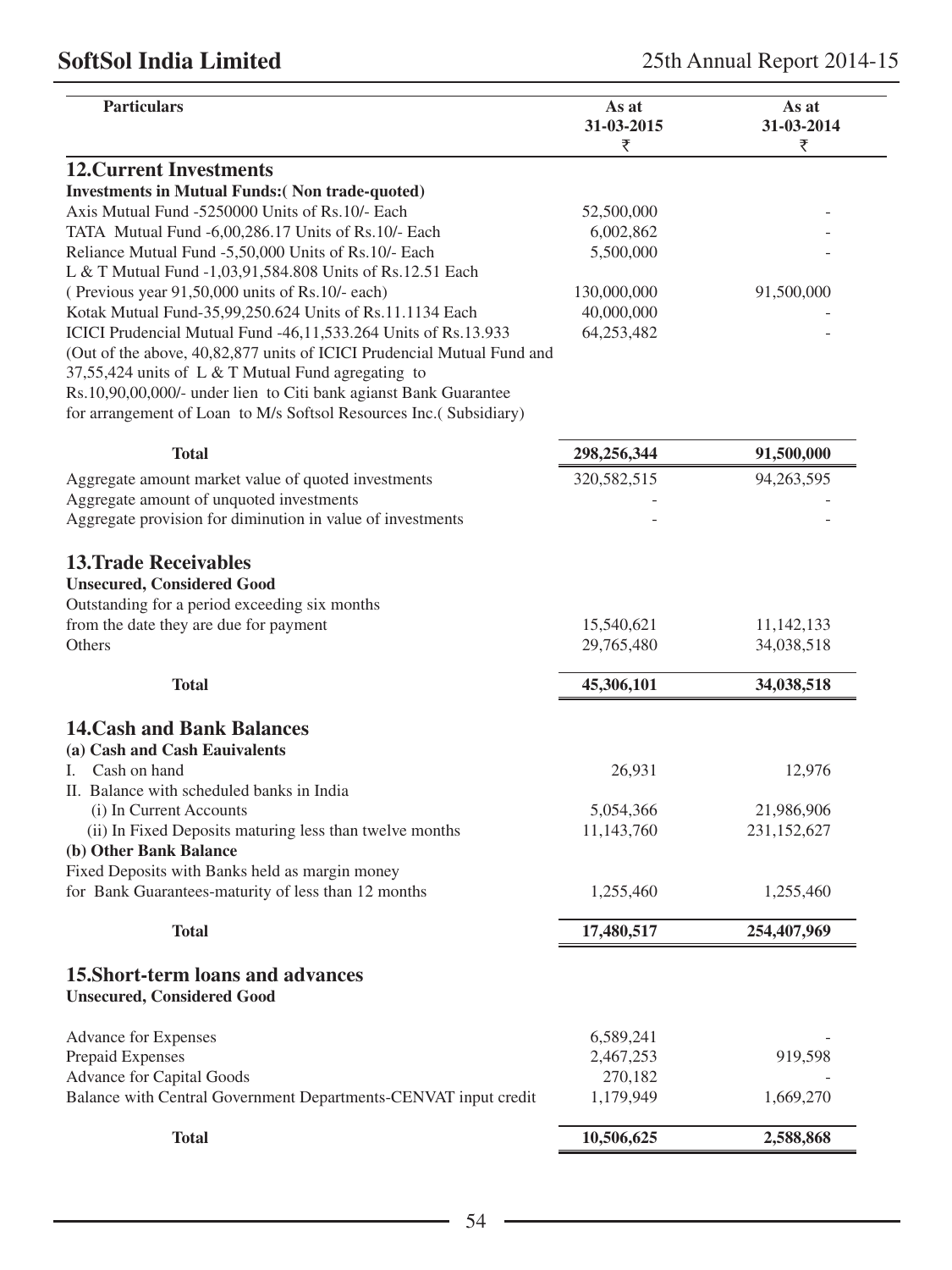| <b>Particulars</b>                                                  | As at                  | As at                  |
|---------------------------------------------------------------------|------------------------|------------------------|
|                                                                     | 31-03-2015             | 31-03-2014             |
|                                                                     | ₹                      | ₹                      |
| 16.0ther current assets                                             |                        |                        |
| <b>Rent Receivable</b>                                              | 8,667,613              | 9,085,374              |
| Interest Acrrued but not due on Bank Deposits                       | 2,090,379              | 18,124,615             |
| <b>Total</b>                                                        | 10,757,992             | 27,209,989             |
|                                                                     |                        |                        |
| <b>Particulars</b>                                                  | <b>Year ended</b>      | <b>Year ended</b>      |
|                                                                     | 31-03-2015             | 31-03-2014             |
|                                                                     | ₹                      | ₹                      |
| 17. Revenue from operations                                         |                        |                        |
| Sale of Software Products/Services:                                 |                        |                        |
| Exports                                                             | 44,490,556             | 30,749,100             |
| Domestic:                                                           |                        |                        |
| a) Products                                                         |                        | 25,219,501             |
| b) Services                                                         | 5,350,457              | 430,433                |
| <b>Total</b>                                                        | 49,841,013             | 56,399,034             |
| 18. Other Income                                                    |                        |                        |
| Interest on Bank Deposits                                           | 6,577,855              | 34,889,916             |
| Interest on IT refund                                               | 1,022,290              | 1,728,426              |
| Rent for premises                                                   | 85,751,779             | 72,199,921             |
| Profit on sale of assets                                            |                        | 27,193                 |
| Dividend on Mutual Fund                                             | 134,052                | 2,862                  |
| Excess Provisions written back                                      | 86,650                 | 13,502                 |
| Gain on redemption of units of Mutual funds                         | 8,580,763              |                        |
| Foreign exchange Fluctuation gain                                   | 607,964                |                        |
| Miscellanious Receipts                                              | 150,000                | 1,340,000              |
| Excess liabilities Written in                                       |                        | 15,001                 |
| <b>Total</b>                                                        | 102,911,353            | 110,216,821            |
| <b>19. Employee Benefits</b>                                        |                        |                        |
|                                                                     | 54, 341, 427           | 30,624,669             |
|                                                                     |                        |                        |
| Salaries and Wages                                                  |                        |                        |
| Contribution to provident and other funds<br>Staff welfare expenses | 2,804,888<br>1,862,697 | 1,412,715<br>1,413,252 |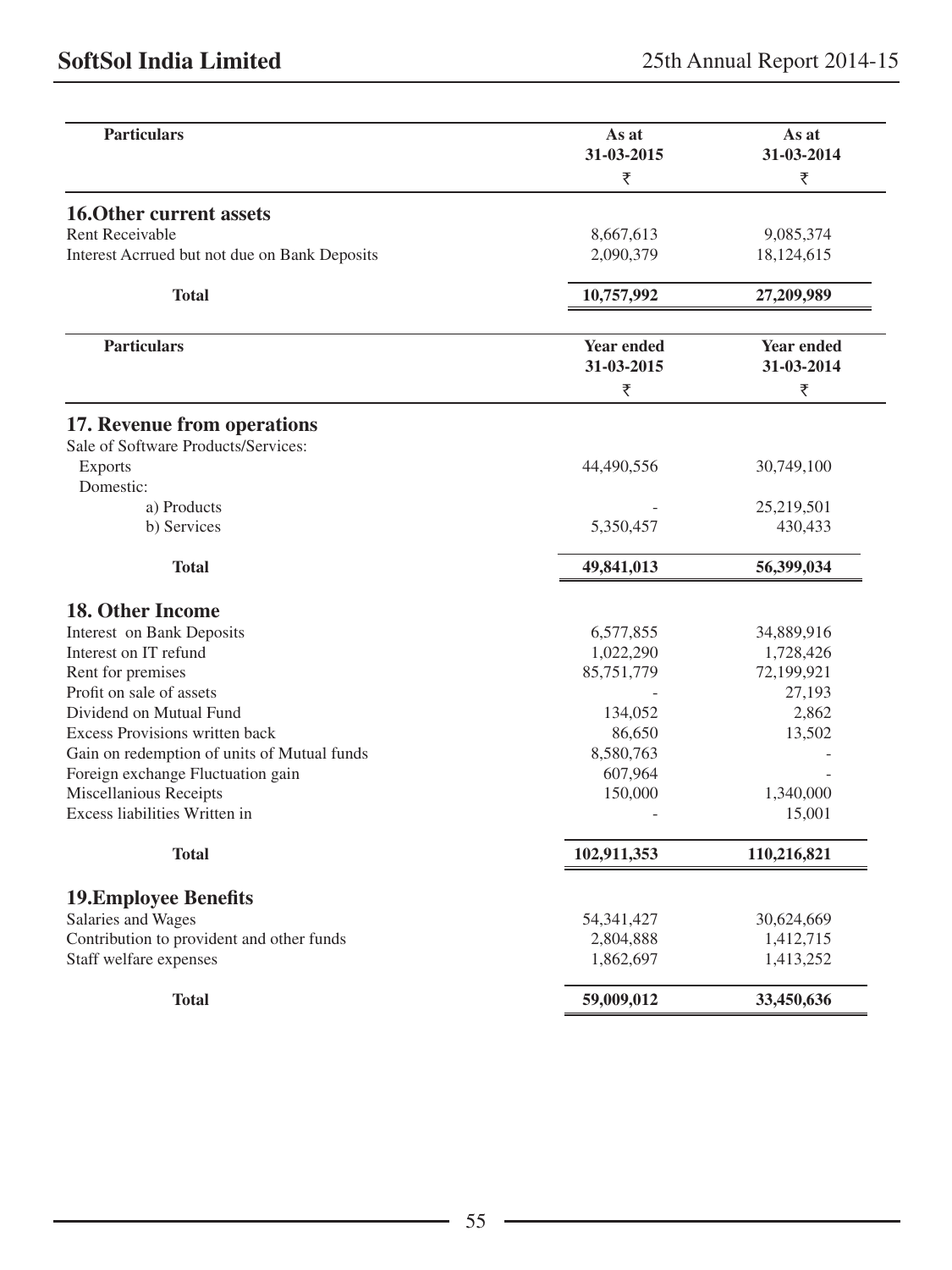| <b>Particulars</b>                    | <b>Year ended</b><br>31-03-2015 | <b>Year ended</b><br>31-03-2014 |
|---------------------------------------|---------------------------------|---------------------------------|
|                                       | ₹                               | ₹                               |
| <b>20.Other Expenses</b>              |                                 |                                 |
| Power and fuel                        | 5,812,011                       | 8,081,825                       |
| Repairs to: Buildings                 | 1,906,741                       | 7,727,832                       |
| : Machinery                           | 5,162,526                       | 6,090,268                       |
| : Others                              | 1,414,860                       | 860,430                         |
| Insurance                             | 513,449                         | 371,713                         |
| Rates and taxes                       | 3,790,640                       | 4,418,845                       |
| Payments to Auditor : as auditor      | 84,270                          | 84,270                          |
| : for taxation matters                | 46,068                          |                                 |
| : other services                      |                                 | 51,686                          |
| Legal and Professional Charges        | 1,802,981                       | 2,956,914                       |
| Director's Sitting Fee                | 123,596                         | 60,000                          |
| Internet & Communication Expenses     | 1,616,756                       | 1,196,355                       |
| Fees and Subscriptions                | 192,276                         | 110,024                         |
| <b>Travelling Expenses</b>            | 2,141,051                       | 3,249,484                       |
| Staff trainning & Recruitment Charges | 695,739                         | 560,902                         |
| <b>Advertisement Charges</b>          | 53,054                          | 66,237                          |
| Commission                            | 171,090                         | 3,395,226                       |
| Printing & Stationary                 | 304,265                         | 316,341                         |
| Security Service Charges              | 2,127,387                       | 2,277,278                       |
| Foreign Exchange Fluctuation Loss     |                                 | 1,118,075                       |
| <b>Equipment Hire Charges</b>         |                                 | 217,300                         |
| Miscellaneous expenses                | 3,244,953                       | 2,815,022                       |
| <b>Total</b>                          | 31,203,713                      | 46,026,027                      |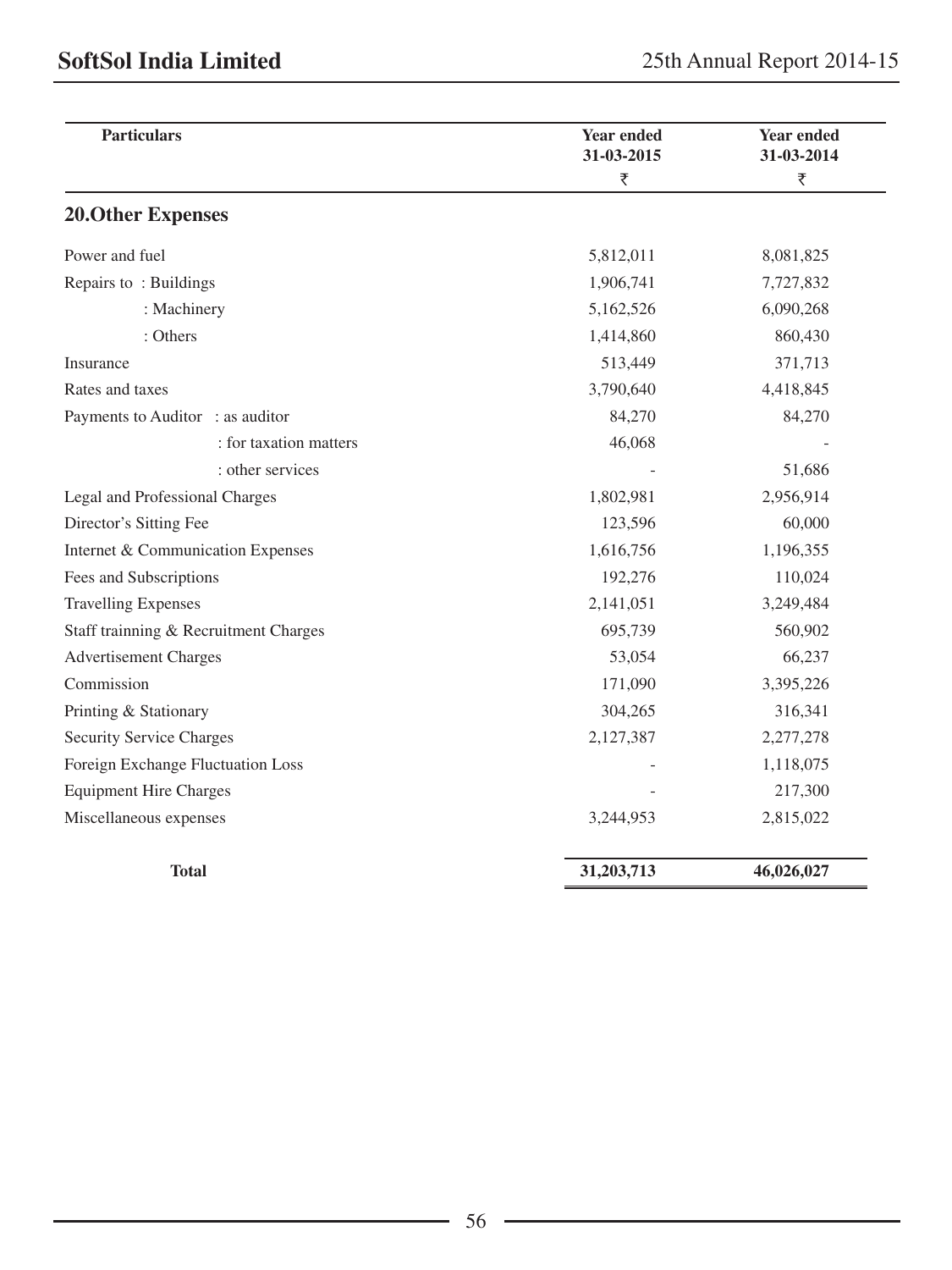## **21. SIGNIFICANT ACCOUNTING POLICIES AND NOTES ON FINANCIAL STATEMENTS**

### **21.1 Significant Accounting Policies – (AS-1):**

#### **a) Basis of Preparation of Financial Statements :**

Financial statements have been prepared and presented under historical cost convention in accordance with the accounting principles generally accepted in India (GAAP). GAAP comprises the mandatory accounting standards as prescribed by Companies (Accounting Standards) Rules 2006 [which continue to apply under Companies Act, 2013("the Act")] and other applicable provisions of the Act. All incomes and expenditures, having a material bearing on the financial statements, are recognized on an accrual basis.

#### **b) Use of Estimates:**

The preparation of financial statements in conformity with the GAAP requires that the management make estimates and assumptions that affect the reported amounts of assets and liabilities, disclosure of contingent liabilities as at the date of the financial statements, and the reported amounts of incomes and expenses during the reporting year. Such estimates include, estimate of useful life of fixed assets, provision for doubtful debts etc. Actual results could differ from those estimates. Changes in estimates are reflected in financial statements in the year in which changes are made and, if material, their effects are disclosed in the financial statements.

#### **c) Revenue recognition:**

- i) Revenue from software services is recognised under proportionate completion method for the services rendered and delivered as per the contracts entered.
- ii) Revenue from sale of products is recognised when significant risks and rewards in respect of ownership of products are transferred to customers. Revenue from products is stated exclusive of sales tax.
- iii) Interest income on deposits with banks is recognized on time proportion basis taking into account the amount outstanding and the rate applicable and interest on IT refund is recognized on receipt basis.
- iv) Rental income is recognised on accrual basis.
- v) Insurance Claims are recognised as and when they are settled / admitted.

#### **d) Fixed Assets:**

i) Fixed assets are carried at cost of construction or acquisition less accumulated depreciation. Cost includes non-refundable taxes, duties, freight, borrowing costs and other incidental expenses related to the acquisition and installation of the respective assets.

 Assets under installation or under construction as at the Balance sheet date are shown as Capital work–in-progress. Advances paid towards acquisition of assets are included under Capital Advances.

 Fixed assets which are found to be not usable or retired from active use or when no further benefits are expected from their use are removed from the books of account and the difference if any, between the cost of such assets and the accumulated depreciation thereon is charged to Statement of Profit & Loss.

ii) Computer software is classified as an "Intangible Asset".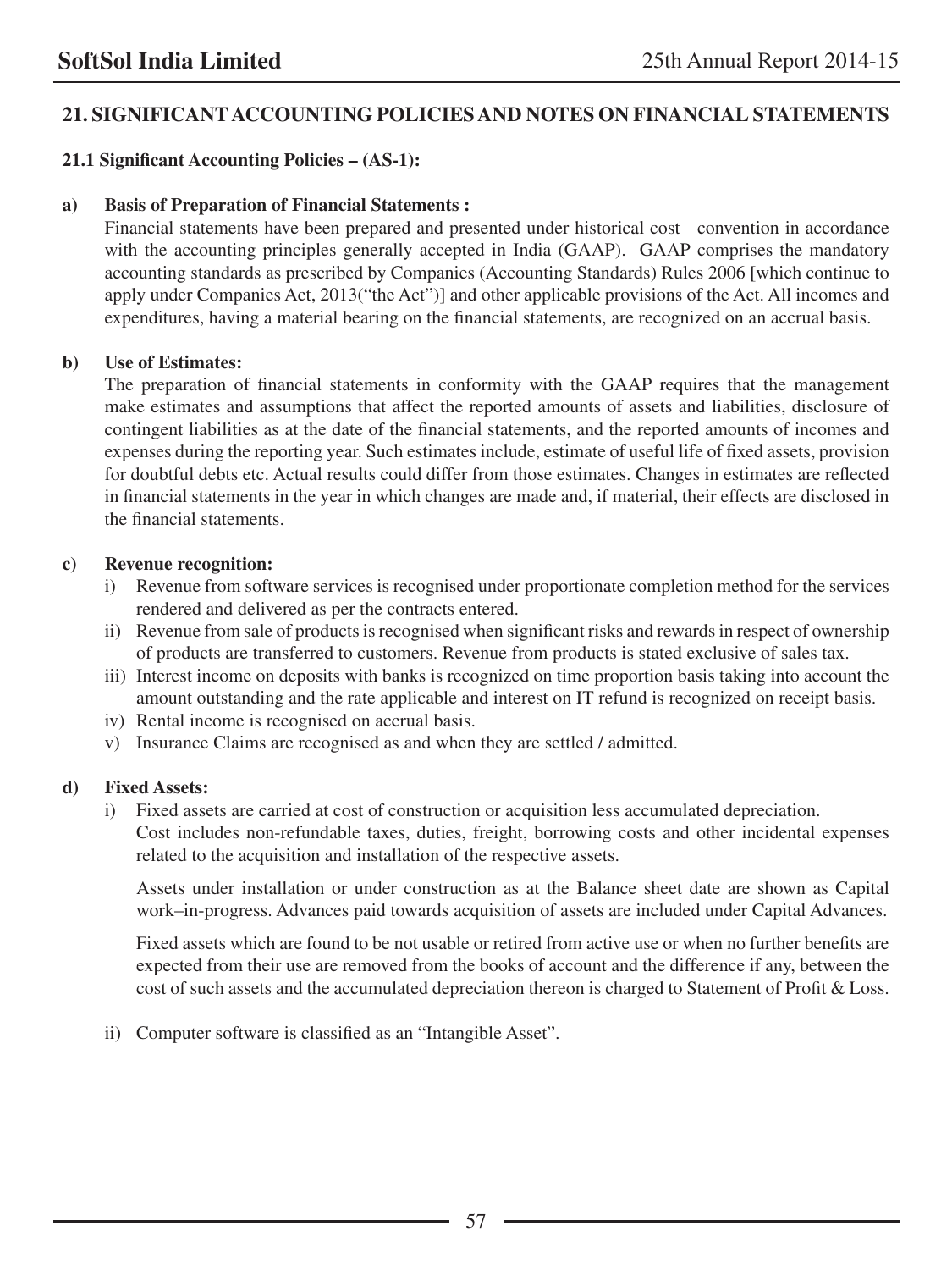#### **E. Depreciation:**

- i) Depreciation on Tangible assets is provided under Written down value method over the useful lives of assets estimated by the management. Depreciation on additions/deletions during a period is charged on prorata basis from the date of addition or deletion, as the case may be.
- ii) The Management estimated the useful life of fixed assets as follows.

| <b>Buildings</b>              | 60 Years |
|-------------------------------|----------|
| Plant and Machinery           | 10 Years |
| Office Equipment              | 5 Years  |
| Computers                     | 3 Years  |
| <b>Furniture and Fixtures</b> | 10 Years |
| Vehicles - Motor cars         | 8 Years  |

- iii) Intangible assets are amortized over their estimated useful life of asset.
- iv) Leasehold land is amortised equally over the lease period. The lease rentals are charged to revenue.
- v) Consequent to the Schedule II to the Companies Act,2013 came into force, carrying amount of assets whose useful life is expired, has been recognised in the opening balance of retained earnings.

#### **F. Foreign Currency Transactions:**

- i) Initial Recognition: Transactions in foreign currencies are initially recorded at the exchange rates prevailing on the date of the transaction.
- ii) Conversion: Foreign currency monetary items are reported at the closing exchange rates on Balance Sheet date.
- iii) Exchange Differences:
- a) Exchange differences, arising on reporting of long-term foreign currency monetary items at rates different from those at which they were initially recorded during the period, or reported in previous financial statements, in so far as they relate to the acquisition of depreciable capital assets, are added to or deducted from the cost of assets and are depreciated over the balance life of the assets.
- b) Exchange differences arising on the settlement of monetary items not covered above, or on reporting such monetary items at rates different from those at which they were initially recorded during the year, or reported in previous financial statements, are recognized as income or expense in the year in which they arise.

#### **G. Investments:**

Investments intended to be held for more than one year are treated as long term and others as short-term. Short-term investments are carried at the lower of cost or quoted / fair value, computed category wise and long term investments are stated at cost. Provision for diminution in the value of long-term investments is made only if such a decline is other than temporary.

#### **H. Retirement benefits:**

- i) Defined Contribution Plan: Company's contribution paid/payable during the year to Provident Fund and Employees State Insurance Corporation are recognized in the Statement of Profit and Loss.
- ii) Defined Benefit Plan: At each reporting date, company's liability towards gratuity and leave encashment is determined by independent actuarial valuation using the projected unit credit method which considers each period of service as giving rise to an additional unit of benefit entitlement and measures each unit separately to build up the final obligation which is measured at the present value of estimated future cash flows using a discount rate. Actuarial gain/ losses are recognized in the Statement of Profit and Loss as income or expense.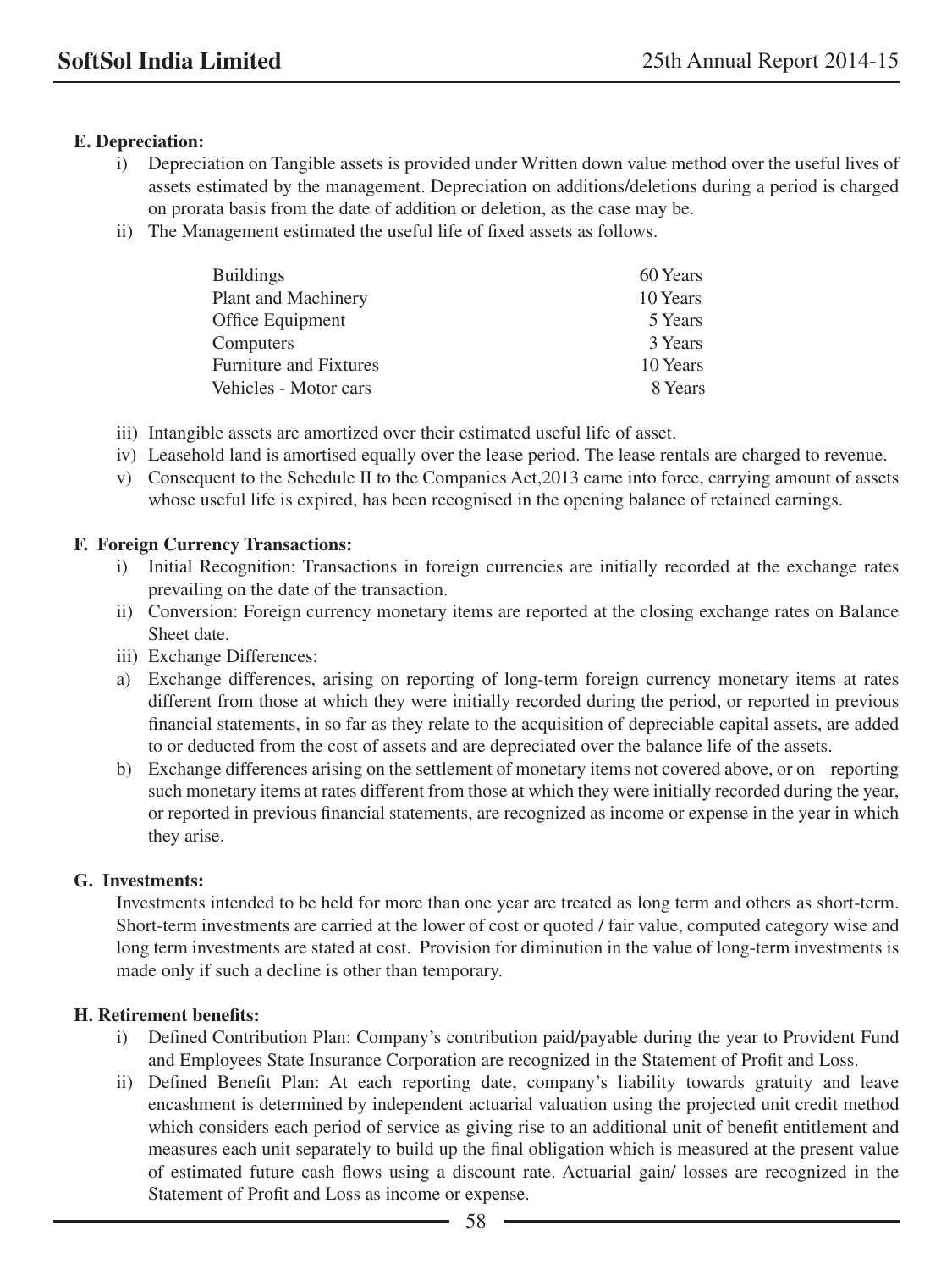#### **I. Earnings per share:**

- i) Basic earnings per share is calculated by dividing the net profit or loss for the year attributable to equity shareholders by weighted average number of equity shares outstanding during the year.
- ii) Diluted earnings per share is calculated by dividing the net profit or loss for the financial year attributable to equity shareholders by the weighted average number of equity shares outstanding including equity shares which would have been issued on the conversion of all dilutive potential equity shares unless they are considered anti-dilutive in nature.

#### **J. Taxes on Income:**

Tax expense, comprising of current and deferred tax have been determined and charged to statement of Profit  $&$  Loss.

#### **i) Current Tax:**

 Provision is made for income tax liability estimated to arise on profit for the year at the current rate of tax in accordance with the Income tax Act, 1961.

#### **ii) Deferred Tax:**

 In accordance with the Accounting Standard – 22 (AS 22) "Accounting for Taxes on income, the company recognizes the deferred tax liability in the accounts, Deferred tax resulting from timing difference between book and tax profits is accounted for at the current rate of tax. Deferred tax asset is recognized only when there is virtual certainty, supported by convincing evidence, that such assets will be realised.

#### **iii) Minimum Alternate Tax (MAT) Credit:**

 MAT credit is recognised as an asset only when and to the extent there is convincing evidence that the company will pay normal tax within the specified period and the MAT credit available can be utilised. Such asset is reviewed at each Balance Sheet date and the carrying amount is written down if considered not recoverable within the specified period.

#### **K. Impairment of Assets:**

The Company assesses at each balance sheet date whether there is any indication that an asset may be impaired. If any such indication exists, the Company estimates the recoverable amount of the asset. If such recoverable amount of the asset or the recoverable amount of the cash generation unit to which the asset belongs is less than its carrying amount, the carrying amount is reduced to its recoverable amount. The reduction is treated as an impairment loss and is recognized in the Statement of profit and loss account. If at the balance sheet date there is an indication that if previously assessed impairment loss no longer exists, the recoverable amount is reassessed and the asset is reflected at the recoverable amount subject to a maximum of depreciated historical cost.

#### **L. Business / Geographical Segments:**

The Company is engaged in the business of Software development and service. Since the inherent nature of development of software and services all types are integrated and govern by the same set of risks and returns and operating in the same economic environment, these are treated as a single Business and Geographical Segment. The said treatment is in accordance with the Accounting Standard – 17, Segment Reporting.

#### **M. Provisions and Contingent Liabilities:**

i) A provision is recognised when the Company has a present obligation as a result of past event it is probable that an outflow of resources will be required to settle the obligation, in respect of which a reliable estimate can be made. Provisions are not discounted to their present value and are determined based on best estimate required to settle the obligation at the balance sheet date. These are reviewed at each balance sheet date and adjusted to reflect the current best estimates.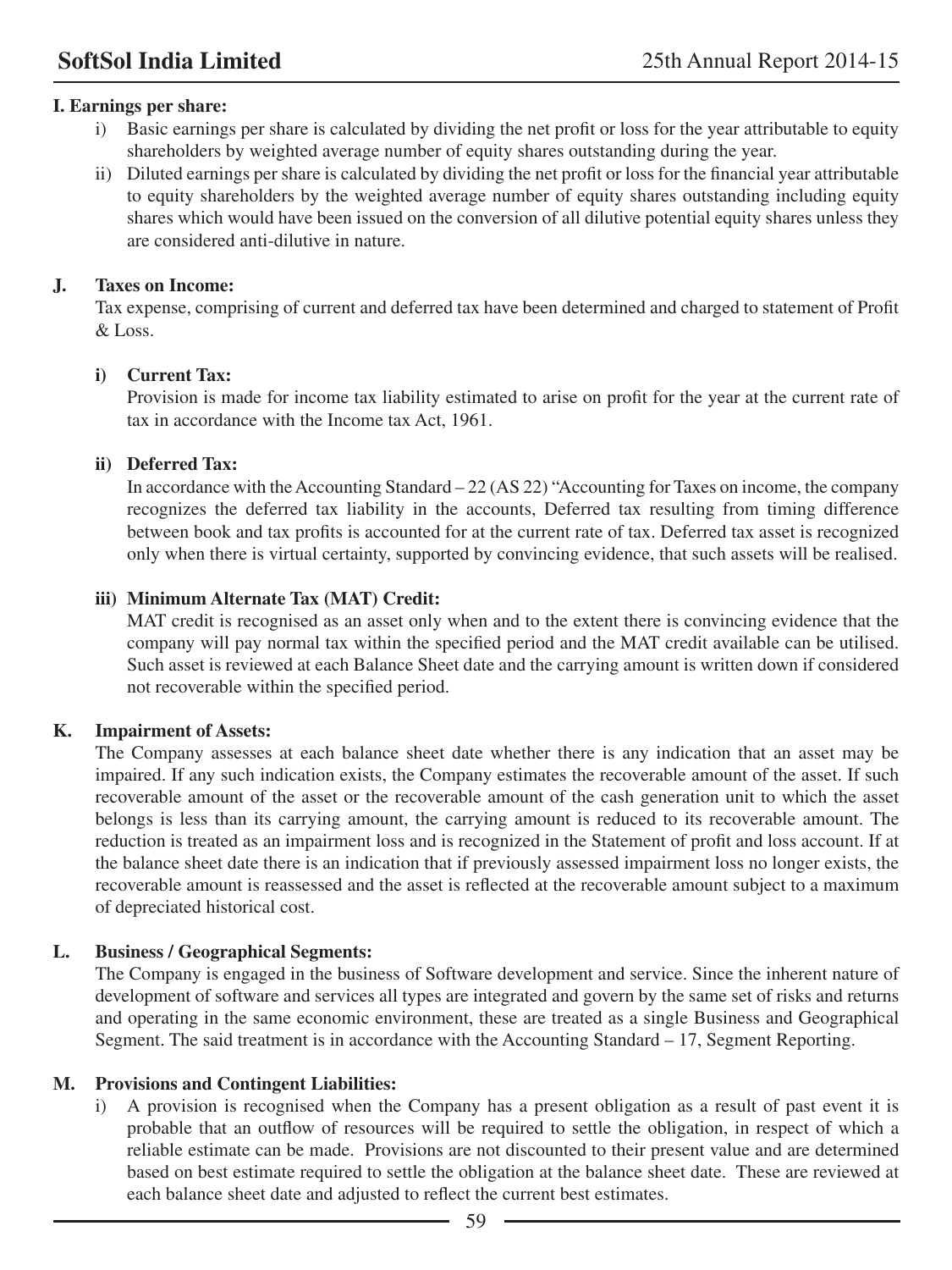ii) Contingent liabilities are disclosed when there is a probable obligation arising from past events, the existence of which will be confirmed only by the occurrence or non occurrence of one or more uncertain future events not wholly within the control of the company or a present obligation that arises from past events where it is either not probable that an outflow of resources will be required to settle or a reliable estimate of the amount cannot be made, and such liability that may arise is termed as a contingent liability.

#### **N. Prior Period Expense/Income:**

The company follows the practise of making adjustments through "Expenses/Income under/ over provided "in previous years in respect of material transactions pertaining to in that period prior to the current accounting year.

#### **O. General:**

Accounting policies not specifically referred to above are in consistent with the generally accepted accounting principles followed in India.

#### **21.2. Employee benefits (AS-15):**

The following tables summarizes the components of expense / benefit recognized in the Statement of Profit and Loss and Balance Sheet for the respective employee benefit plans.

| <b>Statement of Profit and Loss</b><br><b>a.</b> |
|--------------------------------------------------|
|--------------------------------------------------|

| <b>Particulars</b>                                   | <b>Gratuity</b>     |                      | <b>Leave Encashment</b> |                      |
|------------------------------------------------------|---------------------|----------------------|-------------------------|----------------------|
|                                                      | <b>Current Year</b> | <b>Previous Year</b> | <b>Current Year</b>     | <b>Previous Year</b> |
|                                                      |                     |                      |                         |                      |
| <b>Current Service Cost</b>                          | 11,77,763           | 5,50,533             | (64, 417)               | 1,81,163             |
| Interest Cost on benefit obligation                  | 1,57,226            | 1,07,419             | 25,420                  | 8,892                |
| Net Actuarial (Gain)/Loss<br>Recognized in the year  | (1,88,324)          | (1,16,569)           | (40,601)                | 42,315               |
| Past Service Cost                                    | <b>NIL</b>          | <b>NIL</b>           | <b>NIL</b>              | <b>NIL</b>           |
| Expenses recognized<br>in Statement of Profit & Loss | 11,46,665           | 5,41,383             | (79, 598)               | 2,32,370             |

#### **b. Balance Sheet**

| <b>Particulars</b>                  | <b>Gratuity</b>       |                       | <b>Leave Encashment</b> |                       |
|-------------------------------------|-----------------------|-----------------------|-------------------------|-----------------------|
|                                     | As at<br>Mar 31, 2015 | As at<br>Mar 31, 2014 | As at<br>Mar 31, 2015   | As at<br>Mar 31, 2014 |
| Opening defined benefit obligation  | 17,08,984             | 11,67,601             | 2,76,298                | 96,663                |
| Interest Cost                       | 1,57,226              | 1,07,419              | 25,420                  | 8,892                 |
| Current service cost                | 11,77,763             | 5,50,533              | (64, 417)               | 1,81,163              |
| Benefits paid                       |                       |                       |                         | (52, 735)             |
| Actuarial (Gain)/Loss on obligation | (1,88,324)            | (1,16,569)            | (40,581)                | 42,315                |
| Closing defined benefit obligation  | 28,55,649             | 17,08,984             | 1,96,700                | 2,76,298              |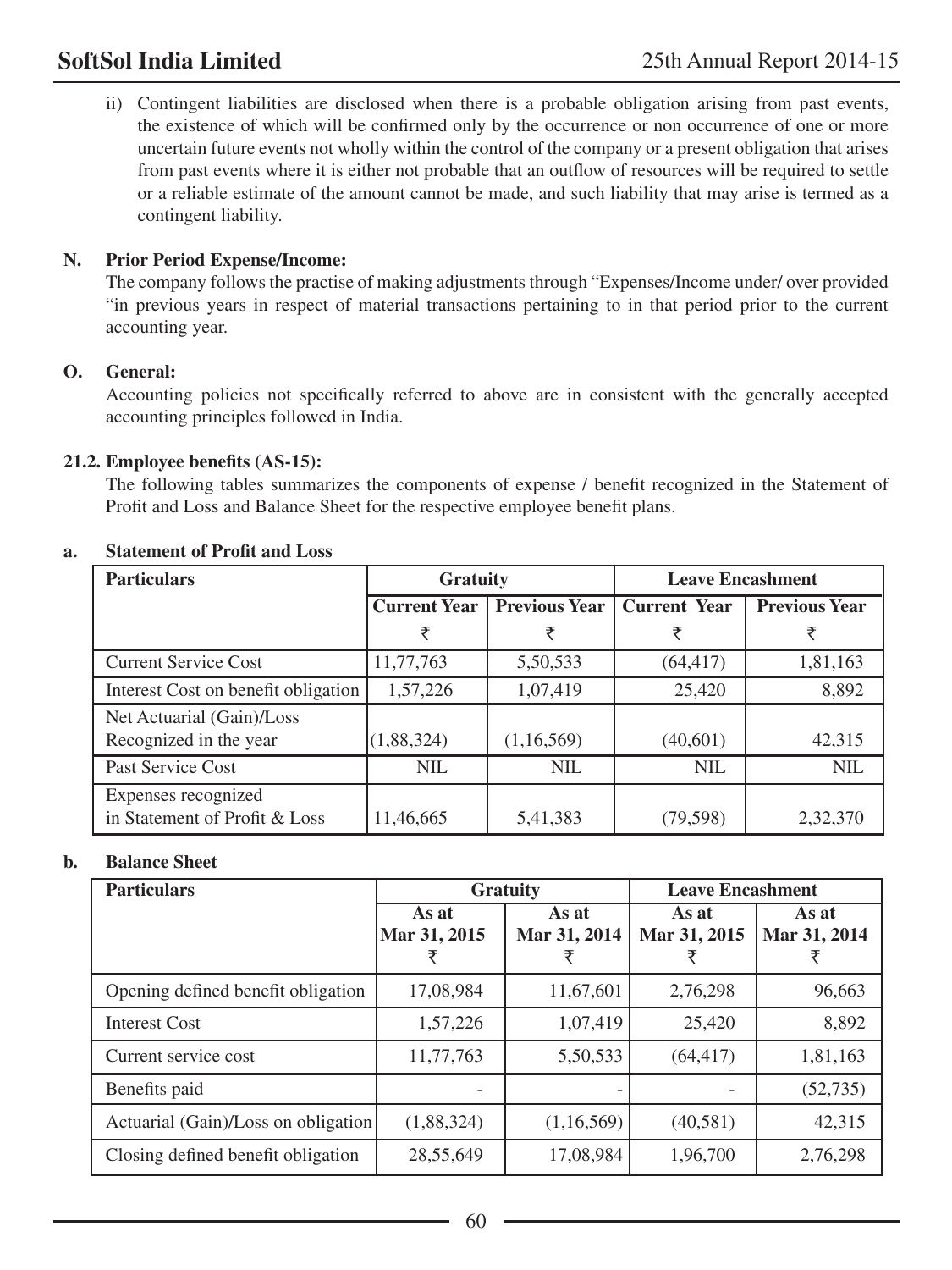The principal assumptions used in determining gratuity and leave benefit obligation in the above plans are as under:

| <b>Particulars</b>  | <b>Current Year</b>                                      | <b>Previous Year</b>                                 |
|---------------------|----------------------------------------------------------|------------------------------------------------------|
| Discount Rate       | $7.80\%$                                                 | $9.20\%$                                             |
| Employee turnover   | <b>NIL</b>                                               | <b>NIL</b>                                           |
| Further salary rise | $7.00\%$                                                 | $7.00\%$                                             |
| Mortality           | <b>Indian Assured Lives</b><br>Mortality $(2006-08)$ Ult | <b>Indian Assured Lives</b><br>Mortality(2006-08)Ult |

The estimates of future salary increases, considered in actuarial valuation, take account of inflation, seniority, promotion and other relevant factors, such as supply and demand in the employment market.

#### **21.3. Segment Reporting (AS-17):**

The Company is engaged in the business of Software. Since the inherent nature of all software jobs are integrated and govern by the same set of risks and returns and operating in the same economic environment, these are treated as a single Business and Geographical Segment. The said treatment is in accordance with the Accounting Standard – 17, Segment Reporting.

#### **21.4. Related Party Disclosures (AS-18):**

Names of the related parties and nature of relationships and particulars of transactions with the said related parties during the year are as follows:

a) Name of related parties and description of relationship:

|      | Key Management Personnel | Sri. Madala Srinivasa Rao, Chairman<br>Sri. Madala Bhaskara Rao, WTD<br>Sri. Mandava Srinivas, CFO<br>Smt. Chavali Lalitha, Company Secretary<br>(April 2014 to September 2014)<br>Mr.B.Laxman, Company Secretary |
|------|--------------------------|-------------------------------------------------------------------------------------------------------------------------------------------------------------------------------------------------------------------|
| 11)  | Subsidiary Comapnay      | $($ October' 2014 to March' 2015)<br>SoftSol Resources Inc., USA                                                                                                                                                  |
| 111) | <b>Holding Company</b>   | SoftSol Technologies Inc., USA                                                                                                                                                                                    |

Note: Information of related parties and the relationship is as identified by the Company on the basis of information available with them and relied upon by the auditors.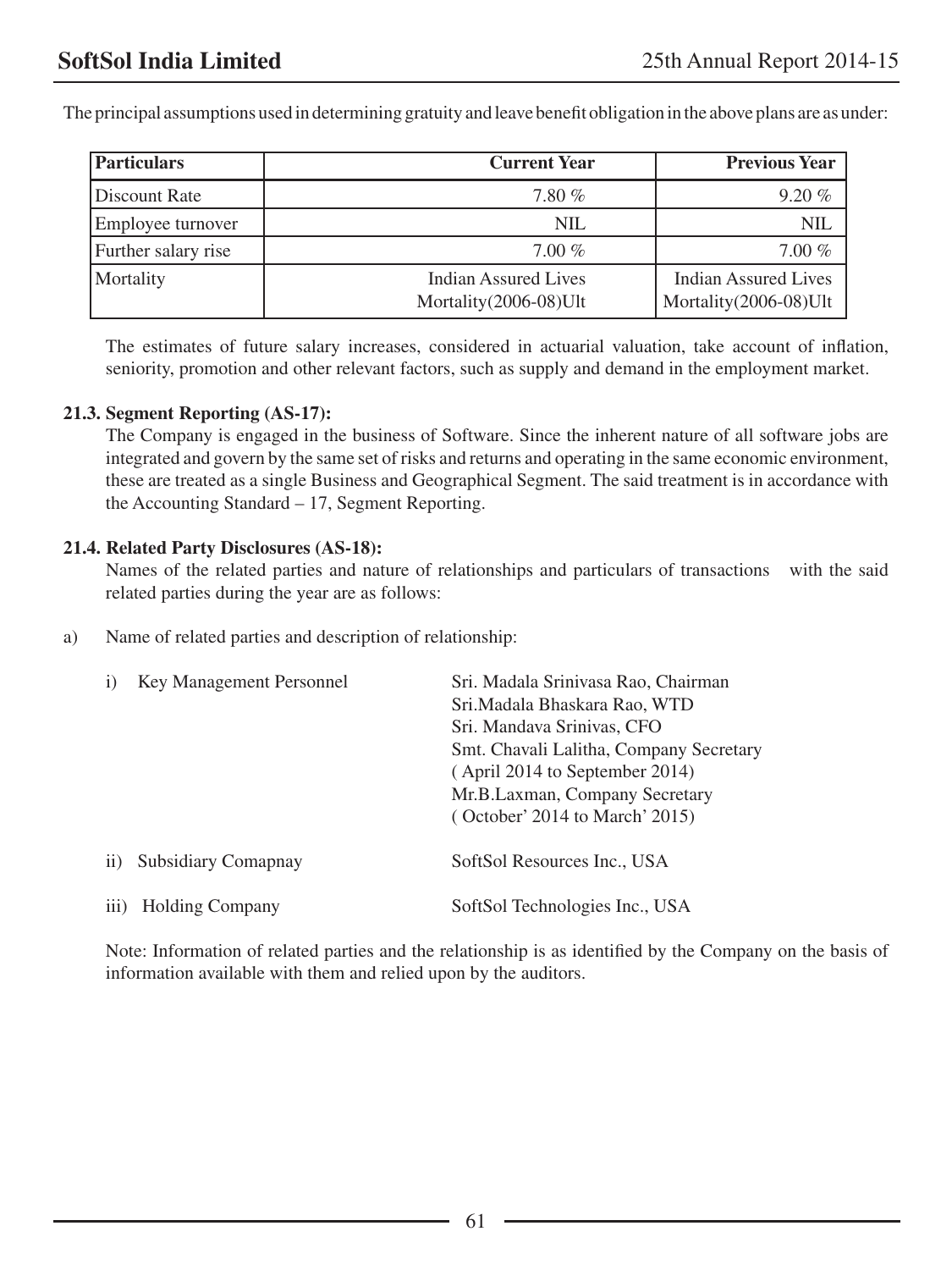#### b) Aggregate Related Party transactions

|                                           | <b>Key</b><br><b>Management</b><br><b>Personnel</b> | Holding/<br><b>Subsidiaries</b><br>₹ |
|-------------------------------------------|-----------------------------------------------------|--------------------------------------|
| Remuneration to Key Management Personnel  | 23,67,600                                           |                                      |
| (Incl. PF Contribution)                   |                                                     |                                      |
| (Previous year)                           | (25,06,200)                                         |                                      |
| Sales to Holding Company                  |                                                     | 2,35,09,095                          |
| (Previous year)                           |                                                     | (--)                                 |
| Trade receivables from Holding Company    |                                                     | 2,34,71,550                          |
| (Previous year)                           |                                                     | $(--)$                               |
| Sales to subsidiary company               |                                                     | 2,09,81,461                          |
| (Previous year)                           |                                                     | (1,81,20,238)                        |
| Trade receivables from subsidiary company |                                                     | 1,58,35,786                          |
| (Previous year)                           |                                                     | (1,32,12,849)                        |

Note: As the liability for Gratuity is provided on actuarial basis for all the employees of the company as a whole, the amount pertaining to the Key Management Personnel is not ascertainable and therefore not included in the above.

#### **21.5. Earnings per Equity Share (AS-20):**

|                                                                | <b>Current Year</b> | <b>Previous Year</b> |
|----------------------------------------------------------------|---------------------|----------------------|
|                                                                |                     |                      |
| Net profit after tax $(\bar{\zeta})$                           | 1, 21, 28, 234      | 1,78,24,436          |
| Weighted average number of equity shares                       | 1,68,36,613         | 1,68,36,613          |
| Basic Earnings per equity share ₹                              | 0.72                | 1.06                 |
| Nominal value of shares (fully paid up) $(\bar{\mathbf{\xi}})$ | 10                  |                      |

21.6. Accounting for Taxes on Income (AS-22):

In terms of Accounting Standard 22, there are no deferred tax liabilities (Prev. year–Nil-) Following prudence, no deferred tax asset has been recognized (Previous year -Nil -).

#### **21.7. Impairment of Assets (AS-28):**

|                   |                                                 | <b>Current Year</b> | <b>Prev. Year</b> |
|-------------------|-------------------------------------------------|---------------------|-------------------|
|                   |                                                 |                     |                   |
| $\mathbf{i}$      | Amount of impairment losses recognized          |                     |                   |
|                   | in the Statement of Profit & Loss               | Nil                 | Nil               |
| $\overline{11}$ ) | Amount of reversal of impairment losses         |                     |                   |
|                   | recognized in the Statement of Profit & Loss    | N <sub>il</sub>     | <b>Nil</b>        |
| $\overline{111}$  | Amount of impairment losses                     |                     |                   |
|                   | recognized directly against revaluation surplus | N <sub>il</sub>     | <b>Nil</b>        |
| iv)               | Amount of reversals of impairment losses        |                     |                   |
|                   | recognized directly in revaluation surplus      | N <sub>il</sub>     | Nil               |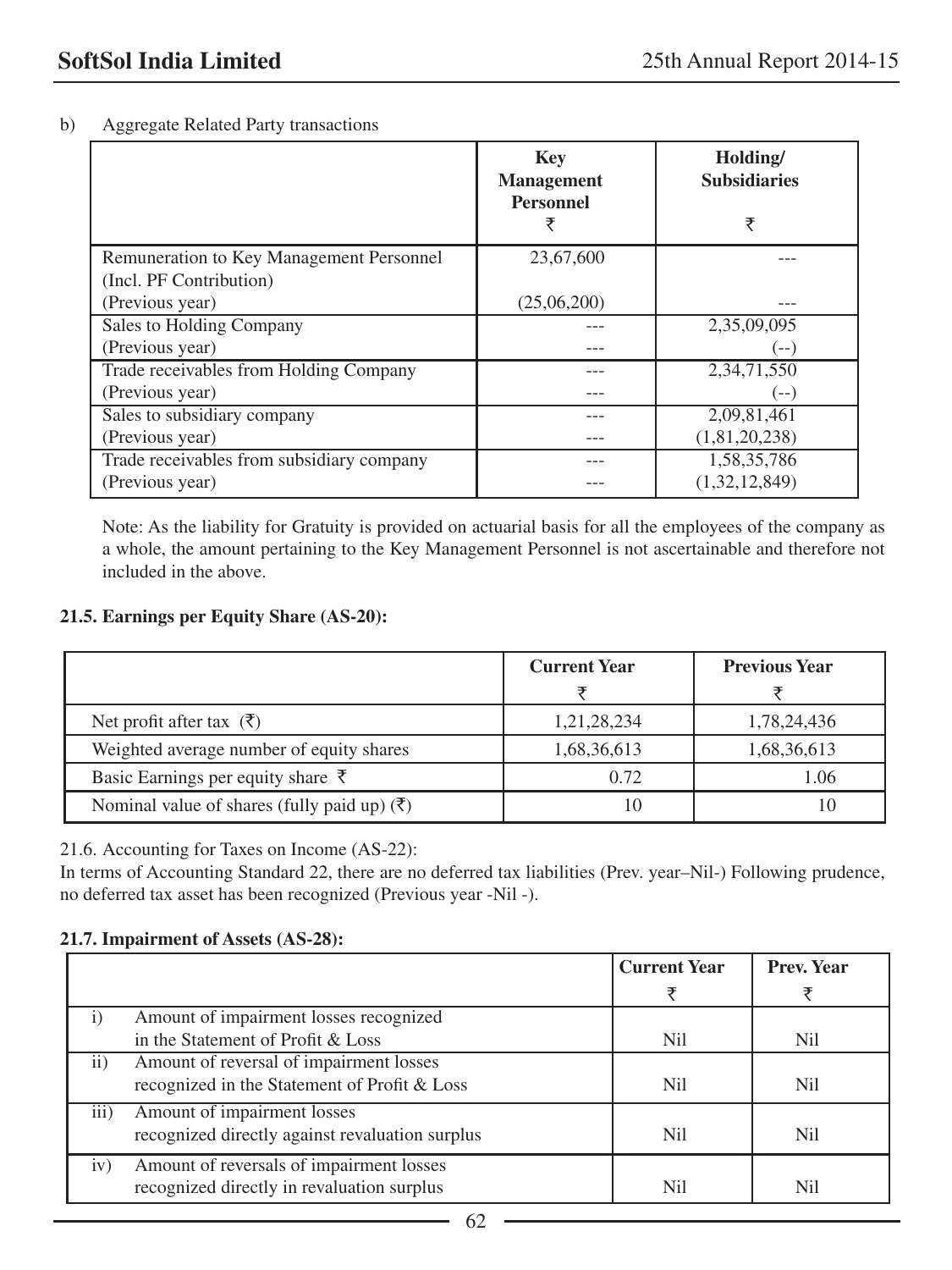#### **21.8. Contingent liabilities and commitments (AS-29):**

(to the extent not provided for)

| <b>Particulars</b>                                                                                                                                                                                        | As at<br>31st March 2015 | As at<br><b>31st March 2014</b> |
|-----------------------------------------------------------------------------------------------------------------------------------------------------------------------------------------------------------|--------------------------|---------------------------------|
| A) Contingent liabilities:<br>(i) Claims against the company not<br>acknowledged as debt                                                                                                                  | <b>NIL</b>               | <b>NIL</b>                      |
| (ii) Guarantees given by the bankers                                                                                                                                                                      | 26,61,332                | 16,61,332                       |
| (iii) Other money for which the company is<br>contingently liable:<br>Guarantee given to Citi Bank, N.A., for giving<br>Stand by letter of credit (SBLC) to the wholly<br>owned subsidiary of the company | 9,00,00,000              | 4,80,80,000                     |
| <b>B</b> ) Commitments:<br>Estimated amount of contracts remaining to be.<br>executed on capital account and not provided for                                                                             | <b>NIL</b>               | 5,00,000                        |

#### **21.9. Other explanatory information:**

#### **21.9.1. Additional Information as required under Schedule III to the Companies Act, 2013 to the extent applicable to the company:**

|    |                                            | <b>Current</b> year<br>₹ | <b>Previous year</b> |
|----|--------------------------------------------|--------------------------|----------------------|
| a) | Value of Imports calculated on CIF Basis   | Nil                      | Nil                  |
| b) | Expenditure in Foreign Currency            | <b>Nil</b>               | Nil                  |
| C) | Amount remitted during the year in foreign |                          |                      |
|    | currency on account of dividends           | <b>Nil</b>               | Nil                  |
| d) | Earnings in foreign exchange -             |                          |                      |
|    | Export of Software on FOB basis            | 4,44,90,556              | 1,81,20,238          |

**21.9.2.** During the financial year 2005-06, the Govt. of A.P. allotted a land of one acre to the company, bearing Plot No.6, in Sy.No.408/1, I.T. Industries Layout, Madhurawada Village, Visakhapatnam District on outright sale basis under its ICT policy 2005-10 at a consideration of Rs.10.00 lakhs per acre vide MOU dt.13.06.2005 and Agreement for sale of land dt.23.02.2006. Accordingly, the company has paid the consideration and took possession of the same and started developing the same for its IT facility. Subsequently, on getting the permission from the Govt. of India for developing, operating and maintaining IT / ITES SEZ in the said land, the Govt. of A.P. converted the above sale of land into lease and fixed a one time lease payment of Rs.10.00 lakhs per acre and further fixed an annual lease rental of Rs.1,000/- per acre vide lease deed dated 05.02.2009. As per the above, the GOAP adjusted the amount of Rs.10.00 lakhs paid by the company towards sale consideration for the one time lease premium. As per the lease deed, the land will be converted from leasehold to freehold after a period of 10 years from the execution of the above lease deed, subject to provisions of the SEZ Act, 2005 / SEZ Rules, 2006.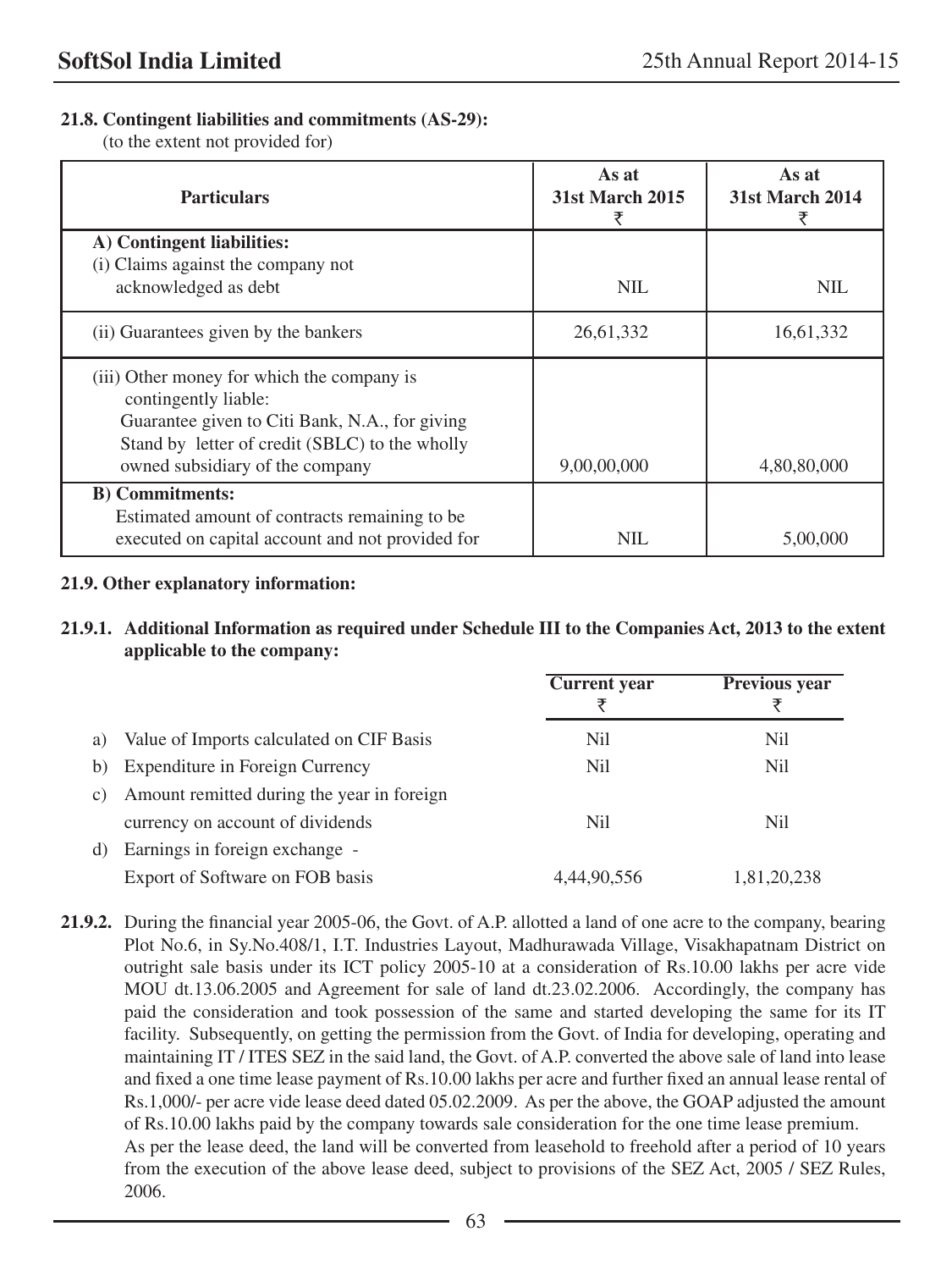As the period of 10 years from the execution of the lease deed is not yet completed, the company is continuing to pay the annual lease rental of Rs.1,000/- and showing the said land as a leasehold land in the fixed asset schedule.

- **21.9.3.** Trade Receivables include  $\bar{\tau}$ 1,58,35,786/- (Previous year  $\bar{\tau}$ 1,32,12,849) due from SoftSol Resources Inc., a wholly owned foreign subsidiary of this company. Maximum amount outstanding at any time during the year is  $\bar{\tau}$ 2,00,27,037/-(Prev. Years  $\bar{\tau}$ 1,12,17,750/-)
- **21.9.4.** In the opinion of the board, the assets other than fixed assets and non–current investments, have a value on realization in the ordinary course of business of atleast equal to the amount at which they are stated in the balance sheet.
- **21.9.5.** Previous year's figures have been regrouped wherever necessary to conform to the layout adopted in the current year.

for J V S L & Associates Chartered Accountants (Firm Regn.No:015002S)

Per our report of even date For and on behalf of the Board

ICAI Ms.No.022481

Partner Wholetime Director Director Director

J. Venkateswarlu Bhaskara Rao Madala Dr. T. Hanuman Chowdary

Place: Hyderabad B.S.S.Srinivasan B. Laxman Srinivas Mandava Date: 26.05.2015 Director Company Secretary Chief Financial Officer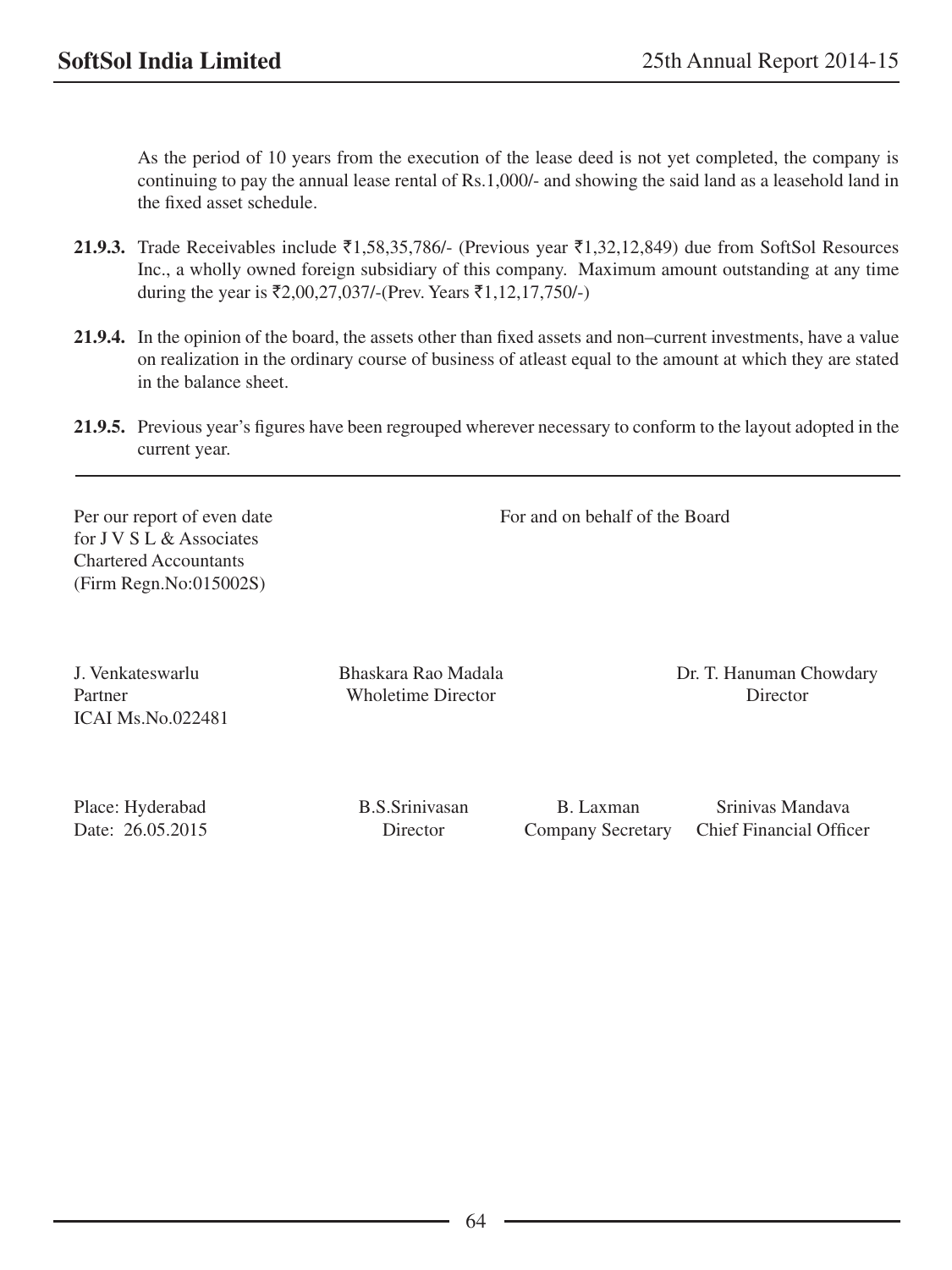#### **SoftSol Resources Inc., USA**

#### **Board of Directors**

Mr. Srinivasa Rao Madala President & CEO Dr. Durga V.L.K. Madala Director

#### **Registered Office**

46755, Frement Blvd., Fremont, California - 94538. Tel No. (510) 824-2000, Web site: www.softsolusa.com

#### **Auditors**

The Chugh Firm, AAC An Accountancy Corporation California, USA.

#### **Board of Director's Report 2014**

Dear Members

Your Directors take pleasure in presenting their report for the financial year 2014

#### **The Financial Highlights :**

|                                | (USD in 000's) |       |  |
|--------------------------------|----------------|-------|--|
| <b>Particulars</b>             | 2014           | 2013  |  |
| <b>Total Revenue</b>           | 10,250         | 9,378 |  |
| Other Income                   | 41             | 69    |  |
| <b>Total Operating Expense</b> | 10,159         | 9.122 |  |
| Provision for Taxation         | 44             | 130   |  |
| Net Profit                     | 88             | 195   |  |

#### **Appreciation:**

The Board places on record its thanks to Management, associates, vendors and other service providers for their continued commitment and support to the company.

**Srinivasa Rao Madala President and CEO April 10, 2015**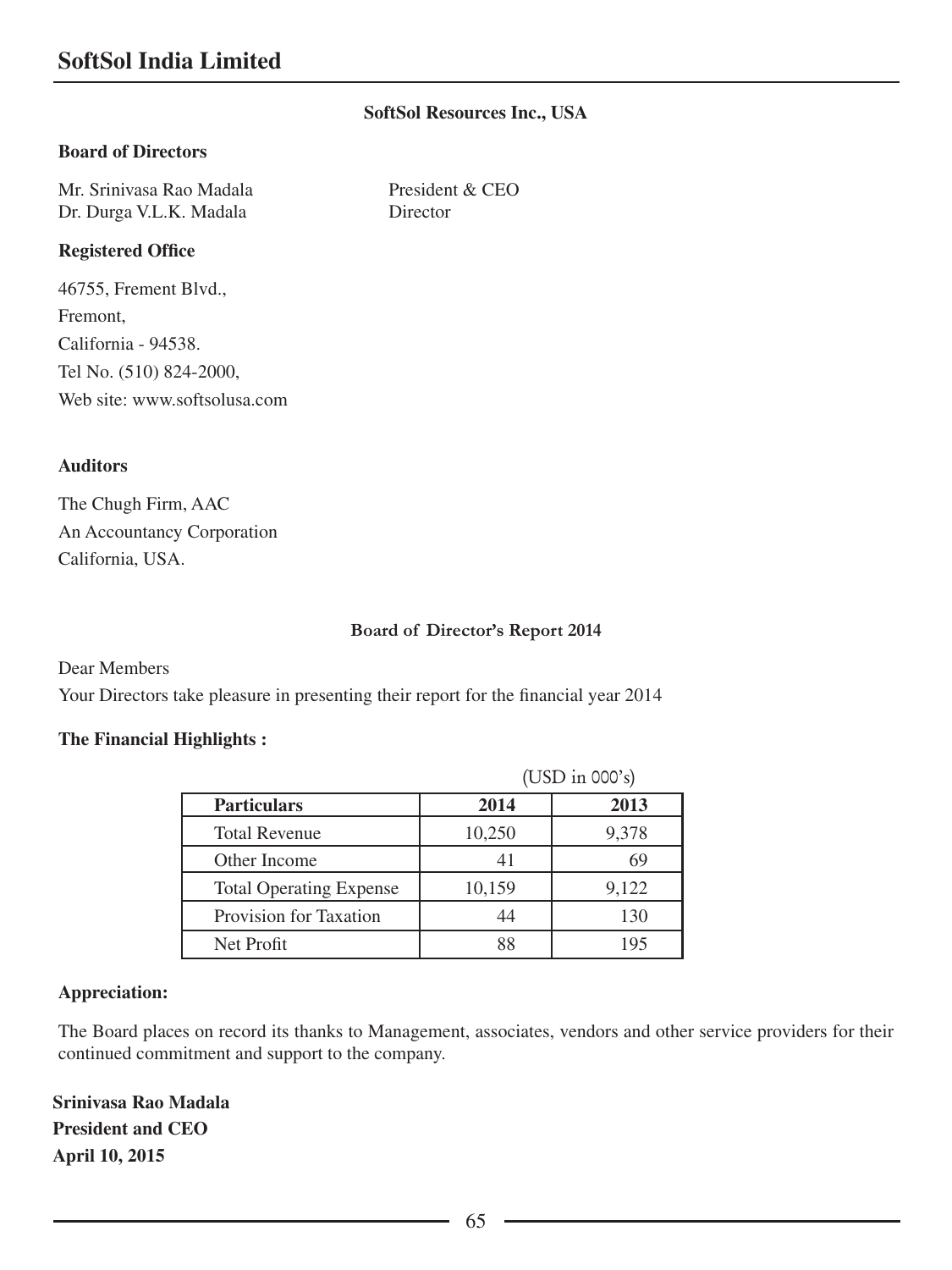#### **INDEPENDENT AUDITOR'S REPORT**

To the stockholder and the Board of Directors Softsol Resources, Inc. Fremont, CA

We have audited the accompanying financial statements of Softsol Resources, Inc. (a California corporation), which comprise the balance sheet as of December 31,2014, and the related statements of income, retained earnings, and cash flows for the year then ended, and the related notes to the financial statements.

#### **Management's Responsibility for the Financial Statements**

Management is responsible for the preparation and fair presentation of these financial statements in accordance with the accounting principles generally accepted in the United States of America; this includes the design, implementation and maintenance of the internal control relevant to the preparation and fair presentation of financial statements that are free from material misstatement, whether due to fraud or error.

#### **Auditor's Responsibility**

Our responsibility is to express an opinion on these financial statements based on our audits. We conducted our audits in accordance with auditing standards generally accepted in the United States of America. Those standards require that we plan and perform the audit to obtain reasonable assurance about whether the financial statements are free from material misstatements.

An audit involves performing procedures to obtain audit evidence about the amounts and disclosures in the financial statements. The procedures selected depend on the auditor's judgement, including the assessment of the risks of material misstatement of the financial statements, whether due to fraud or error. In making those risk assessments, the auditor considers internal control relevant to the entity's preparation and fair presentation of the financial statements in order to design audit procedures that are appropriate in the circumstances, but not for the purpose of expressing an opinion on the effectiveness of the entity's internal control. Accordingly, we express no such opinion. An audit also includes evaluating the appropriateness of accounting policies used and the reasonableness of significant accounting estimates made by management, as well as evaluating the overall presentation of the financial statements.

We believe that the audit evidence we have obtained is sufficient and appropriate to provide a basis for our audit opinion.

#### **Opinion**

In our opinion , the financial statements referred to above present fairly, in all material respects, the financial position of Softsol Resources, Inc. as of December 31, 2014, and the results of its operations and its cash flows for the year then ended in accordance with accounting principles generally accepted in the United States of America.

**The Chugh Firm, AAC** Cerriots, CA 90703 April 10, 2015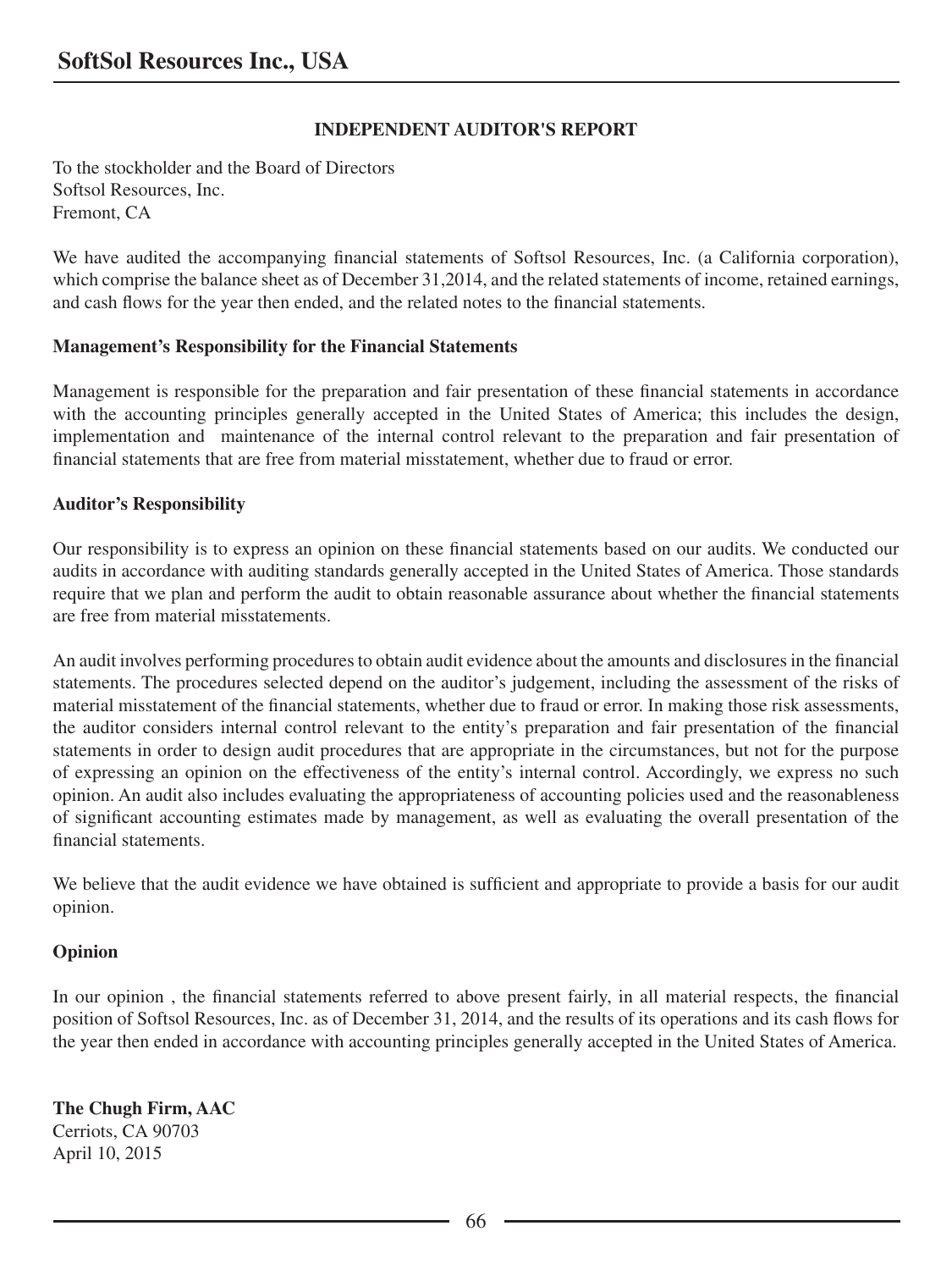## **SoftSol Resources Inc., USA**

|                                                       | As of<br>31.12.2014<br>in USD | As of<br>31.12.2014<br>in Rs. | As of<br>31.12.2013<br>in USD |
|-------------------------------------------------------|-------------------------------|-------------------------------|-------------------------------|
|                                                       |                               | $1USD = 62.59$                |                               |
| <b>Assets</b>                                         |                               |                               |                               |
| <b>Current Assets</b>                                 |                               |                               |                               |
| Cash                                                  | 936,606                       | 58,622,170                    | 898,836                       |
| <b>Accounts Receivable</b>                            | 1,269,412                     | 79,452,497                    | 2,222,399                     |
| Less: Allowance for doubtful Accounts                 | (97, 717)                     | (6, 116, 107)                 | (111, 120)                    |
| <b>Employee Advances</b>                              | 9,200                         | 575,828                       | 8,902                         |
| Receivable from related party                         | 2,004,531                     | 125,463,595                   | 100,000                       |
| Prepaid Expenses                                      | 56,705                        | 3,549,166                     | 53,648                        |
| Deffered tax asset                                    | 51,429                        | 3,218,941                     | 59,571                        |
| <b>Total Current Assets</b>                           | 4,230,166                     | 264,766,090                   | 3,232,236                     |
| <b>Noncurrent Assets</b>                              |                               |                               |                               |
| Property and Equipment                                | 289,374                       | 18,111,919                    | 284,497                       |
| Less: Accumulated Depreciation                        | (278, 336)                    | (17, 421, 050)                | (260, 279)                    |
| <b>Total Property &amp; Equipment</b>                 | 11,038                        | 690,868                       | 24,218                        |
| <b>Other Assets</b>                                   |                               |                               |                               |
| Intangible assets                                     | 30,000                        | 1,877,700                     | 30,000                        |
| Less: Accumulated Amortisation                        | (6,500)                       | (406, 835)                    | (4,500)                       |
| Deferred Tax Assets-Non Current                       | 12,487                        | 781,561                       | 8,740                         |
| Refundable Deposits                                   | 16,965                        | 1,061,839                     | 16,965                        |
| <b>Total Non Current Assets</b>                       | 63,990                        | 3,314,266                     | 75,423                        |
| <b>Total Assets</b>                                   | 4,294,156                     | 268,771,224                   | 3,307,659                     |
| <b>Liabilities and Stock Holders equity</b>           |                               |                               |                               |
| <b>Current Liabilities</b>                            |                               |                               |                               |
| Bank Line of credit                                   | 750,000                       | 46,942,500                    |                               |
| Account Payable                                       | 496,779                       | 31,093,398                    | 505,267                       |
| Account Payable-Related parties                       | 263,493                       | 16,492,027                    |                               |
| Income Tax Payable                                    | 28,498                        | 1,783,690                     |                               |
| Accrued Expenses and Other Liabilities                | 147,701                       | 9,244,606                     | 283,129                       |
| <b>Total Current Liabilities</b>                      | 1,686,471                     | 105,556,220                   | 788,396                       |
| <b>Total Liabilities</b>                              | 1,686,471                     | 105,556,220                   | 788,396                       |
| <b>Stockholders Equity</b>                            |                               |                               |                               |
| Common Stock, \$100 par, 1,000,000 shares authorised, |                               |                               |                               |
| 13,120 shares issued and outstanding                  | 1,312,000                     | 82,118,080                    | 1,312,000                     |
| <b>Retained Earnings</b>                              | 1,295,685                     | 81,096,924                    | 1,207,263                     |
| <b>Total Stockholders Equity</b>                      | 2,607,685                     | 163,215,004                   | 2,519,263                     |
| <b>Total Liabilities and Stockholders Equity</b>      | 4,294,156                     | 268,771,224                   | 3,307,659                     |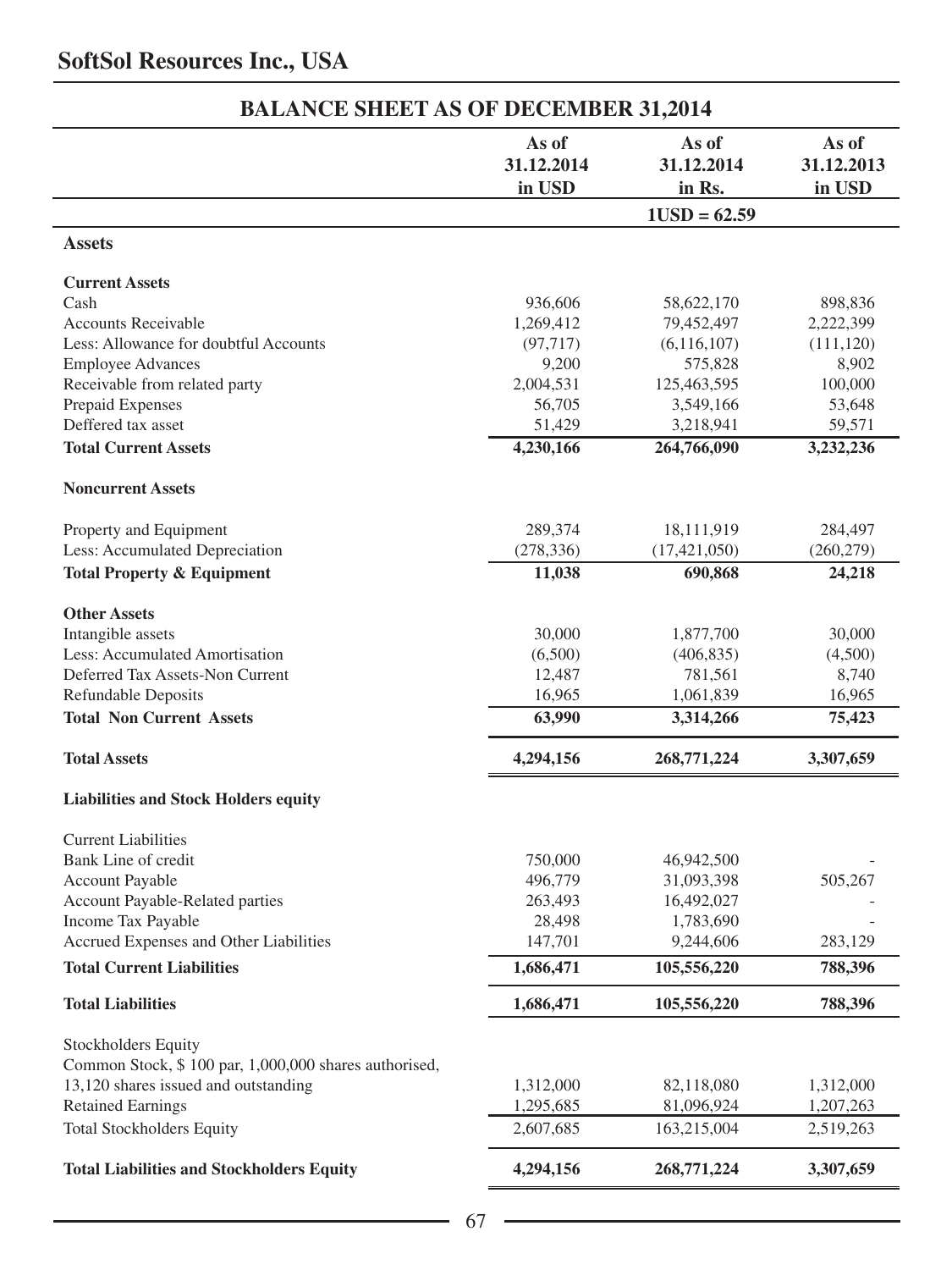## **STATEMENT OF INCOME FOR THE YEAR ENDED DECEMBER 31,2014**

|                                                   |                | in $\bar{\tau}$ | 31.12.2013<br>in USD |
|---------------------------------------------------|----------------|-----------------|----------------------|
|                                                   | $1USD = 61.35$ |                 |                      |
| <b>Revenue</b>                                    |                |                 |                      |
| Consulting Income                                 | 10,250,105     | 628,843,942     | 9,378,191            |
| <b>Total Revenue</b>                              | 10,250,105     | 628, 843, 942   | 9,378,191            |
| <b>Cost of Sales</b>                              |                |                 |                      |
| See Schedule I-Analysis of Cost of Sales          | (8,813,239)    | (540, 692, 213) | (7, 235, 451)        |
| <b>Gross Profit</b>                               | 1,436,866      | 88, 151, 729    | 2,142,740            |
| <b>Operating Expenses</b>                         |                |                 |                      |
| <b>Selling Expenses</b>                           |                |                 |                      |
| See Schedule II-Analysis of Selling expenses      | 485,796        | 29,803,585      | 713,760              |
| General & Administrative Expenses                 |                |                 |                      |
| See Schedule III-Analysis of G & A Expenses       | 859,466        | 52,728,239      | 1,173,251            |
| <b>Total operating expenses</b>                   | 1,345,262      | 82,531,824      | 1,887,011            |
| <b>Income from opeartions</b>                     | 91,604         | 5,619,905       | 255,729              |
| Other Income (Other Expenses)                     |                |                 |                      |
| Dividend Income                                   |                |                 |                      |
| Other Income                                      | 57,470         | 3,525,785       | 69,036               |
| <b>Interest Expense</b>                           | (16,326)       | (1,001,600)     |                      |
| <b>Total Other Income</b>                         | 41,144         | 2,524,184       | 69,036               |
| <b>Income from Operations before Income Taxes</b> | 132,748        | 8,144,090       | 324,765              |
| <b>Provision for Income Taxes</b>                 |                |                 |                      |
| Federal Income Tax-Current                        |                |                 | 78,730               |
| <b>State Income Tax-Current</b>                   |                |                 | 21,294               |
| Federal Income Tax-Deferred                       |                |                 | 21,977               |
| <b>State Income Tax-Deferred</b>                  |                |                 | 7,890                |
| Provision for Income Taxes                        | 44,326         | 2,719,400       |                      |
| Total Provision for Income Tax                    | 44,326         | 2,719,400       | 129,891              |
| <b>Net Income</b>                                 | 88,422         | 5,424,690       | 194,874              |

### **Statement of Retained Earnings**

|                                             |           |           | <b>Common Stock Retained Earnings Common Stock Amount Rs.</b> |
|---------------------------------------------|-----------|-----------|---------------------------------------------------------------|
| Retained Earnings, December 31, 2013        | 1.312,000 | 1.207.263 | 2,519,263 154,556,785                                         |
| Net Income                                  |           | 88.422    | 5.424,690                                                     |
| <b>Retained Earnings, December 31, 2014</b> | 1,312,000 | 1,295,685 | 2,519,263 159,981,475                                         |
|                                             |           |           |                                                               |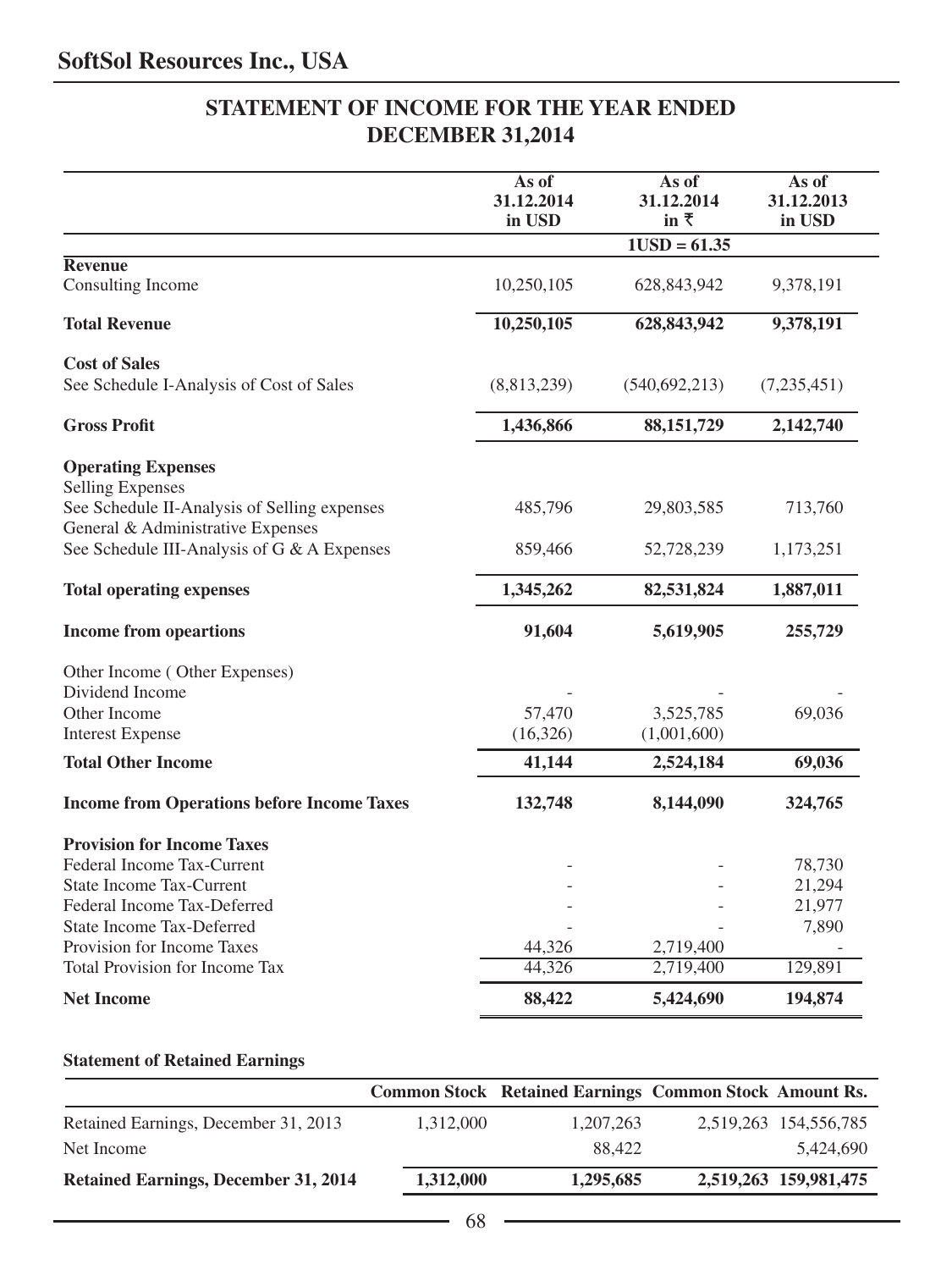## **SoftSol Resources Inc., USA**

## **Schedule-I**

**Analysis of Cost of Sales** 

|                                      | As of      | As of        | As of      |
|--------------------------------------|------------|--------------|------------|
|                                      | 31.12.2014 | 31.12.2014   | 31.12.2013 |
|                                      | in USD     | in $\bar{x}$ | in USD     |
| <b>Consulting Outsourced</b>         | 2,213,341  | 135,788,470  | 2,608,605  |
| <b>Consulting Bonus</b>              |            |              | 602,861    |
| Holiday and Vacation pay-Consultants |            |              | 63,800     |
| Salaries & Wages - Consultants       | 5,615,342  | 344,501,232  | 3,315,375  |
| Taxes-Payroll-Consultants            | 411,997    | 25,276,016   | 305,419    |
| Per Diem - consultant                | 14,500     | 889,575      | 14,260     |
| Insurance Medical & Dental           | 400,245    | 24,555,031   | 195,805    |
| <b>Rebate Charges</b>                | 26,632     | 1,633,873    | 37,993     |
| <b>Recruiting Consultants</b>        |            |              | 825        |
| <b>Relocation Expenses</b>           | 3,500      | 214,725      |            |
| Reimbursement of Expenses            | 1,166      | 71,534       |            |
| Leagal & Immigration-Consultants     | 107,350    | 6,585,923    | 75,588     |
| Travel-Consultancy                   | 19,165     | 1,175,773    | 14,920     |
| <b>Total Cost of Sales</b>           | 8,813,238  | 540,692,151  | 7,235,451  |

## **Schedule-II**

## **Analysis of Selling Expenses**

|                               | As of<br>31.12.2014 | As of<br>31.12.2014 | As of<br>31.12.2013 |
|-------------------------------|---------------------|---------------------|---------------------|
|                               | in USD              | in $\bar{\tau}$     | in USD              |
| Salaries & Wages              | 348,672             | 21,391,027          | 486,269             |
| Taxes-Payroll                 | 24,351              | 1,493,934           | 45,856              |
| <b>Employees Bonus</b>        |                     |                     | 11,956              |
| Holiday and Vacation pay      |                     |                     | 29,444              |
| Recruiting                    | 36,636              | 2,247,619           | 29,636              |
| <b>Auto Expenses</b>          | 3,031               | 185,952             | 4,562               |
| Conference and Meetings       |                     |                     | 1,551               |
| <b>Travel</b> -Sales          | 10.399              | 637,979             | 15,237              |
| Insurance Medical & Dental    | 10,212              | 626,506             | 38,997              |
| <b>Business Development</b>   | 52,494              | 3,220,507           | 50,252              |
| <b>Total Selling Expenses</b> | 485,795             | 29,803,523          | 713,760             |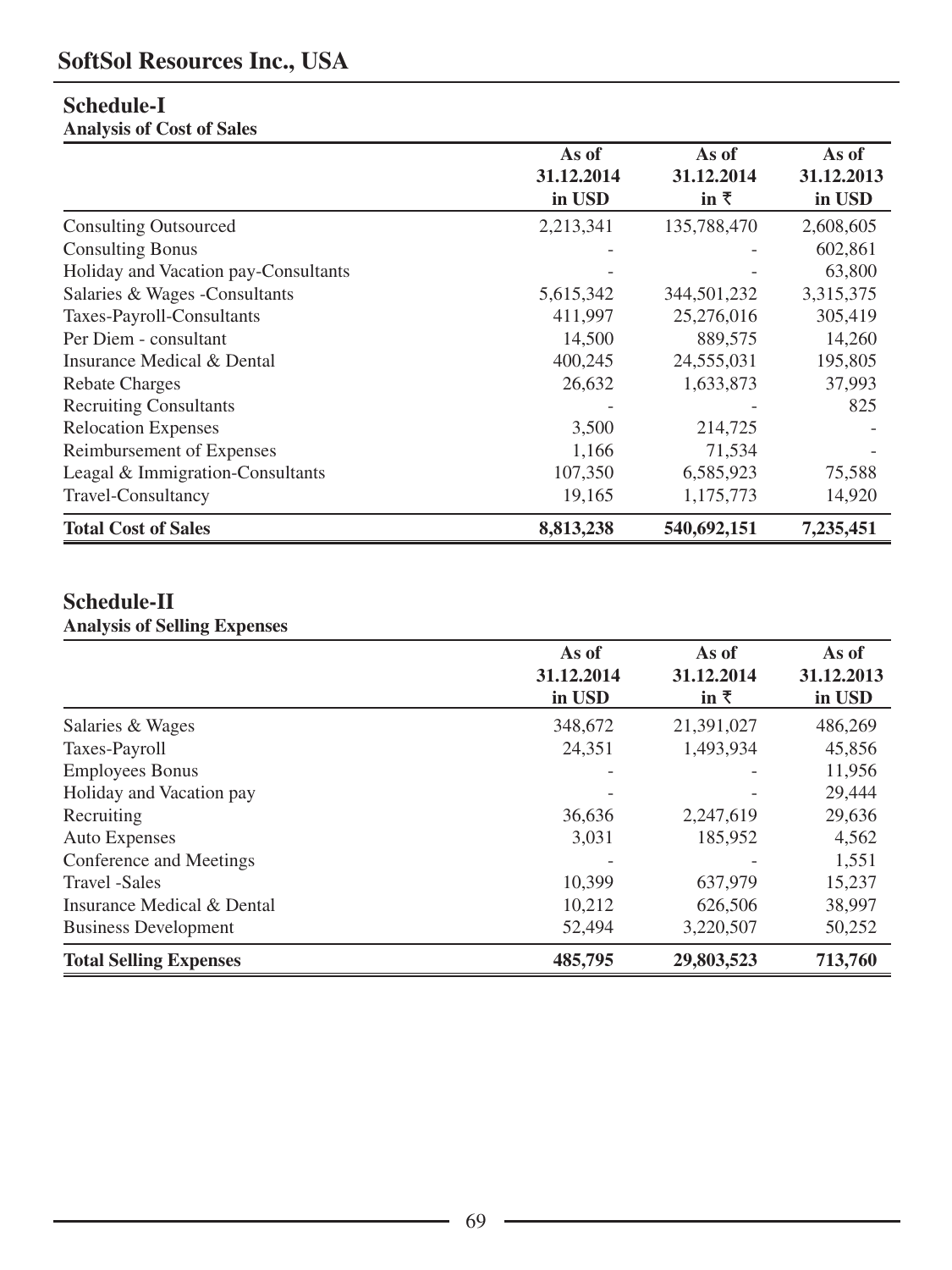## **Schedule-III**

**General & Administrative Expenses** 

|                                                    | As of<br>31.12.2014 | As of<br>31.12.2014 | As of<br>31.12.2013 |
|----------------------------------------------------|---------------------|---------------------|---------------------|
|                                                    | in USD              | in $\bar{\tau}$     | in USD              |
| Auto Expenses                                      | 9,970               | 611,660             | 3,741               |
| <b>Bad debt Expenses</b>                           |                     |                     | 24,109              |
| <b>Bank Charges</b>                                | 1,893               | 116,136             | 2,874               |
| Charitable Contribution                            | 150                 | 9,203               |                     |
| Depreciation & Amortisation                        | 20,057              | 1,230,497           | 23,758              |
| Dues & Publication                                 | 18,781              | 1,152,214           | 3,511               |
| <b>Equipment Rentals</b>                           |                     |                     | 2,309               |
| Finance and Accounts                               | 120,000             | 7,362,000           | 120,000             |
| Frieght & Postage                                  | 3,521               | 216,013             | 5,223               |
| Internet Access & Web Hosting                      | 5,196               | 318,775             | 20                  |
| Insurance                                          | 49,122              | 3,013,635           | 124,697             |
| <b>IT Services</b>                                 |                     |                     | 12,735              |
| Janitorial                                         | 6,909               | 423,867             | 7,290               |
| Meals & Entertainment                              | 5,133               | 314,910             | 7,586               |
| Miscellaneous Expenses                             | 665                 | 40,798              | 1,094               |
| Office Expenses                                    | 7,023               | 430,861             | 1,305               |
| Officers Salaraies & Wages                         | 176,539             | 10,830,668          | 306,370             |
| <b>Outside Services</b>                            | 79,982              | 4,906,896           | 111,858             |
| Professional Fees                                  | 30,986              | 1,900,991           | 45,669              |
| Repairs & Maintenance                              | 350                 | 21,473              |                     |
| Relocation                                         |                     |                     | 209                 |
| Rent                                               | 124,887             | 7,661,817           | 102,916             |
| Salaraies & Wages                                  | 103,938             | 6,376,596           | 129,628             |
| Supplies                                           | 19,924              | 1,222,337           | 21,243              |
| Taxes, Permits & Licenses                          | 13,021              | 798,838             | 14,587              |
| <b>Taxes Payroll</b>                               | 9,147               | 561,168             | 24,497              |
| Penalties                                          | 600                 | 36,810              |                     |
| Taxes-State Prior Year                             | 422                 | 25,890              | 831                 |
| Telephone                                          | 40,687              | 2,496,147           | 59,300              |
| Travel                                             | 622                 | 38,160              | 1,625               |
| Utilites                                           | 9,943               | 610,003             | 14,266              |
| <b>Total General &amp; Administrative Expenses</b> | 859,468             | 52,728,362          | 1,173,251           |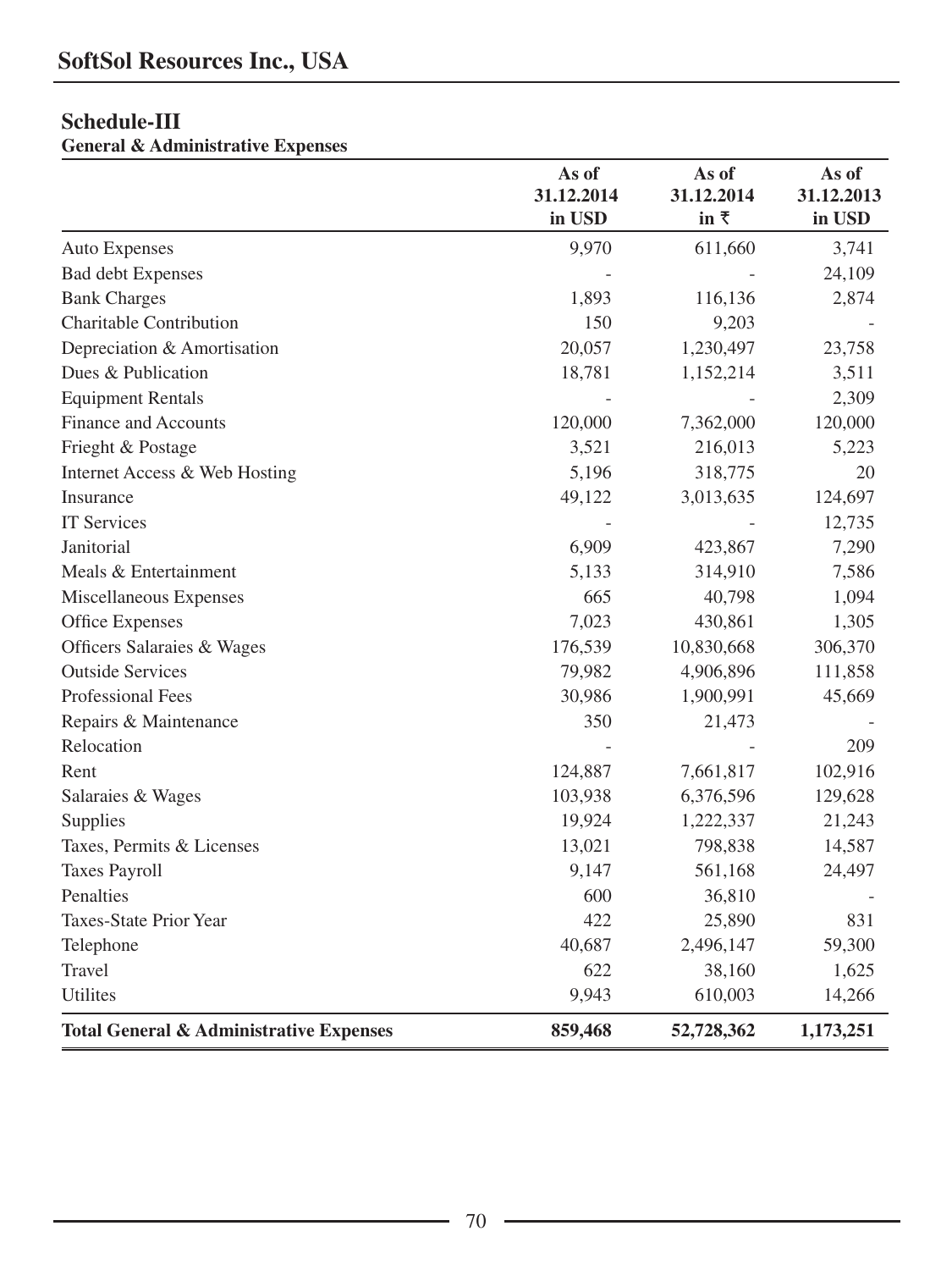|                                                                            | <b>Year Ended</b><br>31.12.2014<br>in USD | <b>Year Ended</b><br>31.12.2014<br>in $\bar{x}$ | <b>Year Ended</b><br>31.12.2013<br>in USD |
|----------------------------------------------------------------------------|-------------------------------------------|-------------------------------------------------|-------------------------------------------|
| <b>Cash Flows from Operating Activities</b>                                |                                           |                                                 |                                           |
| Net Income                                                                 | 88,422                                    | 5,534,333                                       | 194,874                                   |
| Adjustments to reconcile Net Income to Net Cash<br>provided by Opertaions: |                                           |                                                 |                                           |
| Amortisation and Depreciation                                              | 20,057                                    | 1,255,368                                       | 23,758                                    |
| Provision for Bad and Doubtful Accounts                                    | (13, 403)                                 | (838, 894)                                      | 15,000                                    |
| <b>Deferred Taxes</b>                                                      | 4,395                                     | 275,083                                         |                                           |
| Decrease/(Increase) in operating assets and liabilities:                   |                                           |                                                 |                                           |
| <b>Accounts Receivable</b>                                                 | (243, 698)                                | (15,253,058)                                    | (529, 322)                                |
| Accounts Receivable related                                                | (707, 846)                                | (44,304,081)                                    | (100,000)                                 |
| Prepaid Expenses                                                           | (3,057)                                   | (191, 338)                                      | 130                                       |
| Accounts payable related parties                                           | 113,493                                   | 7,103,527                                       |                                           |
| Acrrued expenses and other liabilities                                     | (58, 164)                                 | (3,640,485)                                     |                                           |
| <b>Income Taxes</b>                                                        | (48,766)                                  | (3,052,264)                                     | 21,404                                    |
| Decrease in Employee Advance                                               |                                           |                                                 | 11,150                                    |
| Increase in refundable Deposits                                            |                                           |                                                 | (5,352)                                   |
| <b>Employee Advances</b>                                                   | (297)                                     | (18,589)                                        |                                           |
| Accounts Payable                                                           | 141,512                                   | 8,857,236                                       | (109,988)                                 |
| Increse in Deffrred tax asset                                              |                                           |                                                 | 29,868                                    |
| Decrease in Accrued Liabilities                                            |                                           |                                                 | (39,292)                                  |
| Increase in Income Tax Payable                                             |                                           |                                                 | 86,739                                    |
| Net Cash Provided by (used in) Operating Activities                        | (707, 352)                                | (44, 273, 162)                                  | (401, 031)                                |
| <b>Cash Flow from Investing Activities:</b>                                |                                           |                                                 |                                           |
| Acquisition of equipment                                                   | (4,877)                                   | (305, 251)                                      | (6,252)                                   |
| Investment in subsidiary                                                   |                                           |                                                 | 100,000                                   |
| Net Cash provided by (used in) Investing Activities                        | (4,877)                                   | (305, 251)                                      | 93,748                                    |
| Cashflow from Financing activities                                         |                                           |                                                 |                                           |
| Advances from line of credit                                               | 750,000                                   | 46,942,500                                      |                                           |
|                                                                            |                                           |                                                 |                                           |
| Net Decrease in Cash                                                       | 37,771                                    | 2,364,087                                       | (307, 283)                                |
| Cash at the Beginning of the Year                                          | 898,836                                   | 56,258,145                                      | 1,206,119                                 |
| Cash at the end of the Year                                                | 936,607                                   | 58,622,232                                      | 898,836                                   |
| <b>Supplementary Disclosure</b>                                            |                                           |                                                 |                                           |
| Interest paid during the Year                                              | 96,635                                    | 6,048,385                                       |                                           |
| Income Tax paid during the Year                                            | 15,378                                    | 962,509                                         | 7,095                                     |
|                                                                            |                                           |                                                 |                                           |

# **Statement of Cash Flow for the Year ended December 31, 2014**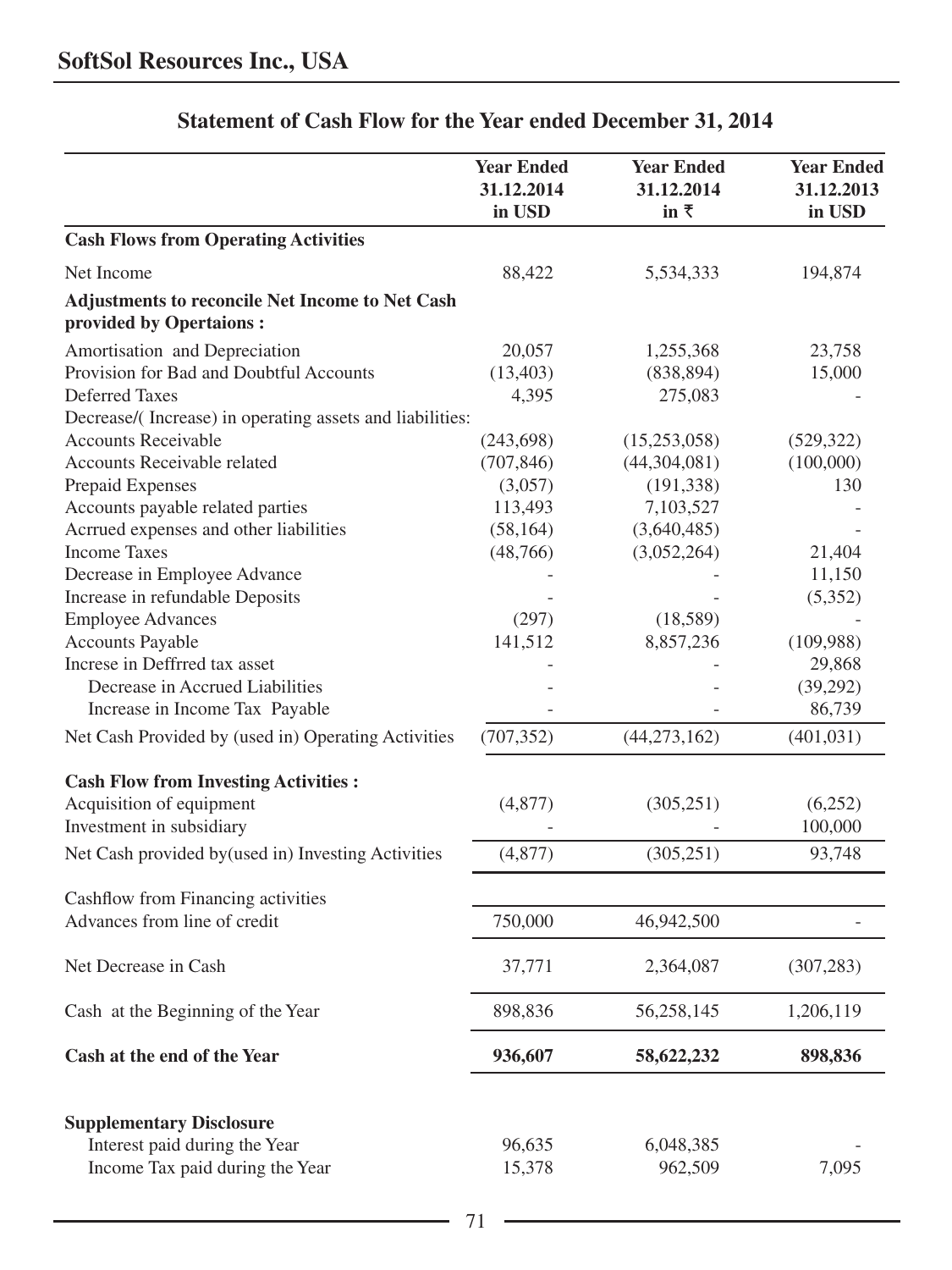#### **Notes to Financial Statements (Dec 31st, 2014)**

#### **Note - 1 - Nature of Business**

SoftSol Resources, Inc. dba SoftSol Inc. (the "Company") was incorporated in the state of California on January 11, 1993. The company is a provider of E- commerce, network technology, internet infrastructure and other special technology areas. Its IT services include application development, system integration, IT consulting and staffing, IT project management, domestic and offshore outsourcing. The Company has diverse client-based ranging from large customers to small high-tech start up companies. The Company's vision is to create a global enterprise by taking a leading role in the revolution in Information Technology to provide highly competent and innovative software solutions.

#### **Note 2 - Summary of Significant Accounting Policies**

#### **Basis of Accounting**

The Company uses the accrual method of accounting for both financial and income tax reporting.

#### **Use of Estimates**

The preparation of financial statements and related disclosures in conformity with generally accepted accounting principles requires management to make estimates and assumptions that affect the reported amounts of assets and liabilities and disclosure of contingent assets and liabilities at the date of the financial statements and revenues and expenses during the period reported. Actual results could differ from those estimates. Estimates are used in accounting for, among other things, allowances for uncollectible receivables, depreciation, employee benefits, taxes, restructuring reserves and contingencies. Estimates and assumptions are reviewed periodically and the effects of revisions are reflected in the Financial Statements in the period they are determined to be necessary.

#### **Cash**

Cash consist of cash in Bank. Occasionally, the Company has cash deposited in a financial institutions in excess of federally insured limits.

#### **Accounts Receivable**

The company uses the Aging of the Accounts Receivable method for valuation of allowance for bad debts. Accordingly, accounts receivable represents the net realizable value.

#### **Property and Equipment**

Property and Equipment are stated at cost. Depreciation is provided principally on a straight-line method over the estimated useful lives of the assets. Estimated useful lives are as follows:

| Furniture & Fixtures | 7 years |
|----------------------|---------|
| Office Equipment     | 5 years |
| Automobile           | 5 years |

The cost of significant additions and replacement of components is capitalized and depreciated while expenditures for maintenance and repairs are charged to expense as incurred. When assets are sold or otherwise disposed of, the cost and related depreciation are removed from the books and the resulting gain or loss is reflected in the determination of net income or loss. Depreciation expense for the year ended December 31, 2014 was \$ 18,057.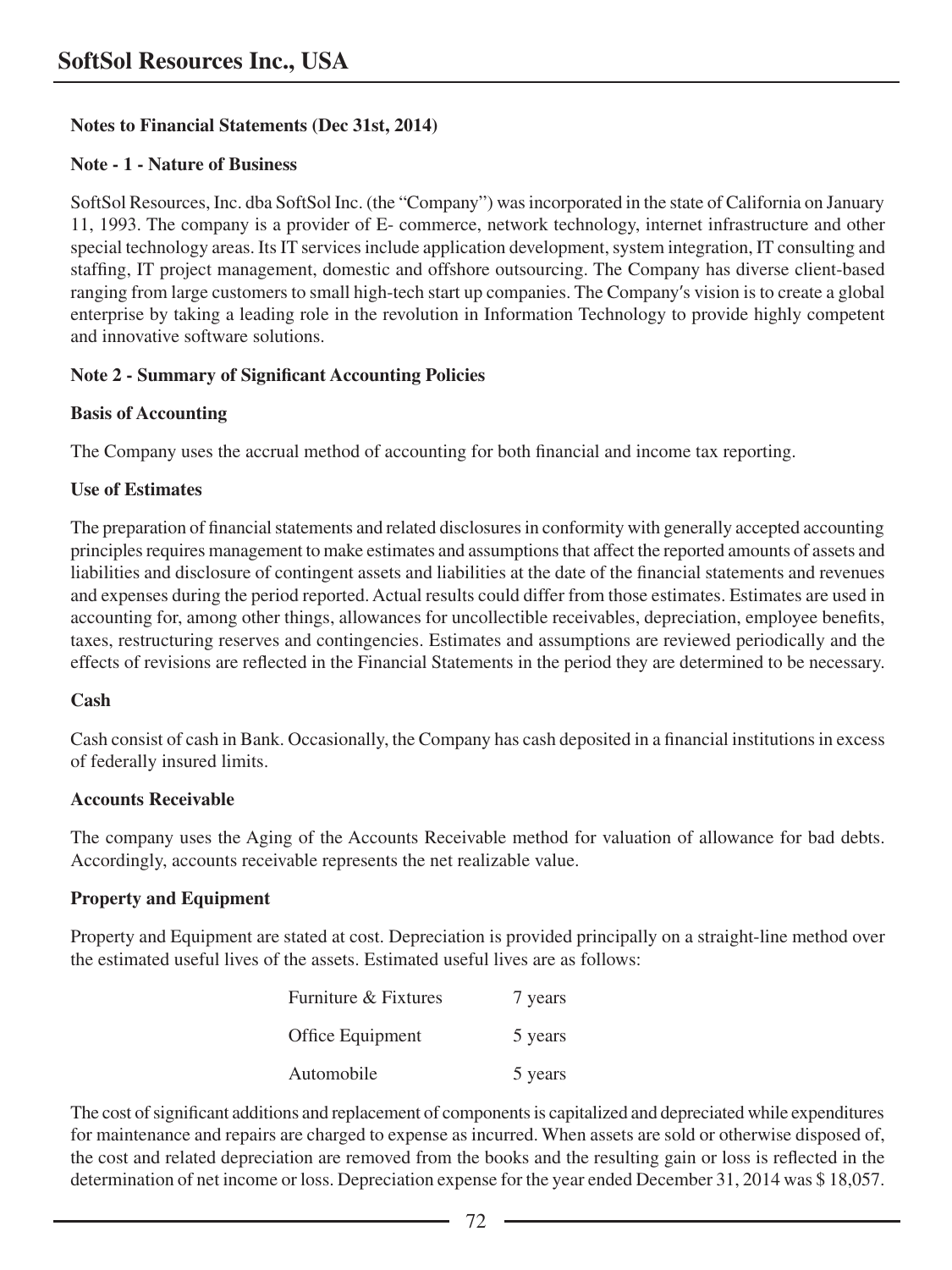# **Long-Lived Assets**

The Company accounts for the impairment and disposition of long-lived assets in accordance with FASB ASC No. 360, "Accounting for the Impairment or Disposal of Long-Lived Assets". ASC No. 360 requires that longlived assets be reviewed for impairment whenever events or circumstances indicate that the carrying amount of an asset may not be recoverable.

#### **Intangible Assets**

Intangible assets consist of the cost to acquire the domain name "SoftSol.com" registered to a third party. It is being amortized on a straight-line basis over the estimated useful lives of 15 years. Amortization expense for the year December 31, 2014 is \$ 2,000.

#### **Revenue Recognition**

The Company derives revenues from consulting projects which are billed by actual time and expenses incurred. Revenues are recognized on the accrual basis as services are rendered.

For Fixed price projects, the Company recognizes revenue and cost of contracts on the percentage-of-completion method, measured by the percentage of cost incurred to date to estimated total cost for each contract. Management considers total cost to be the best available measure of progress on the contracts.

The asset, costs and estimated earnings in excess of billings on uncompleted contracts, represents revenues recognized in excess of amounts billed. The liability, billings in excess of cost and estimated earnings on uncompleted contracts, represents billings in excess of revenues recognized.

There were no fixed price projects during the year ended December 31, 2014.

## **Deferred Revenue**

Advance payment received for services to be provided under contract agreements are deferred until the requisite service is provided and accepted, at which time revenue is considered earned and recognized. There is no deferred revenue as of December 31, 2014.

## **Income Taxes**

The Company accounts for income taxes in accordance with FASB ASC No. 740 "Accounting for Income Taxes", which requires an asset and liability approach to financial accounting and reporting of income taxes. Deferred income tax assets and liabilities are computed annually for differences between the financial statement and tax basis of assets and liabilities that will result in taxable or deductible amounts in future based on the enacted tax laws and rates applicable to the periods in which the differences are expected to affect taxable income. Valuation allowance is established when necessary to reduce deferred tax assets to the amount expected to be realized.

Financial Accounting Standards Boards issued FIN 48 now known as ASC No. 740-10 " Accounting for Uncertainty in Income Taxes" recognizes the tax benefits from uncertain tax positions only if it is more likely than not that the tax position will be sustained on examination by the taxing authorities, based on the technical merits of the position. The tax benefits recognized in the financial statements from such positions are measured based on the largest benefit that has a greater than 50% likelihood of being realized upon ultimate settlement.

The Company's income tax filings are subject to audit by various taxing authorities. The Company's open audit periods are 2011-2013. In evaluating the Company's tax provisions and accruals, future taxable income, and the reversal of temporary differences, interpretations and tax planning strategies are considered. The Company believes their estimates are appropriate based on current facts and circumstances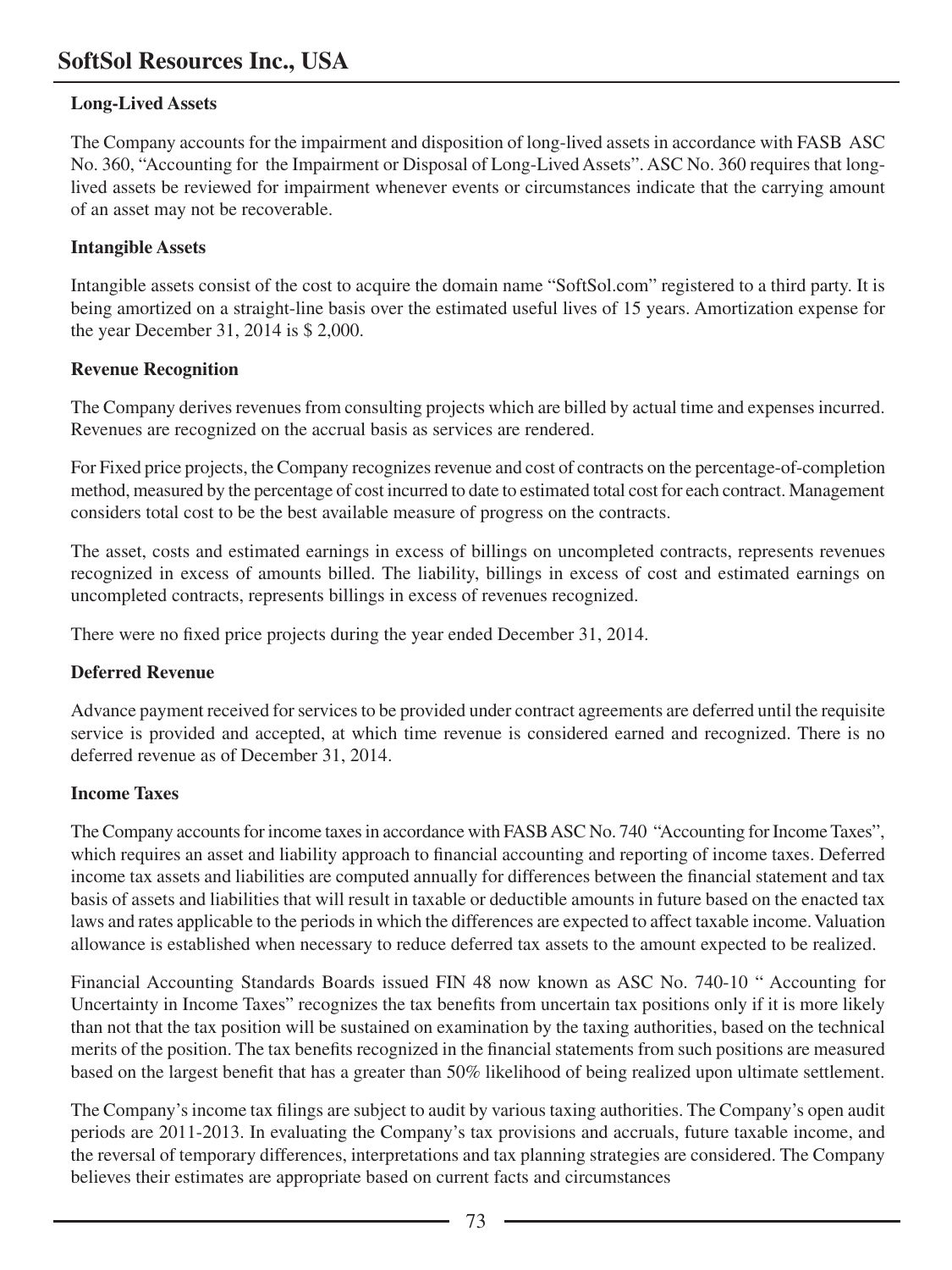# **SoftSol Resources Inc., USA**

#### **Advertising Costs**

The cost of advertising is charged to expense as incurred.

#### **Note 3 - Concentration of Risk**

**Cash**

Cash is maintained with one major financial institutions in the United States. Deposits with one banks exceed the amount of the \$250,000 Federal Deposit Insurance Corporation insurance provided on such deposits.

#### **Accounts Receivable and Sales**

The Company performs ongoing credit evaluations of its customers and maintains allowances for potential uncollectible accounts as deemed necessary. The Company generally does not require collateral to secure its accounts receivable. It estimates credit losses based on management's evaluation of historical experience and current industry trends. Although the Company expects to collect amounts due, actual collections may differ from the estimated amounts.

The Company's sales to its three major customers, totaled \$7.33 million that accounts for 72% of the company's total revenue for the year. Accounts Receivable from these three customers as of December 31, 2014 is \$ 2.57 million which is 81% of total accounts receivable

#### **Note 4 - Employee Advances**

The advances given to employees are for travel related expenses to which the employees are required to present documentation and any amount not substantiated is refunded to the Company. As of December 31, 2014, the employee advances has balance of \$ 9,200.

## **Note 5 - Related Party Transactions**

The Company is wholly owned by SoftSol India Limited (also known as SIL India), an Indian based company.

Softsol Technologies, Inc. (known as STI and formerly Medsoft, Inc.), a Nevada Corporation is owned by Mrs. Durga Madala, spouse of Mr. Srinivasa Rao Madala, the Company CEO. The Company has entered into professional services agreement with Softsol Technologies, Inc., and Softsol India Limited. The Company also subleases it office space to STI. The sublease income is inculded in other income account.

SoftSol Global Technologies Private Limited (SGTPL) is majority owned foreign subsidiary of STI and is providing offshore services to them.

Details of transactions between the Company and its related parties for the year ended December 31, 2014 are as follows:

| Softsol Technologies Inc.    | Amount      |
|------------------------------|-------------|
| Consulting Income            | \$2,031,731 |
| <b>Accounts Receivable</b>   | 2,004,531   |
| Rental Income                | 42,100      |
| Other Income                 | 15,370      |
| <b>Softsol India Limited</b> | Amount      |
| <b>Consulting Outsourced</b> | \$ 351,700  |
| <b>Accounts Payable</b>      | 261,700     |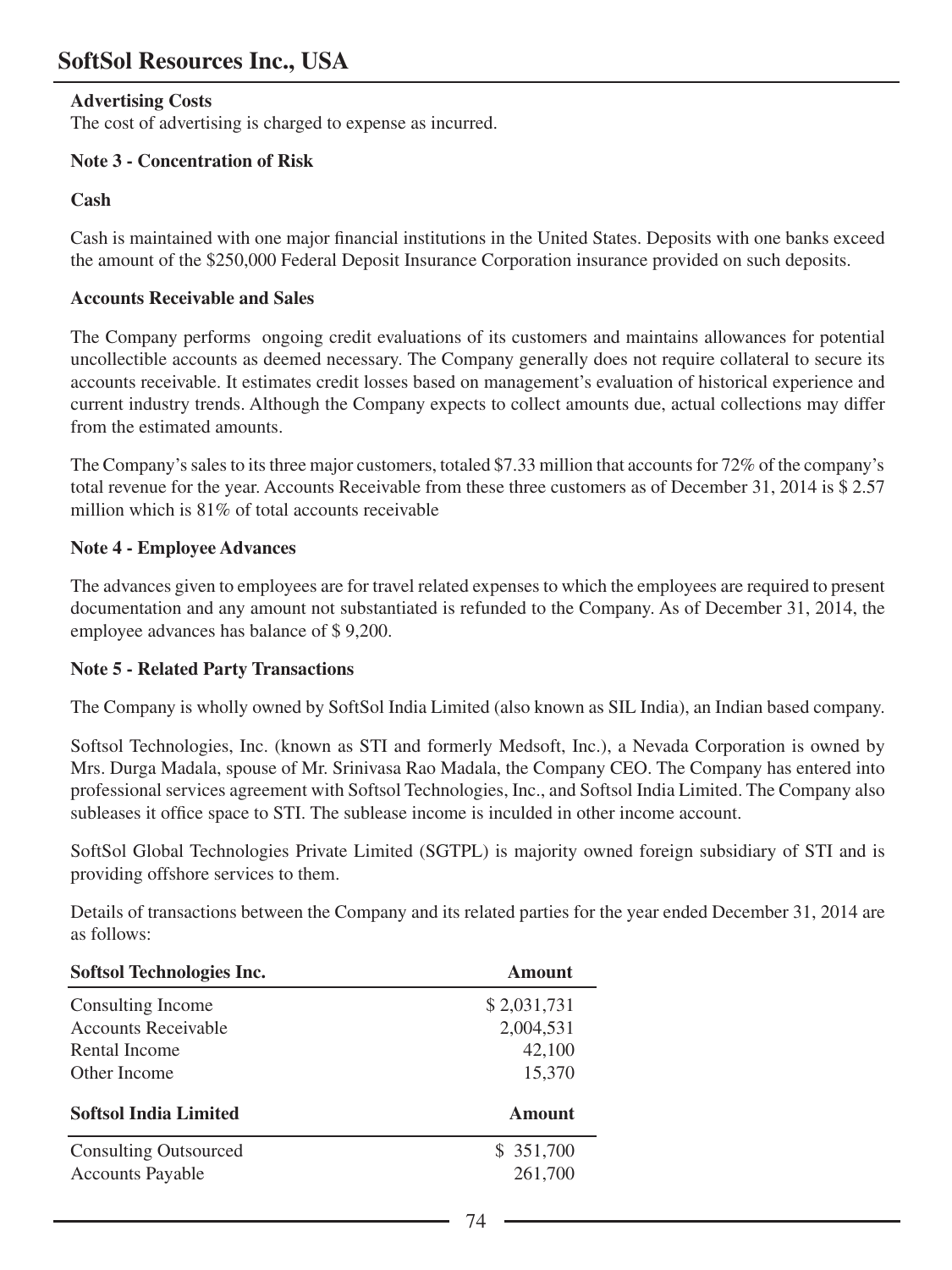# **SoftSol Resources Inc., USA**

| Softsol Global Technologies Pvt. Ltd., | Amount    |
|----------------------------------------|-----------|
| <b>Consulting Outsourced</b>           | \$212,392 |
| Accounts payable                       | 179.344   |

#### **Note 6 - Line of Credit**

In February 2014, the Company was granted a line of credit ("LOC") from Citibank NA of a maximum of \$750,000. The line of credit bears an interest of greater of Citibank NA Prime Rate or minimum interest rate plus margin of 0% per annum and due February 18, 2015. In 2014, interest rate was at 3.25%. The LOC is secured by irrevocable standby letter of credit in favor of Citibank NA not to exceed \$800,000 issued by Citibank NA, Hyderabad (SIL). As at December 31, 2014, the total amount outstanding under this LOC was \$750,000.

## **Note 7 - Commitments Under Operating Lease**

On April 17, 2013 the Company had entered into agreement with Prologies Limited Partnership I to lease 6,825 square feet office located at 46755 Fremont Boulevard, Fremont, California. The lease has tem of five (5) years beginning June 1, 2013. The future minimum lease payments under this operating lease are as follows.

| Year | <b>Amount</b> |
|------|---------------|
| 2015 | \$65,233      |
| 2016 | 67.190        |
| 2017 | 69,206        |
| 2018 | 29,190        |

Rent expense totaled \$ 124,887 for the year ended December 31, 2014.

## **Note 8 - Income Taxes**

The company accounts for income taxes under the provisions of FA SB ASC 740, "Accounting for Income Taxes". Under ASC 740, deferred taxes are required to be classified based on the financial statement classification of the related assets and liabilities which give rise to temporary differences. Deferred taxes result from temporary differences between the financial statement carrying amounts and the tax bases of assets and liabilities.

All of the income before tax as shown in the Statement of Income for the year ended December 31,2014 is derived in the United States.

The components of income tax expense (benefit) relating to earning from operations for the year ended December 31, 2014 are as follows:

| <b>Total</b> | \$39,932 | \$4,394  | \$44,326 |
|--------------|----------|----------|----------|
| Federal      | 27,835   | 3,875    | 31,710   |
| <b>State</b> | \$12,097 | \$519    | \$12,616 |
|              | Current  | Deferred | Total    |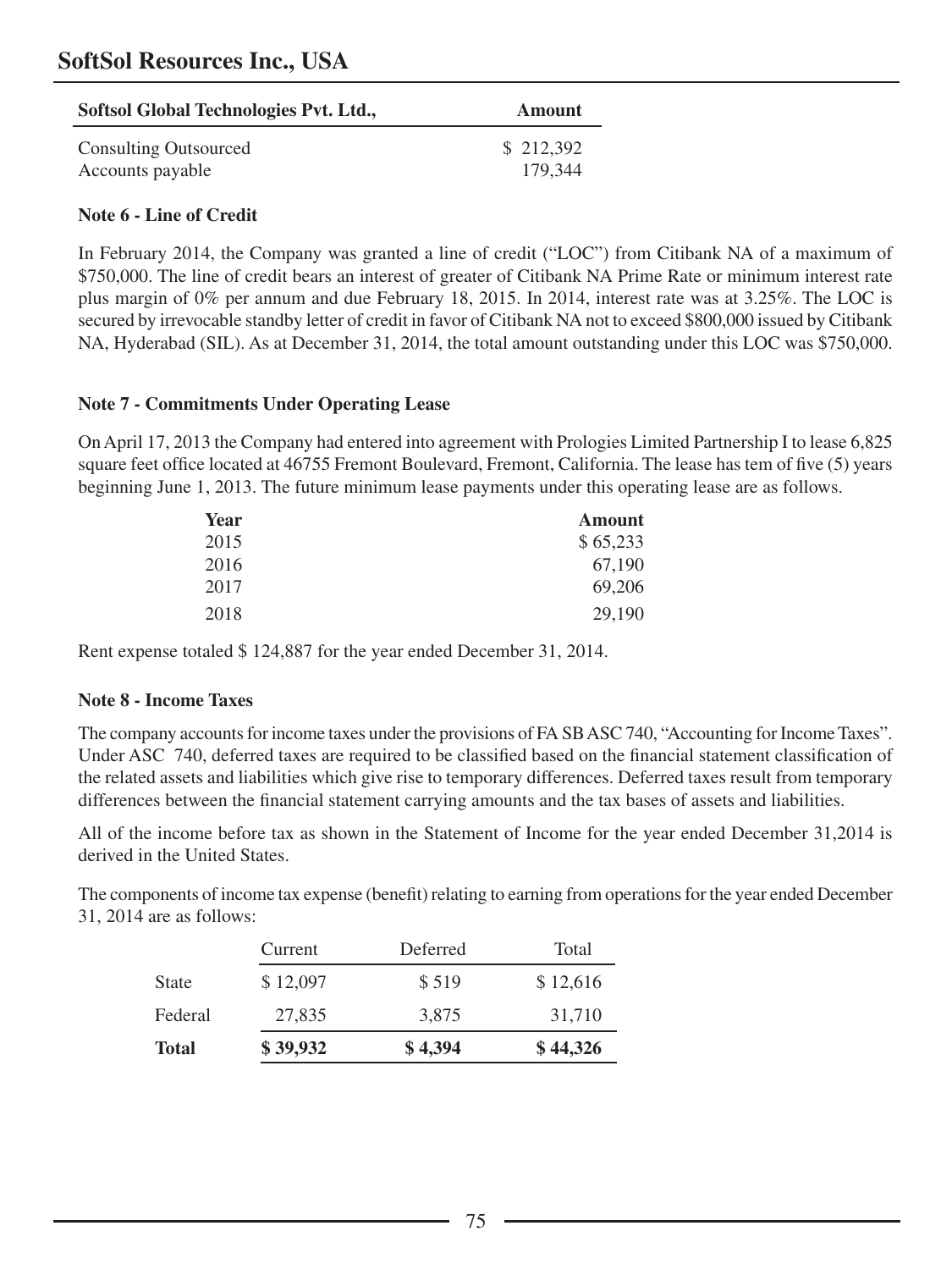# **SoftSol Resources Inc., USA**

The components of deffered tax assets as at December 31, 2014 are as follows:

| Deferred tax assets - Current    |         |
|----------------------------------|---------|
| Capital loss                     | \$5,492 |
| Bad debt                         | 38,109  |
| State income tax - current       | 3,629   |
| State income tax - deferred      | 4,199   |
|                                  | 51,429  |
| Deferred tax assets - Noncurrent |         |
| Depreciation - Federal           | 8,557   |
| Depreciation - State             | 3,930   |
|                                  | 12,487  |
| <b>Valuation Allowance</b>       |         |
| Net deferred tax asset           |         |

#### **Note 9 - Vacation Leave**

The Company provides paid vacation leave to certain employees of the Company. Vacation leave credits are expensed within the year and are not carried forward the following year, therefore, no accrual is recognized in the financial statements.

#### **Note 10 - Employee Pension Plan**

The Company had a 401 (K) plan known as the SoftSol Resources & MedSoft, Inc. 401 (K) plan (the "Plan") which was terminated on December 31, 2001. Total accumulated contribution as of December 31, 2014 was \$1,896 and is payable to participants.

A new 401 (k) plan known as Softsol Resources Inc. 401(k) Plan (Plan no. 7113353) was adapted effective October 1, 2005. The Plan is available to eligible employees through payroll deductions within statutory and plan limits. There is no matching contribution from the employer.

#### **Note 11 - Flexible Spending**

The Company has a voluntary flexible spending plan wherein a certain amount of money opted by the employee at the beginning of the plan year to be deducted from employee's payroll every month. The contributed amount will be used to reimburse the employees for their eligible medical expenses and childcare expenses. The Company has \$23,127 as accumulated contributions into this account as of December 31, 2014.

## **Note 12 - Stockholders' Equity**

The Company is authorized to issue upto 1,000,000 shares of its common stock, of which 13,120 shares were issued and outstanding. Softsol India Limited owns all these 13,120 shares.

#### **Note 13 - Contingencies**

There are no pending legal actions, including arbitrations, class actions and other litigation, arising in connection with the Company's activities as IT consultants. Legal reserves will be established in accordance with FASB ASC 450 (formerly knows as SFAS No. 5), " Accounting for Contingences". Once established, reserves are adjusted when there is more information available or when an event occurs requiring a change. There are no legal reserves in the statement of financial condition as of December 31, 2014.

#### **Note 14 - Subsequent Events**

Subsequent events have been evaluated through April 10, 2015, which is the date the financial statements were available to be issued.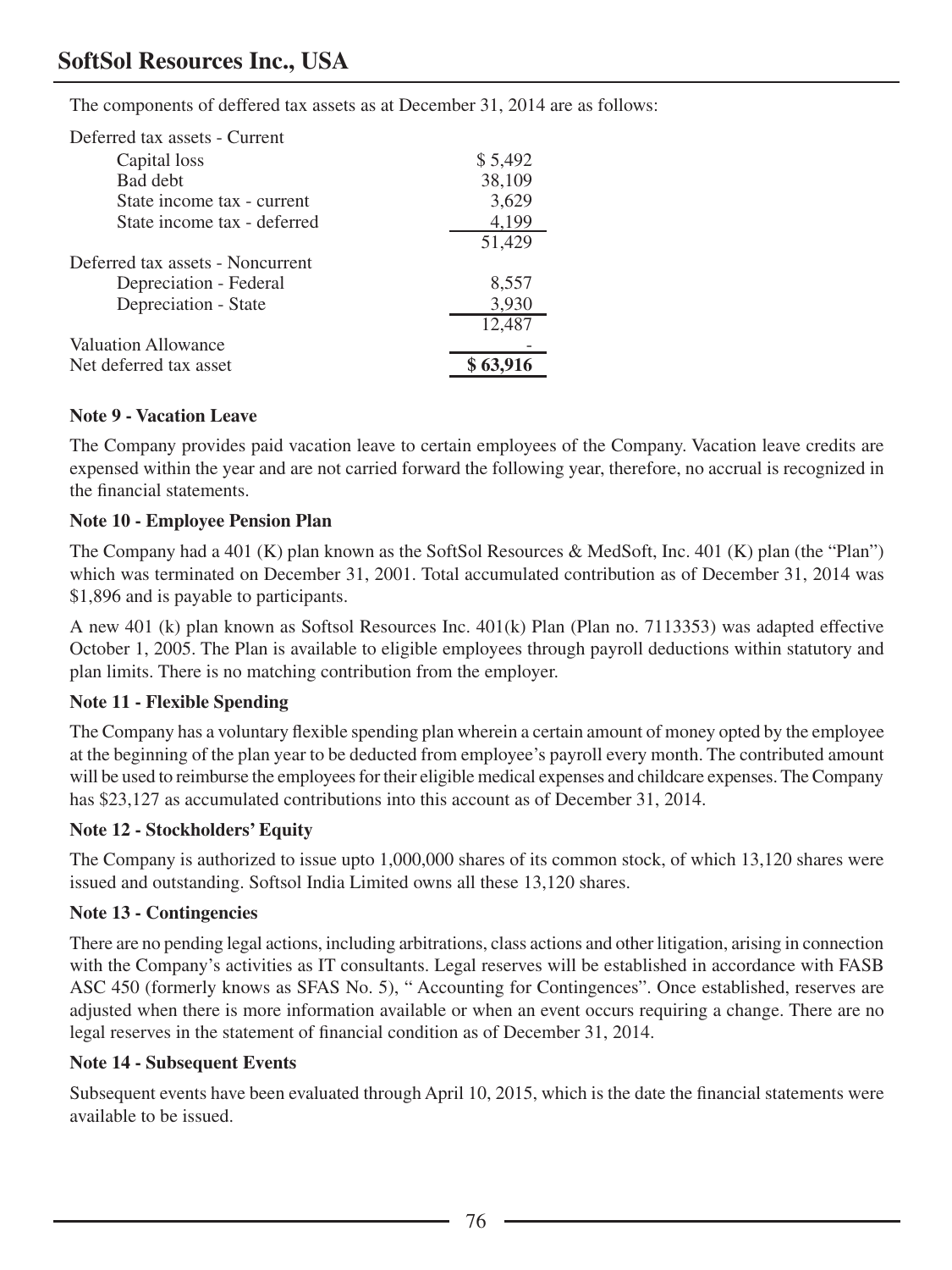# **Independent Auditor's Report**

#### TO THE MEMBERS OF **SOFTSOL INDIA LIMITED**

#### **Report on the Consolidated Financial Statements**

We have audited the accompanying consolidated financial statements of SOFTSOL INDIA LIMITED (hereinafter referred to as "the Holding Company")and its subsidiary (the Holding Company and its subsidiary together referred to as "the Group") comprising of the Consolidated Balance Sheet as at 31st March, 2015, the Consolidated Statement of Profit and Loss, the Consolidated Cash Flow Statement for the year then ended, and a summary of the significant accounting policies and other explanatory information (hereinafter referred to as "the consolidated financial statements").

#### **Management's Responsibility for the Consolidated Financial Statements**

The Holding Company's Board of Directors is responsible for the preparation of these consolidated financial statements in terms of the requirements of the Companies Act, 2013 (hereinafter referred to as "the Act") that give a true and fair view of the consolidated financial position, consolidated financial performance and consolidated cash flows of the Group in accordance with the accounting principles generally accepted in India, including the Accounting Standards specified under Section 133 of the Act, read with Rule 7 of the Companies (Accounts) Rules, 2014. The Board of Directors of the subsidiary company included in the Group are responsible for maintenance of adequate accounting records in accordance with the provisions of the Act for safeguarding the assets of the Group and for preventing and detecting frauds and other irregularities; the selection and application of appropriate accounting policies; making judgments and estimates that are reasonable and prudent; and the design, implementation and maintenance of adequate internal financial controls, that were operating effectively for ensuring the accuracy and completeness of the accounting records, relevant to the preparation and presentation of the financial statements that give a true and fair view and are free from material misstatement, whether due to fraud or error, which have been used for the purpose of preparation of the consolidated financial statements by the Directors of the Holding Company, as aforesaid.

#### **Auditor's Responsibility**

Our responsibility is to express an opinion on these consolidated financial statements based on our audit. While conducting the audit, we have taken into account the provisions of the Act, the accounting and auditing standards and matters which are required to be included in the audit report under the provisions of the Act and the Rules made there under.

We conducted our audit in accordance with the Standards on Auditing specified under Section 143(10) of the Act. Those Standards require that we comply with ethical requirements and plan and perform the audit to obtain reasonable assurance about whether the consolidated financial statements are free from material misstatement.

An audit involves performing procedures to obtain audit evidence about the amounts and the disclosures in the consolidated financial statements. The procedures selected depend on the auditor's judgment, including the assessment of the risks of material misstatement of the consolidated financial statements, whether due to fraud or error. In making those risk assessments, the auditor considers internal financial control relevant to the Holding Company's preparation of the consolidated financial statements that give a true and fair view in order to design audit procedures that are appropriate in the circumstances but not for the purpose of expressing an opinion on whether the Holding Company has an adequate internal financial controls system over financial reporting in place and the operating effectiveness of such controls. An audit also includes evaluating the appropriateness of the accounting policies used and the reasonableness of the accounting estimates made by the Holding Company's Board of Directors, as well as evaluating the overall presentation of the consolidated financial statements.

We believe that the audit evidence obtained by us and the audit evidence obtained by the other auditors in terms of their reports referred to in sub-paragraph (a) of the Other Matters paragraph below, is sufficient and appropriate to provide a basis for our audit opinion on the consolidated financial statements.

#### **Opinion**

In our opinion and to the best of our information and according to the explanations given to us, the aforesaid consolidated financial statements give the information required by the Act in the manner so required and give a true and fair view in conformity with the accounting principles generally accepted in India, of the consolidated state of affairs of the Group as at 31st March, 2015, and their consolidated profit and their consolidated cash flows for the year ended on that date.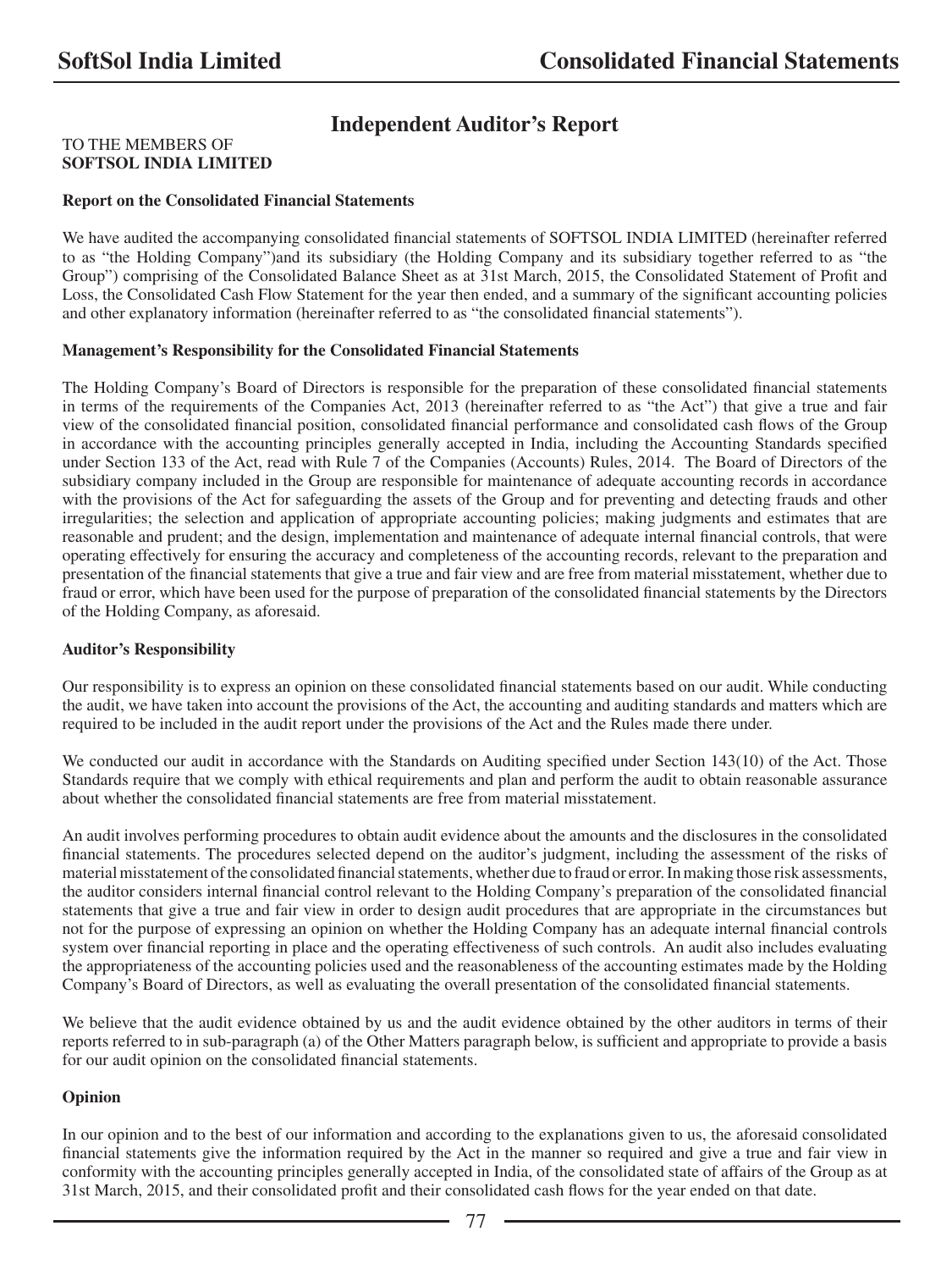#### **Other Matters**

We did not audit the financial statements of SoftSol Resources Inc., subsidiary, whose financial statements reflect total assets of Rs.26,87,71,224/- as at 31st December, 2014, total revenues of Rs.62,88,43,942/- and net cash flows amounting to Rs.23,64,087/- for the year ended on that date, as considered in the consolidated financial statements. These financial statements have been audited by other auditors whose reports have been furnished to us by the Management and our opinion on the consolidated financial statements, in so far as it relates to the amounts and disclosures included in respect of the said subsidiary and our report in terms of sub-sections (3) and (11) of Section 143 of the Act, insofar as it relates to the aforesaid subsidiary is based solely on the report of the other auditors.

Our opinion on the consolidated financial statements, and our report on Other Legal and Regulatory Requirements below, is not modified in respect of the above matters with respect to our reliance on the work done and the reports of the other auditors and the financial statements / financial information certified by the Management.

#### **Report on Other Legal and Regulatory Requirements**

- 1. As required by the Companies (Auditor's Report) Order, 2015 ("the Order"), issued by the Central Government of India in terms of sub-section (11) of Section 143 of the Act, we give in the Annexure a statement on the matters specified in paragraphs 3 and 4 of the Order to the extent applicable to the Holding Company.
- 2. As required bySection143(3) of the Act, we report, to the extent applicable, that:
- (a) We have sought and obtained all the information and explanations which to the best of our knowledge and belief were necessary for the purpose of our audit of the aforesaid consolidated financial statements.
- (b) In our opinion, proper books of account as required by law relating to preparation of the aforesaid consolidated financial statements have been kept so far as it appears from our examination of those books and the reports of the other auditors.
- (c) The Consolidated Balance Sheet, the Consolidated Statement of Profit and Loss, and the Consolidated Cash Flow Statement dealt with by this Report are in agreement with the relevant books of account maintained for the purpose of preparation of the consolidated financial statements.
- (d) In our opinion, the aforesaid consolidated financial statements comply with the Accounting Standards specified under Section 133 of the Act, read with Rule 7 of the Companies (Accounts) Rules, 2014.
- (e) On the basis of the written representations received from the directors of the Holding Company as on 31st March, 2015 taken on record by the Board of Directors of the Holding Company none of the directors of the Group companies, incorporated in India, is disqualified as on 31st March, 2015 from being appointed as a director in terms of Section 164 (2) of the Act.
- (f) With respect to the other matters to be included in the Auditor's Report in accordance with Rule 11 of the Companies (Audit and Auditor's) Rules, 2014, in our opinion and to the best of our information and according to the explanations given to us:
	- i. The Group did not have any pending litigations which would impact its financial position.
	- ii. The Group did not have any material foreseeable losses on long-term contracts including derivative contracts.
	- iii. There were no amounts which were required to be transferred to the Investor Education and Protection Fund by the Group.

For J V S L & ASSOCIATES Chartered Accountants (Firm Regn No. 15002S)

Place: Hyderabad Date: 26.05.2015

> J. VENKATESWARLU Partner ICAI Ms. No. 022481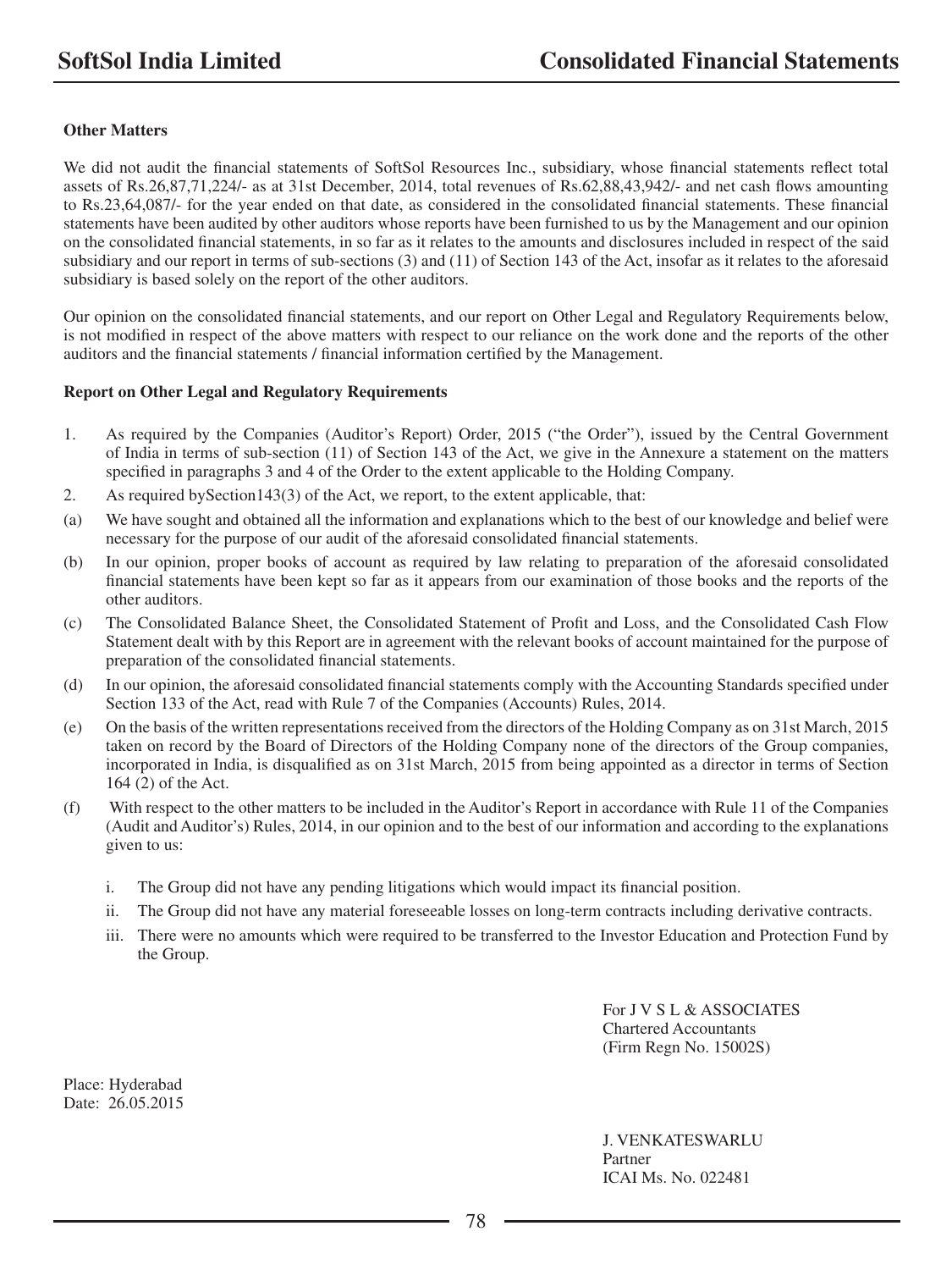# **Annexure to Independent Auditors' Report dated 26.05.2015 issued to the Members of SoftSol India Limited on the consolidated financial statements for the year ended 31st March, 2015**

# **Statement on the matters specified in Paragraphs 3 and 4 of the Companies (Auditor's Report) Order, 2015**

- i) (a) The company has maintained proper records showing full particulars, including quantitative details and situation of its fixed assets.
	- (b) The company's fixed assets have been physically verified by the management at reasonable intervals as per a regular programme of verification which, in our opinion, is reasonable having regard to the size of the Company and the nature of its assets. No material discrepancies were noticed on such verification.
- ii) (a) The company has not acquired / handled / dealt in / held any inventory. Hence, Clause (ii) of paragraph 3 of the CARO'15 is not applicable to the company for the year under report.
- iii) The Company has not granted any loans, secured or unsecured to companies, firms or other parties covered in the register maintained U/s.189 of the Act. Hence, our comments on clauses (iii)(a)and (b) of paragraph 3 of the order are Nil.
- iv) In our opinion and according to the information and explanations given to us, there is an adequate internal control system commensurate with the size of the Company and the nature of its business, for the purchase of inventory and fixed assets and for the sale of goods and services. During the course of our audit, we have not observed any continuing failure to correct major weaknesses in internal control system of the company nor have we been informed of any such continuing failures.
- v) The Company has not accepted any deposits from the public. Therefore, provisions of clause (v) of the CARO'15 are not applicable to the company for the year under audit.
- vi) According to the information and explanations furnished to us, the Central Government has not prescribed maintenance of cost records U/s.148(1)(d) of the Companies Act, 2013 to this company.
- vii) (a) The company is regular in depositing undisputed statutory dues including Provident Fund, employees' state insurance, income tax, Sales-Tax, Wealth-Tax, Service Tax, Duty of Customs, Duty of Excise, Value added tax, Cess and other material statutory dues applicable to it. According to the information and explanations given to us, no undisputed amounts in respect of Provident Fund, employees' state insurance, income tax, Sales-Tax, Wealth-Tax, Service Tax, Duty of Customs, Duty of Excise, Value added tax, Cess and other material statutory dues were in arrears as at 31/03/2015 for a period of more than six months from the date they became payable.
	- (b) According to the information and explanations given to us, there are no material dues of Income Tax, Sales Tax, Wealth Tax, Duty of Customs, Duty of Excise, Value Added tax and Cess which have not been deposited on account of any dispute. However, according to the information and explanations given to us, the following Service tax amounts have not been deposited on account of disputes.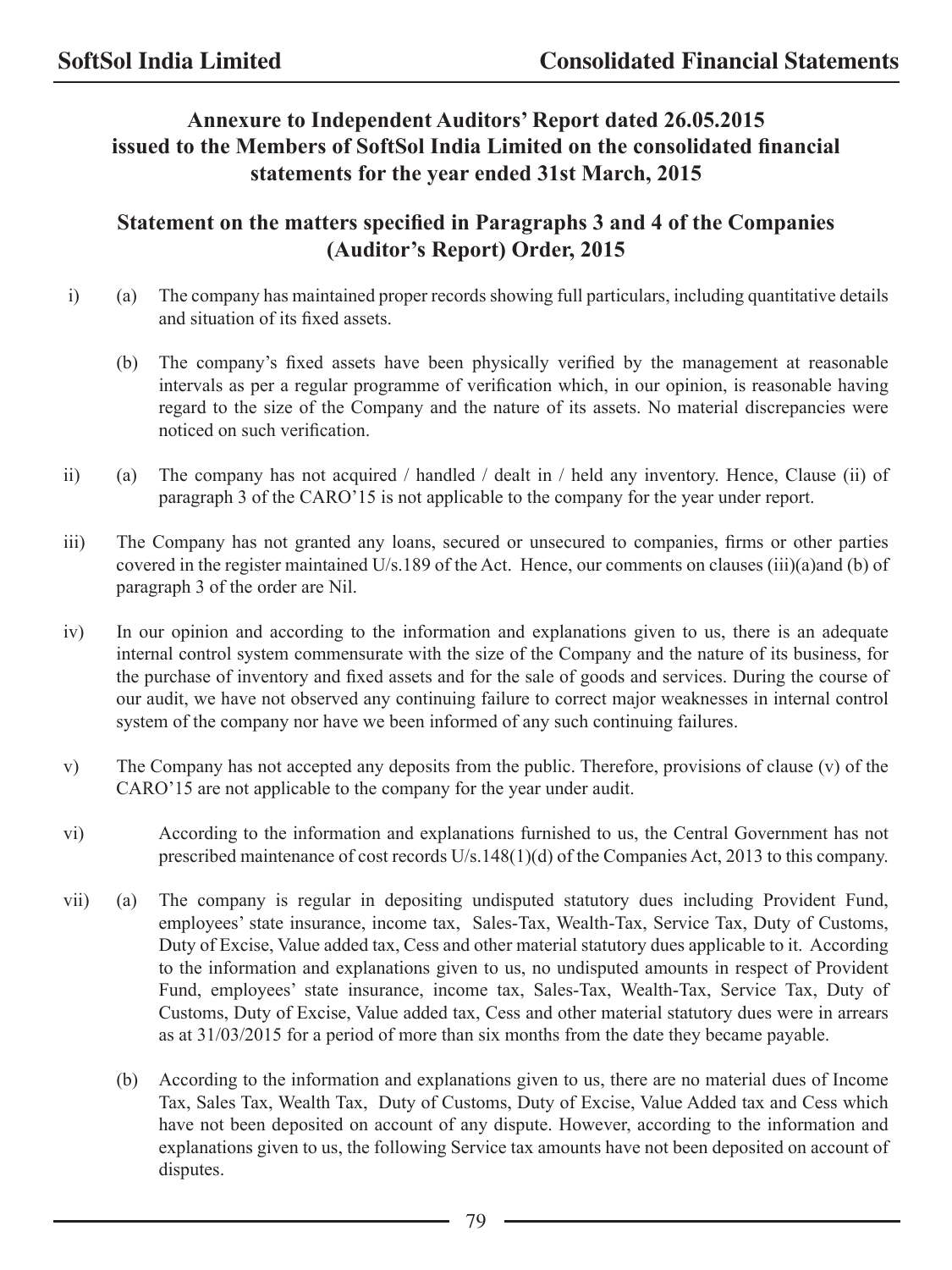| Name of the<br>Statute                           | Nature of<br>the dues | Amount of<br>demand $(\xi)$ | Period to which<br>the amount<br>relates | Forum where<br>dispute is<br>pending | Amount<br>deposited |
|--------------------------------------------------|-----------------------|-----------------------------|------------------------------------------|--------------------------------------|---------------------|
| Finance Act.<br>1994 (Service<br>tax Provisions) | Service tax           | $6,18,962/-$                | $2007 - 08$ to<br>$2011 - 12$            | CESTAT,<br>Banglore                  | 2,23,544/           |

- (c) According to the information and explanations given to us no amounts were required to be transferred to the investor education and protection fund in accordance with the relevant provisions of the Companies Act, 1956 and rules there under. Hence, clause vii (c) paragraph 3 of CARO'15 is not applicable to the company.
- viii) The company has no accumulated losses as at the end of the financial year under audit and it has not incurred cash losses during the financial year covered by our audit and in the immediately preceding financial year.
- ix) In our opinion and according to the information and explanations given to us, the Company has not defaulted in repayment of dues to any financial institution or bank. The company has not issued debentures.
- x) According to the information and explanations given to us, during the period covered under our audit, the Company has given a guarantee and lien on its investments in units of mutual funds, whose aggregate face value is Rs.10,90,00,000/- to Citi Bank NA, India for issuing a standby letter of credit (SBLC) on behalf of SoftSol Resources Inc., the wholly owned subsidiary of the company, enabling it to avail working capital limits of USD 15,00,000 (INR 9,00,00,000) from Citi Bank NA USA. The terms and conditions on which the company has given the guarantee and lien on its investments are not prejudicial to the interest of the company..
- xi) According to the information and explanations given to us and as per the books of account audited by us, during the period covered under our audit, the company has not availed any term loans.
- xii) According to the information and explanations given to us, during the year covered under our audit, no material fraud on or by the company has been noticed or reported to us.

For J V S L & ASSOCIATES Chartered Accountants (Firm Regn No. 15002S)

Place: Hyderabad Date: 26.05.2015

> J. VENKATESWARLU Partner ICAI Ms. No. 022481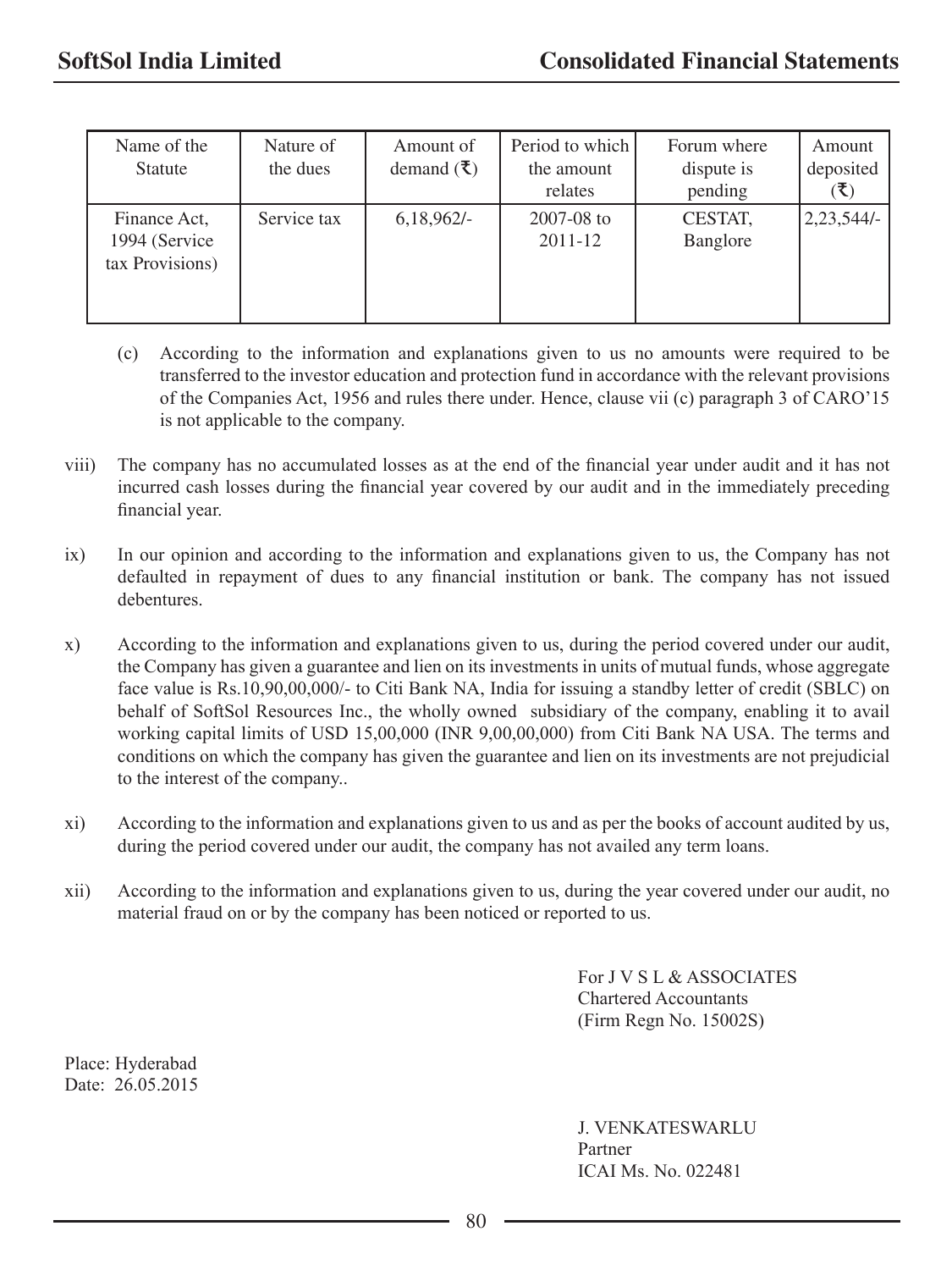# **CONSOLIDATED BALANCE SHEET AS AT 31 MARCH 2015**

| <b>Particulars</b>                                                   | Note No<br>As at 31-03-2015 |                           |                                         | As at 31-03-2014               |               |
|----------------------------------------------------------------------|-----------------------------|---------------------------|-----------------------------------------|--------------------------------|---------------|
|                                                                      |                             | ₹                         | ₹                                       | ₹                              | ₹             |
| <b>Euity and Liabilities</b>                                         |                             |                           |                                         |                                |               |
| (1) Shareholders' funds                                              |                             |                           |                                         |                                |               |
| (a) Share capital                                                    | 01                          | 172,365,240               |                                         | 172,365,240                    |               |
| (b) Reserves and surplus                                             | 02                          | 1,748,753,262             |                                         | 1,731,153,171                  |               |
|                                                                      |                             |                           | 1,921,118,502                           |                                | 1,903,518,411 |
| (2) Non-current liabilities                                          |                             |                           |                                         |                                |               |
| (a) Other Long term liabilities                                      | 03                          | 33,747,224                |                                         | 33,020,588                     |               |
| (b) Long-term provisions                                             | 04                          | 2,323,019                 |                                         | 1,304,803                      |               |
|                                                                      |                             |                           | 36,070,243                              |                                | 34,325,391    |
| (3) Current liabilities                                              |                             |                           |                                         |                                |               |
| (a) Trade payables                                                   | 05                          | 34,629,887                |                                         | 45,220,697                     |               |
| (b) Other current liabilities                                        | 06                          | 65,756,762                |                                         | 22,365,868                     |               |
| (c) Short-term provisions                                            | 07                          | 729,330                   | 101,115,979                             | 680,479                        | 68,267,044    |
|                                                                      |                             |                           |                                         |                                |               |
| <b>Total</b>                                                         |                             |                           | 2,058,304,724                           |                                | 2,006,110,845 |
| <b>II.ASSETS</b>                                                     |                             |                           |                                         |                                |               |
| (1) Non-current assets                                               |                             |                           |                                         |                                |               |
| (a) Fixed assets                                                     |                             |                           |                                         |                                |               |
| (i)Tangible assets                                                   | 08                          | 340,848,998               |                                         | 338,639,168                    |               |
| (ii)Intangible assets                                                |                             | 879,028,206               |                                         | 879,441,820                    |               |
| (iii)Capital work-in-progress                                        |                             |                           |                                         | 52,153,767                     |               |
| (b) Non-current investments                                          | 09                          | 186, 134, 052             |                                         | 109,002,862                    |               |
| (c) Deferred tax assets (net)                                        |                             | 4,000,502                 |                                         | 4,105,491                      |               |
| (d) Long-term loans and advances                                     | 10                          | 18,868,153                |                                         | 22,811,617                     |               |
| (e) Other non-current assets                                         | 11                          | 1,405,872                 |                                         | 1,661,332                      |               |
|                                                                      |                             |                           | 1,430,285,783                           |                                | 1,407,816,056 |
| (2) Current assets<br>(a) Current Investments                        | 12                          |                           |                                         |                                |               |
| (b) Trade receivables                                                | 13                          | 298,256,344               |                                         | 91,500,000                     |               |
| (c) Cash and Bank Balances                                           | 14                          | 228,270,299<br>76,102,687 |                                         | 164,808,664<br>308,428,013     |               |
| (d) Short-term loans and advances                                    | 15                          | 14,631,619                |                                         | 6,348,123                      |               |
| (e) Other current assets                                             | 16                          | 10,757,992                |                                         | 27,209,989                     |               |
|                                                                      |                             |                           | 628,018,941                             |                                | 598,294,789   |
| <b>Total</b>                                                         |                             |                           | 2,058,304,724                           |                                | 2,006,110,845 |
|                                                                      |                             |                           |                                         |                                |               |
| Significant accounting policies and<br>notes on financial statements | 22                          |                           |                                         |                                |               |
| Per our report of even date                                          |                             |                           | For and on behalf of Board of Directors |                                |               |
| for JVSL & Associates                                                |                             |                           |                                         |                                |               |
| <b>Chartered Accountants</b>                                         |                             |                           |                                         |                                |               |
| (Firm Reg.No.15002S)                                                 |                             |                           |                                         |                                |               |
|                                                                      |                             |                           |                                         |                                |               |
| J. Venkateswarlu                                                     |                             | Bhaskara Rao Madala       |                                         | Dr. T. Hanuman Chowdary        |               |
| Partner                                                              |                             | <b>Wholetime Director</b> |                                         | Director                       |               |
| ICAI Ms.No.022481                                                    |                             |                           |                                         |                                |               |
| Place: Hyderabad                                                     |                             | <b>B.S.Srinivasan</b>     | <b>B.</b> Laxman                        | Srinivas Mandava               |               |
| Date: 26.05.2015                                                     |                             | Director                  | Company Secretary                       | <b>Chief Financial Officer</b> |               |
|                                                                      |                             | 81                        |                                         |                                |               |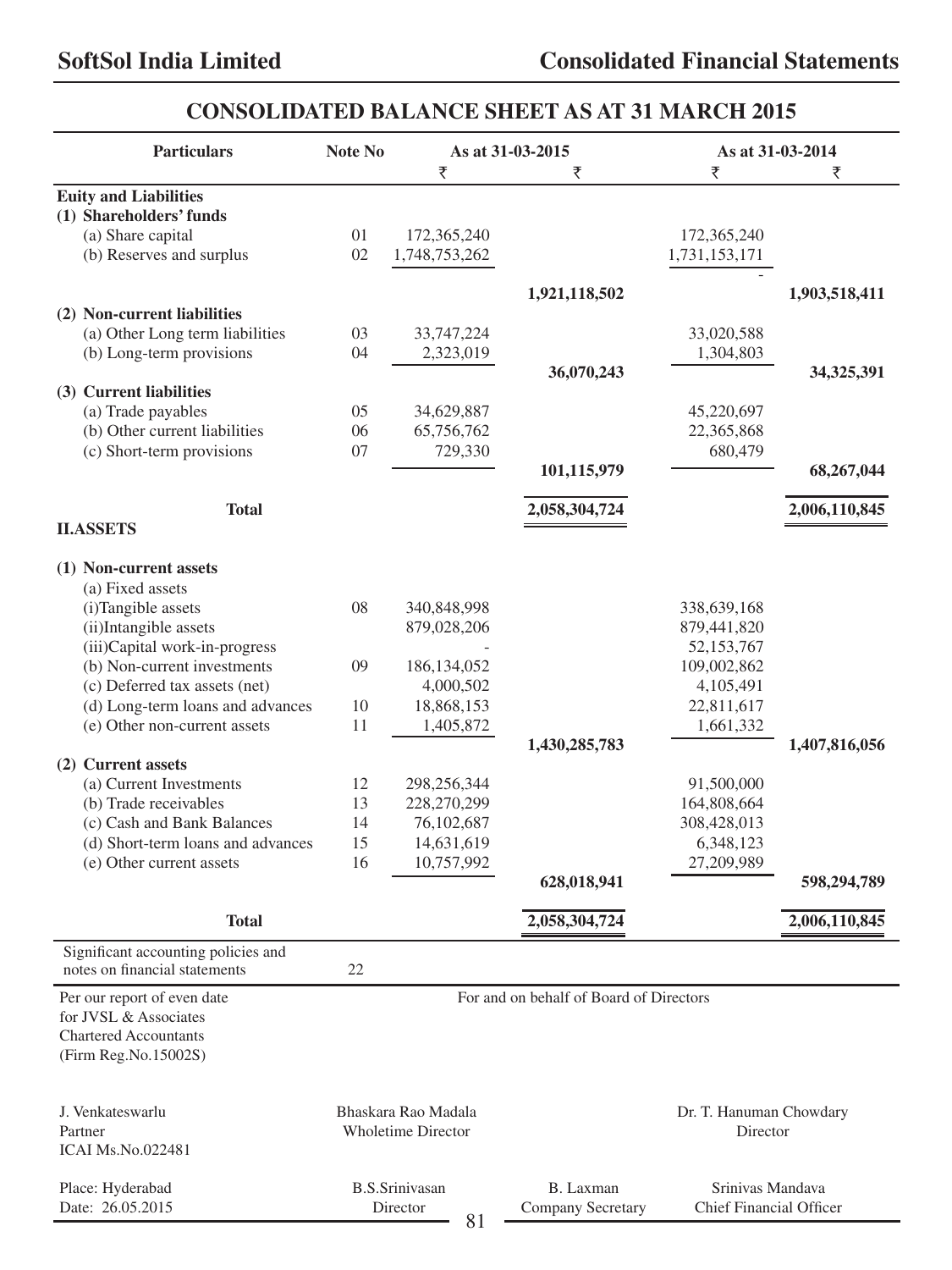# **CONSOLIDATED STATEMENT OF PROFIT AND LOSS FOR THE YEAR ENDED 31.03.2015**

| <b>Particulars</b>                                                                                           | Note No                                                                                 | <b>Year ended</b><br>31-03-2015<br>₹    | <b>Year ended</b><br>31-03-2014<br>₹ |
|--------------------------------------------------------------------------------------------------------------|-----------------------------------------------------------------------------------------|-----------------------------------------|--------------------------------------|
| <b>INCOME</b>                                                                                                |                                                                                         |                                         |                                      |
| <b>Revenue from operations</b>                                                                               | 17                                                                                      | 657,703,494                             | 576,674,619                          |
| <b>Other income</b>                                                                                          | 18                                                                                      | 106, 437, 138                           | 114,169,132                          |
| <b>Total Revenue</b>                                                                                         |                                                                                         | 764,140,631                             | 690, 843, 751                        |
| <b>EXPENSES</b>                                                                                              |                                                                                         |                                         |                                      |
| Purchse of Traded goods & Support Services                                                                   |                                                                                         |                                         | 24,219,500                           |
| Employee benefits expense                                                                                    | 19                                                                                      | 519,507,818                             | 372,681,675                          |
| Finance costs                                                                                                | 20                                                                                      | 1,001,600                               |                                      |
| Depreciation and amortization expense                                                                        | 08                                                                                      | 47,084,581                              | 31, 343, 421                         |
| Other expenses                                                                                               | 21                                                                                      | 171,716,986                             | 211,069,942                          |
| <b>Total expenses</b>                                                                                        |                                                                                         | 739,310,985                             | 639,314,537                          |
| Profit before exceptional and extraordinary                                                                  |                                                                                         |                                         |                                      |
| items and tax                                                                                                |                                                                                         | 24,829,646                              | 51,529,214                           |
| Exceptional items<br>Profit before extraordinary items and tax                                               |                                                                                         | 24,829,646                              | 51,529,214                           |
| <b>Extraordinary Items</b>                                                                                   |                                                                                         |                                         |                                      |
| Profit before tax                                                                                            |                                                                                         | 24,829,646                              | 51,529,214                           |
| Tax expense:                                                                                                 |                                                                                         |                                         |                                      |
| $(1)$ Current tax                                                                                            |                                                                                         | 6,119,400                               | 14,036,260                           |
| (2) Prior Period Taxes                                                                                       |                                                                                         | 1,157,323                               | 8,511,981                            |
| Profit / (Loss) after tax for the year                                                                       |                                                                                         | 17,552,923                              | 28,980,973                           |
| Earnings per equity share                                                                                    |                                                                                         |                                         |                                      |
| $(1)$ Basic                                                                                                  |                                                                                         | 1.04                                    | 1.72                                 |
| (2) Diluted                                                                                                  |                                                                                         | 1.04                                    | 1.72                                 |
| Significant accounting policies and<br>notes on financial statements<br>22                                   |                                                                                         |                                         |                                      |
|                                                                                                              |                                                                                         |                                         |                                      |
| Per our report of even date<br>for JVSL & Associates<br><b>Chartered Accountants</b><br>(Firm Reg.No.15002S) |                                                                                         | For and on behalf of Board of Directors |                                      |
|                                                                                                              |                                                                                         |                                         |                                      |
| J. Venkateswarlu<br>Partner                                                                                  | Bhaskara Rao Madala<br>Dr. T. Hanuman Chowdary<br><b>Wholetime Director</b><br>Director |                                         |                                      |
| <b>ICAI Ms.No.022481</b>                                                                                     |                                                                                         |                                         |                                      |

Director Company Secretary Chief Financial Officer

Place: Hyderabad B.S.Srinivasan B. Laxman Srinivas Mandava<br>
Director Company Secretary Chief Financial Offic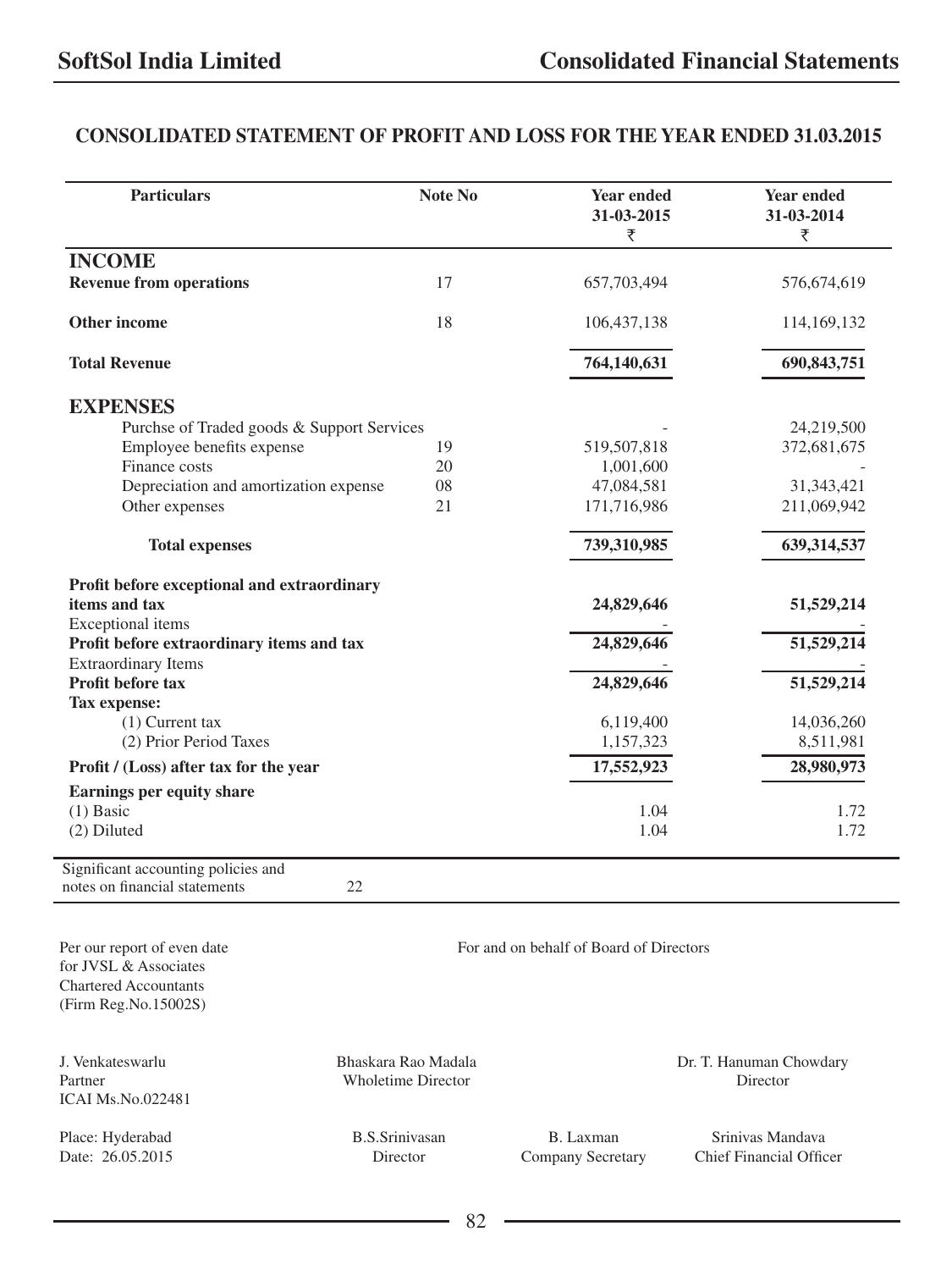# **CASH FLOW STATEMENT FOR THE YEAR ENDED 31ST MARCH, 2015**

|              |                                                                          | <b>Year ended</b><br>31-03-2015 | <b>Year ended</b><br>31-03-2014 |
|--------------|--------------------------------------------------------------------------|---------------------------------|---------------------------------|
|              |                                                                          | ₹                               | ₹                               |
| $\mathbf{A}$ | CASH FLOW FROM OPERATIANG ACTIVITIES:                                    |                                 |                                 |
|              | Net Profit before Tax and Extraordinary Items<br><b>Adjustments for:</b> | 24,829,646                      | 51,529,214                      |
|              | Depreciation                                                             | 47, 109, 452                    | 31, 343, 421                    |
|              | Provision for bad and doubtful debts                                     | (838, 894)                      | 901,500                         |
|              | Interest (Net)                                                           | (7,600,145)                     | (36,618,342)                    |
|              | Provision for Leave Encashment                                           | (7,052)                         | (179, 635)                      |
|              | Provision for Gratuity                                                   | (1,146,665)                     | (541, 383)                      |
|              | Gain on redemption of units of Mutual funds                              | (8,580,763)                     |                                 |
|              | Excess Provision written back                                            | (86,650)                        |                                 |
|              | Foreign exchange fluctuation gain                                        | 2,347,683                       | 6,842,426                       |
|              | (Profit) /Loss on sale of assets                                         |                                 | (27, 193)                       |
|              | Dividend Received                                                        | (134, 052)                      | (2,862)                         |
|              | Interest expense                                                         | 1,001,600                       |                                 |
|              | Excess liabilities Written in                                            |                                 | (15,001)                        |
|              | <b>Operating Profit before Working Capital changes</b>                   | 56,894,160                      | $\overline{53,232,145}$         |
|              |                                                                          |                                 |                                 |
|              | <b>Adjustments for Working Capital:</b>                                  |                                 |                                 |
|              | (Increase)/Decrease in trade payables                                    | (9, 282, 993)                   | 19.155.123                      |
|              | (Increase)/Decrease in other Current liabilities                         | 3,352,991                       | (6,034,028)                     |
|              | (Increase)/Decrease in short term provisions                             | 1,289,218                       | 3,082,757                       |
|              | (Increase)/Decrease in Other Long term Liabilities                       | 726,636                         | (6,757,910)                     |
|              | (Increase)/Decrease in Long term provisions                              | 1,018,216                       | 169,347                         |
|              | Increase/(Decrease) in trade receivables                                 | (59,682,589)                    | (68,938,413)                    |
|              | Increase/(Decrease) in Short-term loans and advances                     | (8,127,684)                     | (216, 537)                      |
|              | Increase/(Decrease) in Other current assets                              | 417,761                         | (857,053)                       |
|              | Increase/(Decrease) in Loans and advances                                | (571, 615)                      | 17,812,750                      |
|              | Increase/(Decrease) in Other non-current assets                          | 255,460                         |                                 |
|              | Net Cash generated from operations                                       | (13,710,439)                    | 10,648,181                      |
|              | Direct Taxes Paid                                                        | (10,053,904)                    | (21, 261, 861)                  |
|              | <b>Net Cash flow from Operating Activities</b>                           | (23,764,343)                    | (10,613,680)                    |
| B            | <b>CASH FLOW FROM INVESTING ACTIVITIES :</b>                             |                                 |                                 |
|              | <b>Interest Received</b>                                                 | 23,634,381                      | 45,460,916                      |
|              | Dividend Received                                                        | 134,052                         | 2,862                           |
|              | <b>Purchase of Fixed Assets</b>                                          | (2,963,545)                     | (15,384,100)                    |
|              | Sale of Fixed Assets                                                     |                                 | 115,000                         |
|              | Sale of Invetsments                                                      | 118,917,250                     | 6,010,000                       |
|              | Purchase of Investments                                                  | (402, 804, 784)                 | (200, 502, 862)                 |
|              | Gain on redemption of units of Mutual funds                              | 8,580,763                       |                                 |
|              | <b>Net Cash flow from Investing Activities</b>                           | (254, 501, 883)                 | (164, 298, 184)                 |
| $\mathbf{C}$ | CASH FLOW FROM FINANCING ACTIVITIES :                                    |                                 |                                 |
|              | Advances from line of credit                                             | 46,942,500                      |                                 |
|              | <b>Interest Paid</b>                                                     | (1,001,600)                     |                                 |
|              | <b>Net Cash flow from Financing Activities</b>                           | 45,940,900                      |                                 |
|              |                                                                          |                                 |                                 |
|              | Net Increase in Cash and Cash Equivalents                                | (232, 325, 326)                 | (174, 911, 864)                 |
|              | Cash and cash Equivalants as at beginning of the year                    | 308,428,013                     | 483,339,877                     |
|              | <b>Closing Cash and Cash Equivalents</b>                                 | 76,102,687                      | 308,428,013                     |
|              |                                                                          |                                 |                                 |

The above cash flow statement has been prepared using indirect method, in accordance with AS-3, Cash flow statements. Previous year figures have been restated wherever necessary to conform to this year's classification.

Per our report of even date For and on behalf of Board of Directors for JVSL & Associates Chartered Accountants (Firm Reg.No.15002S)

J. Venkateswarlu Bhaskara Rao Madala Dr. T. Hanuman Chowdary Partner Mholetime Director Director Director ICAI Ms.No.022481

Place: Hyderabad B.S.Srinivasan B. Laxman Srinivas Mandava

Date: 26.05.2015 Director Company Secretary Chief Financial Officer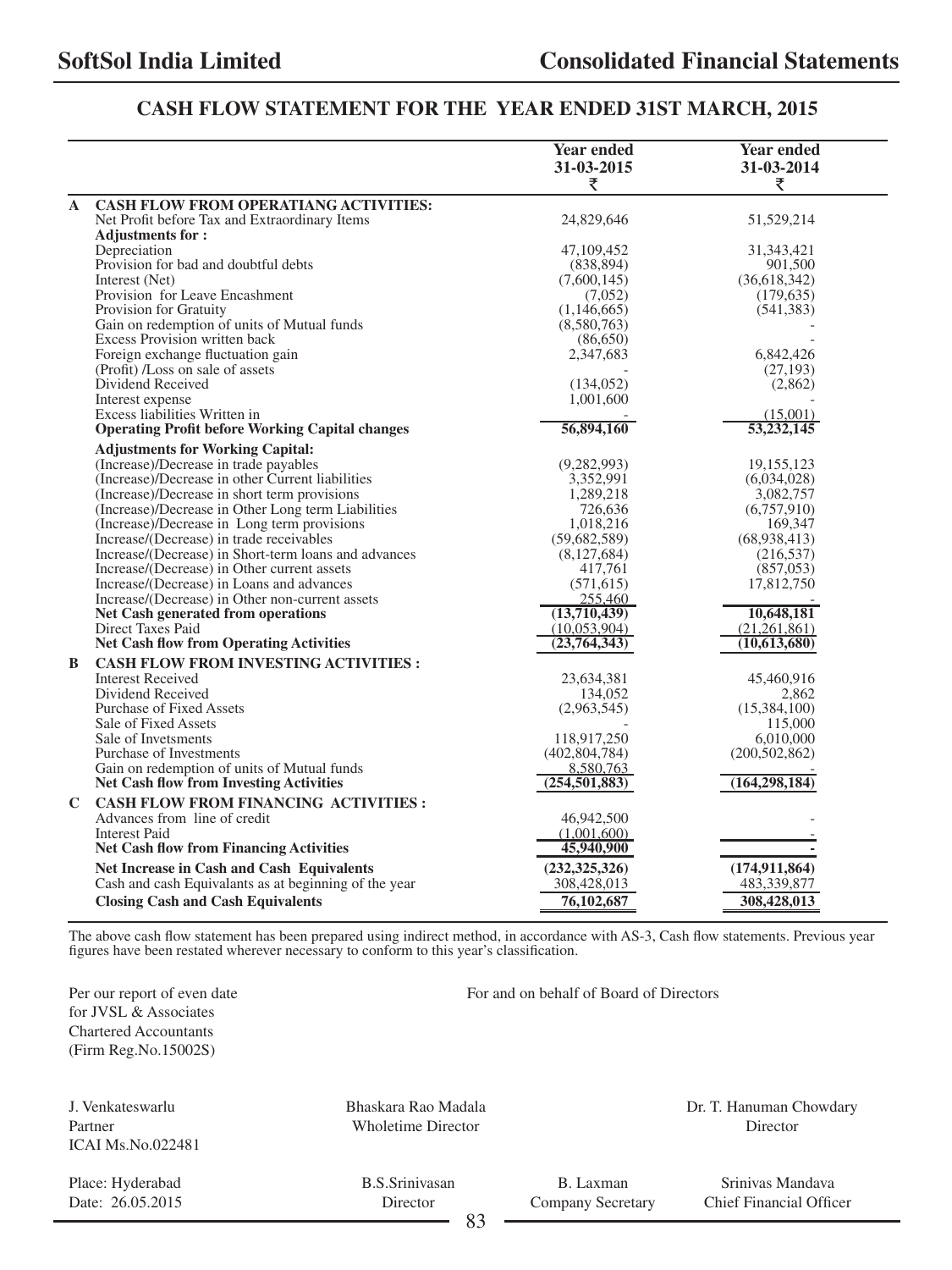|                                                     | As at 31-03-2015 |             |               | As at 31-03-2014 |  |
|-----------------------------------------------------|------------------|-------------|---------------|------------------|--|
| <b>Particulars</b>                                  | <b>Number</b>    |             | <b>Number</b> |                  |  |
|                                                     | of shares        | ₹           | of shares     | ₹                |  |
| <b>1. Share Capital</b><br>Authorised:              |                  |             |               |                  |  |
| Equity Shares of Rs 10/- each.                      | 50,000,000       | 500,000,000 | 50,000,000    | 500,000,000      |  |
| Issued, subscribed and paid up:                     |                  |             |               |                  |  |
| Equity Shares of Rs 10/- each fully paid up<br>Add: | 16,822,513       | 168,225,130 | 16,822,513    | 168,225,130      |  |
| Equity Shares of Rs.10/-each, Rs.5/-Paid up         | 28,200           | 141,000     | 28,200        | 141,000          |  |
| Forfeited shares (amount originally paidup)         | 799,822          | 3.999.110   | 799,822       | 3.999.110        |  |
| <b>Closing Balance</b>                              | 17,650,535       | 172,365,240 | 17,650,535    | 172,365,240      |  |

# **a. Details of share holders holding morethan 5% of total number of shares**

| Name of the Share Holder                   | As at 31-03-2015   |              |                    | As at 31-03-2014 |  |
|--------------------------------------------|--------------------|--------------|--------------------|------------------|--|
|                                            | Number of          | $\%$ to paid | Number of          | % to paid        |  |
|                                            | <b>Shares held</b> | up capital   | <b>Shares held</b> | up capital       |  |
| Softsol Technologies Inc.                  | 8.875.444          | 52.76%       | 8.875.444          | 52.76%           |  |
| Sambasiya Rao Madala                       | 904,715            | 5.38%        | 904,715            | 5.38%            |  |
| <b>Adalat Corporation</b>                  | 1,755,370          | 10.43%       | 2,595,370          | 15.43%           |  |
| Radhakrishna Ghanta (Trustee of AAM Trust) | 1.250,000          | 7.43%        | 1,250,000          | 7.43%            |  |
| Radhakrishna Ghanta (Trustee of SSM Trust) | 1,250,000          | 7.43%        | 1.250,000          | 7.43%            |  |
| Sriniyasa Rao Madala                       | 840,000            | 4.99%        |                    |                  |  |
| <b>Total</b>                               | 14,875,529         | 88.43%       | 14,875,529         | 88.43%           |  |

# **b. Reconciliation of Number of Shares (fully paid-up):**

| Name of the Share Holder                                            | As at 31-03-2015                                                             |             | As at 31-03-2014                                                             |                  |
|---------------------------------------------------------------------|------------------------------------------------------------------------------|-------------|------------------------------------------------------------------------------|------------------|
|                                                                     | Number of<br><b>Equity Shares</b><br>of Rs. 10 each                          | ₹           | Number of<br><b>Equity Shares</b><br>of Rs. 10 each                          | ₹                |
| Shares of fully paid up outstanding at the<br>beginning of the year | 16,822,513                                                                   | 168,225,130 | 16,822,513                                                                   | 168,225,130      |
| Shares outstanding at the end of the year                           | 16,822,513                                                                   | 168,225,130 | 16,822,513                                                                   | 168,225,130      |
| (c) Calls unpaid on equity shares:                                  |                                                                              |             |                                                                              |                  |
| <b>Particulars</b>                                                  | As at 31-03-2015                                                             |             |                                                                              | As at 31-03-2014 |
|                                                                     | Number of<br>$\mathbf{E}$ and $\mathbf{H}$ and $\mathbf{H}$ and $\mathbf{H}$ |             | Number of<br>$\mathbf{E}$ and $\mathbf{H}$ and $\mathbf{H}$ and $\mathbf{H}$ |                  |

|                                                           | Number of<br><b>Equity Shares</b> |                       | Number of<br><b>Equity Shares</b> |                       |
|-----------------------------------------------------------|-----------------------------------|-----------------------|-----------------------------------|-----------------------|
| (i) Calls unpaid by Directors and Officers<br>(ii) Others | NIL<br>28,200                     | <b>NIL</b><br>141,000 | NIL<br>28,200                     | <b>NIL</b><br>141,000 |
| <b>Total</b>                                              | 28,200                            | 141,000               | 28,200                            | 141,000               |

# **(d) Forfeited Shares (Amount originally paid up):**

| <b>Particulars</b>                                              | As at 31-03-2015                  |           | As at 31-03-2014                  |           |
|-----------------------------------------------------------------|-----------------------------------|-----------|-----------------------------------|-----------|
|                                                                 | Number of<br><b>Equity Shares</b> |           | Number of<br><b>Equity Shares</b> |           |
| Equity shares of partly paid Forfeited in earlier Years 799,822 |                                   | 3.999.110 | 799.822                           | 3.999.110 |
| <b>Total</b>                                                    | 799,822                           | 3,999,110 | 799,822                           | 3,999,110 |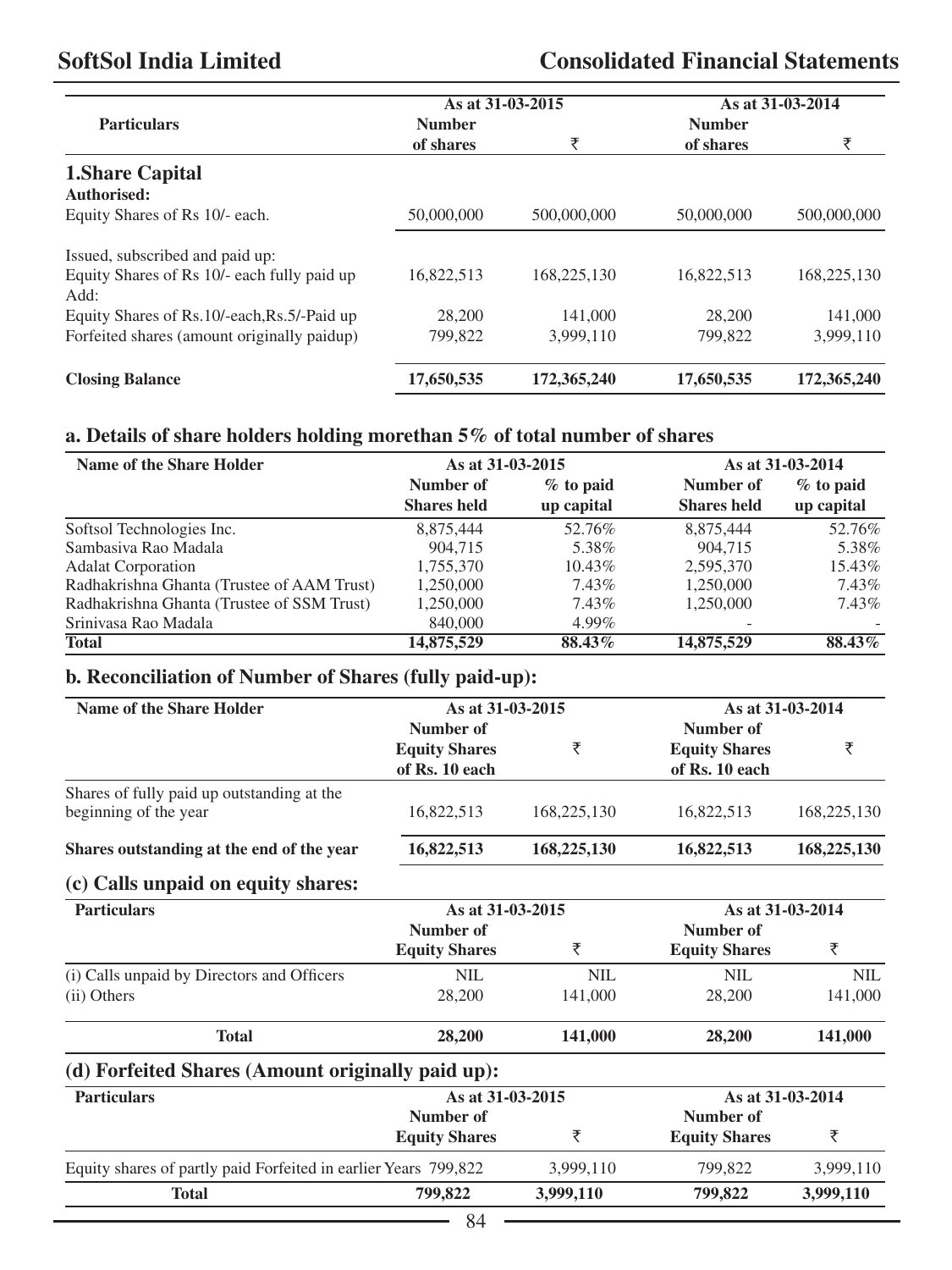| <b>Particulars</b>                                        | As at<br>31-03-2015<br>₹ | As at<br>31-03-2014<br>₹ |
|-----------------------------------------------------------|--------------------------|--------------------------|
|                                                           |                          |                          |
| 2. Reserves and Surplus<br>(a) Capital Redemption Reserve |                          |                          |
| Balance as per last Balance sheet                         | 18,050,950               | 18,050,950               |
|                                                           |                          |                          |
| <b>Closing Balance(a)</b>                                 | 18,050,950               | 18,050,950               |
| (b) Securities Premium Reserve                            |                          |                          |
| Balance as per last Balance sheet                         | 670,113,578              | 670,113,578              |
| <b>Closing Balance(b)</b>                                 | 670,113,578              | 670,113,578              |
| (c) General Reserve                                       |                          |                          |
| Balance as per last Balance sheet                         | 69,690,129               | 69,690,129               |
| $\text{Closing Balance}(c)$                               | 69,690,129               | 69,690,129               |
| (d) Foreign Currency Transilation Reserve                 |                          |                          |
| Balance as per last Balance sheet                         | 29,987,574               | 16,159,921               |
| Add: Additions during the year                            | 6,382,608                | 13,827,653               |
| <b>Closing Balance(d)</b>                                 | 36,370,182               | 29,987,574               |
| (e) Surplus in Statement of Profit and Loss               |                          |                          |
| Balance as per last Balance sheet                         | 943,310,940              | 914,329,967              |
| Add: Profit for the year                                  | 17,552,923               | 28,980,973               |
| Less: Depreciation on assets whose useful life is expired | 6,335,440                |                          |
| <b>Closing Balance(e)</b>                                 | 954,528,423              | 943,310,940              |
| Total $(a+b+c+d+e)$                                       | 1,748,753,262            | 1,731,153,171            |
| 3. Other Long Term Liabilities                            |                          |                          |
| Deposits Payable                                          | 33,718,844               | 32,992,208               |
| Liabilities for Capital Goods                             | 28,380                   | 28,380                   |
| <b>Total</b>                                              | 33,747,224               | 33,020,588               |

L,

<u> 1989 - Johann Barn, mars ann an t-Amhair an t-Amhair an t-Amhair an t-Amhair an t-Amhair an t-Amhair an t-Amh</u>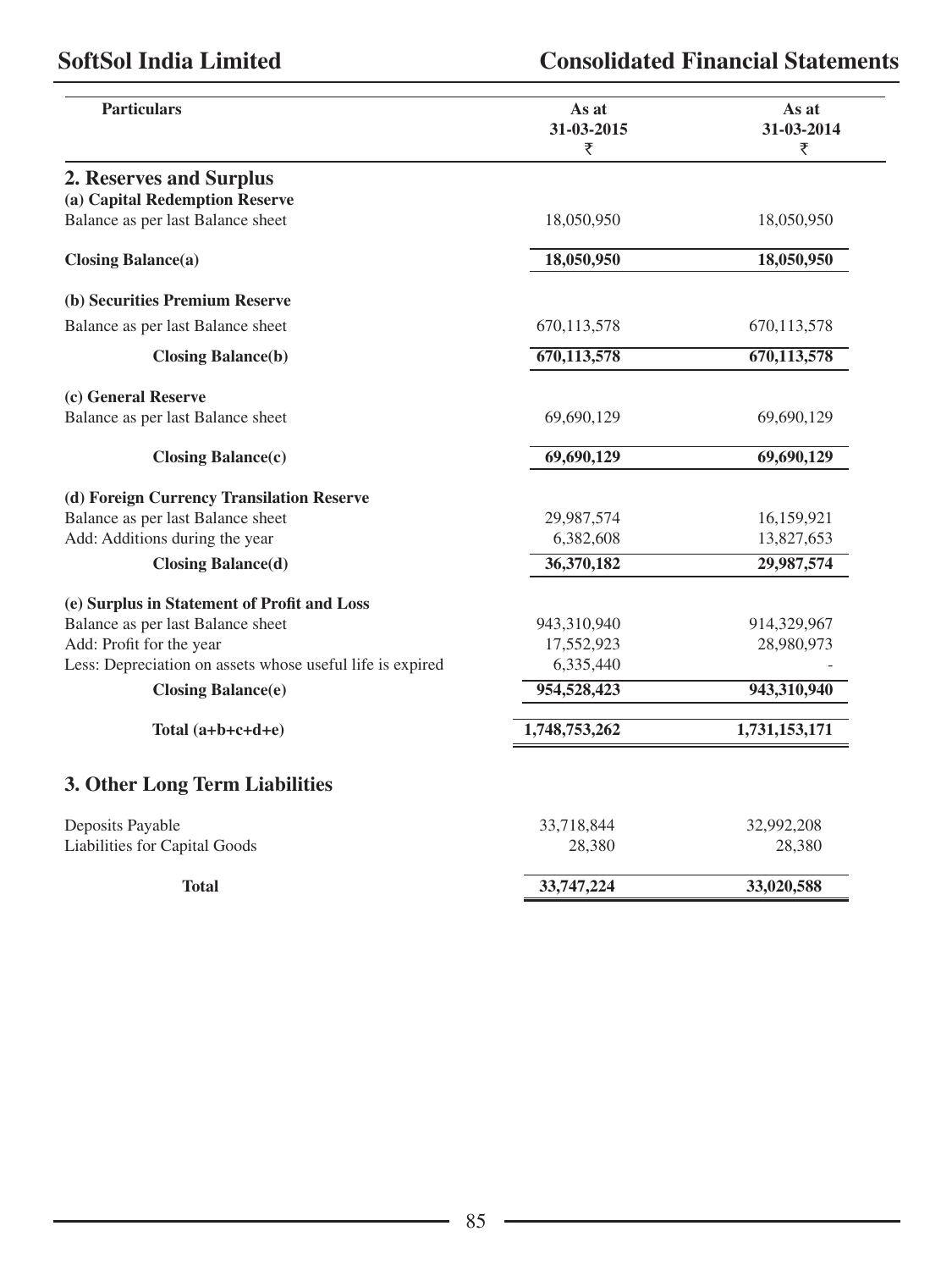| <b>Particulars</b>                                                                                                                                                                                                                                             | As at<br>31-03-2015<br>₹ | As at<br>31-03-2014<br>₹ |
|----------------------------------------------------------------------------------------------------------------------------------------------------------------------------------------------------------------------------------------------------------------|--------------------------|--------------------------|
| 4. Long-term provisions<br>Provisions for:                                                                                                                                                                                                                     |                          |                          |
| Employee retirement benefits:                                                                                                                                                                                                                                  |                          |                          |
| Gratuity                                                                                                                                                                                                                                                       | 2,164,841                | 1,067,027                |
| Leave Encashment                                                                                                                                                                                                                                               | 158,178                  | 237,776                  |
| <b>Total</b>                                                                                                                                                                                                                                                   | 2,323,019                | 1,304,803                |
| <b>5. Trade Payables</b>                                                                                                                                                                                                                                       |                          |                          |
| <b>Trade Payables-Unsecured</b><br>(a) Due to Micro, Small and Medium enterprises<br>(Refer sub-note(i) below)                                                                                                                                                 |                          |                          |
| (b) Others                                                                                                                                                                                                                                                     | 34,629,886               | 45,220,697               |
| Notes:<br>There are no defaults as on the balance sheet<br>(i)<br>date in repayment of the trade payables.                                                                                                                                                     |                          |                          |
| Micor, Small and Medium Enterprises as defined<br>(ii)<br>in the Micro, Small and Medium Enterprise<br>Development Act, 2006 have been determined to<br>the extent such parties have been identified on the<br>basis of information available with the company |                          |                          |
| Disclosure relating to Micro, Small and<br>(iii)<br>Medium Enterprises are as under                                                                                                                                                                            |                          |                          |
| Principal amount due and remaining unpaid                                                                                                                                                                                                                      |                          |                          |
| Interest due on above and the unpaid interest                                                                                                                                                                                                                  |                          |                          |
| <b>Interest Paid</b>                                                                                                                                                                                                                                           |                          |                          |
| Payments made beyond the appointment day suring the year                                                                                                                                                                                                       |                          |                          |
| Interest due and payable for the period of delay                                                                                                                                                                                                               |                          |                          |
| Interest accrued and remaining unpaid                                                                                                                                                                                                                          |                          |                          |
| Amount of further interest remaining due & payable<br>in succeeding years                                                                                                                                                                                      |                          |                          |
|                                                                                                                                                                                                                                                                |                          |                          |
| <b>Total</b>                                                                                                                                                                                                                                                   | 34,629,886               | 45,220,697               |

<u> 1989 - Johann Barn, mars ann an t-Aonaich an t-Aonaich an t-Aonaich an t-Aonaich an t-Aonaich an t-Aonaich an </u>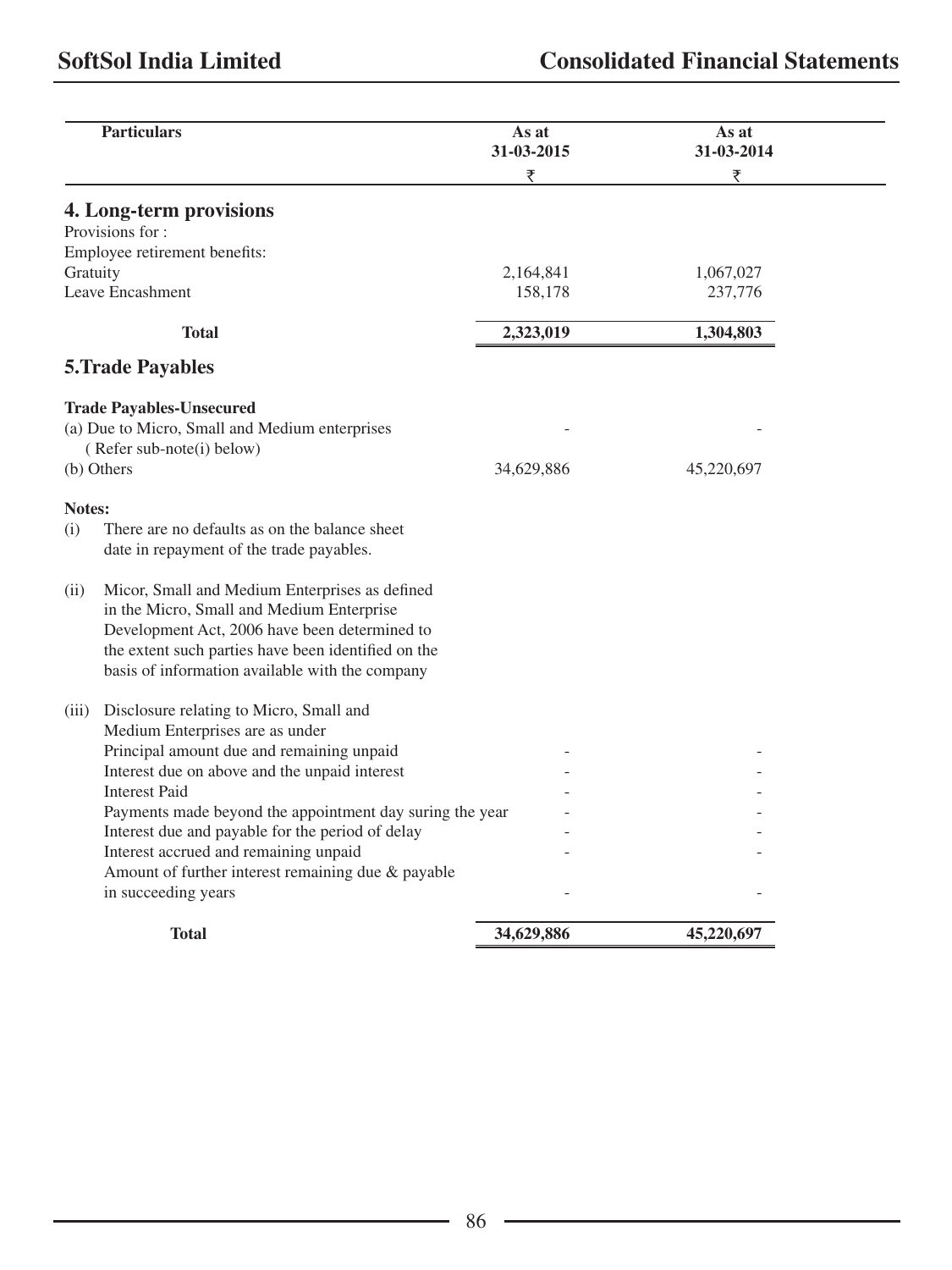| <b>Particulars</b>                        | As at<br>31-03-2015<br>₹ | As at<br>31-03-2014<br>₹ |
|-------------------------------------------|--------------------------|--------------------------|
|                                           |                          |                          |
| <b>6. Other current liabilities</b>       |                          |                          |
| <b>Other Payables:</b>                    |                          |                          |
| <b>Expenses Payable</b>                   | 13,890,723               | 21,289,075               |
| OD incurrent account with bank            |                          | 406,264                  |
| Liabilities for Other Fianance            | 639,850                  | 670,529                  |
| <b>Bankline Credit</b>                    | 46,942,500               |                          |
| Income Tax Liability                      | 1,783,690                |                          |
| Amount received against claims receivable | 2,500,000                |                          |
| <b>Total</b>                              | 65,756,762               | 22,365,868               |
|                                           |                          |                          |
| 7. Short-term provisions                  |                          |                          |
| Provision for employee benefits:          |                          |                          |
| Gratuity                                  | 690,808                  | 641,957                  |
| Leave Encashment                          | 38,522                   | 38,522                   |
| <b>Total</b>                              | 729,330                  | 680,479                  |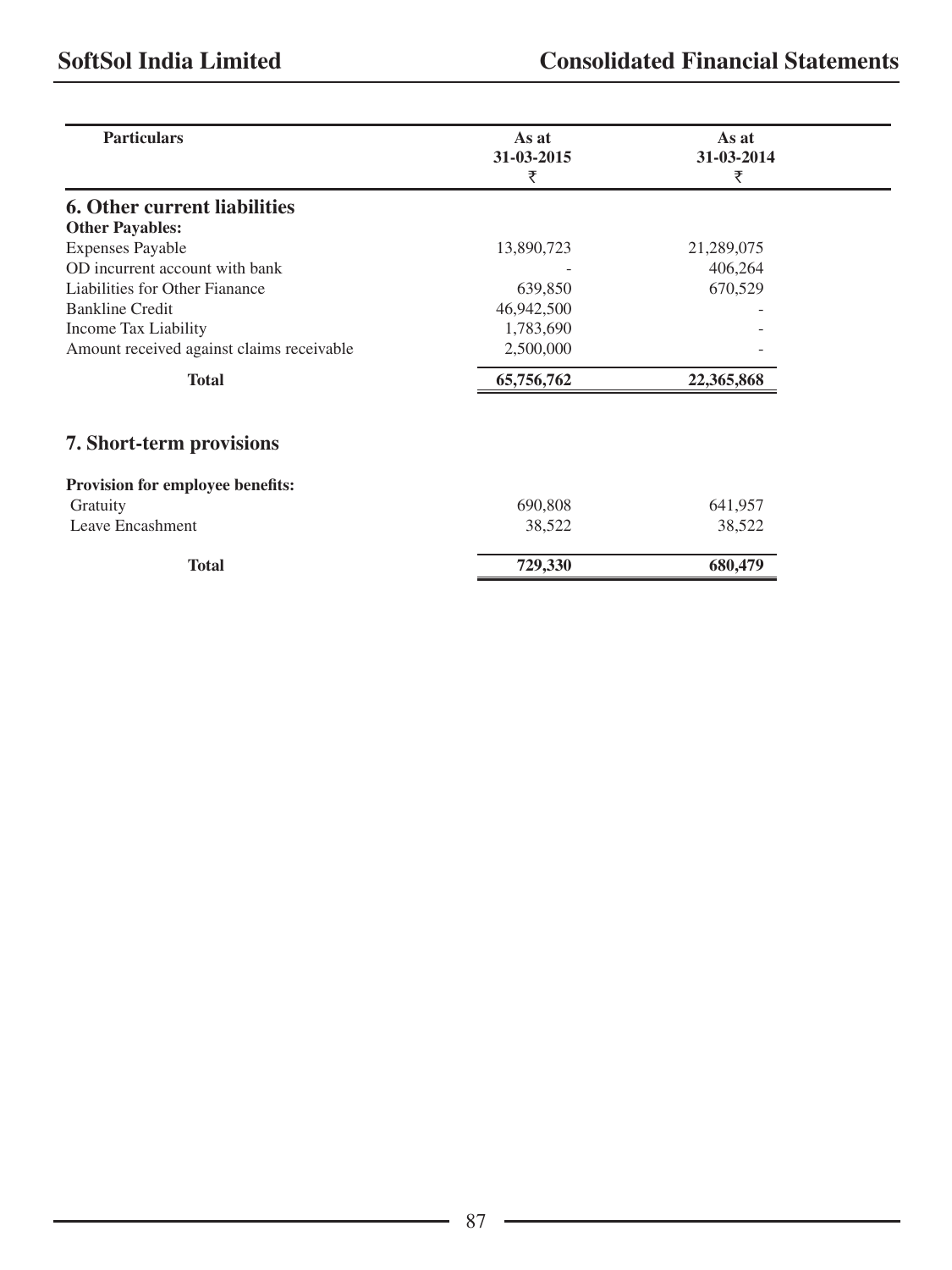|                          | 8. FIXED ASSETS                |                                               |                    |                     |                     |                                                           |                     |                     |                           |                     |                 |                     |                     |
|--------------------------|--------------------------------|-----------------------------------------------|--------------------|---------------------|---------------------|-----------------------------------------------------------|---------------------|---------------------|---------------------------|---------------------|-----------------|---------------------|---------------------|
|                          |                                |                                               | <b>Gross Block</b> |                     |                     |                                                           |                     | <b>DEPRECIATION</b> |                           |                     |                 |                     | <b>NET BLOCK</b>    |
| $\overrightarrow{a}$     | Particulars                    | 2014<br>$\overline{a}$<br>$rac{As}{101.04.2}$ | Additions          | Deductions          | exchange<br>Foreign | $\begin{array}{c} \text{As at} \\ 31.03.2015 \end{array}$ | 31.03.2014<br>As at | For the<br>year     | Whose Useful<br>On Assets | exchange<br>Foreign | TOTAL<br>AS AT  | 31.03.2015<br>AS AT | 31.03.2014<br>AS AT |
|                          |                                |                                               | ₩                  | ₩                   | adjustment<br>⊮     | ₩                                                         | ₩                   | ₩                   | Life is expired           | adjustments<br>⊮    | 31.03.2015<br>₩ | ₩                   | ₩                   |
| ⋖                        | TANGIBLE ASSETS:               |                                               |                    |                     |                     |                                                           |                     |                     |                           |                     |                 |                     |                     |
|                          | $\mathbf{Land}$ :              |                                               |                    |                     |                     |                                                           |                     |                     |                           |                     |                 |                     |                     |
|                          | $_{\rm Own}$                   | 307<br>13,918,                                |                    |                     |                     | 13,918,307                                                |                     |                     |                           |                     |                 | 13,918,307          | 13,918,307          |
|                          | Leasehold (see note no.20.9.2) | 5,540,142                                     |                    |                     |                     | 5,540,142                                                 | 335,766             | 55,962              |                           |                     | 391,728         | 5,148,414           | 5,204,376           |
| $\mathfrak{c}$           | Building                       | 303,609,353                                   | 52,153,768         |                     |                     | 355,763,121                                               | 81,525,241          | 12,795,829          | ł                         | ï                   | 94,321,070      | 261,442,051         | 222,084,112         |
| $\epsilon$               | Plant & Equipment              |                                               |                    |                     |                     |                                                           |                     |                     |                           |                     |                 |                     |                     |
|                          | a) Computers                   | 204<br>30,801,                                | 237,388            |                     |                     | 31,038,592                                                | 29,927,883          | 276,117             | 577,847                   |                     | 30,781,847      | 256,745             | 873,321             |
|                          | b) Others                      | 136,350,479                                   | 2,326,275          |                     |                     | 38,676,754                                                | 79,145,413          | 16,531,818          | 1,392,753                 |                     | 97,069,984      | 41,606,770          | 57,205,066          |
| 4                        | Furniture & Fixtures           | 71,766,753                                    | 61,830             |                     |                     | 71,828,583                                                | 40,892,579          | 13,784,228          | 743,236                   |                     | 55,420,043      | 16,408,540          | 30,874,174          |
| 5                        | Office Equipment               | 11,935,242                                    | 32,800             |                     |                     | 11,968,042                                                | 7,692,027           | 579,030             | 3,270,084                 |                     | 11,541,141      | 426,901             | 4,243,215           |
| $\circ$                  | Vehicles                       | 9,664,368                                     |                    |                     |                     | 9,664,368                                                 | 6,884,643           | 1,657,462           | 171,861                   | ï                   | 8,713,967       | 950,401             | 2,779,725           |
| $\overline{ }$           | Library Books                  | 18,592                                        |                    |                     |                     | 18,592                                                    | 17,222              |                     | 1,370                     |                     | 18,592          |                     | 1,370               |
| ${}^{\circ}$             | Subsidiary's Assets            | 17,098,270                                    |                    |                     | 1,013,649           | 18,111,919                                                | 15,642,768          | 1,107,797           |                           | 670,485             | 17,421,050      | 690,868             | 1,455,502           |
|                          | TOTAL-A                        | 600,702,710                                   | 54,812,061         |                     | 1,013,649           | 656,528,420                                               | 262,063,542         | 46,788,243          | 6,157,151                 |                     | 315,679,422     | 340,848,998         | 338,639,168         |
|                          | PREVIOUS YEAR                  | 587,898,439                                   | 11,869,689         | 654,197             | 1,588,779           | 600,702,710                                               | 230,169,050         | 31,036,914          |                           |                     | 262,063,542     | 338,639,168         | 335,729,389         |
| $\mathbf{r}$             | INTANGIBLE ASSETS:             |                                               |                    |                     |                     |                                                           |                     |                     |                           |                     |                 |                     |                     |
| $\overline{\phantom{0}}$ | Computer Software              | 3,109,217                                     |                    |                     | Î.                  | 3,109,217                                                 | 2,707,274           | 173,638             | 178,291                   |                     | 3,059,203       | 50,014              | 401,943             |
|                          |                                |                                               |                    |                     |                     |                                                           |                     |                     |                           |                     |                 |                     |                     |
| $\mathfrak{g}$           | Goodwill                       | 327<br>877,507,                               |                    | $\bar{\phantom{a}}$ | $\mathbf{r}$        | 877,507,327                                               |                     |                     | ï                         |                     |                 | 877,507,327         | 877,507,327         |
| $\omega$                 | Subsidiary's Assets            | 1,803,000                                     |                    |                     | 74,700              | 1,877,700                                                 | 270,450             | 122,700             | $\bar{1}$                 | 13,685              | 406,835         | 1,470,865           | 1,532,550           |
|                          | TOTAL-B                        | 544<br>882,419,                               |                    | í,                  | 74,700              | 882,494,244                                               | 2,977,724           | 296,338             | 178,291                   |                     | 3,466,038       | 879,028,206         | 879,441,820         |
|                          | PREVIOUS YEAR                  | 882,010,944                                   | 237,300            |                     | 171,300             | 882,419,544                                               | 2,651,300           | 306,449             |                           |                     | 2,977,724       | 879, 441, 820       | 879,359,644         |

Foreign exchange adjustments represents exchange differences resulting from translation of fixed assets relating to non-integral foreign operations. Foreign exchange adjustments represents exchange differences resulting from translation of fixed assets relating to non-integral foreign operations.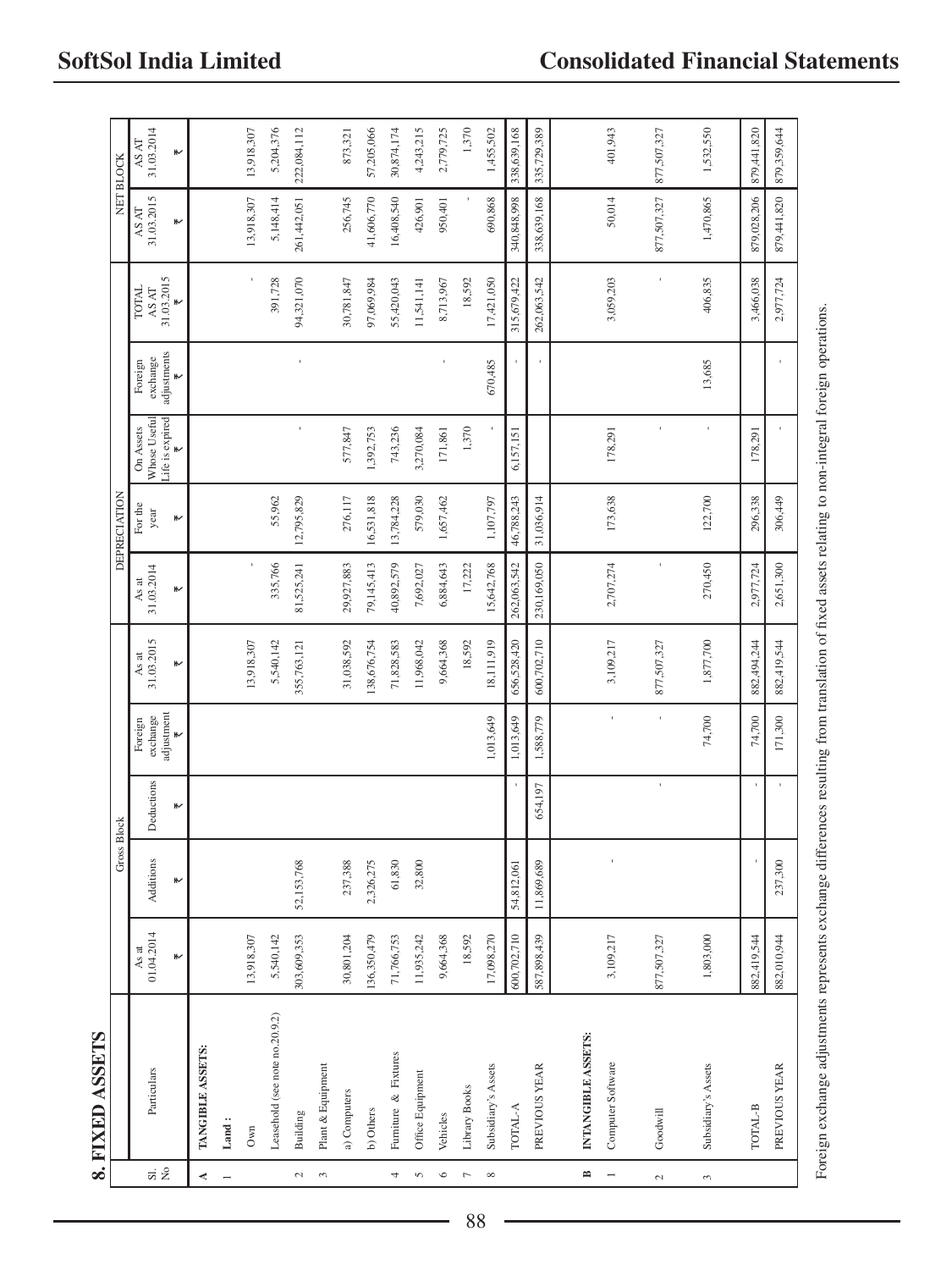| <b>Particulars</b>                                                                                                   | As at<br>31-03-2015<br>₹ | As at<br>31-03-2014<br>₹ |
|----------------------------------------------------------------------------------------------------------------------|--------------------------|--------------------------|
| 9. Non-current investments                                                                                           |                          |                          |
| Other Investments - (Non trade - Unquoted)                                                                           |                          |                          |
| Investments                                                                                                          |                          |                          |
| 13,120 Common Stock of \$100 each fully paid up in Softsol Resources                                                 |                          |                          |
| Inc. USA, a Wholly owned subsidiary                                                                                  |                          |                          |
| <b>Investments in Mutual Funds-(Trade-quoted):</b>                                                                   |                          |                          |
| Axis Mutual Fund -6760746 Units of Rs.10/- Each                                                                      |                          |                          |
| (Prev. year: 52,50,000 units of Rs.10/-each)                                                                         | 67,607,460               | 52,500,000               |
| TATA Mutual Fund -Nil-                                                                                               |                          |                          |
| (Prev. year: 6,00,286.17 Units of Rs.10/- Each)                                                                      |                          | 6,002,862                |
| Reliance Mutual Fund -50,02,659.152 Units of Rs.10/- Each                                                            |                          |                          |
| (Prev. year 5,50,000 units of Rs.10/- each)                                                                          | 50,026,592               | 5,500,000                |
| L & T Mutual Fund -Nil-                                                                                              |                          |                          |
| (Prev. year: 45,00,000 Units of Rs. 10/- Each)                                                                       |                          | 45,000,000               |
| Kotak Mutual Fund-2877697.842 Units of Rs.10.4250 Each                                                               |                          |                          |
| Kotak Mutual Fund-721552.782 Units of Rs.13.8590 Each                                                                |                          |                          |
| ICICI Prudencial Mutual Fund 3034142.60 Units of Rs.20.5989 Each                                                     |                          |                          |
| ICICI Prudencial Mutual Fund -3034142.60 Units of Rs.20.5989 Each                                                    | 62,500,000               |                          |
| Blume Ventures Fund IA-600 Units of Rs10,000/- Each                                                                  | 6,000,000                |                          |
| (Out of the above, 67,60,746 units of Axis Mutual Fund and                                                           |                          |                          |
| 50,02,659 units of Reliance Future Funds agregating to                                                               |                          |                          |
| Rs.11,76,34,052/- under lien to ICICI bank agianst                                                                   |                          |                          |
| Bank Over draft)                                                                                                     |                          |                          |
| <b>Total</b>                                                                                                         | 186, 134, 052            | 109,002,862              |
|                                                                                                                      |                          |                          |
| Aggregate amount of market value of quoted investments<br>Aggregate provision for diminution in value of investments | 199,504,920              | 110,415,110              |
| 10. Long-term loans and advances                                                                                     |                          |                          |
| <b>Unsecured, Considered Good</b>                                                                                    |                          |                          |
| Capital Advances                                                                                                     |                          | 120,183                  |
| <b>Earnest Money Deposits</b>                                                                                        | 10,000                   | 90,000                   |
| <b>Security Deposits</b>                                                                                             | 5,871,956                | 5,484,567                |
| Advance Income Tax (net of provisions)                                                                               | 12,986,197               | 17,116,867               |
| <b>Total</b>                                                                                                         | 18,868,153               | 22,811,617               |
| Note: Due by Directors or other officers of the company                                                              |                          |                          |
|                                                                                                                      |                          |                          |
| or any of them either severally or jointly with any persons or                                                       |                          |                          |
| due by firms/ private companies in which any director is a                                                           |                          |                          |
| partner or a director or a member.                                                                                   |                          |                          |
|                                                                                                                      |                          |                          |
| 11. Other Non-Current Assets                                                                                         |                          |                          |
| (a) Secured, Considered Good                                                                                         |                          |                          |
| Fixed Deposits with Banks held as margin money for Bank                                                              |                          |                          |
| Guarantees maturity of more than 12 months                                                                           | 1,405,872                | 1,661,332                |
| <b>Total</b>                                                                                                         | 1,405,872                | 1,661,332                |
|                                                                                                                      |                          |                          |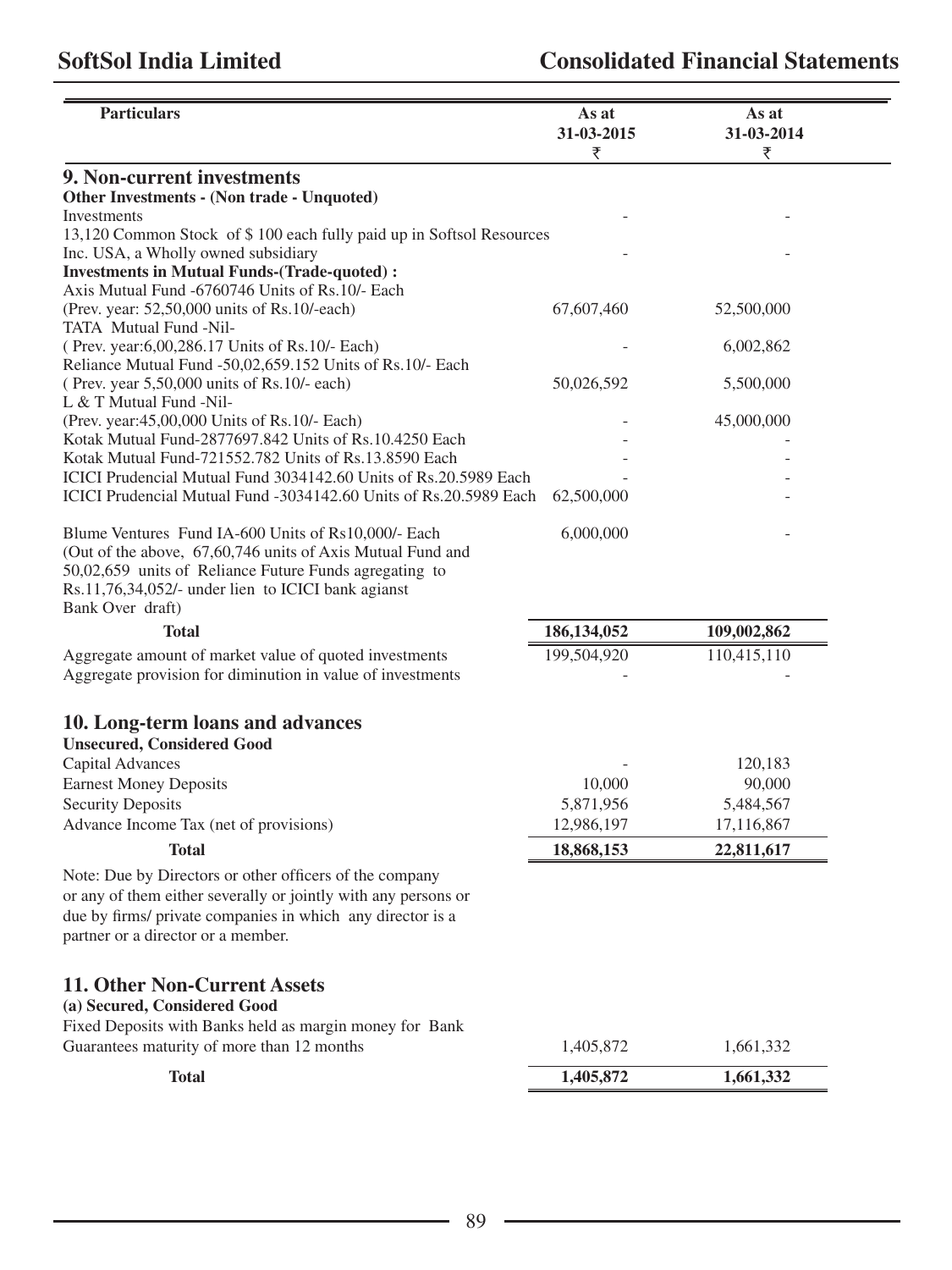|                                                                                                                                                                                                                                                                       | As at<br>31-03-2015<br>₹  | As at<br>31-03-2014<br>₹  |
|-----------------------------------------------------------------------------------------------------------------------------------------------------------------------------------------------------------------------------------------------------------------------|---------------------------|---------------------------|
| <b>12. Current Investments</b>                                                                                                                                                                                                                                        |                           |                           |
| Current Investments - (Trade - quoted)                                                                                                                                                                                                                                |                           |                           |
| <b>Investments in Mutual Funds:</b>                                                                                                                                                                                                                                   |                           |                           |
| Axis Mutual Fund -5250000 Units of Rs.10/- Each                                                                                                                                                                                                                       | 52,500,000                |                           |
| TATA Mutual Fund -6,00,286.17 Units of Rs.10/- Each                                                                                                                                                                                                                   | 6,002,862                 |                           |
| Reliance Mutual Fund -5,50,000 Units of Rs.10/- Each                                                                                                                                                                                                                  | 5,500,000                 |                           |
| L & T Mutual Fund -1,03,91,584.808 Units of Rs.12.51 Each                                                                                                                                                                                                             |                           |                           |
| (Previous year 91,50,000 units of Rs.10/- each)                                                                                                                                                                                                                       | 130,000,000               | 91,500,000                |
| Kotak Mutual Fund-35,99,250.624 Units of Rs.11.1134 Each                                                                                                                                                                                                              | 40,000,000                |                           |
| ICICI Prudencial Mutual Fund -46,11,533.264 Units of Rs.13.933                                                                                                                                                                                                        | 64,253,482                |                           |
| (Out of the above, 40,82,877 units of ICICI Prudencial Mutual Fund<br>and 37,55,424 units of L & T Mutual Fund agregating to<br>Rs.10,90,00,000/- under lien to Citi bank agianst Bank Guarantee<br>for arrangement of Loan to M/s Softsol Resources Inc.(Subsidiary) |                           |                           |
| <b>Total</b>                                                                                                                                                                                                                                                          | 298,256,344               | 91,500,000                |
| Aggregate amount of market value of quoted investments<br>Aggregate provision for diminution in value of investments                                                                                                                                                  | 320,582,515               | 94,263,595                |
| <b>13. Trade Receivables</b><br><b>Unsecured, Considered Good</b>                                                                                                                                                                                                     |                           |                           |
| Outstanding for a period exceeding six months<br>from the date they are due for payment<br><b>Others</b>                                                                                                                                                              | 15,540,621<br>218,845,785 | 11,142,133<br>160,344,843 |
|                                                                                                                                                                                                                                                                       | 234,386,406               | 171,486,976               |
| Less: Allowance for bad and doubtful debts                                                                                                                                                                                                                            | 6,116,107                 | 6,678,312                 |
| <b>Total</b>                                                                                                                                                                                                                                                          | 228,270,299               | 164,808,664               |
| <b>14. Cash and Bank Balances</b><br>(a) Cash and Cash Eauivalents                                                                                                                                                                                                    |                           |                           |
| I. Cash on hand                                                                                                                                                                                                                                                       | 26,931                    | 12,976                    |
| II. Balance with scheduled banks in India                                                                                                                                                                                                                             |                           |                           |
| (i) In Current Accounts<br>(ii) In Fixed Deposits maturing less than twelve months                                                                                                                                                                                    | 63,676,536<br>11,143,760  | 76,006,950<br>231,152,627 |
| (b) Other Bank Blance                                                                                                                                                                                                                                                 |                           |                           |
| Fixed Deposits with Banks held as margin money for                                                                                                                                                                                                                    |                           |                           |
| Bank Guarantees-maturity of more than 12 months                                                                                                                                                                                                                       | 1,255,460                 | 1,255,460                 |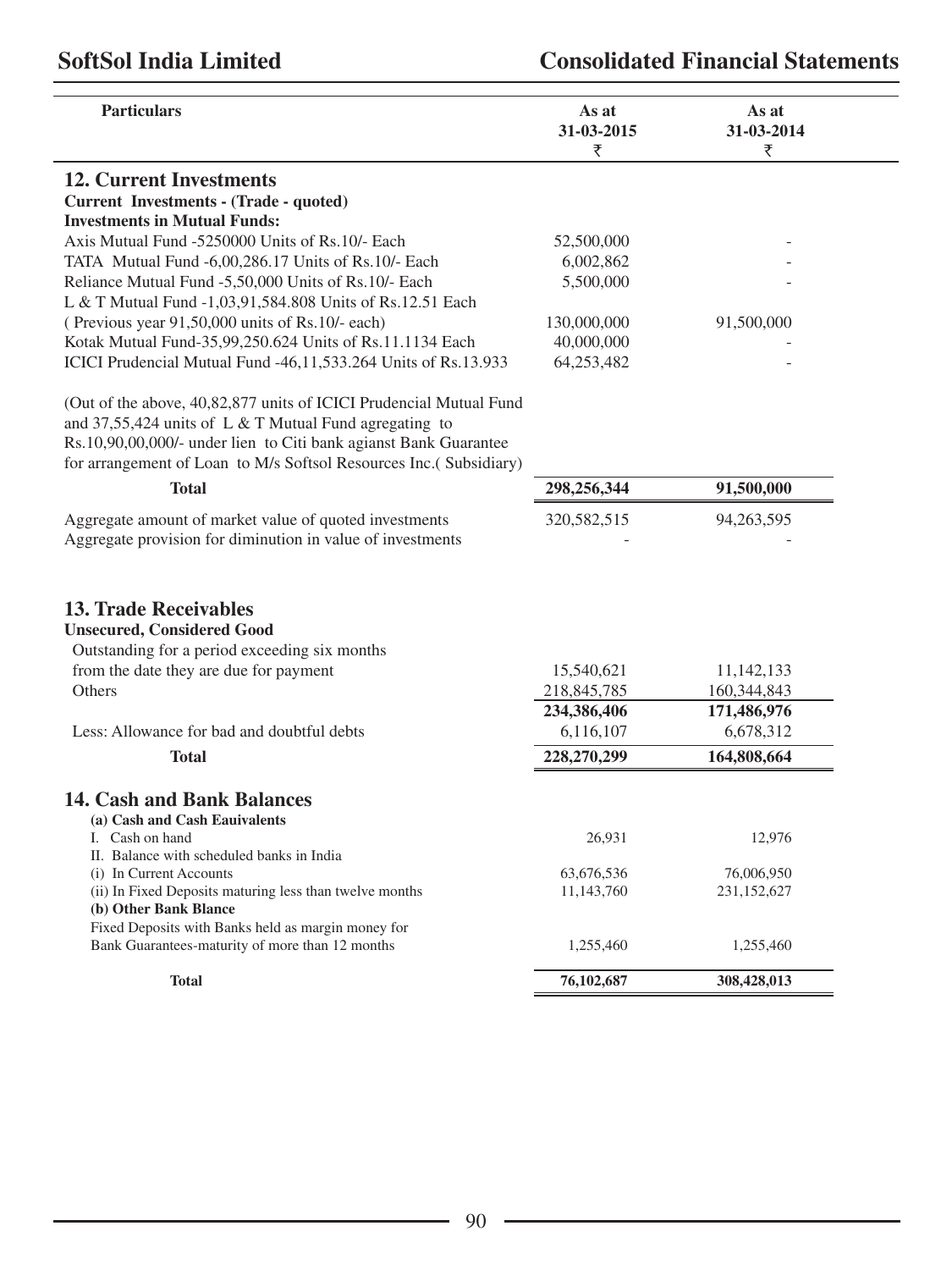| <b>Particulars</b>                                            | As at<br>31-03-2015 | As at<br>31-03-2014 |
|---------------------------------------------------------------|---------------------|---------------------|
|                                                               | ₹                   | ₹                   |
| 15. Short-term loans and advances                             |                     |                     |
| <b>Unsecured, Considered Good</b>                             |                     |                     |
| <b>Staff Advances</b>                                         | 575,828             | 535,010             |
| Prepaid Expenses                                              | 6,016,419           | 4,143,843           |
| Advance for Capital Goods                                     | 270,182             |                     |
| Service tax Input Credit                                      | 1,179,949           | 1,669,270           |
| Advance for Expenses                                          | 6,589,241           |                     |
| <b>Total</b>                                                  | 14,631,619          | 6,348,123           |
| Note: Due by Directors or other officers of the               |                     |                     |
| company or any of them either severally or jointly            |                     |                     |
| with any persons or due by firms/ private companies           |                     |                     |
| in which any director is a partner or a director or a member. |                     |                     |
|                                                               |                     |                     |
|                                                               |                     |                     |
| 16. Other current assets                                      |                     |                     |
| Rent Receivable                                               | 8,667,613           | 9,085,374           |
| Interest Acrrued but not due on Bank Deposits                 | 2,090,379           | 18,124,615          |
| <b>Total</b>                                                  | 10,757,992          | 27,209,989          |
|                                                               |                     |                     |
| <b>Particulars</b>                                            | <b>Year ended</b>   | <b>Year ended</b>   |
|                                                               | 31-03-2015          | 31-03-2014          |
|                                                               | ₹                   | ₹                   |
|                                                               |                     |                     |
| 17. Revenue from operations                                   |                     |                     |
| Sale of Software Products/Services:                           |                     |                     |
| <b>Exports</b>                                                | 657,703,494         | 551,024,685         |
| Domestic:                                                     |                     |                     |
| a) Products                                                   |                     | 25,219,501          |
| b) Services                                                   |                     | 430,433             |
| <b>Total</b>                                                  | 657,703,494         | 576,674,619         |
| 18. Other Income                                              |                     |                     |
| Interest Income                                               | 6,577,855           | 34,889,916          |
| Interest on IT refund                                         | 1,022,290           | 1,728,426           |
| Rental Income                                                 | 85,751,779          | 72,199,921          |
| Net gain on sale of assets                                    |                     | 27,193              |
| Dividend on Mutual Fund                                       | 134,052             | 2,862               |
| Excess Provision written back                                 | 86,650              | 13,502              |
| Gain on redemption of units of Mutual funds                   | 8,580,763           |                     |
| Foreign exchange gain(net)                                    | 607,964             |                     |
| Miscellaneous receipts                                        | 3,675,785           | 5,292,311           |
| Excess liabilities Written in                                 |                     | 15,001              |
| <b>Total</b>                                                  | 106,437,138         | 114,169,132         |
|                                                               |                     |                     |

<u> 1980 - Johann Barn, mars an t-Amerikaansk ferskeider (</u>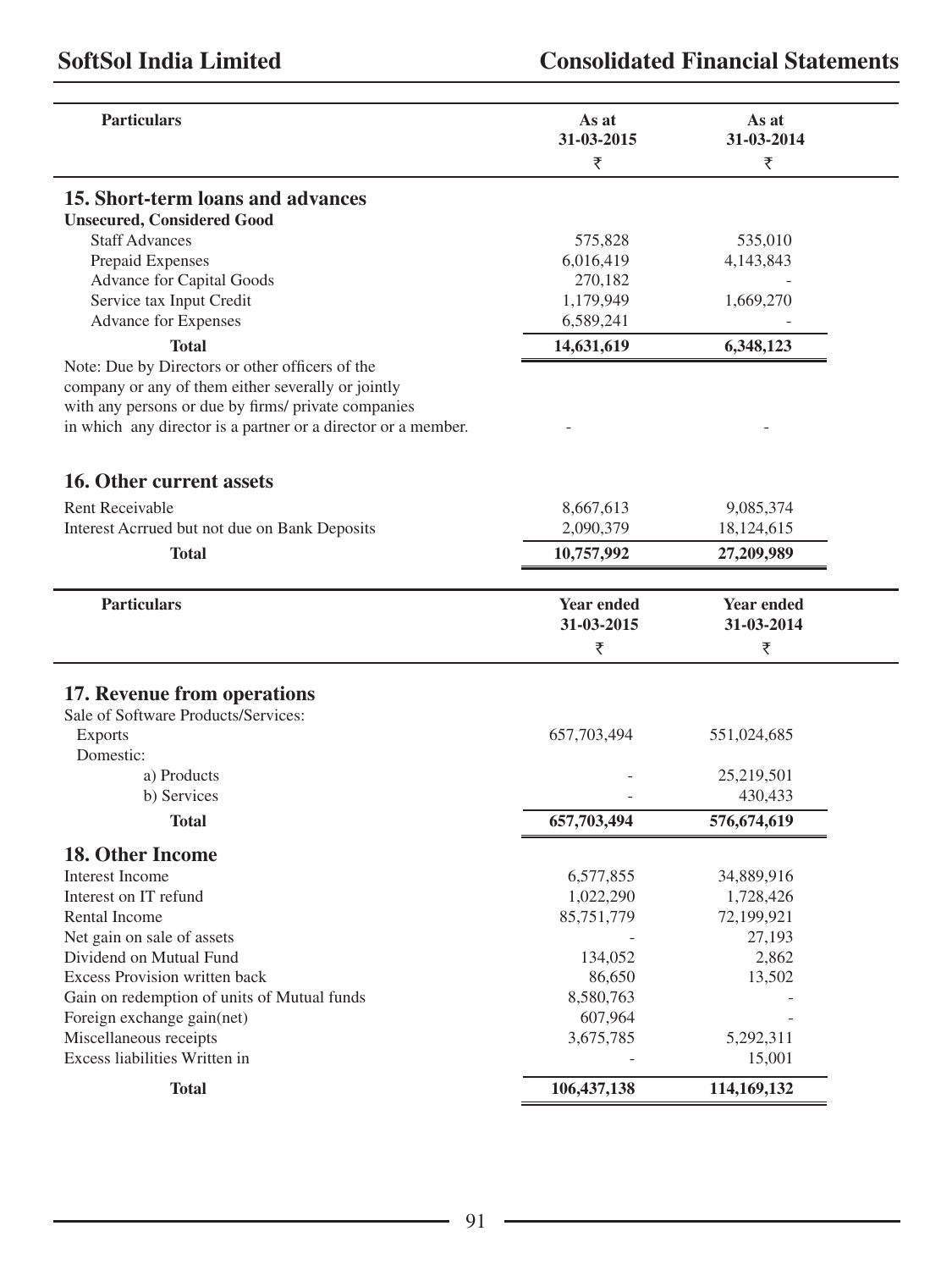# **SoftSol India Limited 2015 Consolidated Financial Statements**

| <b>Particulars</b>                        | Year ended<br>31-03-2015 | Year ended<br>31-03-2014 |
|-------------------------------------------|--------------------------|--------------------------|
|                                           | ₹                        | ₹                        |
| 19. Employee Benefits Expense             |                          |                          |
| Salaries and Wages                        | 513,617,896              | 368,639,546              |
| Contribution to provident and other funds | 2,804,888                | 1,412,715                |
| Staff welfare expenses                    | 3,085,034                | 2,629,414                |
| <b>Total</b>                              | 519,507,818              | 372,681,675              |
| <b>20. Finance Charges</b>                |                          |                          |
| Interest expense                          | 1,001,600                |                          |
| <b>Total</b>                              | 1,001,600                |                          |
|                                           |                          |                          |
| 21. Other Expenses<br>Power and fuel      | 5,812,011                | 8,081,825                |
| Rent                                      | 7,661,817                | 5,891,941                |
| Repairs to: buildings                     | 1,906,741                | 7,727,832                |
| : machinery                               | 5,795,658                | 6,436,631                |
| : Others                                  | 1,414,860                | 860,430                  |
| <b>Consulting Outsource</b>               | 114,807,009              | 132,716,786              |
| Insurance                                 | 3,527,084                | 7,510,616                |
| Rates and taxes                           | 5,176,537                | 6,703,979                |
| : as auditor<br>Payments to Auditor       | 84,270                   | 84,270                   |
| : for taxation matters                    | 46,068                   |                          |
| : for other services                      |                          | 51,686                   |
| Legal and Professional Charges            | 8,610,868                | 12,704,414               |
| Director's Sitting Fee                    | 123,596                  | 60,000                   |
| Internet & Communication Expenses         | 4,647,691                | 4,891,442                |
| Fees and Subscriptions                    | 192,276                  | 110,024                  |
| <b>Travelling Expenses</b>                | 2,179,211                | 3,342,515                |
| Staff trainning & Recruitment Charges     | 695,739                  | 572,867                  |
| <b>Advertisement Charges</b>              | 53,054                   | 66,237                   |
| Commission                                | 171,090                  | 3,395,226                |
| Printing & Stationary                     | 304,265                  | 316,341                  |
| Security service Charges                  | 2,127,387                | 2,277,278                |
| Bad Debts written off                     |                          | 1,380,240                |
| Donations                                 | 9,203                    |                          |
| Miscellaneous expenses                    | 6,370,551                | 4,551,987                |
| <b>Equipment Hire Charges</b>             |                          | 217,300                  |
| Foreign Exchange Fluctuation Loss         |                          | 1,118,075                |
| <b>Total</b>                              | 171,716,986              | 211,069,942              |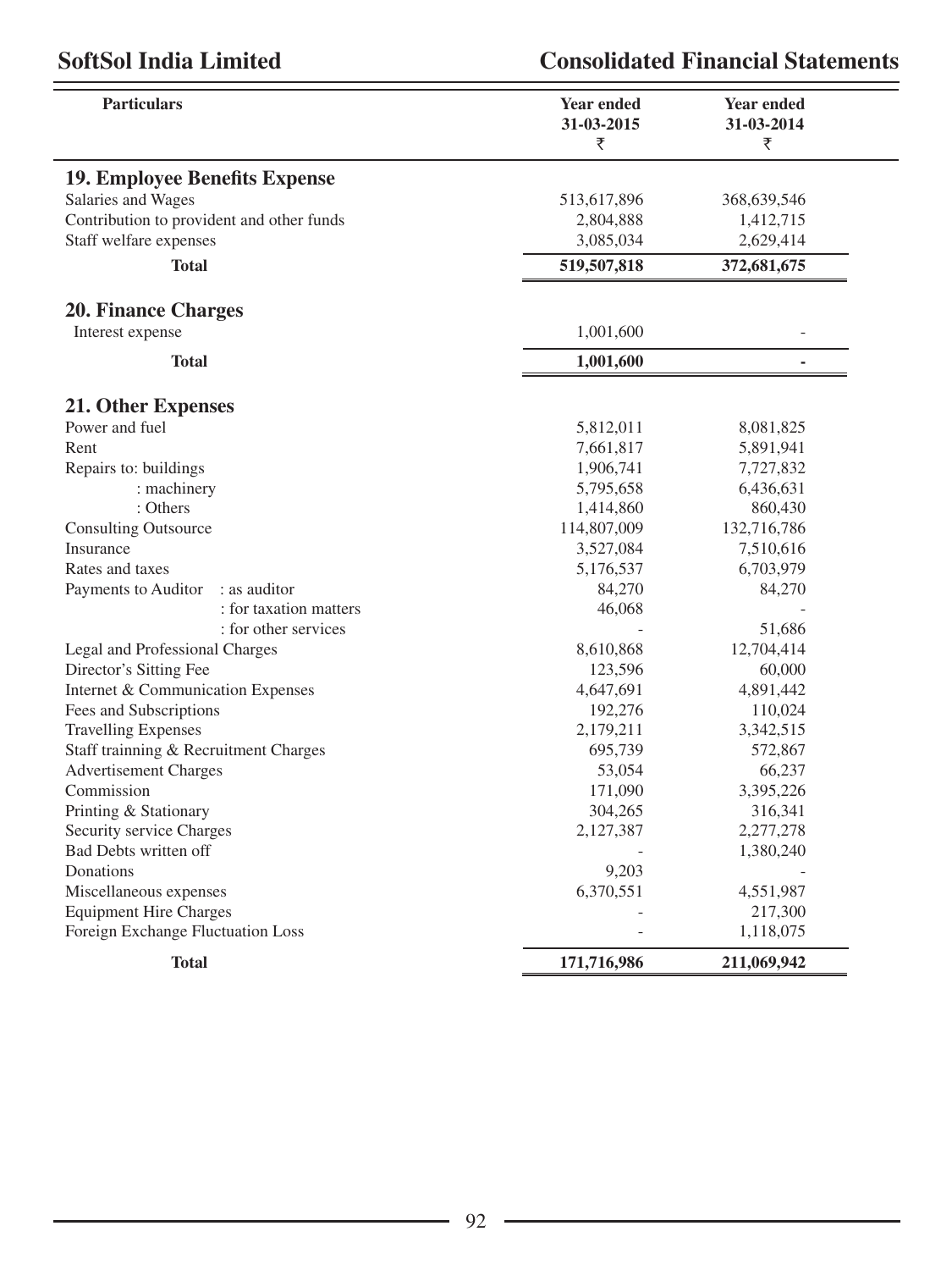# **22. SIGNIFICANT ACCOUNTING POLICIES AND NOTES ON FINANCIAL STATEMENTS**

**22.1.** Consolidated Financial Statements have been prepared to meet the requirements of Clause 32 of the Listing Agreement with the Stock Exchange.

# **i) Basis of Consolidation:**

The Consolidation of accounts is done in accordance with the requirements of Accounting Standard (AS 21) "Consolidation of financial Statements" notified under Sec.133 of the Act, read with Rule 7 of the Companies (Accounts) Rules, 2014. Financial statements of subsidiary was prepared for the year ended 31st December 2014 and the same have been adopted for consolidation.

# **ii) Companies included in Consolidation:**

The Consolidated Financial Statements include the financial statements of SoftSol India Limited as at 31.03.2015 and SoftSol Resources Inc. USA, A wholly owned subsidiary, incorporated in United State of America as at 31.12.2014.

# **iii) Principles of Consolidation:**

The Consolidated Financial statements have been prepared based on a line by line consolidation of Statement of profit and loss and balance sheet. All inter-company balances and transactions have been eliminated on consolidation.

The excess / deficit of cost to the parent company of its investment in the subsidiaries over its portion of equity at the respective dates on which investment in such entities were made is recognized in the financial statements as goodwill / capital reserve. The parent company's portion of equity in such entities is determined on the basis of the book values of assets and liabilities as per the financial statements of such entities as on the date of investment and if not available, the financial statements for the immediately preceding period adjusted for the effects of significant transactions, up to the date of investment.

The consolidated financial statements are presented, to the extent possible, in the same format as that adopted by the parent company for its separate financial statements.

The consolidated financial statements are prepared using uniform accounting policies for like transactions and other events in similar circumstances.

# **22.2 Significant Accounting Policies – (AS-1):**

# **a) Basis of Preparation of Financial Statements :**

 Financial statements have been prepared and presented under historical cost convention in accordance with the accounting principles generally accepted in India (GAAP). GAAP comprises the mandatory accounting standards as prescribed by Companies (Accounting Standards) Rules 2006 [which continue to apply under Companies Act, 2013("the Act")] and other applicable provisions of the Act. All incomes and expenditures, having a material bearing on the financial statements, are recognized on an accrual basis.

# **b) Use of Estimates:**

The preparation of financial statements in conformity with the GAAP requires that the management make estimates and assumptions that affect the reported amounts of assets and liabilities, disclosure of contingent liabilities as at the date of the financial statements, and the reported amounts of incomes and expenses during the reporting year. Such estimates include, estimate of useful life of fixed assets, provision for doubtful debts etc. Actual results could differ from those estimates. Changes in estimates are reflected in financial statements in the year in which changes are made and, if material, their effects are disclosed in the financial statements.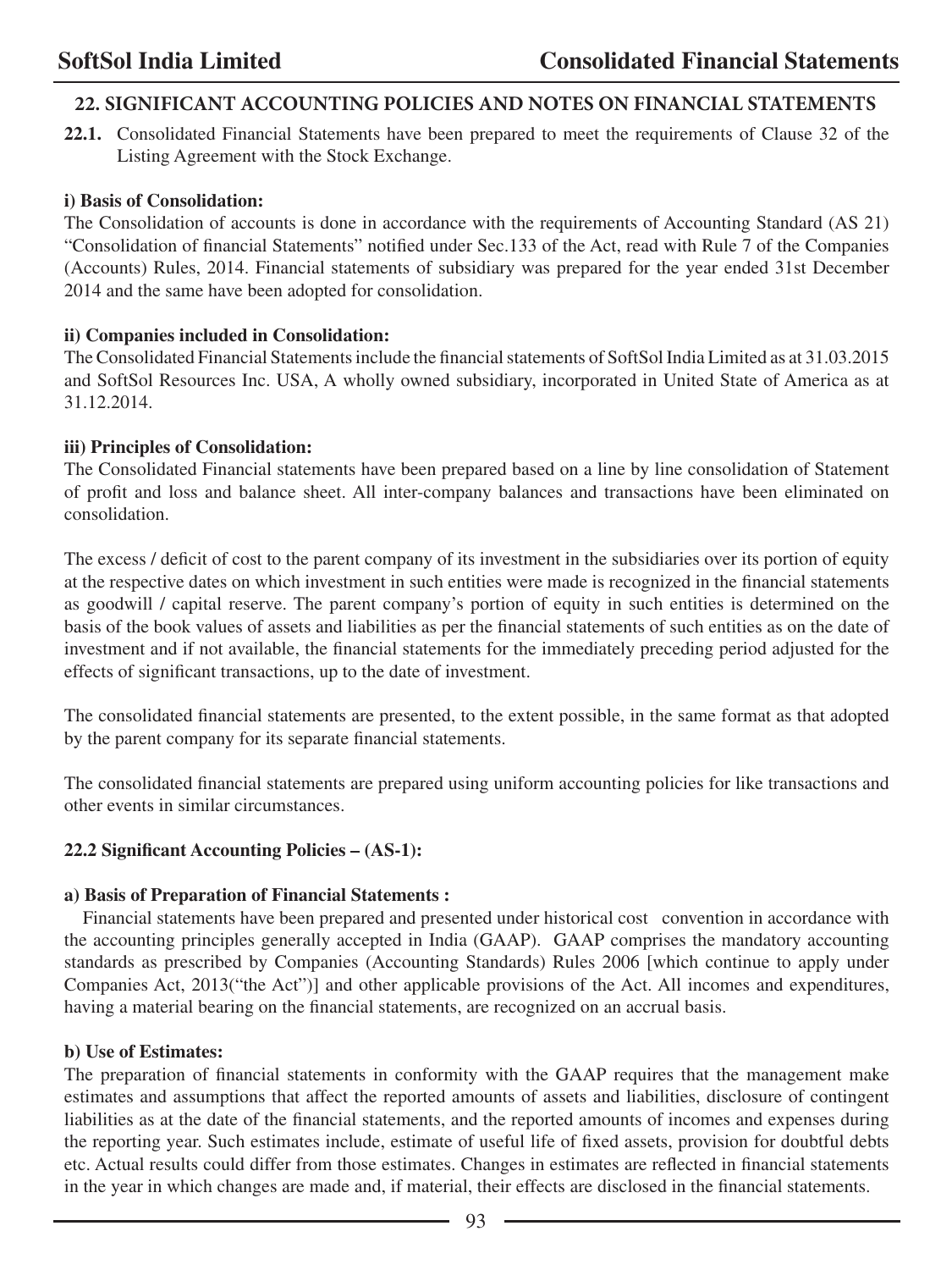# **c) Revenue recognition:**

- i) Revenue from software services is recognised under proportionate completion method for the services rendered and delivered as per the contracts entered.
- ii) Revenue from sale of products is recognised when significant risks and rewards in respect of ownership of products are transferred to customers. Revenue from products is stated exclusive of sales tax.
- iii) Interest income on deposits with banks is recognized on time proportion basis taking into account the amount outstanding and the rate applicable and interest on IT refund is recognized on receipt basis.
- iv) Rental income is recognised on accrual basis.
- v) Insurance Claims are recognised as and when they are settled / admitted.

## **d) Fixed Assets:**

i) Fixed assets are carried at cost of construction or acquisition less accumulated depreciation. Cost includes non-refundable taxes, duties, freight, borrowing costs and other incidental expenses related to the acquisition and installation of the respective assets.

Assets under installation or under construction as at the Balance sheet date are shown as Capital work–inprogress. Advances paid towards acquisition of assets are included under Capital Advances.

Fixed assets which are found to be not usable or retired from active use or when no further benefits are expected from their use are removed from the books of account and the difference if any, between the cost of such assets and the accumulated depreciation thereon is charged to Statement of Profit & Loss.

ii) Computer software is classified as an "Intangible Asset".

# **E. Depreciation:**

- i) Depreciation on Tangible assets is provided under Written down value method over the useful lives of assets estimated by the management. Depreciation on additions/deletions during a period is charged on prorata basis from the date of addition or deletion, as the case may be.
- ii) The Management estimated the useful life of fixed assets as follows.

| <b>Buildings</b>              | 60 Years |
|-------------------------------|----------|
| Plant and Machinery           | 10 Years |
| Office Equipment              | 5 Years  |
| Computers                     | 3 Years  |
| <b>Furniture and Fixtures</b> | 10 Years |
| Vehicles - Motor cars         | 8 Years  |

- iii) Intangible assets are amortized over their estimated useful life of asset.
- iv) Leasehold land is amortised equally over the lease period. The lease rentals are charged to revenue.
- v) Consequent to the Schedule II to the Companies Act,2013 came into force, carrying amount of assets whose useful life is expired, has been recognised in the opening balance of retained earnings.

# **F. Foreign Currency Transactions:**

- i) Initial Recognition: Transactions in foreign currencies are initially recorded at the exchange rates prevailing on the date of the transaction.
- ii) Conversion: Foreign currency monetary items are reported at the closing exchange rates on Balance Sheet date.
- iii) Exchange Differences:
- a) Exchange differences, arising on reporting of long-term foreign currency monetary items at rates different from those at which they were initially recorded during the period, or reported in previous financial statements, in so far as they relate to the acquisition of depreciable capital assets, are added to or deducted from the cost of assets and are depreciated over the balance life of the assets.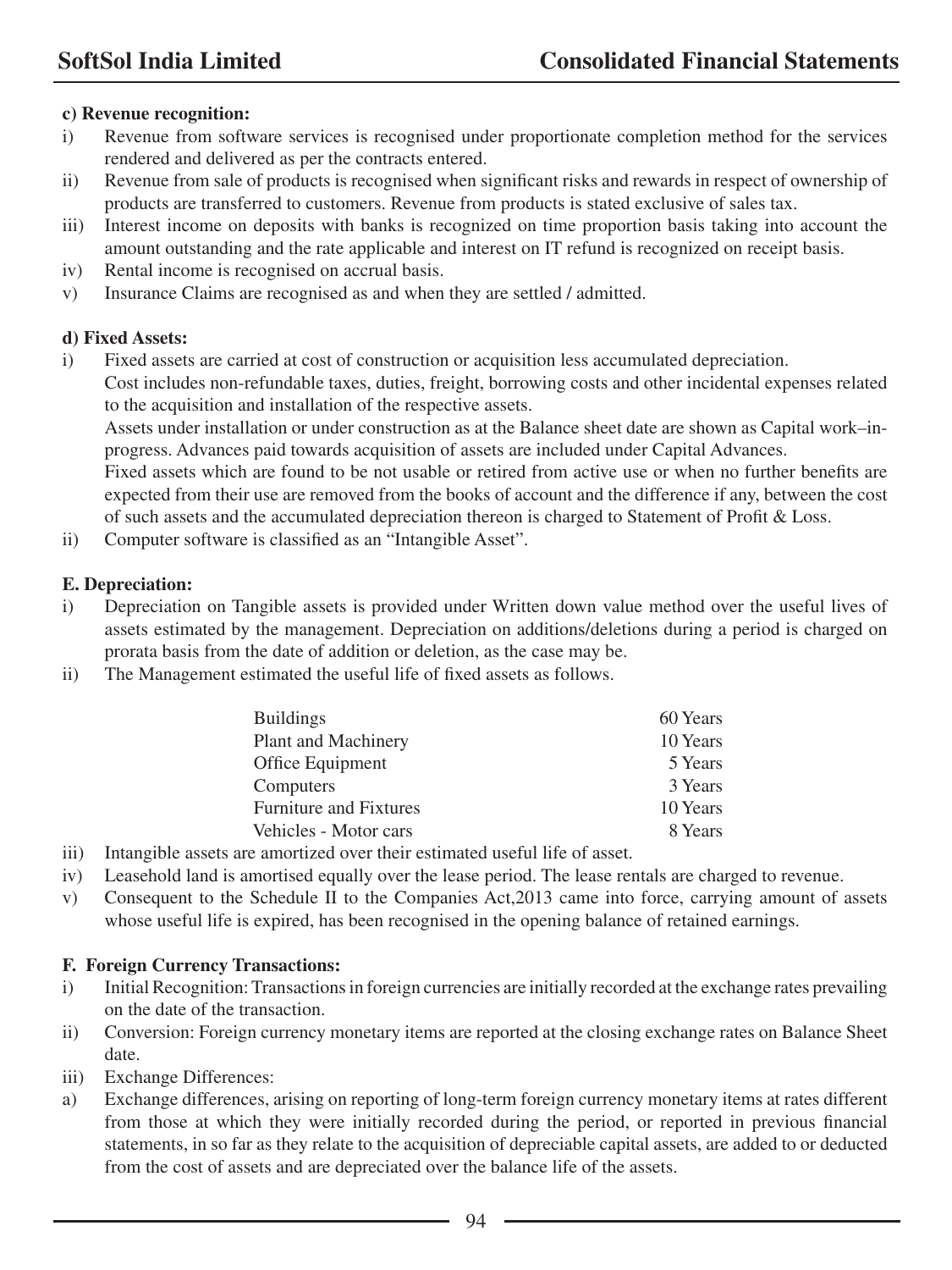b) Exchange differences arising on the settlement of monetary items not covered above, or on reporting such monetary items at rates different from those at which they were initially recorded during the year, or reported in previous financial statements, are recognized as income or expense in the year in which they arise.

#### **Foreign operations**

In accordance with AS – 11 (Revised 2003) "The Effect of Changes in Foreign Exchange rates", the financial statements of non-integral foreign operations are translated into Indian rupees as follows:

All assets and liabilities, both monetary and non-monetary, are translated using the closing rate; Income and expense items are translated at average rate.

The resulting net exchange difference is credited or debited to a foreign currency translation reserve.

#### **G. Investments:**

Investments intended to be held for more than one year are treated as long term and others as short-term. Shortterm investments are carried at the lower of cost or quoted / fair value, computed category wise and long term investments are stated at cost. Provision for diminution in the value of long-term investments is made only if such a decline is other than temporary.

#### **H. Retirement benefits:**

- i) Defined Contribution Plan: Company's contribution paid/payable during the year to Provident Fund and Employees State Insurance Corporation are recognized in the Statement of Profit and Loss.
- ii) Defined Benefit Plan: At each reporting date, company's liability towards gratuity and leave encashment is determined by independent actuarial valuation using the projected unit credit method which considers each period of service as giving rise to an additional unit of benefit entitlement and measures each unit separately to build up the final obligation which is measured at the present value of estimated future cash flows using a discount rate. Actuarial gain/ losses are recognized in the Statement of Profit and Loss as income or expense.

## **I. Earnings per share:**

- i) Basic earnings per share is calculated by dividing the net profit or loss for the year attributable to equity shareholders by weighted average number of equity shares outstanding during the year.
- ii) Diluted earnings per share is calculated by dividing the net profit or loss for the financial year attributable to equity shareholders by the weighted average number of equity shares outstanding including equity shares which would have been issued on the conversion of all dilutive potential equity shares unless they are considered anti-dilutive in nature.

## **J. Taxes on Income:**

Tax expense, comprising of current and deferred tax have been determined and charged to statement of Profit & Loss.

## **i) Current Tax:**

Provision is made for income tax liability estimated to arise on profit for the year at the current rate of tax in accordance with the Income tax Act, 1961.

## **ii) Deferred Tax:**

 In accordance with the Accounting Standard – 22 (AS 22) "Accounting for Taxes on income, the company recognizes the deferred tax liability in the accounts, Deferred tax resulting from timing difference between book and tax profits is accounted for at the current rate of tax. Deferred tax asset is recognized only when there is virtual certainty, supported by convincing evidence, that such assets will be realised.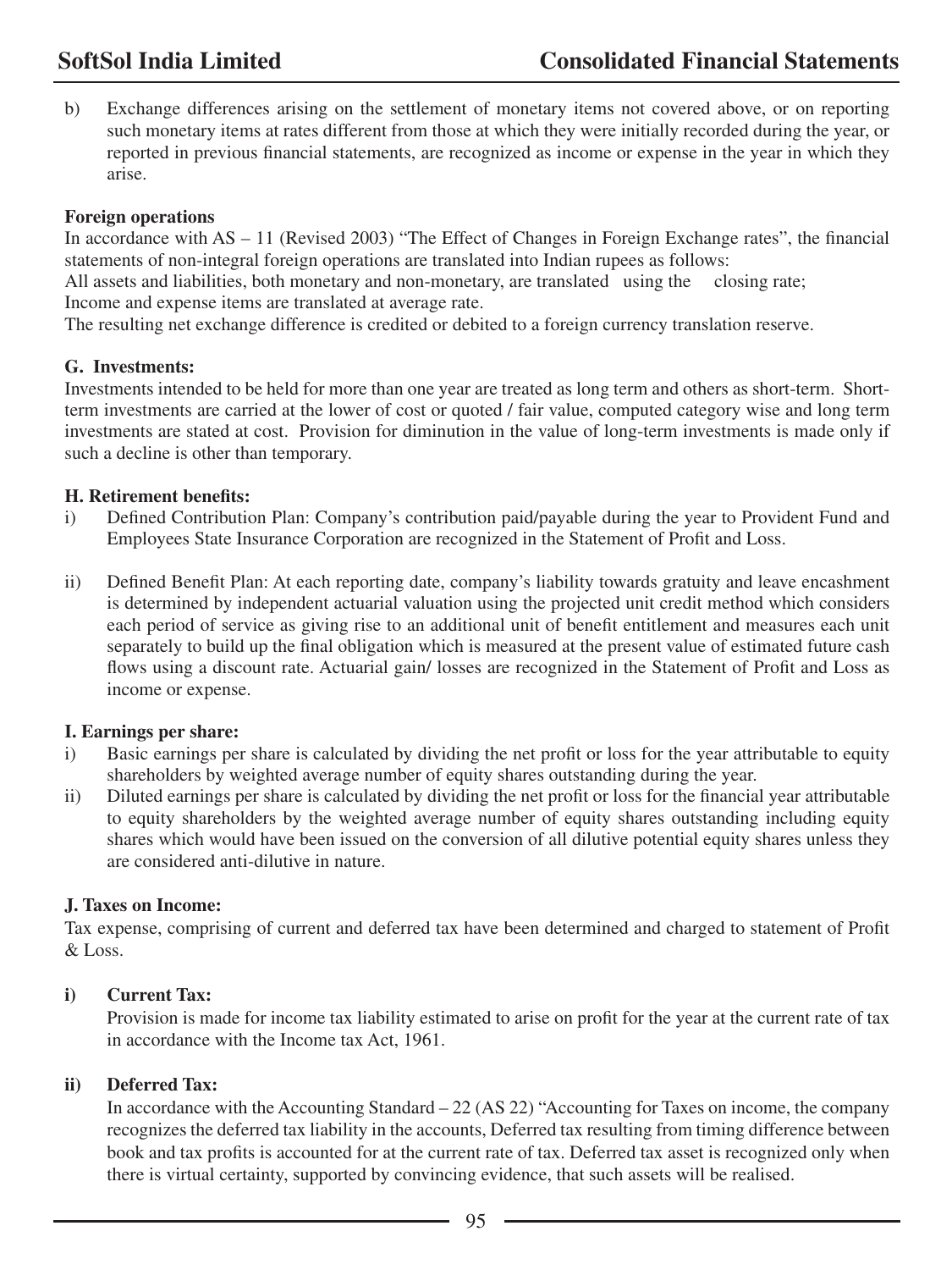# **iii) Minimum Alternate Tax (MAT) Credit:**

MAT credit is recognised as an asset only when and to the extent there is convincing evidence that the company will pay normal tax within the specified period and the MAT credit available can be utilised. Such asset is reviewed at each Balance Sheet date and the carrying amount is written down if considered not recoverable within the specified period.

#### **K. Impairment of Assets:**

The Company assesses at each balance sheet date whether there is any indication that an asset may be impaired. If any such indication exists, the Company estimates the recoverable amount of the asset. If such recoverable amount of the asset or the recoverable amount of the cash generation unit to which the asset belongs is less than its carrying amount, the carrying amount is reduced to its recoverable amount. The reduction is treated as an impairment loss and is recognized in the Statement of profit and loss account. If at the balance sheet date there is an indication that if previously assessed impairment loss no longer exists, the recoverable amount is reassessed and the asset is reflected at the recoverable amount subject to a maximum of depreciated historical cost.

#### **L. Business / Geographical Segments:**

The Company is engaged in the business of Software development and service. Since the inherent nature of development of software and services all types are integrated and govern by the same set of risks and returns and operating in the same economic environment, these are treated as a single Business and Geographical Segment. The said treatment is in accordance with the Accounting Standard  $-17$ , Segment Reporting.

#### **M. Provisions and Contingent Liabilities:**

- i) A provision is recognised when the Company has a present obligation as a result of past event it is probable that an outflow of resources will be required to settle the obligation, in respect of which a reliable estimate can be made. Provisions are not discounted to their present value and are determined based on best estimate required to settle the obligation at the balance sheet date. These are reviewed at each balance sheet date and adjusted to reflect the current best estimates.
- ii) Contingent liabilities are disclosed when there is a probable obligation arising from past events, the existence of which will be confirmed only by the occurrence or non occurrence of one or more uncertain future events not wholly within the control of the company or a present obligation that arises from past events where it is either not probable that an outflow of resources will be required to settle or a reliable estimate of the amount cannot be made, and such liability that may arise is termed as a contingent liability.

## **N. Prior Period Expense/Income:**

The company follows the practise of making adjustments through "Expenses/Income under/ over provided "in previous years in respect of material transactions pertaining to in that period prior to the current accounting year.

## **O. General:**

Accounting policies not specifically referred to above are in consistent with the generally accepted accounting principles followed in India.

## **22.3. Employee benefits (AS-15):**

The following tables summarizes the components of expense / benefit recognized in the Statement of Profit and Loss and Balance Sheet for the respective employee benefit plans.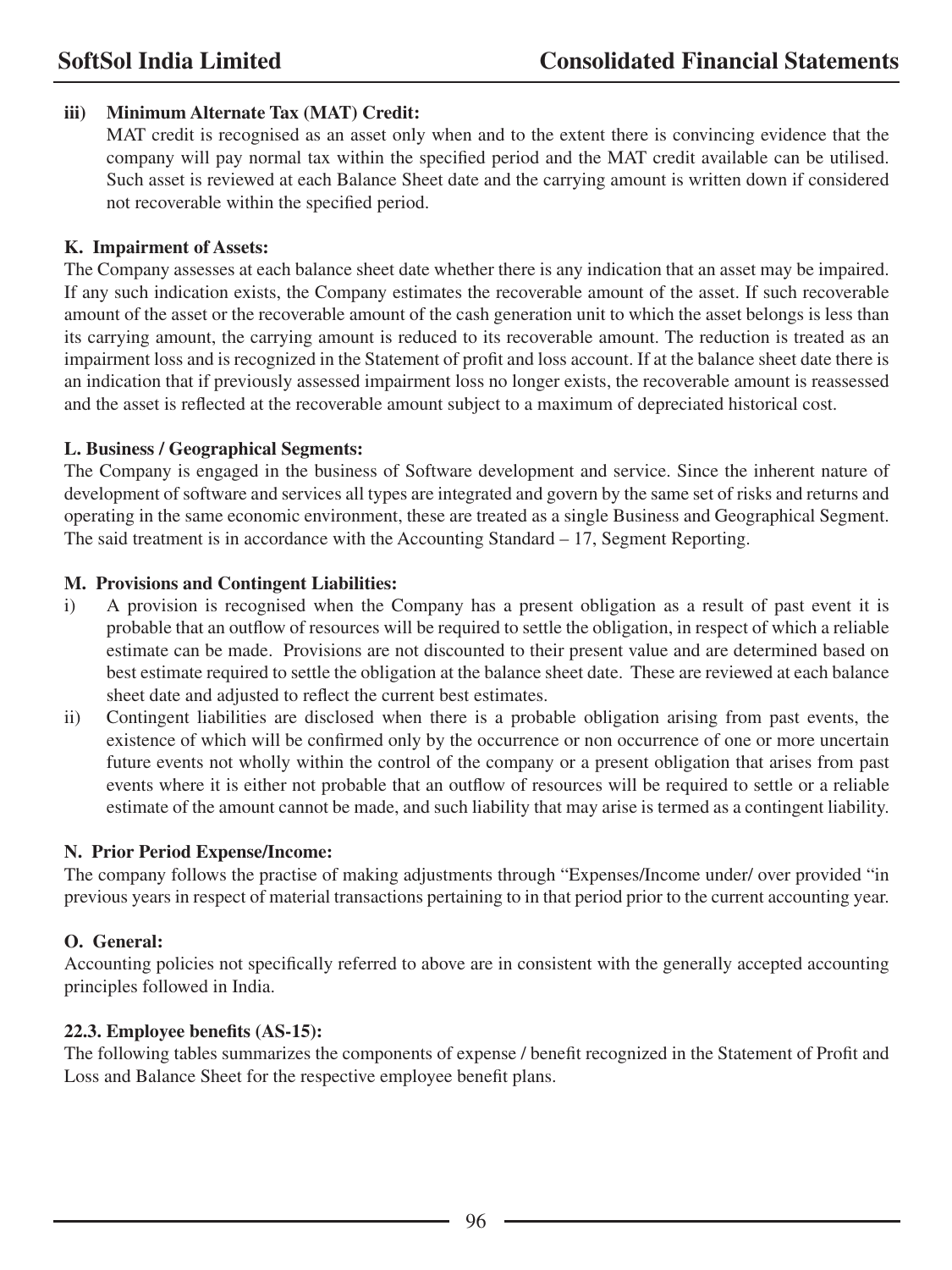## **a. Statement of Profit and Loss**

| <b>Particulars</b>                                   |                    | <b>Gratuity</b>                     | <b>Leave Encashment</b> |                      |
|------------------------------------------------------|--------------------|-------------------------------------|-------------------------|----------------------|
|                                                      | lCurrent Year<br>₹ | <b>Previous Year   Current Year</b> |                         | <b>Previous Year</b> |
| <b>Current Service Cost</b>                          | 11,77,763          | 5,50,533                            | (64, 417)               | 1,81,163             |
| Interest Cost on benefit obligation                  | 1,57,226           | 1,07,419                            | 25,420                  | 8,892                |
| Net Actuarial (Gain)/Loss Recognized<br>in the year  | (1,88,324)         | (1,16,569)                          | (40,601)                | 42,315               |
| Past Service Cost                                    | <b>NIL</b>         | <b>NIL</b>                          | <b>NIL</b>              | <b>NIL</b>           |
| Expenses recognized in Statement of<br>Profit & Loss | 11,46,665          | 5,41,383                            | (79, 598)               | 2,32,370             |

#### **b. Balance Sheet**

| <b>Particulars</b>                  | <b>Gratuity</b>       |                       | <b>Leave Encashment</b> |                       |
|-------------------------------------|-----------------------|-----------------------|-------------------------|-----------------------|
|                                     | As at<br>Mar 31, 2015 | As at<br>Mar 31, 2014 | As at<br>Mar 31, 2015   | As at<br>Mar 31, 2014 |
| Opening defined benefit obligation  | 17,08,984             | 11,67,601             | 2,76,298                | 96,663                |
| Interest Cost                       | 1,57,226              | 1,07,419              | 25,420                  | 8,892                 |
| Current service cost                | 11,77,763             | 5,50,533              | (64, 417)               | 1,81,163              |
| Benefits paid                       |                       |                       |                         | (52, 735)             |
| Actuarial (Gain)/Loss on obligation | (1,88,324)            | (1,16,569)            | (40,581)                | 42,315                |
| Closing defined benefit obligation  | 28,55,649             | 17,08,984             | 1,96,700                | 2,76,298              |

The principal assumptions used in determining gratuity and leave benefit obligation in the above plans are as under:

| <b>Particulars</b>  | <b>Current Year</b>   | <b>Previous Year</b>    |
|---------------------|-----------------------|-------------------------|
| Discount Rate       | 7.80%                 | $9.20 \%$               |
| Employee turnover   | NIL.                  | NIL.                    |
| Further salary rise | $7.00\%$              | $7.00\%$                |
| Mortality           | Indian Assured Lives  | Indian Assured Lives    |
|                     | Mortality(2006-08)Ult | Mortality (2006-08) Ult |

The estimates of future salary increases, considered in actuarial valuation, take account of inflation, seniority, promotion and other relevant factors, such as supply and demand in the employment market.

## **22.4. Segment Reporting (AS-17):**

The Company is engaged in the business of Software. Since the inherent nature of all software jobs are integrated and govern by the same set of risks and returns and operating in the same economic environment, these are treated as a single Business and Geographical Segment. The said treatment is in accordance with the Accounting Standard – 17, Segment Reporting.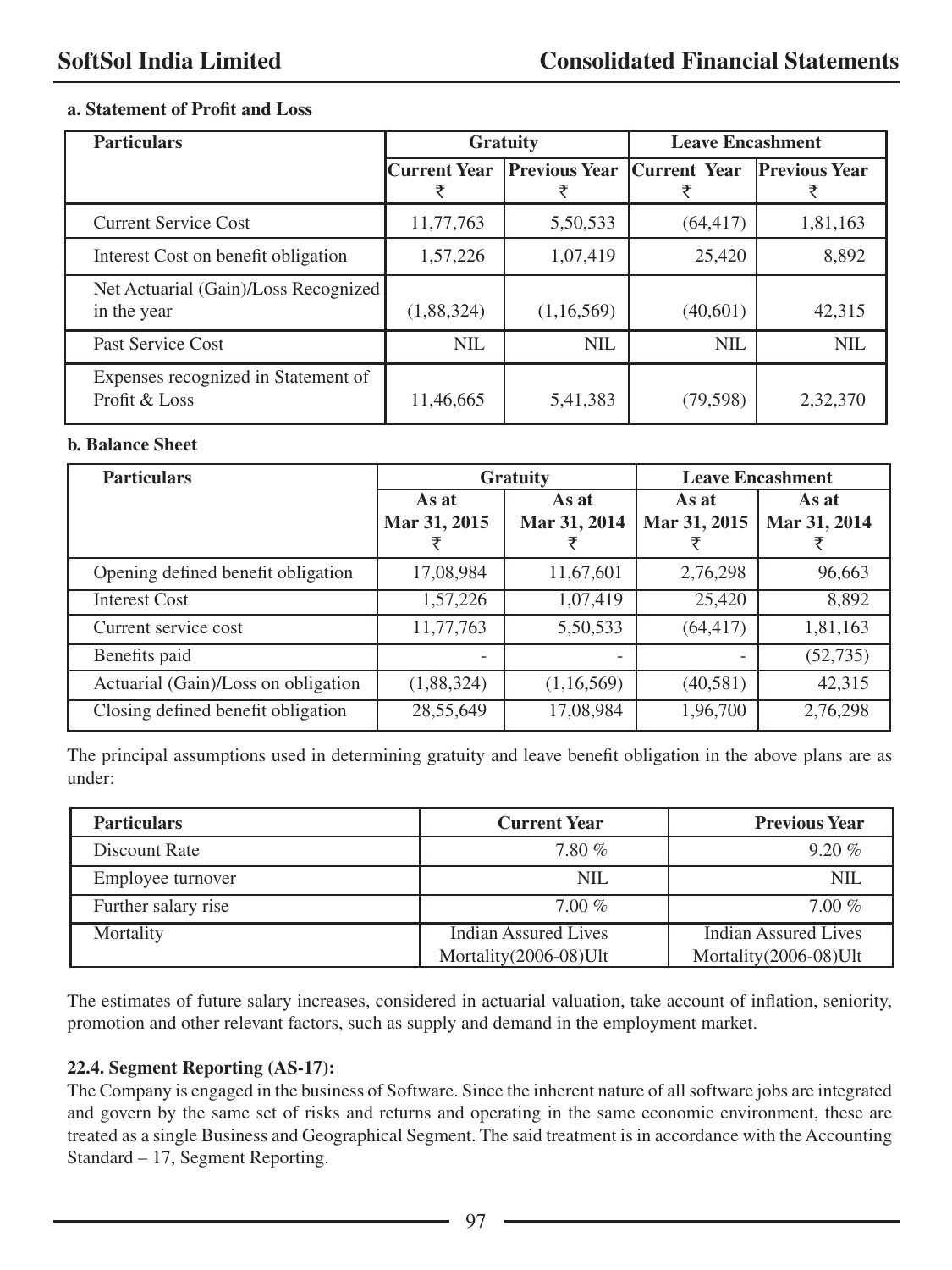#### **22.5. Related Party Disclosures (AS-18):**

Names of the related parties and nature of relationships and particulars of transactions with the said related parties during the year are as follows:

a) Name of related parties and description of relationship:

| $\mathbf{i}$ | Key Management Personnel | Sri. Madala Srinivasa Rao, Chairman     |
|--------------|--------------------------|-----------------------------------------|
|              |                          | Sri. Madala Bhaskara Rao, WTD           |
|              |                          | Sri. Mandava Srinivas, CFO              |
|              |                          | Smt. Chavali Lalitha, Company Secretary |
|              |                          | (Apri1 2014 to September 2014)          |
|              |                          | Mr.B.Laxman, Company Secretary          |
|              |                          | $($ October' 2014 to March' 2015)       |
|              |                          |                                         |

- ii) Holding Company SoftSol Technologies Inc., USA
- **Note:** Information of related parties and the relationship is as identified by the Company on the basis of information available with them and relied upon by the auditors.

#### b) Aggregate Related Party transactions

|                                        | <b>Current Year</b> | <b>Previous Year</b> |
|----------------------------------------|---------------------|----------------------|
| Remuneration to Key Management         | 23,67,600           | 25,06,200            |
| Personnel (Incl. PF Contribution)      |                     |                      |
| Sales to Holding Company               | 2,35,09,095         |                      |
| Trade receivables from Holding Company | 2,34,71,550         |                      |

**Note:** As the liability for Gratuity is provided on actuarial basis for all the employees of the company as a whole, the amount pertaining to the Key Management Personnel is not ascertainable and therefore not included in the above.

## **22.6. Earnings per Equity Share (AS-20):**

|                                                         | <b>Current Year</b> | <b>Previous Year</b> |
|---------------------------------------------------------|---------------------|----------------------|
| Net profit after tax $(\bar{\zeta})$                    | 1,75,52,923         | 2,89,80,973          |
| Weighted average number of equity shares                | 1,68,36,613         | 1,68,36,613          |
| Basic Earnings per equity share $\bar{\tau}$            | 1.04                | 1.72                 |
| Nominal value of shares (fully paid up) $(\bar{\zeta})$ | 10                  | 10                   |

## **22.7. Accounting for Taxes on Income (AS-22):**

In terms of Accounting Standard 22, there are no deferred tax liabilities (Prev. year–Nil-) Following prudence, no deferred tax asset has been recognized (Previous year -Nil -). However, deferred tax asset has been recognised in the subsidiary company.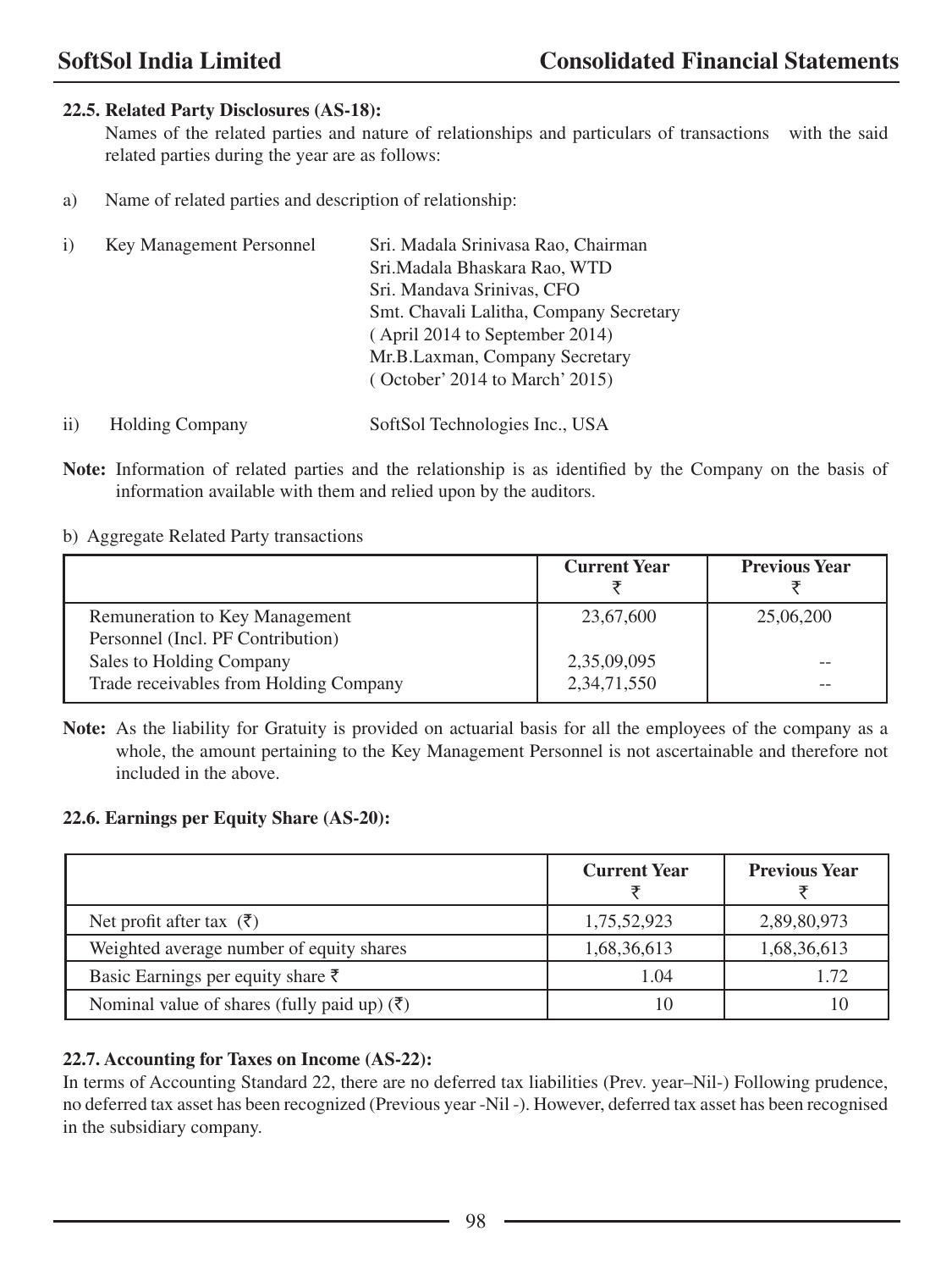# **22.8. Impairment of Assets (AS-28):**

|                              |                                              | <b>Current Year</b> | Prev. Year |
|------------------------------|----------------------------------------------|---------------------|------------|
|                              |                                              |                     |            |
| $\left( \frac{1}{2} \right)$ | Amount of impairment losses recognized       |                     |            |
|                              | in the Statement of Profit & Loss            | Nil                 | Nil        |
| $\rm ii)$                    | Amount of reversal of impairment losses      |                     |            |
|                              | recognized in the Statement of Profit & Loss | Nil                 | Nil        |
| iii)                         | Amount of impairment losses recognized       |                     |            |
|                              | directly against revaluation surplus         | Nil                 | Nil        |
| iv)                          | Amount of reversals of impairment losses     |                     |            |
|                              | recognized directly in revaluation surplus   | Nil                 | Nil        |

#### **22.9. Contingent liabilities and commitments (AS-29): (to the extent not provided for)**

|                   | <b>Particulars</b>                                                                                                                                                                                  | As at<br><b>31st March 2015</b> | As at<br><b>31st March 2014</b> |
|-------------------|-----------------------------------------------------------------------------------------------------------------------------------------------------------------------------------------------------|---------------------------------|---------------------------------|
| A)                | <b>Contingent liabilities:</b>                                                                                                                                                                      |                                 |                                 |
| $\left( i\right)$ | Claims against the company not<br>acknowledged as debt                                                                                                                                              | <b>NIL</b>                      | <b>NIL</b>                      |
| (i)               | Guarantees given by the bankers                                                                                                                                                                     | 26,61,332                       | 16,61,332                       |
| (iii)             | Other money for which the company is<br>contingently liable:<br>Guarantee given to Citi Bank, N.A., for giving<br>Stand by letter of credit (SBLC) to the wholly<br>owned subsidiary of the company | 9,00,00,000                     | 4,80,80,000                     |
| B)                | Commitments:<br>Estimated amount of contracts remaining to be.<br>executed on capital account and not provided for                                                                                  | <b>NIL</b>                      | 5,00,000                        |

## **22.10 Other explanatory information:**

**22.10.1** During the financial year 2005-06, the Govt. of A.P. allotted a land of one acre to the company, bearing Plot No.6, in Sy.No.408/1, I.T. Industries Layout, Madhurawada Village, Visakhapatnam District on outright sale basis under its ICT policy 2005-10 at a consideration of Rs.10.00 lakhs per acre vide MOU dt.13.06.2005 and Agreement for sale of land dt.23.02.2006. Accordingly, the company has paid the consideration and took possession of the same and started developing the same for its IT facility. Subsequently, on getting the permission from the Govt. of India for developing, operating and maintaining IT / ITES SEZ in the said land, the Govt. of A.P. converted the above sale of land into lease and fixed a one time lease payment of Rs.10.00 lakhs per acre and further fixed an annual lease rental of Rs.1,000/- per acre vide lease deed dated 05.02.2009. As per the above, the GOAP adjusted the amount of Rs.10.00 lakhs paid by the company towards sale consideration for the one time lease premium.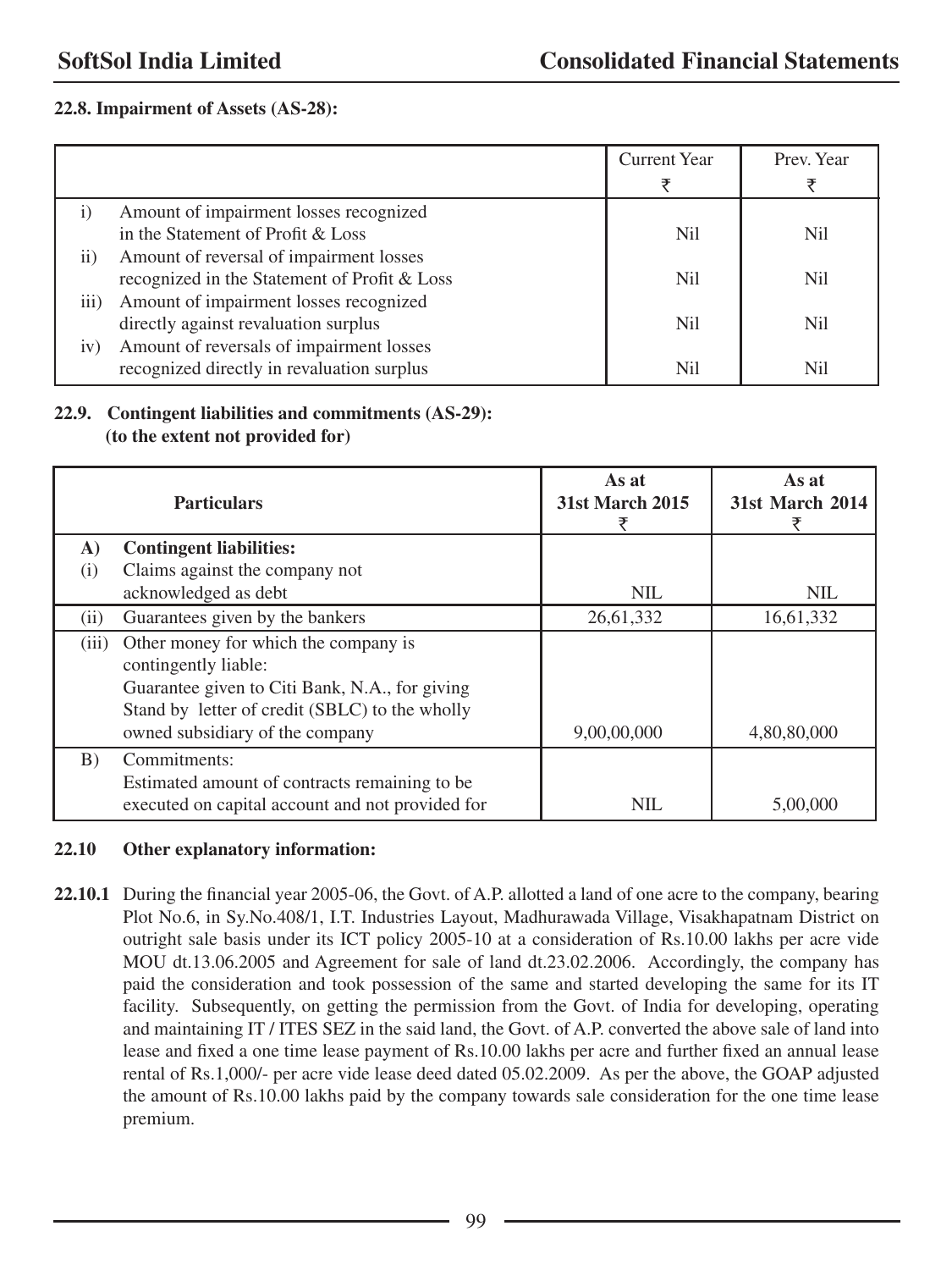As per the lease deed, the land will be converted from leasehold to freehold after a period of 10 years from the execution of the above lease deed, subject to provisions of the SEZ Act, 2005 / SEZ Rules, 2006.

As the period of 10 years from the execution of the lease deed is not yet completed, the company is continuing to pay the annual lease rental of Rs.1,000/- and showing the said land as a leasehold land in the fixed asset schedule.

- **22.10.2.** In the opinion of the board, the assets other than fixed assets and non–current investments, have a value on realization in the ordinary course of business of atleast equal to the amount at which they are stated in the balance sheet.
- **22.10.3.** Previous year's figures have been regrouped wherever necessary to conform to the layout adopted in the current year.

for JVSL & Associates Chartered Accountants (Firm Reg.No.15002S)

Per our report of even date For and on behalf of Board of Directors

ICAI Ms.No.022481

Partner **Contract Contract Contract Contract Contract Contract Contract Contract Contract Contract Contract Contract Contract Contract Contract Contract Contract Contract Contract Contract Contract Contract Contract Contra** 

J. Venkateswarlu Bhaskara Rao Madala Dr. T. Hanuman Chowdary

Place: Hyderabad B.S.Srinivasan B. Laxman Srinivas Mandava Date: 26.05.2015 Director Company Secretary Chief Financial Officer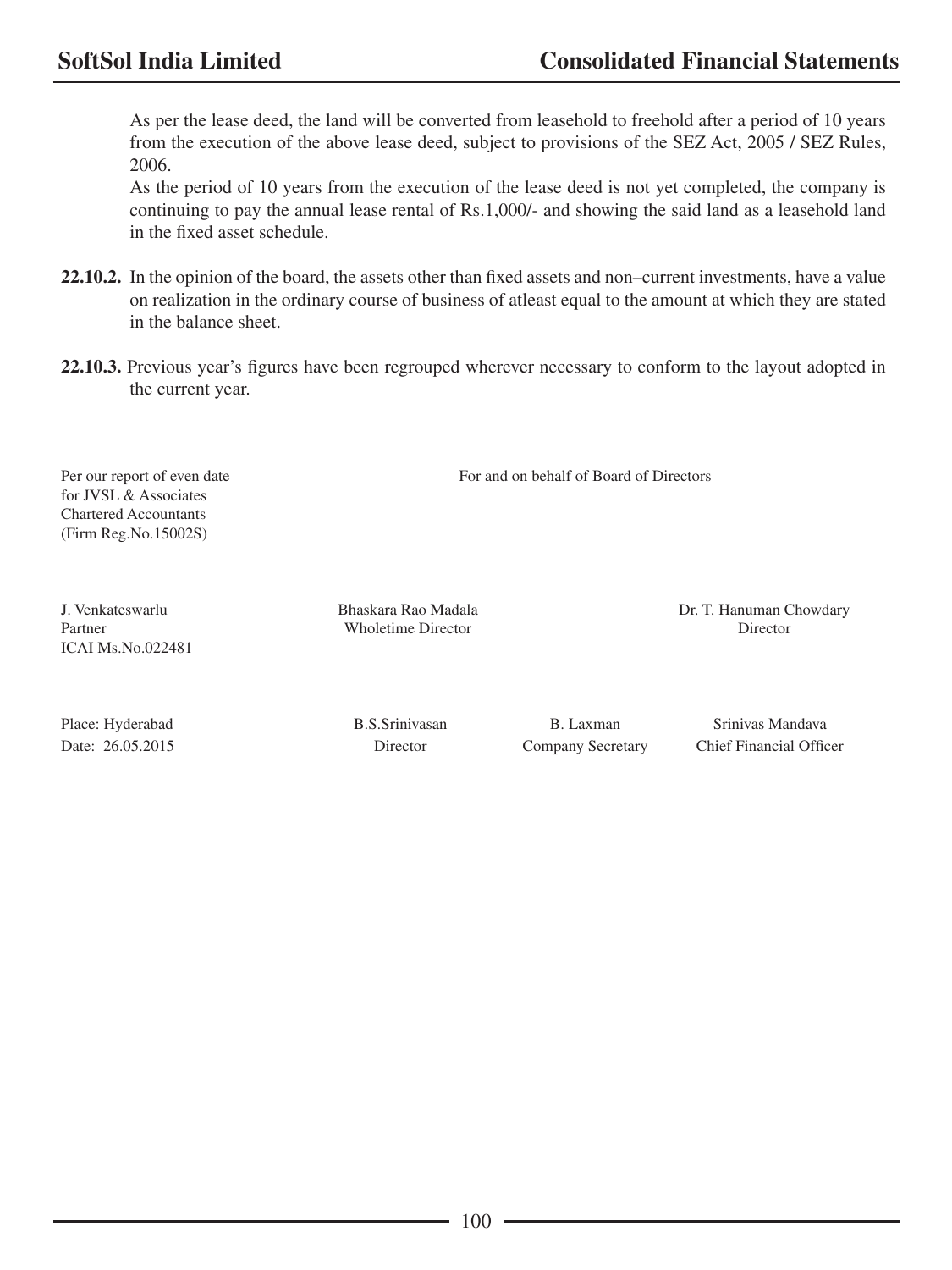## **SOFTSOL INDIA LIMITED (CIN: L7220TG1990PLC011771)**

#### **Regd. Off.: Plot No. 4, Software Units Layout, Madhapur, Hyderabad – 500 081. Telephone: +91 (40) 30719500, Facsimile: + 91 (40) 30784306 E-mail: cs@softsol.com, Website: www.softsolindia.com**

# **ATTENDANCE SLIP**

#### **25th Annual General Meeting**

I hereby state that I am a registered shareholder/proxy for the registered shareholder of the Company. I hereby record my presence at the Annual General Meeting of the Company held on Wednesday, the 30th day of September, 2015 at 10.00 a.m. at the Registered Office of the Company at Plot No. 4, Software Units Layout, Infocity, Madhapur, Hyderabad – 500 081, Telangana, India, or/any adjournment thereof.

| (in block letters)                 |
|------------------------------------|
| (to be filled in if proxy attends) |
|                                    |
|                                    |
|                                    |

Number of Shares held: ……………………………………………………......................................................…………………

Note:

1. Shareholders/proxy holders are requested to bring the Attendance Slips with them duly completed when they come to the meeting and hand them over at the entrance, affixing their signature on them.

101

2. Members are informed that no duplicate attendance slips will be issued at the venue of the meeting.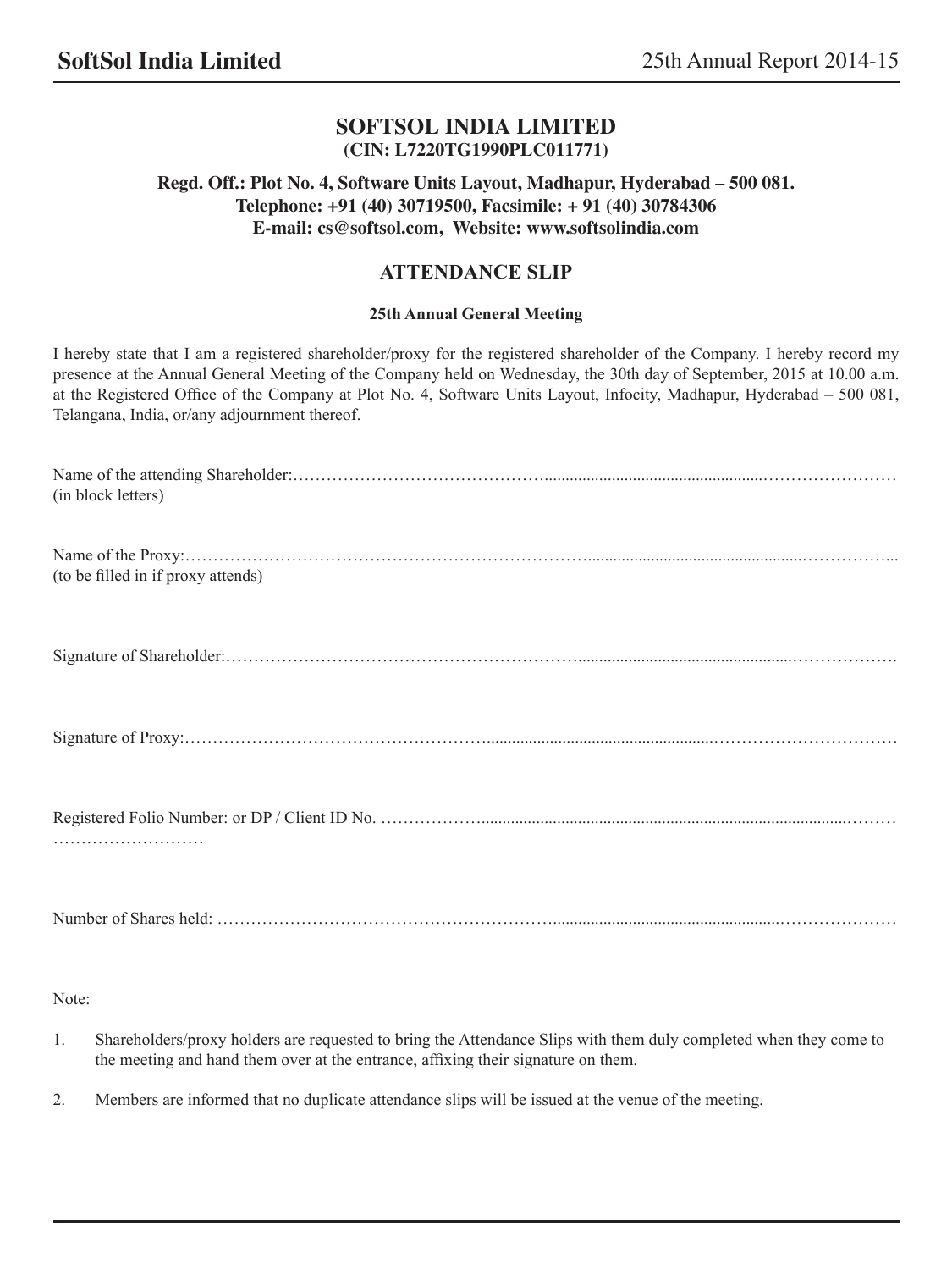**This page was intentionally left blank**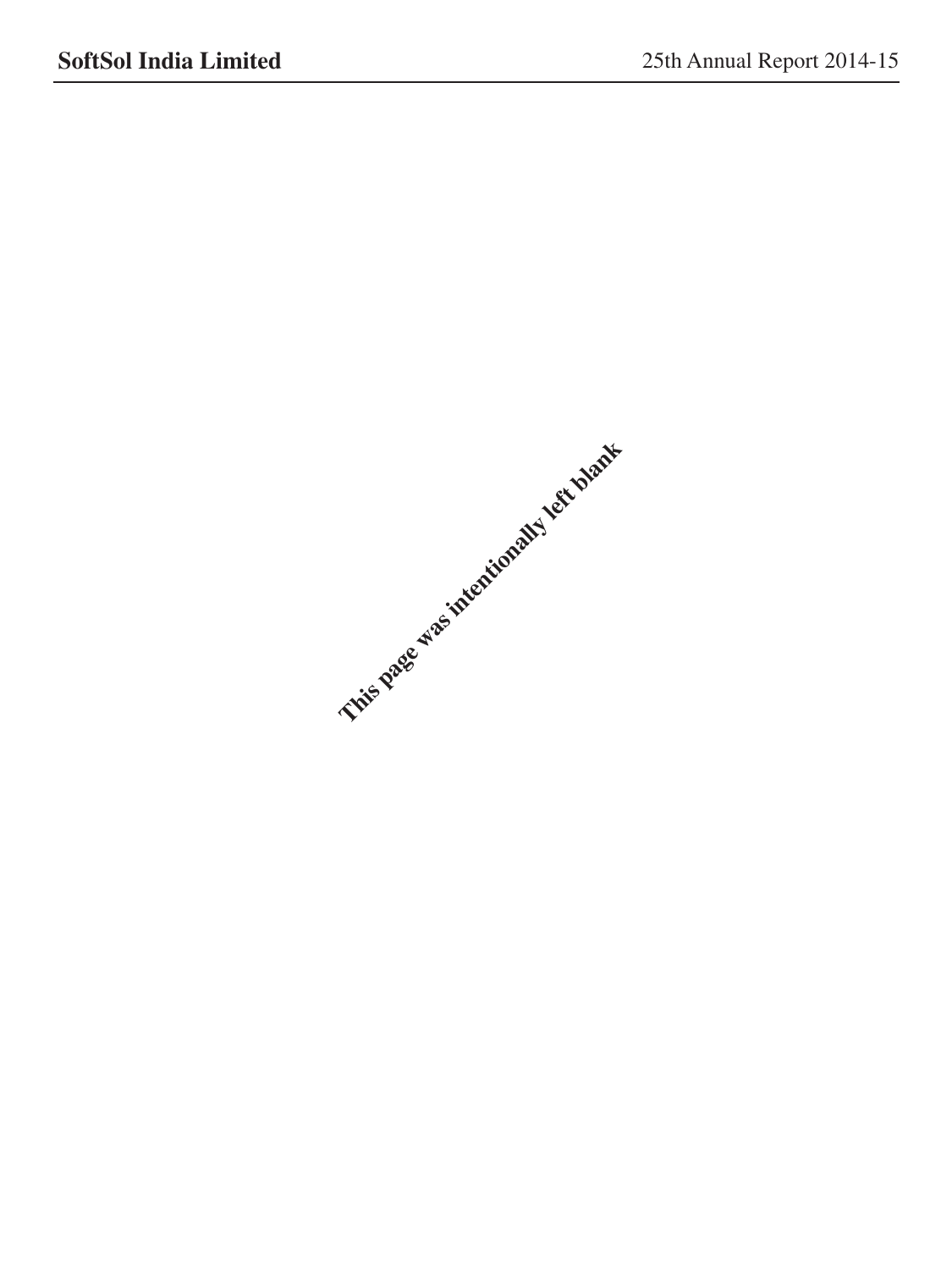# **SOFTSOL INDIA LIMITED (CIN: L7220TG1990PLC011771)**

**Regd. Off.: Plot No. 4, Software Units Layout, Madhapur, Hyderabad – 500 081. Telephone: +91 (40) 30719500, Facsimile: + 91 (40) 30784306 E-mail: cs@softsol.net, Website: www.softsolindia.com**

# **PROXY FORM**

(Pursuant to Section 105(6) of the Companies Act, 2013 and Rule 19(3) of the Companies (Management and Administration) Rules, 2014)

| $\mathbf{1}$                                                                                                     |                 |
|------------------------------------------------------------------------------------------------------------------|-----------------|
|                                                                                                                  |                 |
|                                                                                                                  |                 |
|                                                                                                                  | or failing him: |
| $2_{\cdot}$                                                                                                      |                 |
|                                                                                                                  |                 |
|                                                                                                                  |                 |
|                                                                                                                  |                 |
| 3 <sub>1</sub>                                                                                                   |                 |
|                                                                                                                  |                 |
|                                                                                                                  |                 |
|                                                                                                                  |                 |
| As my/our proxy to attend and vote (on a poll) for me/us and on my/our behalf at the 25th Annual General Meeting |                 |

of the company at Wednesday, the 30th day of September, 2015 at 10.00 a.m. at the Registered Office of the Company at Plot No. 4, Software Units Layout, Infocity, Madhapur, Hyderabad – 500 081, Telangana, India, or/ any adjournment thereof in respect of such resolutions as are indicated below:

#### **Ordinary Business:**

- 1. To receive and adopt the audited financial statements of the Company (both standalone and consolidated) for the financial year ended on 31 March 2015 and together with the reports of the board of directors and auditors thereon.
- 2. To appoint a Director in place of Mr. Srinivasa Rao Madala, who retires by rotation and does not, offer him for re-appointment.
- 3. To re-appoint M/s. JVSL & Associates, Chartered Accountants (FRN: 015002S), as auditors of the company.

Signature of Shareholder………………………………………………Signature of Proxyholder(s)………………………………

**Note:** The proxy form must be deposited at the Registered Office of the Company not less than 48 hours before the Meeting.

103